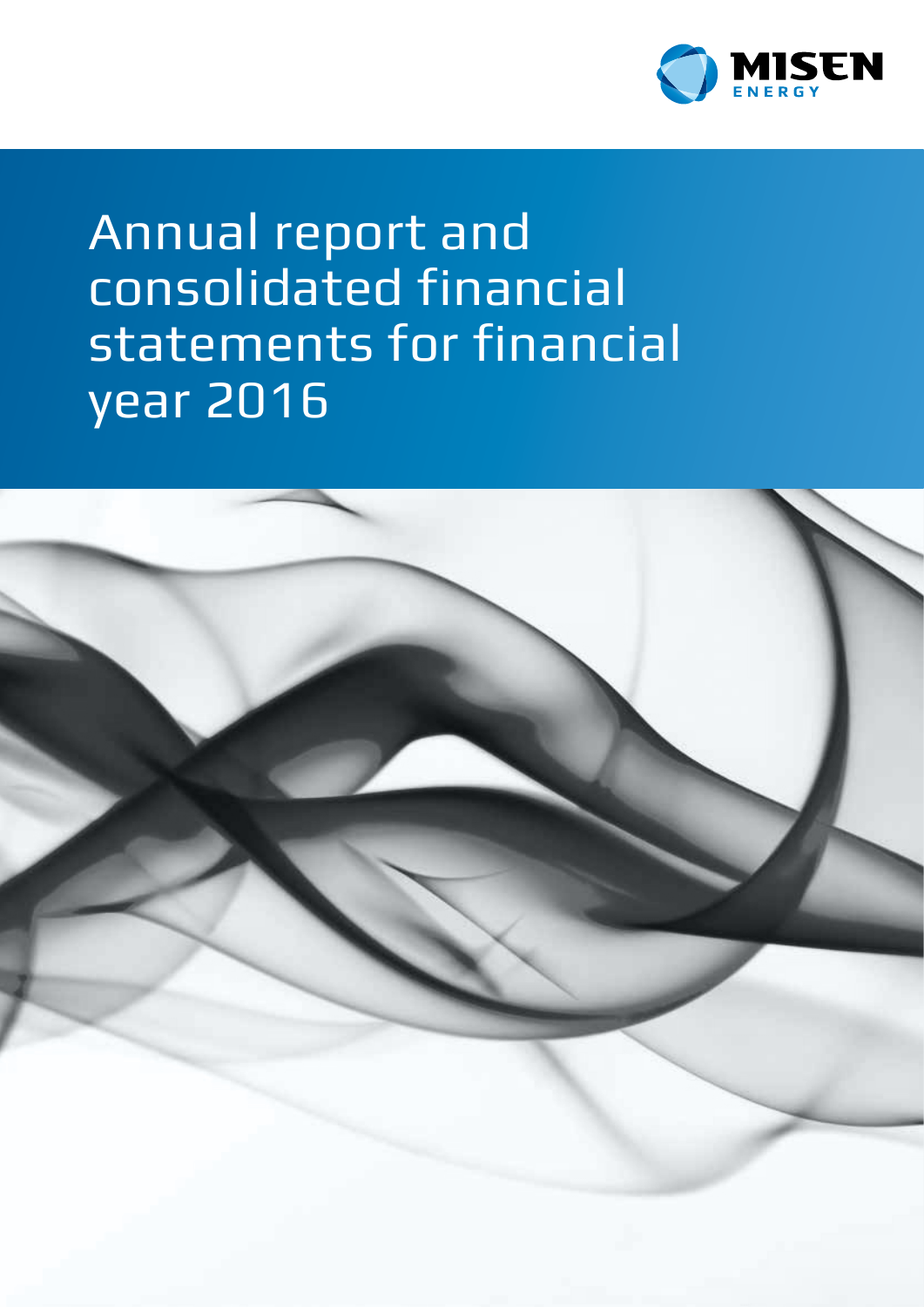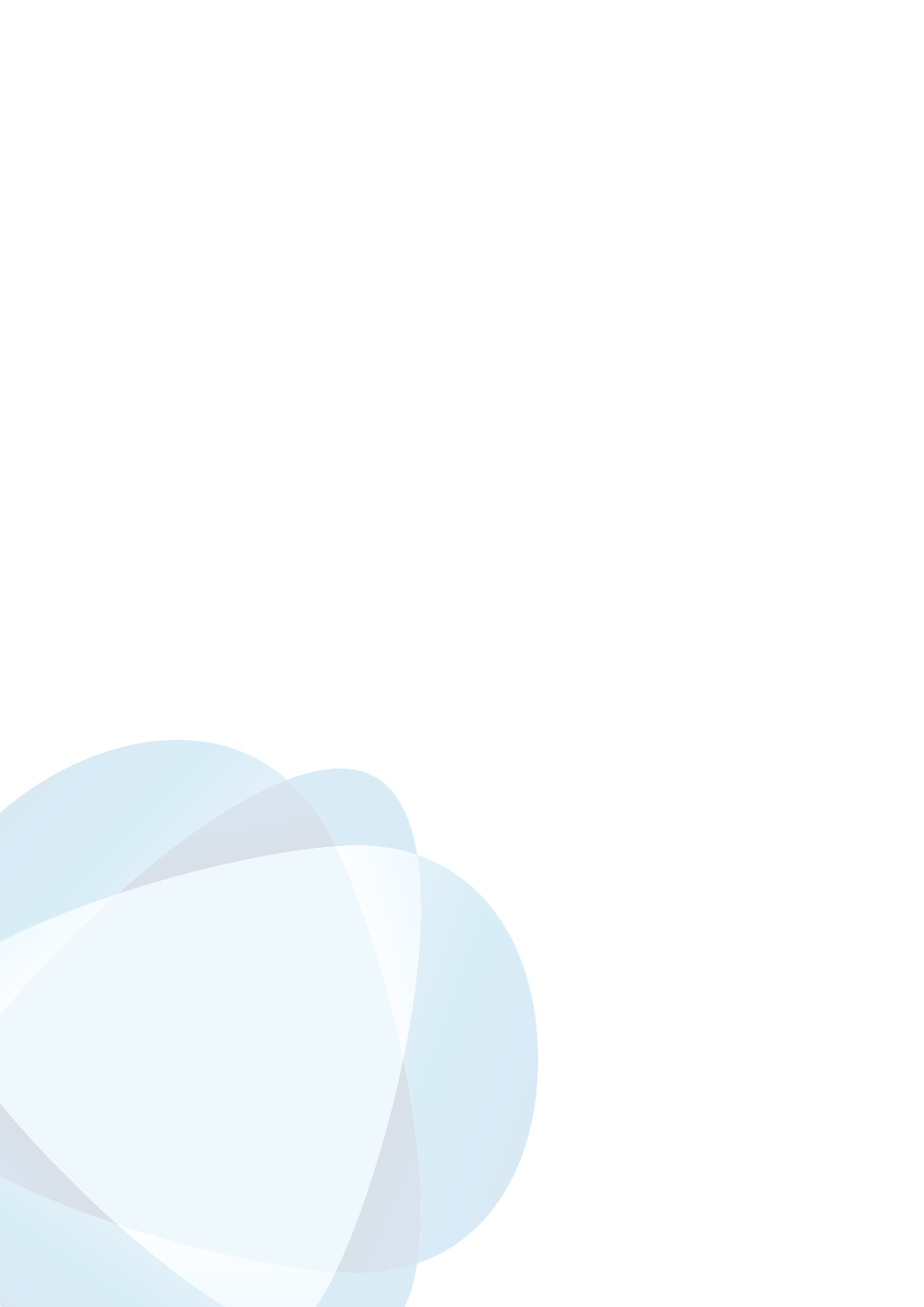# Content

The Board of Directors and Managing Director present the following annual accounts and the consolidated financial statements.

- Administration Report 4
- Consolidated income statement 18
- Consolidated balance sheet 19
- Changes in equity for the Group 21
- Cash flow statement for the Group  $22$
- Income statement for the Parent Company 23
- Balance sheet for the Parent Company 24
- Changes in equity for the Parent Company 26
- Cash flow statement for the Parent Company 27
- Supplementary information 28
- Notes, common for Parent Company and Group 42
- Affirmation 61
- Auditor's report 62
- Report on operations 66

Unless otherwise stated, all amounts are reported in KSEK. Information in brackets refers to the previous year.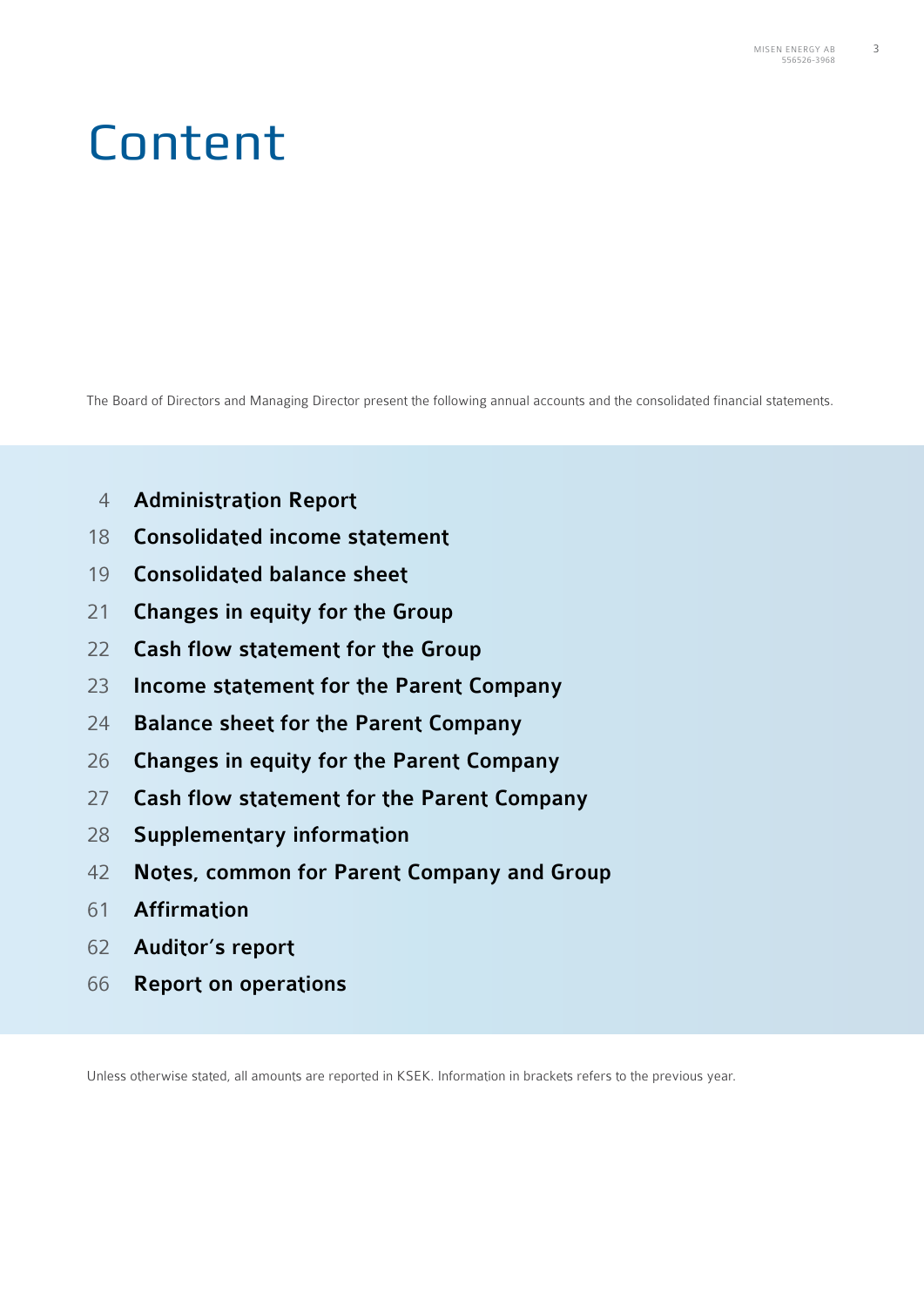# Administration Report

### The Misen Energy Group

The Board of Directors and the Managing Director hereby present the following annual accounts and consolidated financial statements for Misen Energy AB (publ.), Corporate Identity Number 556526-3968, for the financial year 2016.

#### About the Company

Misen Energy AB (publ) (hereinafter referred to as "the Company" or "the Parent Company") or is a Swedish public limited liability company with its registered offices in Stockholm. The address of the Head Office is Engelbrektsgatan 32, 411 37 Gothenburg, Sweden. The Company is listed on the First North List at NASDAQ Stockholm.

The Misen group (hereinafter referred to as "the Misen Group" or "the Group") comprises Misen Energy AB (publ) and its two jointly-owned subsidiaries, Misen Enterprises AB and LLC Karpatygaz (Ukraine). Through these two subsidiaries, the Misen Group holds a 50.01 per cent stake in the Joint Activity (herein after called "JA") in Ukraine, as described below.

The Misen Group is an oil and gas company specializing the production of hydrocarbons (mainly natural gas, oil and gas condensates) in Ukraine. The business concept of the Misen Group is to develop and significantly increase production of gas and oil fields by implementation of large-scale investment programmes and introduction of modern western know-how and technology.

Misen Energy AB (publ) is the Parent Company of the Misen Group and a Swedish holding company for the subsidiaries operating in Ukraine. The Parent Company's business focus is to carry out Group-wide tasks and, together with its subsidiary Misen Enterprises AB, to ensure the financing of operations in Ukraine when required.

The jointly-owned Swedish subsidiary of the Parent Company, Misen Enterprises AB, has a 50 per cent interest in the Joint Activity (JA) in Ukraine.

The jointly-owned Ukrainian subsidiary of Misen Enterprises

AB, LLC Karpatygaz, has a 0.01 per cent interest in the JA and is the company operating the project.

Altogether, the Misen Group has a 50.01 per cent participating interest in the JA. The remaining 49.99 per cent of participating interest in the JA is held by PJSC Ukrgasvydobuvannya (hereinafter referred to as "PJSC Ukrgasvydobuvannya") (Ukraine), a wholly-owned subsidiary of the state-owned NJSC Naftogaz (Ukraine).

JA is governed by the Joint Activity Agreement No. 3, dated 10 June 2002 (hereinafter referred to as "JAA") signed by PJSC Ukrgasvydobuvannya, LLC Karpatygaz and Misen Enterprises AB.

The Misen Group also includes the wholly-owned subsidiary Capital Oil Resources Sweden AB (Sweden), which is dormant. As of 1 July 2011, consolidated accounts are prepared for the Misen Group. The structure of the Misen Group remains unchanged since 1 July 2011.

#### **History**

The Parent Company, formerly Svenska Capital Oil AB (publ), was founded in 2004 and its shares have been traded on the First North List at OMX Stockholm since 12 June 2007. During the period from 2005 to 2010, the Company was engaged in the development of geo resources in Ukraine. As the former jointly-owned subsidiary LLC Capital Oil Ukraine was sold on 30 December 2010, the Company's oil prospecting in Ukraine came to an end. Starting in 2011, the business has focused on gas extraction within the new joint activity, the JA, in Ukraine. Under this revised business focus, all shares in the Swedish company Misen Enterprises AB and its jointly-owned Ukrainian subsidiary, LLC Karpatygaz, were acquired in 2011.

The Annual General Meeting on 30 June 2011 approved the Board's proposal to acquire all shares in Misen Enterprises AB. This acquisition was completed on 1 July 2011. Payment was made through the issue of new shares in Svenska Capital Oil AB for the entire purchase sum, which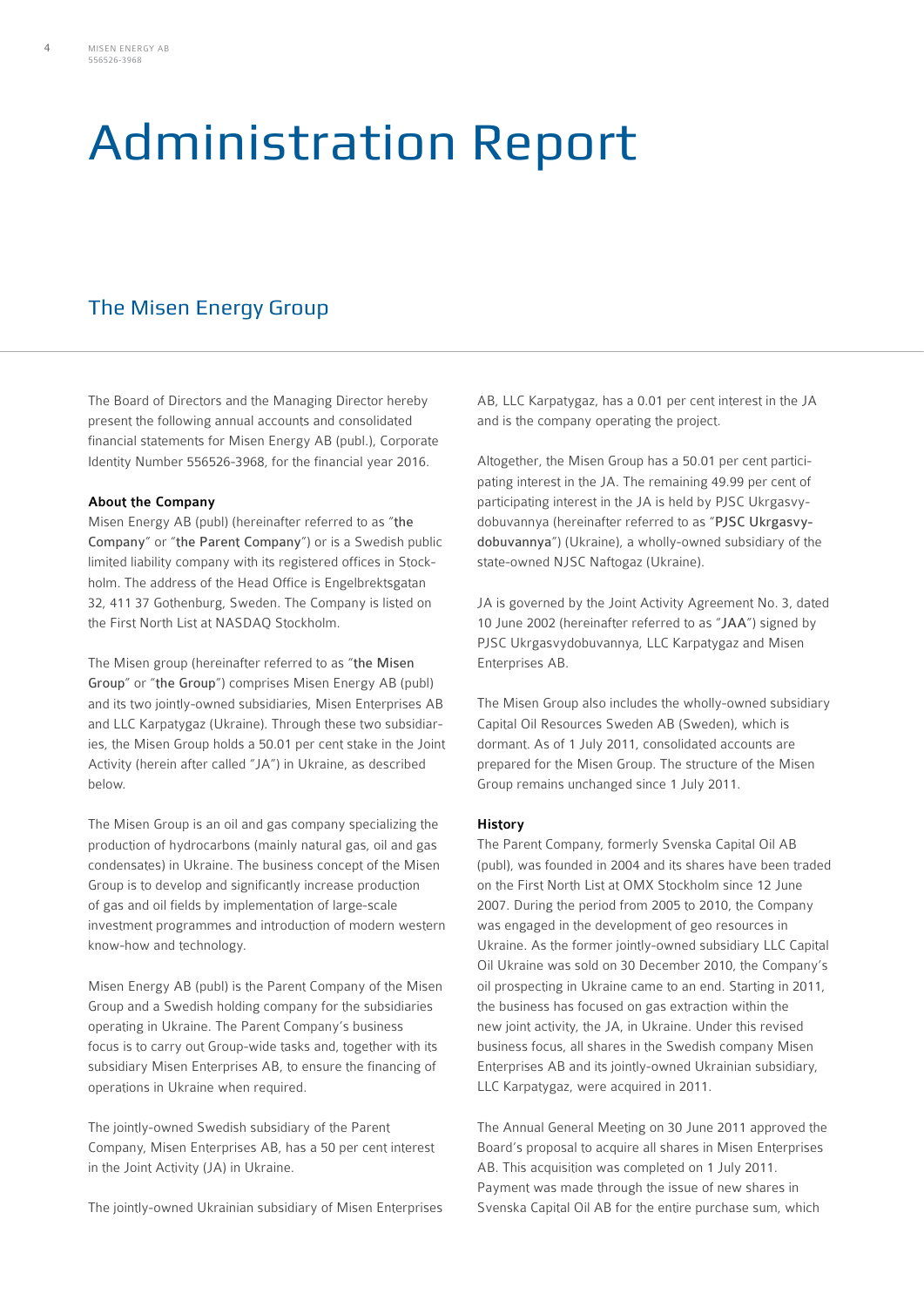amounted to KSEK 999,999. Through this transaction, the five previous owners of Misen Enterprises AB became the dominant shareholders in Svenska Capital Oil AB, with a total shareholding of 98.8 per cent of all shares. Through this, IFRS rules for reverse acquisitions in preparing the consolidated financial statements were applied.

On 16 June 2016, the Board of Misen Energy AB (publ) approved the sale of 37.5 per cent of the shares in Misen Enterprises AB to the Hong Kong-based company Powerful United Limited ("PUL"), PUL is controlled by TCT Holding AB, which is a shareholder in Misen Energy AB (publ). The deal was finalised on 5 July 2016. As Misen Energy AB (publ) continues to hold 62.5 per cent of the shares in Misen Enterprises AB, Misen Energy AB (publ) keeps full control over Misen Enterprises AB and is entitled to 62.5 per cent of future dividends from the business in Ukraine.

#### Joint Activity (JA)

The Company's jointly-owned subsidiaries Misen Enterprises AB and LLC Karpatygaz have, between them, rights to 50.01 per cent of the net profit after taxes of a large gas and oil production project in Ukraine, the duration of which is expected to extend for twenty years starting from 2011. The remaining rights to 49.99 per cent of net profits after taxes belong to PJSC Ukrgasvydobuvannya. The net profit from the gas and oil production project attributable to the parties is calculated based on the production volumes formally assigned to the JA. These volumes are calculated as the difference between a production level should investments be undertaken and a predetermined base line of production that would have been produced had the project not existed (i.e. no further investment had taken place).

These rights have been established, without establishing a legal entity, in a formal legally binding agreement, JAA No.3, dated 10 June 2002, among the three participants PJSC Ukrgasvydobuvannya, LLC Karpatygaz and Misen Enterprises AB. The main purpose of the JAA No.3 is to increase hydrocarbon production by means of modernising infrastructure and production facilities and the introduction of the modern production technologies.

These measures will significantly contribute to the energy security and independence of the Ukraine through sustainable growth in production, which is the primary objective of PJSC Ukrgasvydobuvannya. The project is managed and supervised by a Management Committee consisting of authorized representatives of the parties of the JAA No.3. It is the ultimate governing body of the JA, approving and monitoring implementation of the investment programme of the JA. The Misen Group is represented at the Management Committee of the JA by Board members of the subsidiaries Misen Enterprises AB and LLC Karpatygaz.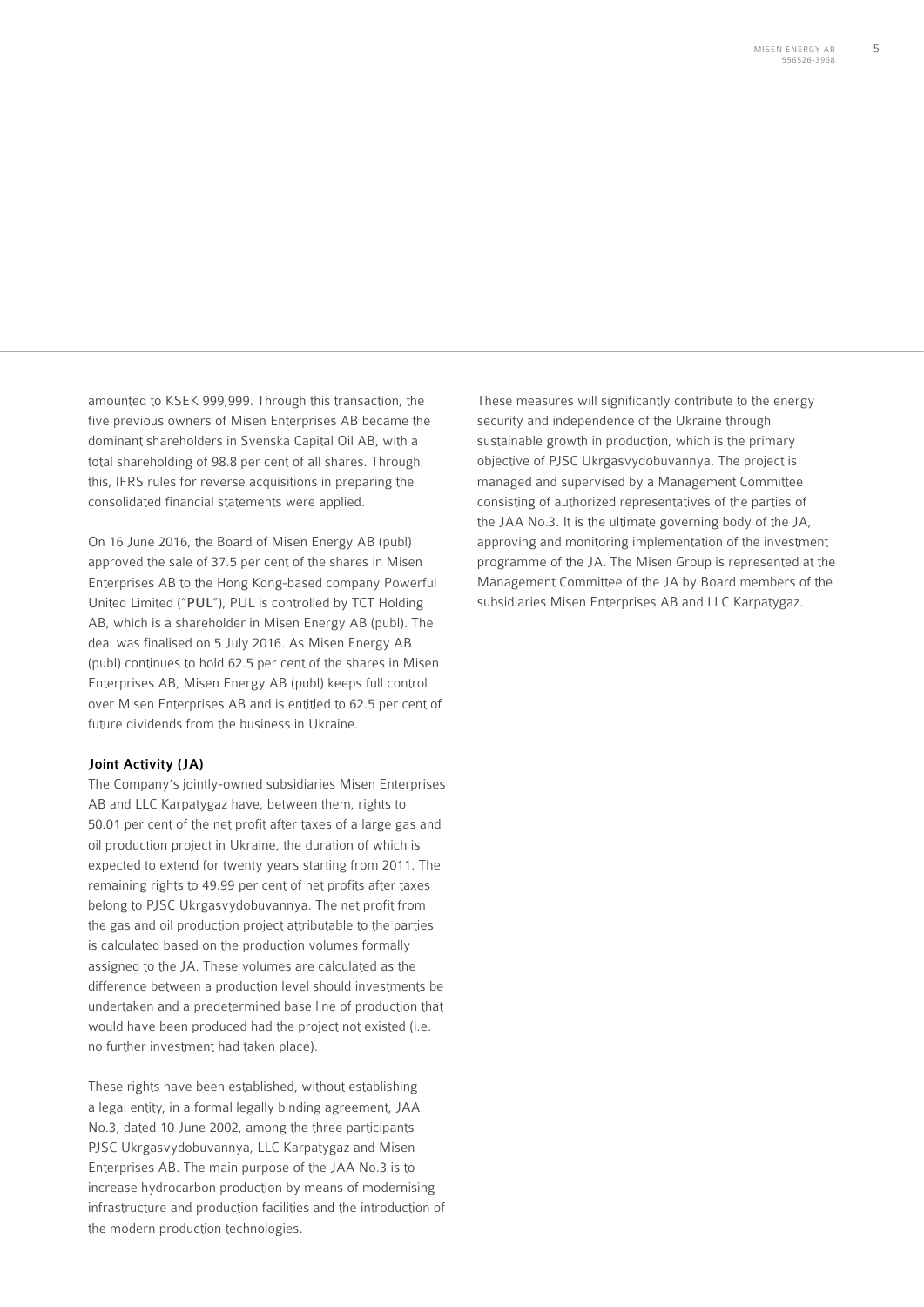### Significant events in 2016

#### The Group's financial position

In July 2015, the JA violated its obligation to pay KUSD 2,240 (KSEK 20,316) of a total of KUSD 12,250 (KSEK 111,104) to Sberbank Russia. In August 2015, the JA violated its obligation to pay the remaining debt of KUSD 10,010 (KSEK 90,787) of a total of KUSD 12,250 (KSEK 111,104). In conjunction with this, the JA reached an agreement with Sberbank Russia to restructure the debt with new repayment terms. However, the restructuring agreement had not been signed as of the end of December 2016 due to agreement not having been reached between the JA participants. Sberbank Russia therefore has legal grounds to impose punitive interest on the JA amounting to KUAH 66,529 (KSEK 21,960). This punitive interest is recognized in the Misen Group's financial statements and, as of 31 December, Misen's share of the provision in the Group's balance sheet for this purpose amounts to KSEK 10,982. During the period January - December 2016, the Group's financial expenses have been charged KSEK 2,382 attributable to this punitive interest.

JA is subject to certain terms and conditions associated with its loans. As of 31 December 2016, the JA had not fully satisfied these conditions in its agreement with PJSC Sberbank. These loans are classified as current liabilities as of 31 December 2016.

During the period January - December 2016, the JA repaid KUSD 5,600 (KSEK 47,909) of the debt to PJSC Sberbank, after which the JA's outstanding debt to PJSC Sberbank amounts to KUSD 6,650 (KSEK 60,313), as of 31 December.

In August 2015, Sberbank Leasing sued the JA for violation of a leaseback agreement. According to the suit, the JA has not delivered equipment in time, according to the agreement, and Sberbank Leasing therefore has legal grounds to sue the JA for breach of contract. However, the JA considers that the unrealised delivery of equipment has legal grounds as Sberbank Leasing did not fulfil its obligations under the contract (full payment of the value of the equipment) at the time the agreement came into effect.

In April and July, higher courts dismissed Sberbank Leasing's claims on the JA regarding the alleged violations of the lease agreement. Subsequently, Sberbank Leasing requested for the Supreme Economic Court of Ukraine to invalidate the previous verdicts. On 13 October, the Supreme Economic Court of Ukraine voided the verdicts of the lower courts and ordered them to retry the case.

On the 6th and 13th of December new court proceedings were held. The court instructed the parties to submit additional information and postponed the proceedings to 28 February 2017.

On 29 December, Sberbank Leasing filed another lawsuit against the JA, according to which the JA is to have committed further violations of the lease agreement. According to this lawsuit, Sberbank Leasing's claim now amounts to KUAH 1,397,704 (KSEK 461,358). Court hearings will be held on 22 June 2017. The JA maintains that the non-delivery has a legal basis as Sberbank Leasing has not fulfilled its obligations in accordance with the agreement (full payment of the value of the equipment) at the time the agreement came into effect. Furthermore, the JA claims to already have repaid the amount of the advance, within the framework of the lease agreement. The JA also refutes all claims based on the depreciation of the Ukrainian currency, as no such provisions exist in the lease agreement for the amounts of the advance that are to be repaid.

#### Financing of the Group's Swedish operations

During the first six months of 2016, the Company continued to borrow from the shareholders. In January, the Company borrowed KSEK 270 from TCT Holding AB. In February and April 2016, the Company borrowed KEUR 700 (KSEK 6,607) and KEUR 500 (KSEK 4,591) from Pollux Resources AG, a company registered in Panama that is controlled by the shareholder Blankbank. This ensured the Company's operations up until and including August 2016.

On 26 June, the Board of the Company approved the sale of 37.5 per cent of the shares in the subsidiary Misen Enterprises AB to PUL.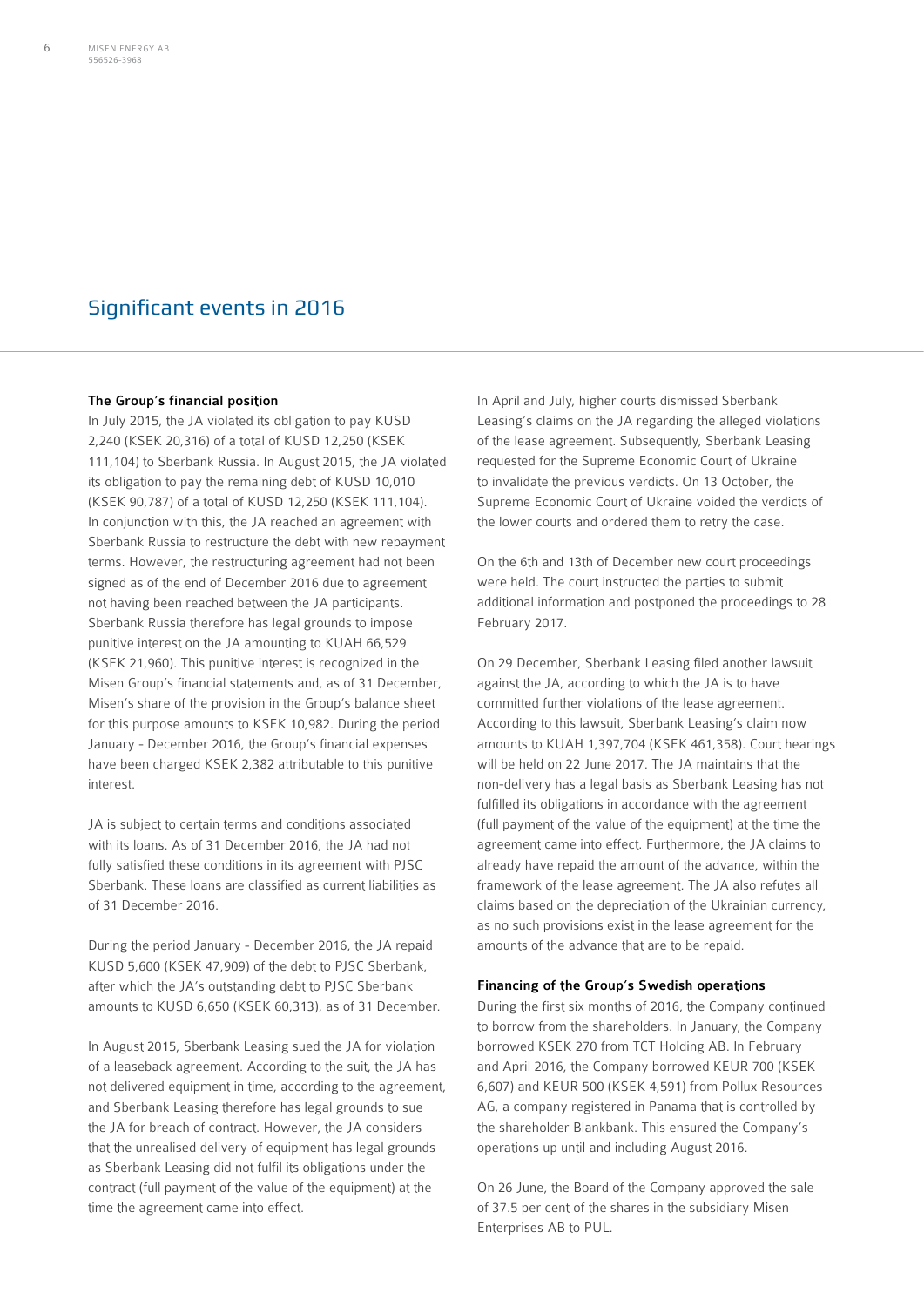On 5 July, the Company and PUL finalised the agreement for the sale of the shares in Misen Enterprises AB. The purchase sum amounted to MSEK 166.2 and was paid by PUL assuming existing debt in Misen Energy AB (publ) as well as paying MSEK 25.7 in cash. As a consequence of the sale, 37.5 per cent of future dividends from Misen Enterprises AB will accrue to PUL. The Company continues to wield full control over Misen Enterprises AB. After the sale, the Board of Directors of Misen Enterprises AB consists of three representatives from Misen Energy AB and one representative from PUL.

#### The operation of Khrestyshchenska Booster Compressor Station

In September 2015, the Khrestyshchenska Booster Compressor Station (BCS) was commissioned. This BCS is one of the largest in Ukraine and provides the extraction of up to 25 per cent of the total domestic natural gas production.

However, after the commissioning of the Khrestyshchenska BCS, a dispute arose between the JA and PJSC Ukrgasvydobuvannya regarding how the increased production of gas at Khrestyshchenska BCS should be allocated between the parties. According to the method used, the production at Khrestyshchenska BCS has not exceeded the "base line" which has led to no increase in production has been able to be attributed to the JA. Due to this, the JA has been forced to use part of the produced gas for the operation of Khrestyshchenska BCS. The gas that has been used for operations amounts to 9 million cubic metres ("mmcm") per month.

In the beginning of February 2016, Misen Enterprises AB and PJSC Ukrgasvydobuvannya held a meeting concerning operation of Khrestyshchenska BCS. At this meeting, it was agreed how to deal with the issue of the gas used for the operation of Khrestyshchenska BCS. According to this agreement, Misen Enterprise's subsidiary LLC Karpatygaz, which is managing the operation of the JA, lease Khrestyshchenska BCS to PJSC Ukrgasvydobuvannya on a monthly basis, with the later party being obligated to cover the gas needed for the operations.

Based on this agreement, the JA entered into 8 agreements with PJSC Ukrgasvydobuvannya during the period January - August 2016. However, PJSC Ukrgasvydobuvannya refused to enter into new agreements in September - October. As no agreements were signed for these months, the JA was forced to use part of the produced gas to operate Khrestyshchenska BCS, despite the fact that PJSC Ukrgasvydobuvannya received all the gas produced. In September - October 2016, the volumes of natural gas used for the operations amounted to 15.0 mcm. As a consequence, costs amounting to KSEK 12,800 arose for the Misen Group. These can be found in the Misen Group's other operating expenses.

To avoid further accumulated costs for the operations, Misen Enterprises AB and LLC Karpatygaz have chosen to extend the lease agreement with PJSC Ukrgasvydobuvannya concerning Khrestyshchenska BCS on a temporary basis. On 14 November, the JA and PJSC Ukrgasvydobuvannya signed a lease agreement regarding Khrestyshchenska BCS for the period November 2016 - April 2017.

This issue is part of the dispute that has been referred to the Tribunal constituted under the JAA No 3.

For further information, see "Significant events after the end of the financial year 2016".

#### Subsoil use charge

The Ukrainian Government continued applying 70% subsoil use charge to the joint activities in accordance with laws adopted in 2014.

The situation has deteriorated when the Parliament of Ukraine amended tax legislation. The changes determine the subsoil use charge for private producers at 29 per cent for natural gas extracted from depths not exceeding 5,000m, and 14 per cent for natural gas extracted from depths exceeding 5,000m. The subsoil use charge applicable to the JA is much higher than the charges applicable to private producers.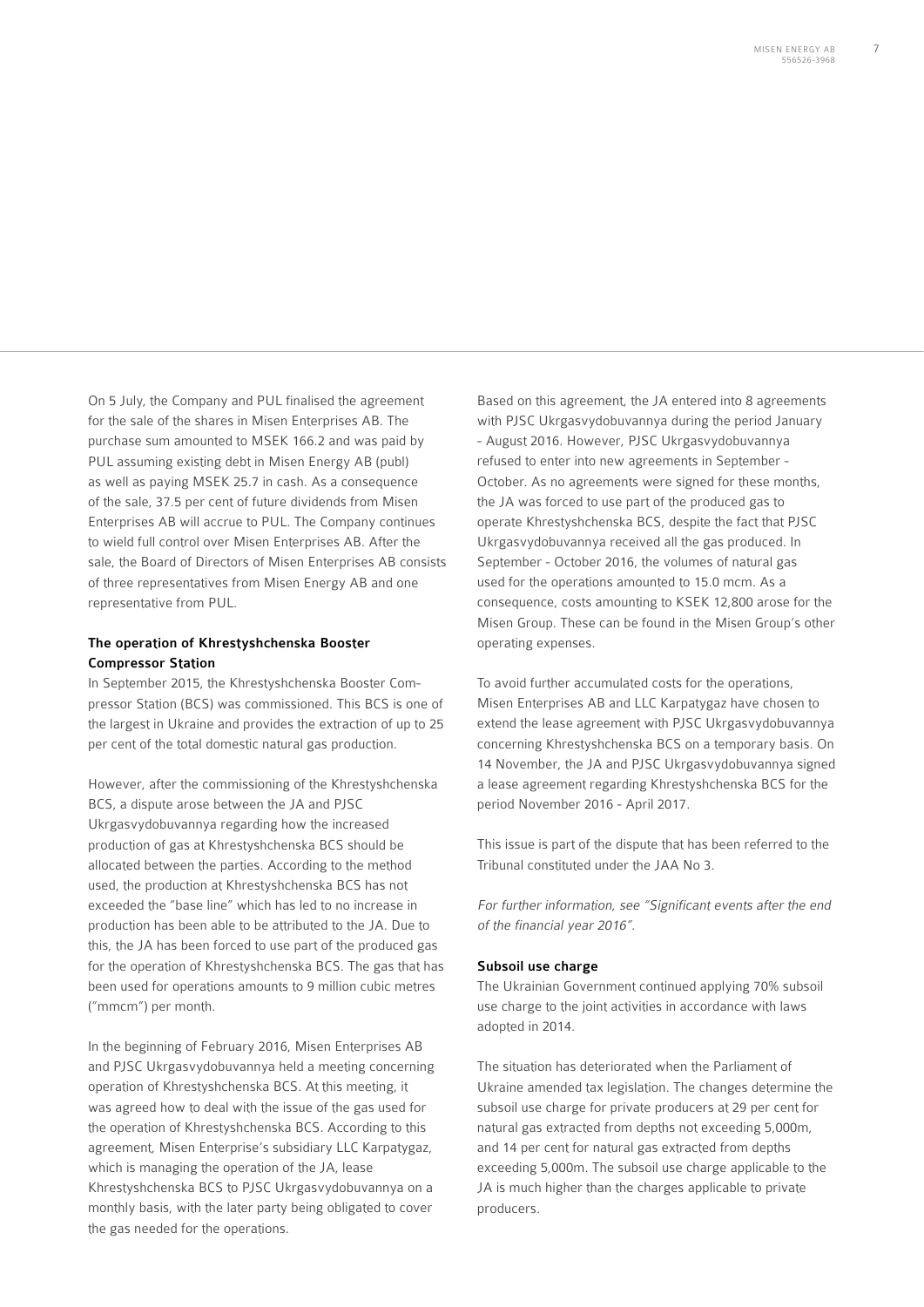At the start of October 2015, the Company submitted a notification to the Government of Ukraine of a dispute between the Company and Ukraine regarding treatment of the Company's investments in accordance to the Agreement between the Government of the Kingdom of Sweden and the Government of the Ukraine on the Promotion and Reciprocal Protection of Investments (the "Treaty").

During 2016, the Government of Ukraine continued to impose the exorbitant subsoil charge for the joint activities conducted in accordance with the JAA No. 3. The exorbitant subsoil use charge has hindered the Company in implementing the JA's investment programme. If the Government of Ukraine continues to impose the subsoil use charge, the Company may be forced to cease its operations in Ukraine.

As of the end of 2016, the Company has reached no amicable resolution of the dispute with the Government of Ukraine.

#### Payment of tax in Ukraine

Despite the difficult situation with raised subsoil use charges, the Misen-managed JA has continued to pay all taxes and charges to Ukrainian tax authorities during the fourth quarter. Since 2011, the JA has paid KUAH 11,120,261 (KSEK 5,248,646, adjusted) of subsoil use charge, VAT and corporate income tax, to Ukraine. In January - December 2016, the JA paid KUAH 3,149,911 (KSEK 1,044,364, adjusted) in corresponding taxes.

Since December 2016 the JA has not paid the subsoil use charge to Ukraine because PJSC Ukrgasvydobuvannya refuses to deliver natural gas to the JA in accordance to the JAA No.3.

#### PJSC Ukrgasvydobuvannya commenced arbitration

In August 2016, PJSC Ukrgasvydobuvannya commenced arbitration in accordance with the Arbitration Rules of the Arbitration Institute of the Stockholm Chamber of Commerce. PJSC Ukrgasvydobuvannya requests termination of the JAA No.3 and allocation of the JA's property.

Misen Enterprises AB and LLC Karpatygaz requested the Tribunal to reject all UGV's claims and compensate them for the damages suffered due to various UGV's violations of the JAA No. 3. The Tribunal determined procedure that the disputing parties shall follow during the entire arbitration proceedings. Hearing of the arbitration proceeding is held in November 2017.

The arbitration has no direct impact on Misen Enterprises AB and LLC Karpatygaz's operations in Ukraine.

For further information, see "Significant events after the end of the financial year 2016".

#### Criminal investigation

In 2014, the Prosecutor General of Ukraine began a criminal investigation regarding embezzlement allegedly committed by the Ministry of Ecology and Natural Resources.

On 5 September 2016, UGV submitted a criminal complaint. As a result, the District Court of Pechersk in Kiev seized the assets of the JA with two court rulings in October and November 2016. LLC Karpatygaz was prohibited from disposing the JA's assets. The court rulings did not impose any restriction on the use of the JA's assets and, therefore, LLC Karpatygaz continued performing its obligations under the JAA No.3 in 2016. LLC Karpatygaz confirmed enforcement of the court rulings by signing the respective documents in November 2016.

The Misen Group believes that all the claims of the criminal investigation are unsubstantiated and denies them in their entirety.

For further information, see "Significant events after the end of the financial year 2016".

#### Request for interim measures submitted by Misen Enterprises AB and LLC Karpatygaz

In November 2016, Misen Enterprises AB and LLC Karpatygaz submitted a request for interim measures to the Tribunal constituted under the JAA No. 3.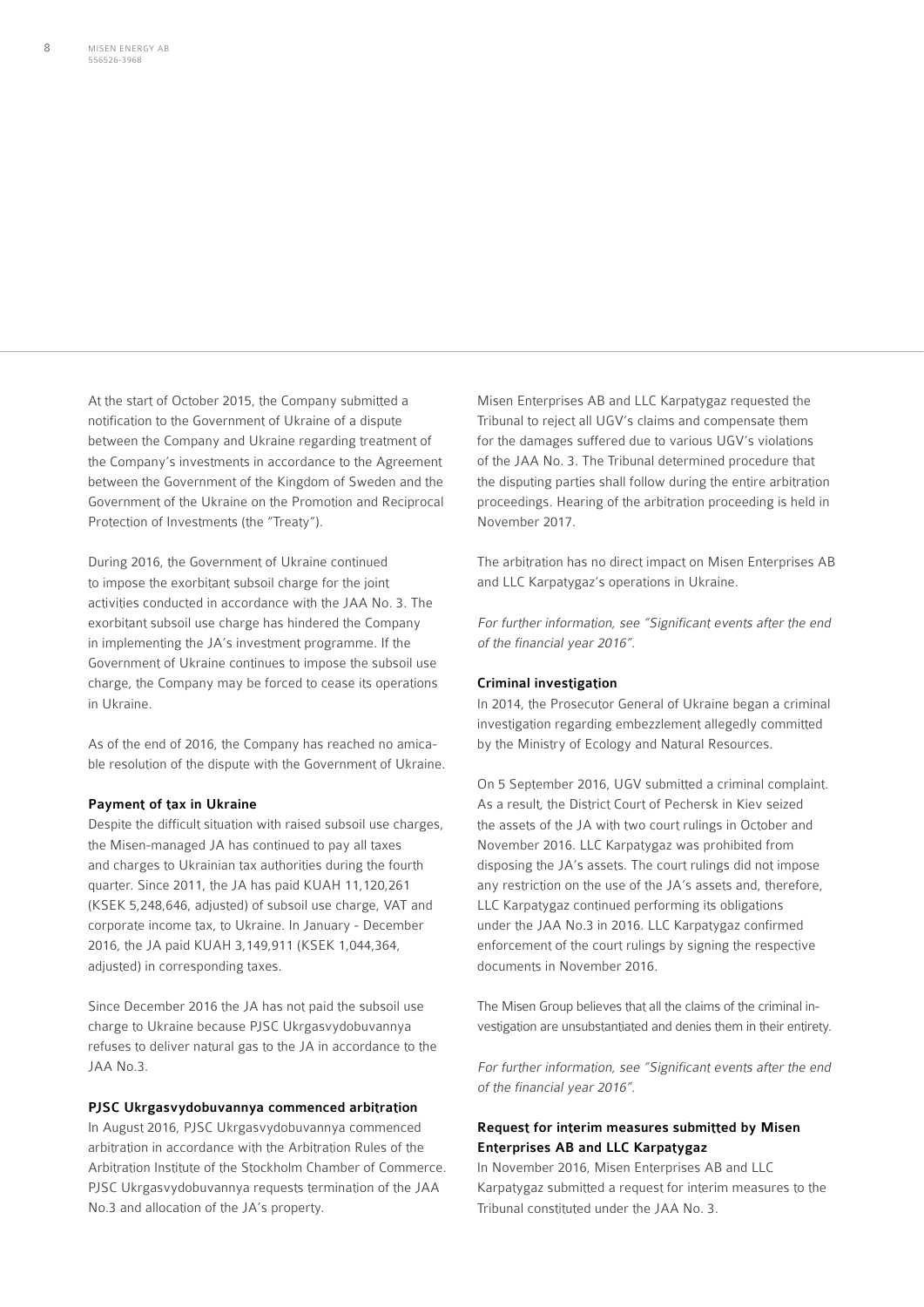Misen Enterprises AB and LLC Karpatygaz requested that the Tribunal to declare that it has exclusive jurisdiction to decide disputes arising out or in connection with the JAA No. 3. Misen Enterprises AB and LLC Karpatygaz also requested that the Tribunal to instruct PJSC Ukrgazvydobuvannya to refrain from any further or future actions before the Ukrainian authorities in relation to the dispute regarding JAA No. 3 pending the rendering of a final award by the Tribunal.

For further information, see "Significant events after the end of the financial year 2016".

#### Sale of hydrocarbons

Since October 2016, the JA's sale of hydrocarbons has encountered problems. During October – November 2016, the end consumers have accepted purchases of natural gas produced by the JA as the ownership of natural gas were confirmed by the national natural gas pipe line operator, which in turn received confirmation regarding ownership of natural gas from PJSC Ukrgasvydobuvannya.

During October - November 2016, several regional units of PJSC Ukrgasvydobuvannya refused to ship gas condensate, oil and LPG to the JA's customers, without providing any explanation. However, the JA managed to sell these volumes to its customers and PJSC Ukrgasvydobuvannya signed the delivery-acceptance certificates.

In December 2016, the JA continued the operations. However, in December 2016 PJSC Ukrgasvydobuvannya continued, as the Company believes, manifestly unlawful actions and refused to provide services in respect of production, collection, treatment and transportation of natural gas, gas condensates, oil and LPG to the JA. Being prevented from selling the hydrocarbons, Misen Group could not properly implement JAA No.3 and pay the 70% subsoil use charge to Ukraine.

LLC Karpatygaz as Operator of the JA, commenced a court proceeding and requested the court to order PJSC Ukrgasvydobuvannya to implement the respective agreements concluded between the JA and PJSC

Ukrgazvydobuvannya under the JAA No.3. The respective agreements oblige PJSC Ukrgasvydobuvannya to provide services regarding the production, collection, treatment and transportation of hydrocarbons to the JA.

For further information, see "Significant events after the end of the financial year 2016".

#### Contribution to the JA

During January – December 2016, Misen Enterprises AB did not contribute any additional funds towards its commitment to the JA in the amount of MUSD 8.6 (MSEK 73.8). The total amount contributed remains at KUSD 3,930 (KSEK 35,644).

It was indicated that for any additional contributions to be made, PJSC Ukrgasvydobuvannya first should remedy its violations of the JAA No. 3, and that the direct and indirect shareholders of PJSC Ukrgasvydobuvannya cease targeting the JA with the 70 % subsoil use charge.

At the time of publication of the annual report, no date has been set for when the final contribution to the JA will be made.

#### Investment programme report

Despite financial limitations as a result of the increased subsoil use charges, the Misen Group has continued the construction of booster compressor stations ("BCS") in 2016. During this period, the JA invested KSEK 22,932 (KSEK 191,772) in the JA development programmes (compared with the same period in 2015).

In 2016, the Group has achieved the following milestones:

- 2 wells underwent renovations and/or stimulation
- 2 wells were commissioned
- 6 measurement units were installed and commissioned
- The construction of 4 BCS has entered the final stage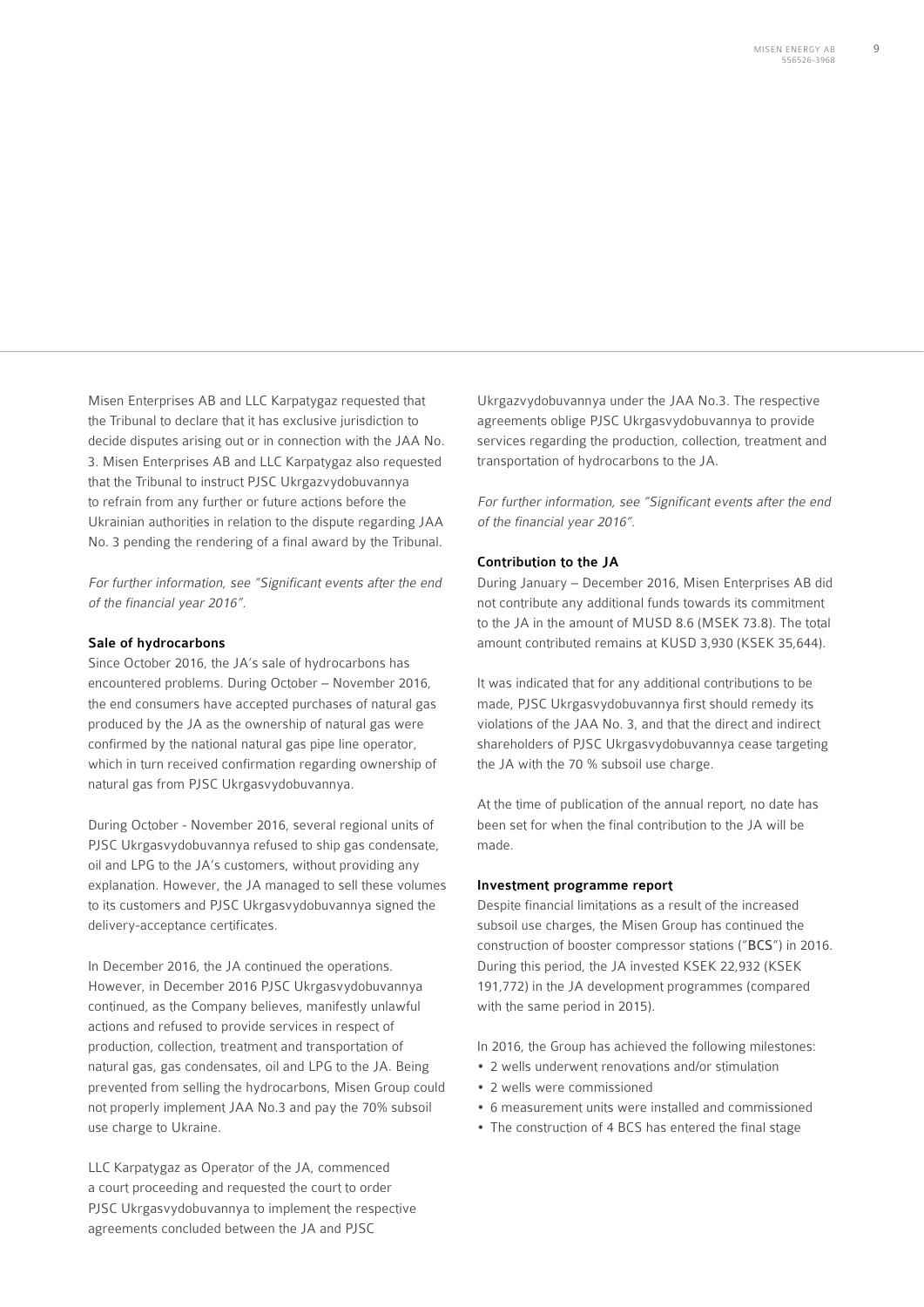### Significant events after the end of the financial year 2016

#### Gas balance situation

On 28 February 2017 the court proceeding was held. The court partially sustained the application made by Sberbank Leasing and ordered Misen Enterprises AB, LLC Karpatygaz and PJSC Ukrgasvydobuvannya to compensate approximately 37 mUSD to Sberbank Leasing. Misen Enterprises AB and LLC Karpatygaz will appeal against the court ruling.

#### Request for Arbitration from PJSC Ukrgasvydobuvannya

Misen Enterprises and LLC Karpatygaz participate in an arbitration proceeding commenced by PJSC Ukrgasvydobuvannya in August 2016 under the JAA No. 3 and vigorously defend the legitimate interests of their investors.

In accordance to the procedural timetable determined by the Tribunal, the disputing parties shall submit their positions on the merits. Misen Enterprises and LLC Karpatygaz received Statement of Claim from PJSC Ukrgasvydobuvannya in February 2017 and will submit their Statement of Defence and Counterclaim in May 2017. The hearing on the merits is held in November 2017.

#### The operation of Khrestyschenska BCS

In January–February 2017 the JA and PJSC

Ukrgasvydobuvannya continued to implement the terms of the Khrestyschenska BCS lease agreement. As a result, during this period the JA had no losses in connection with the additional costs of power supply used to pump-over volumes of base production.

The Board of Directors and management are monitoring the situation on an ongoing basis and will report on future developments.

#### Criminal investigation

The criminal investigation commenced by the General Prosecutor's Office of Ukraine in 2014 and supplemented with the UGV's complaint dated 5 September 2016 is ongoing.

On 21 and 22 February 2017 PJSC Ukrgasvydobuvannya filed respectively a motion and a notice of commitment of criminal offence before the General Prosecutor's Office. As a result, on 23 February 2017 a District Court in Kyiv arrested the booster compressor stations that form part of the JA's assets. The court ruling prevented LLC Karpatygaz, a partially owned subsidiary of Misen Energy AB (publ), from operating the BCSs and obliged to transfer the BCSs to PJSC Ukrgasvydobuvannya, wholly owned by the Ukrainian State. The court ruling was effective from the date on which it was made. As a result, LLC Karpatygaz could not perform its daily operations and properly implement JAA No. 3. LLC Karpatygaz was ready to comply with the court ruling in accordance with Ukrainian law. However, on 27 March 2017 the court partially sustained appeal submitted by LLC Karpatygaz and annulled the ruling dated 23 February 2017 to the extent it obliges LLC Karpatygaz to transfer the BCS to PJSC Ukrgasvydobuvannya for safe keeping.

LLC Karpatygaz and Misen Enterprises AB consider the criminal allegations to be ungrounded, deny them in their entirely, consider that all court rulings issued in this context are illegal and amount to expropriation of their assets. Misen Group has been always cooperative with the investigation authorities and are ready to evidence the legitimate nature of the JAA No.3 in Ukraine.

#### Request for interim measures submitted by Misen Enterprises AB and LLC Karpatygaz

Misen Enterprises AB and LLC Karpatygaz continue to defend the legitimate interests of their investors seeking interim measures from the Tribunal constituted under the JAA No.3. In the light of the procedural timetable determined by the tribunal, the disputing parties shall submit their respective positions regarding the Respondents' Request for Interim Measures.

#### Sale of hydrocarbons

As of publishing of this annual report PJSC Ukrgazvydobuvannya continued, as the Company believes, manifestly unlawful actions and refused to provide services with respect to production, collection, treatment and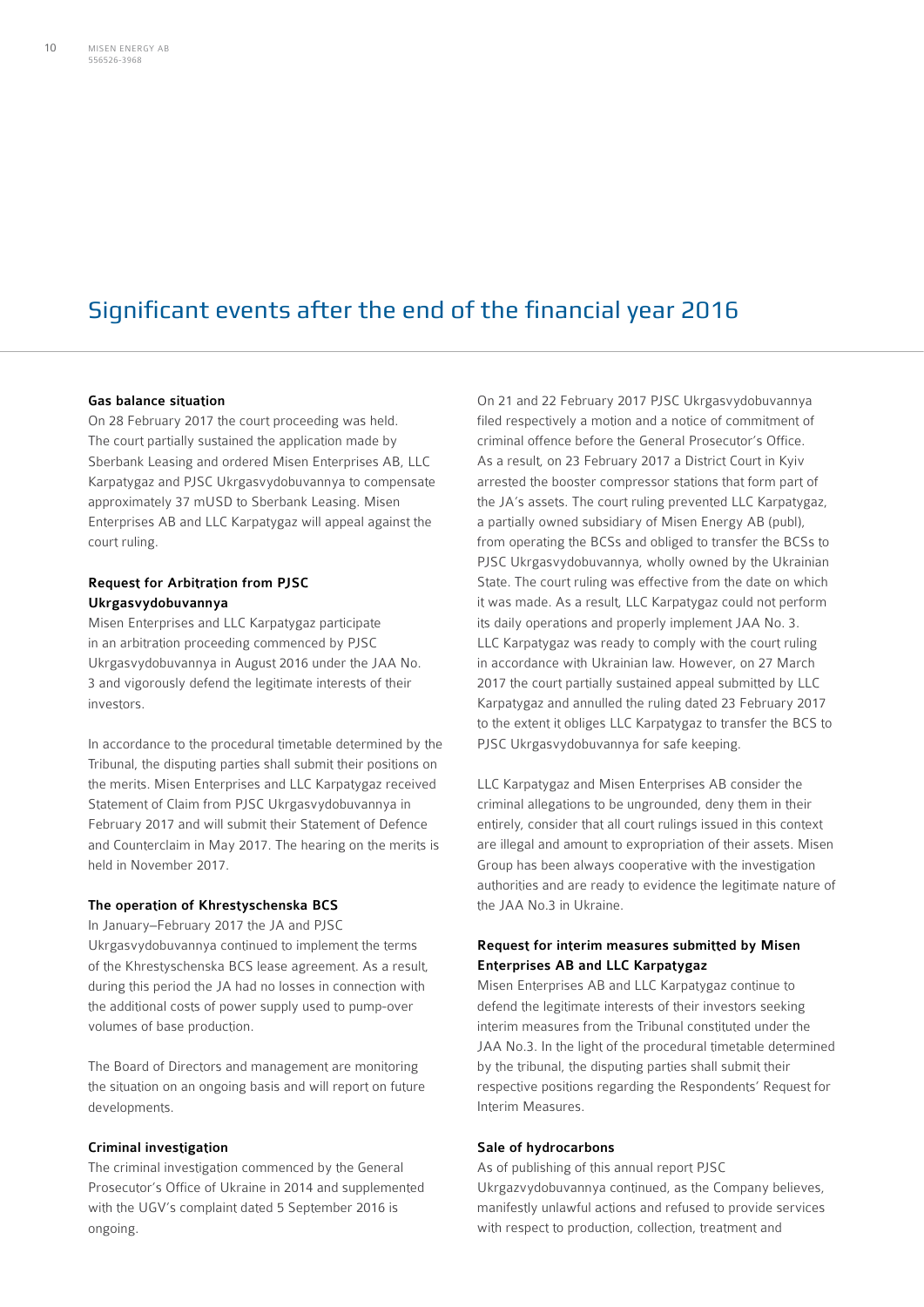transportation of natural gas, gas condensate, oil and LPG to JA to JA. Being prevented from selling the hydrocarbons Misen Group could not properly implement JAA No.3 and pay the exorbitant subsoil use charge to Ukraine. If this situation continues, JA could be inoperative and have not enough liquidity to cover its commitments, including payment to its employees.

Misen Enterprises AB and LLC Karpatygaz will continue to defend the legitimate interests of their investors. The companies reserve all their rights in this respect, including the right to address this question in the ongoing arbitration under JAA No.3.

#### Exchange rate fluctuations

Over the period 1 January to mid-February 2017 the UAH was relatively stable against the SEK, decreasing by 0.2 per cent from 0.3301 to 0.3293.

#### Changes in the Board of Directors

In January 2017 Mr. Hans Lundgren decided to leave the Board of Directors of Misen Energy AB (publ).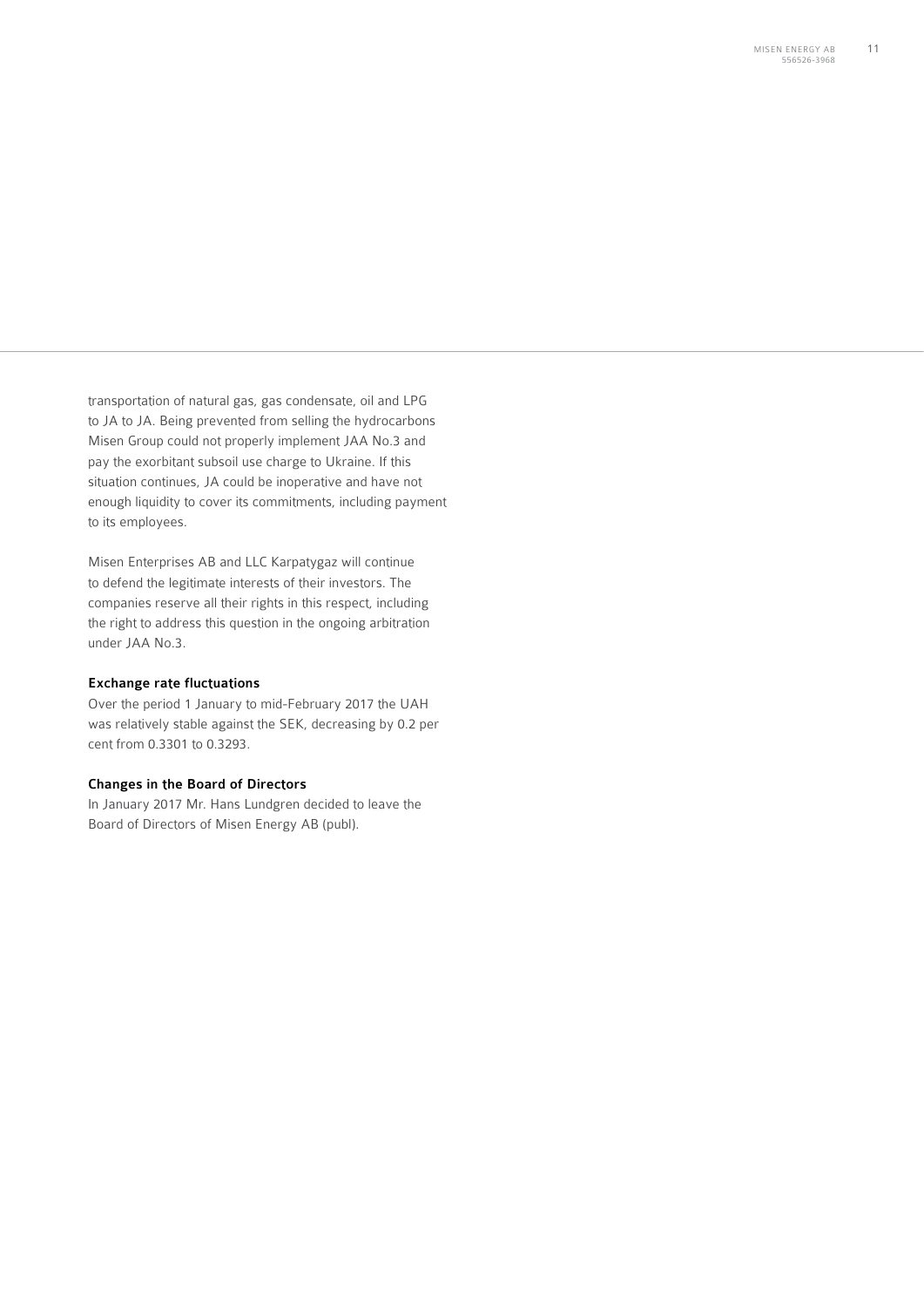### Results - Misen Group and the Company

Consolidated net sales in 2016 were KSEK 675,340 (KSEK 884,373) while the Parent Company's reported net sales for the same period of KSEK 5,577 (KSEK 120). The increase in net sales in the Parent Company is due to the fact that during the second half of 2016 the Company began invoicing groupwide expenses to the subsidiary company Misen Enterprises AB.

For 2016 the Group reports an operating profit of KSEK 18,832 (KSEK 14,609) and a consolidated net loss after financial items of KSEK -5,509, compared with KSEK -48,687 for the same period in 2015.

In 2016 the JA's gas production totalled 596.6 mmcm (compared with 687.5 mmcm during the same period in 2015), generating revenue for the JA of KSEK 1,135,685 (KSEK 1,706,289). Of this, 50.01 per cent is attributable to the Misen Group's interest in the JA, equivalent to KUAH 3,425,236 (KUAH 4,412,435). The decrease in the production volumes is primarily due to the slowdown in the investment program a consequence of the increased subsoil use charge as well as PJSC Ukrgasvydobuvannya's' violation of the JAA No.3. These along with declining gas prices resulted in decrease of revenues in 2016.

For 2016, the Parent Company's net loss after financial items amounted to KSEK -33,080 (KSEK -583,804). During the year, the Parent Company reported a loss on the sale of shares in Misen Enterprises AB totalling KSEK 9,309. Last year's results in the Parent Company were negatively impacted by an impairment loss of KSEK -560,000 on shares in Misen Enterprises AB.

#### Changes in tax legislation

As described in previous reports, on 1 January 2015 Ukraine adopted amendments to its tax code. As a result of the amendments, joint arrangements such as the JA will no longer constitute taxable entities with regard to income tax in 2015. Instead, it is the operators of the joint arrangements that will be liable to pay tax, on a monthly basis, on behalf of the joint owners.

The tax is calculated on the basis of information collected from the most recently submitted tax return. In December 2015 the Ukrainian Parliament adopted an additional amendment to the tax legislation. The new amendment introduces a requirement to submit tax returns on quarterly basis, within 40 days of the end of each quarter. The tax due is based on the tax return for the previous quarter and must be paid within 10 days of submission of the tax return.

In this report it has been assumed that the Misen Group, as regards taxes related to JA, will constitute a taxpayer under Ukrainian legislation based on the assumption that the Misen Group has operations in the country. Joint arrangements such as the JA in Ukraine have not been clearly defined in Swedish law. In Misen Enterprises AB's income tax return for 2015 the JA has been treated as a foreign joint ownertaxed legal entity. Furthermore, in this report it has been assumed that the profits arising in JA prior to 1 January 2015 will not be taxed in Sweden, that the holding in the JA will be seen to comprise shares held for commercial purposes up and until 31 December 2014 and that Ukrainian income tax can be netted against Swedish income tax.

After the sale of 37.5 per cent of the shares in Misen Enterprises AB, the Parent Company's loss carry-forwards can no longer be used through Group contributions provided by Misen Enterprises AB.

During the year the JA paid a total of KUAH 28,167 (KSEK 9,339) to the Ukrainian authorities on behalf of Misen Enterprises AB.

#### **Liquidity**

At 31 December 2016 the Misen Group had liquid assets of KSEK 12,498 (KSEK 7,413). Operating cash flow after changes in working capital for 2016 was KSEK 15,211 (KSEK 85,848).

#### Investments

The Misen Group's investments in the JA operations regarding equipment for gas production in Ukraine totalled KSEK 14,508 (KSEK 103,108) for the year.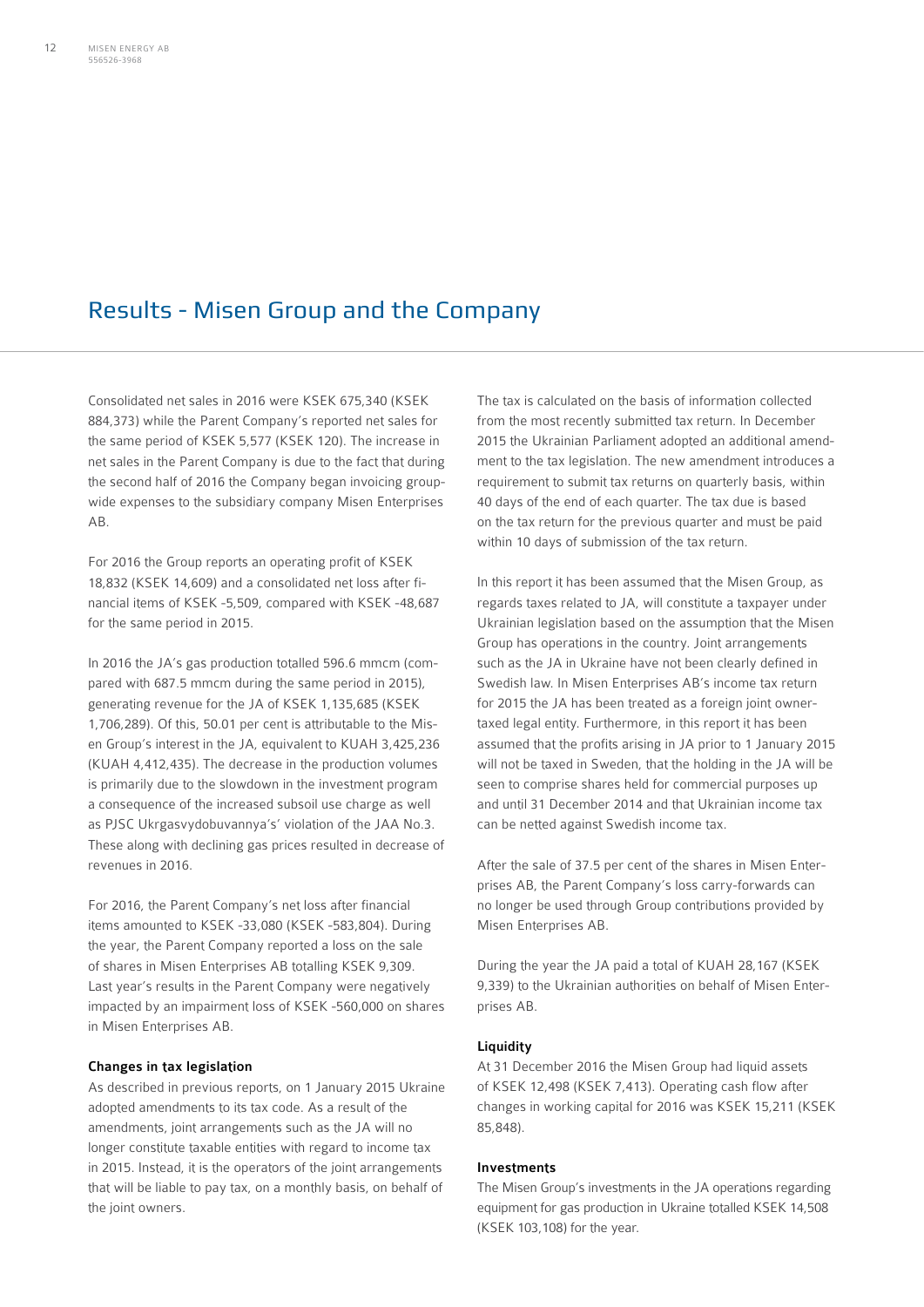During the year the combined value of orders not yet delivered was KSEK 18,302. The investments refer to equipment, plant and construction in progress for the extraction of natural gas. The operations are capital-intensive and the investment volume will remain high.

#### Company's expected future development and going concern

The continued sale of natural gas had a positive impact on consolidated profit/loss and cash flow in 2016, which meant that the investment programme continued. However, the 70% subsoil use charge had an opposite effect on both profit/ loss and cash flow.

On condition that the subsoil use charges remain at 70%, the profit/loss and cash flow for the project's remaining lifetime will be reduced considerably, which is reflected in the 2015 decision to write-down the value of Misen Enterprises in the Parent Company.

The Board of Directors continuously assesses the Group's liquidity and financial resources in both the short- and longterm perspective. In connection with the preparation of the annual report, the Board must specially assess this issue from a 12-month perspective.

Depending on how the arbitration proceedings that the Misen Group is involved in develop, further financing needs may arise with regard to continuous operations of the Swedish companies in the second half of 2017.

The Company's Swedish operations are also dependent on further financing if a decision is made in the Joint Activity Management Committee to pay the remainder of the contribution to JA in an amount of approximately USD 8.6 million (approx. SEK 72 million).

At the end of 2016, JA has not fulfilled the loan terms for the financial liabilities and at present, negotiations are under way with the banks for an extension of the credits.

As described in the sections above, since December 2016,

JA has had problems with sales of natural gas, gas condensate, oil and LPG. In addition, as a result of the on-going investigation regarding criminal acts that includes the Ukrainian state seizing JA's fixed assets, JA has not had any revenue in 2017. The cash and cash equivalents that flowed in during 2017 relate to payments of previously outstanding accounts receivable, and other receivables.

Based on the above and the on-going arbitration proceedings with PJSC Ukrgasvydobuvannya regarding dissolution of JA, there is material uncertainties related to events and conditions that can lead to significant doubt regarding the Misen Group's ability to continue as a going concern. This means that the Misen Group may be prevented in the future from realising its assets and settling its debts in it's normal course of business.

This report is prepared on the assumption of going concern as the management's assessment is that an agreement will be reached with the banks in Ukraine and there are realistic alternatives to obtain financing for the JA and the Swedish operations, including financing through external financiers or current shareholders. As described in the sections above, the Board and Company management believe the criminal investigation is ungrounded and deny all possible accusations of crime in their entirety and consider that all court rulings in this investigation are illegal and entail expropriation of its assets. The Misen Group fully collaborates with the investigative authorities and is prepared to prove that the joint activities in Ukraine are legitimate and that the assets shall be returned to JA.

Management and the Board are concerned with the situation and will report on further developments in upcoming reports.

#### Environmental impact

The operations of the JA have an impact on the environment in Ukraine. This impact is regulated by laws and agreements, which in turn govern the operations of the JA as regards environmental considerations. Oil and natural gas operations are subject to an extensive regulatory framework as regards the environment, both internationally and nationally.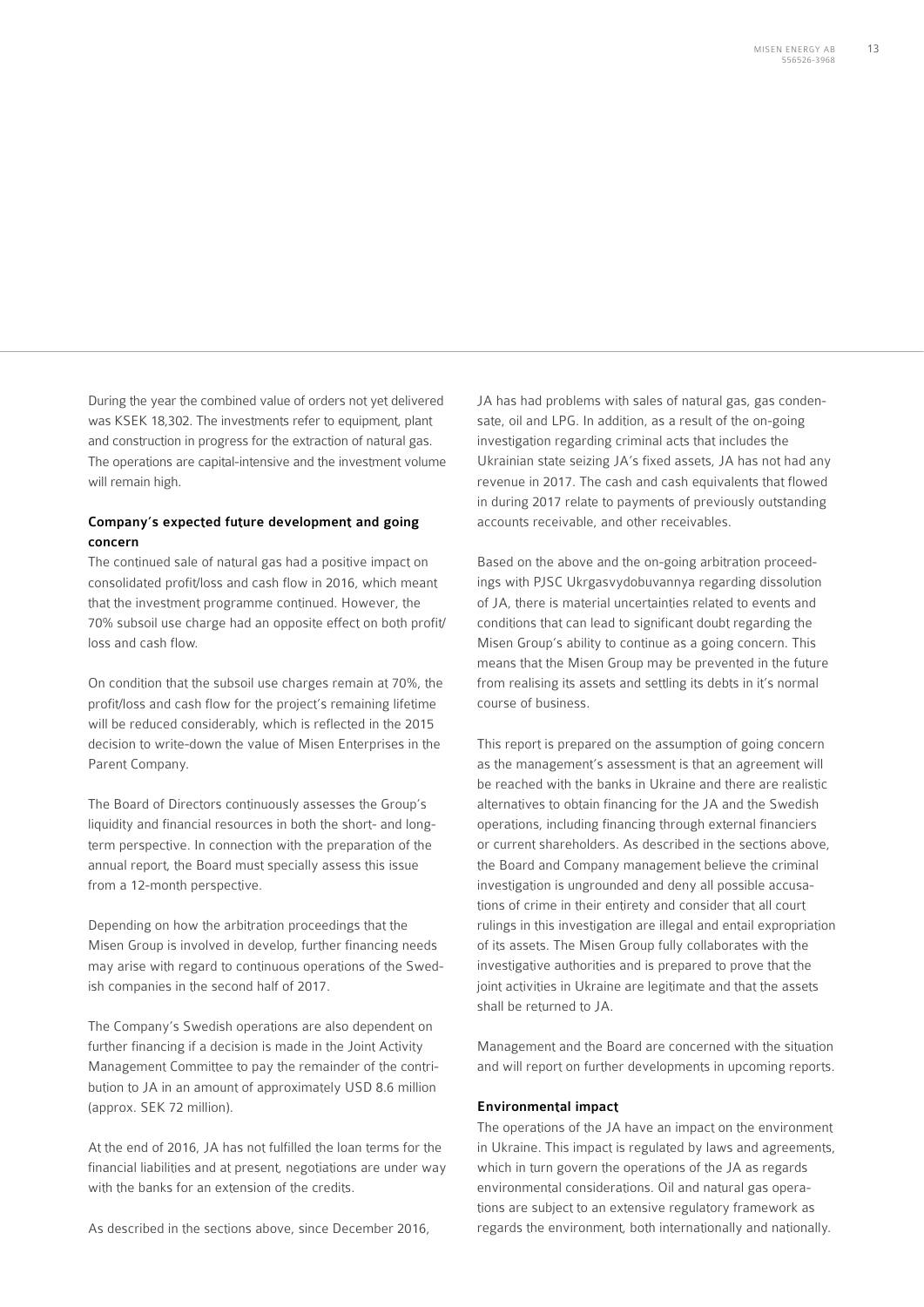Environmental legislation includes the control of water and air pollution levels, waste, licensing requirements, restrictions on operations in environmentally sensitive areas and coastal areas. The environmental regulations are expected to become more stringent with time and it is very likely that this will result in increased costs. The Misen Group fulfils the current environmental requirements to be able to retain its current licenses or obtain new licenses.

#### Financial assets and liabilities

During the year the JA made a provision of KUAH 143,593 (KSEK 47,610) for doubtful debts. This amount consisted partially of reversed provisions reported due to non-payment by customers. Of the total amount, 50.01 per cent affects the Misen Group's results. Additionally, the subsidiary company Karpatygaz has, for the same purposes, made a provision of KUAH 27,984 (KSEK 9,278), of which 100 percent affects the Misen Group's results. Karpatygaz, which is operationally responsible for the JA, has been involved in constructive negotiations with these clients. The company is also seeking to collect these receivables through legal processes in Ukraine.

#### Financial and other risks

The Misen Group is working to increase local production of hydrocarbons in Ukraine by implementing an extensive investment programme focused on the development and modernisation of infrastructure for gas production. In the course of these operations the Group manages a complex array of industry-specific risks, such as price trends for oil and gas, currency risks and interest rate risks, licensing issues regarding exploration, processing and the environment, as well as the uncertainty in the value of the exploration work done and of the subsequent field development work. As the operations focus on production rather than exploration, the risk is deemed to be moderate.

#### Ownership structure

Major shareholders as at 31 December 2016:

| Shareholder                    | Shares and votes, no. | Shares and votes, % |
|--------------------------------|-----------------------|---------------------|
| Nellston Holdings Ltd. (CY)    | 43,001,100            | 29.64               |
| Norchamo Ltd. (CY)             | 43,001,100            | 29.64               |
| Blankbank Investment Ltd. (CY) | 28,667,400            | 19.76               |
| TCT Holding AB (SE)            | 14,369,843            | 9.91                |
| Forest Walkway AB (SE)         | 14,000,000            | 9.65                |
| Total, major shareholders      | 143,039,443           | 98.60               |
| Other                          | 2,028,779             | 1.40                |
| <b>Total</b>                   | 145,068,222           | 100.00              |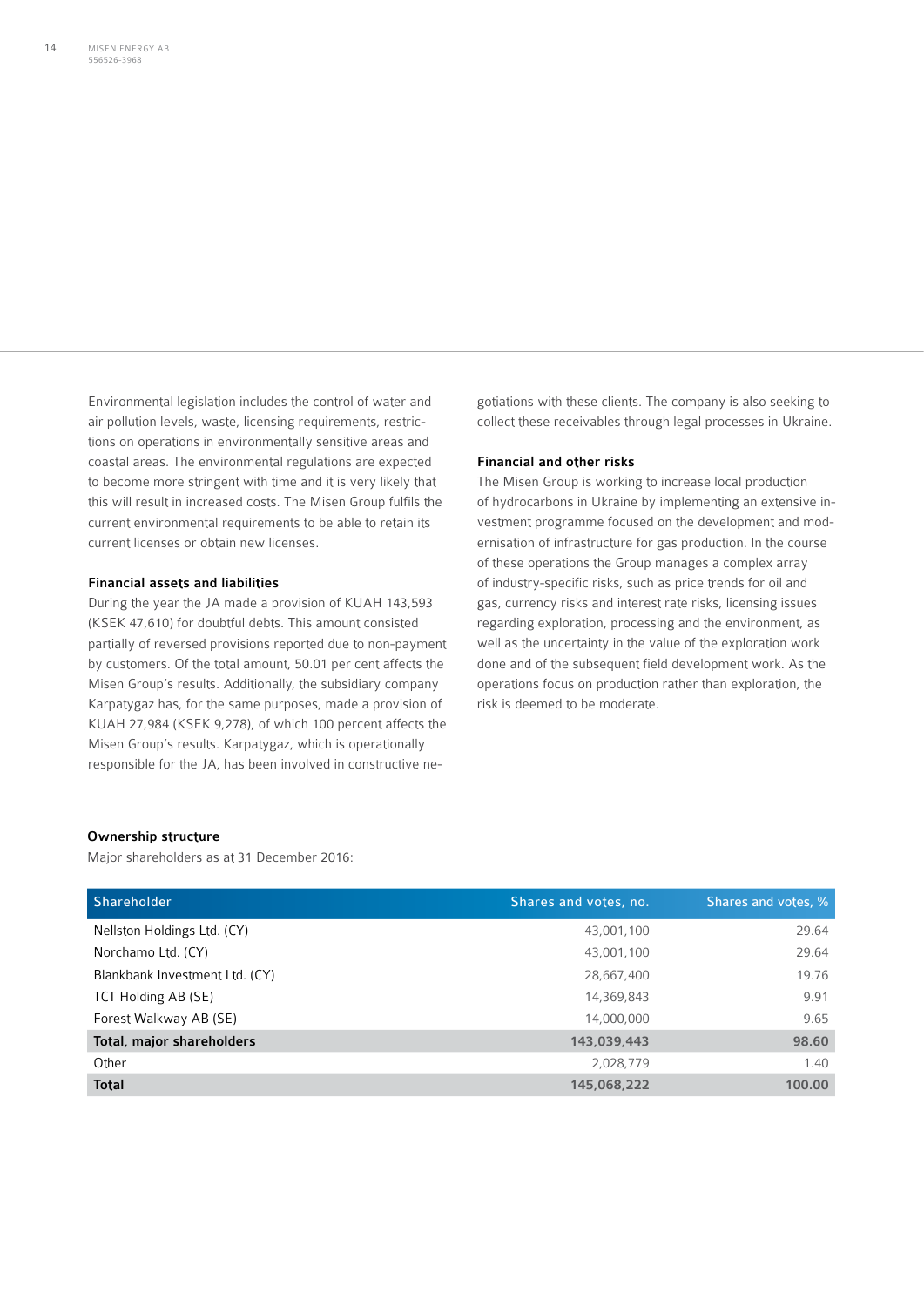### Comparative performance indicators

#### Alternative performance measures (APM) – Group

As of 3 July 2016, new guidelines for alternative performance indicators (APMs), published by the European Securities and Markets Authority (ESMA) are being applied. Alternative performance indicators refer to financial measurements that are not defined within the framework of IFRS. Misen Energy AB (publ) regularly uses alternative performance indicators in its communications in order to improve comparisons between different periods and provide

a more in-depth overview of the Company's performance for analysts, investors and other stakeholders. It is important to note that not all companies calculate their alternative performance indicators using the same methods. The usefulness of these performance indicators is therefore limited, and they should not be used as a substitute for financial measurements within the framework of IFRS. Below the alternative performance indicators for the Company are presented.

Summary of the financial development of the Misen Group and the Parent Company, covering the last five years. Unless otherwise stated, all amounts are in KSEK.

|                                          | 2016     | 2015      | 2014      | 2013      | 2012    |
|------------------------------------------|----------|-----------|-----------|-----------|---------|
| <b>The Group</b>                         |          |           |           |           |         |
| Net sales, KSEK                          | 653,122  | 853,359   | 1,138,001 | 618,332   | 586,549 |
| EBITDA, KSEK                             | 60,566   | 49,454    | 586,089   | 302,373   | 360,450 |
| Financial expenses                       | 31,096   | 74,182    | 138,987   | 9,902     | 8,972   |
| Profit/loss after financial items, KSEK  | $-5,509$ | $-48,687$ | 414,085   | 267,561   | 342,892 |
| Earnings per share before dilution*, SEK | $-0.05$  | $-0.23$   | 2.25      | 1.43      | 1.83    |
| Earnings per share after dilution*, SEK  | $-0.05$  | $-0.23$   | 2.25      | 1.43      | 1.83    |
| Return on equity, %                      | Neg      | Neg       | 57.1%     | 38.7%     | 74.9%   |
| Return on capital employed, %            | 5.1%     | Neg       | 69.4%     | 41.0%     | 111.6%  |
| Balance sheet total, KSEK                | 592,433  | 670,407   | 975,997   | 1,090,731 | 628,145 |
| Equity/assets ratio, %                   | 78.4%    | 50.6%     | 58.6%     | 49.5%     | 56.4%   |
| Proportion of risk-bearing capital, %    | 78.4%    | 50.6%     | 59.1%     | 51.0%     | 56.6%   |
| Debt/equity ratio, %                     | 6.4%     | 52.6%     | 37.0%     | 54.4%     | 25.1%   |
| Number of employees                      | 133      | 118       | 122       | 86        | 87      |

\* Adjusted for reverse split 100:1 in January 2012. Number of shares before and after dilution 145,068,222.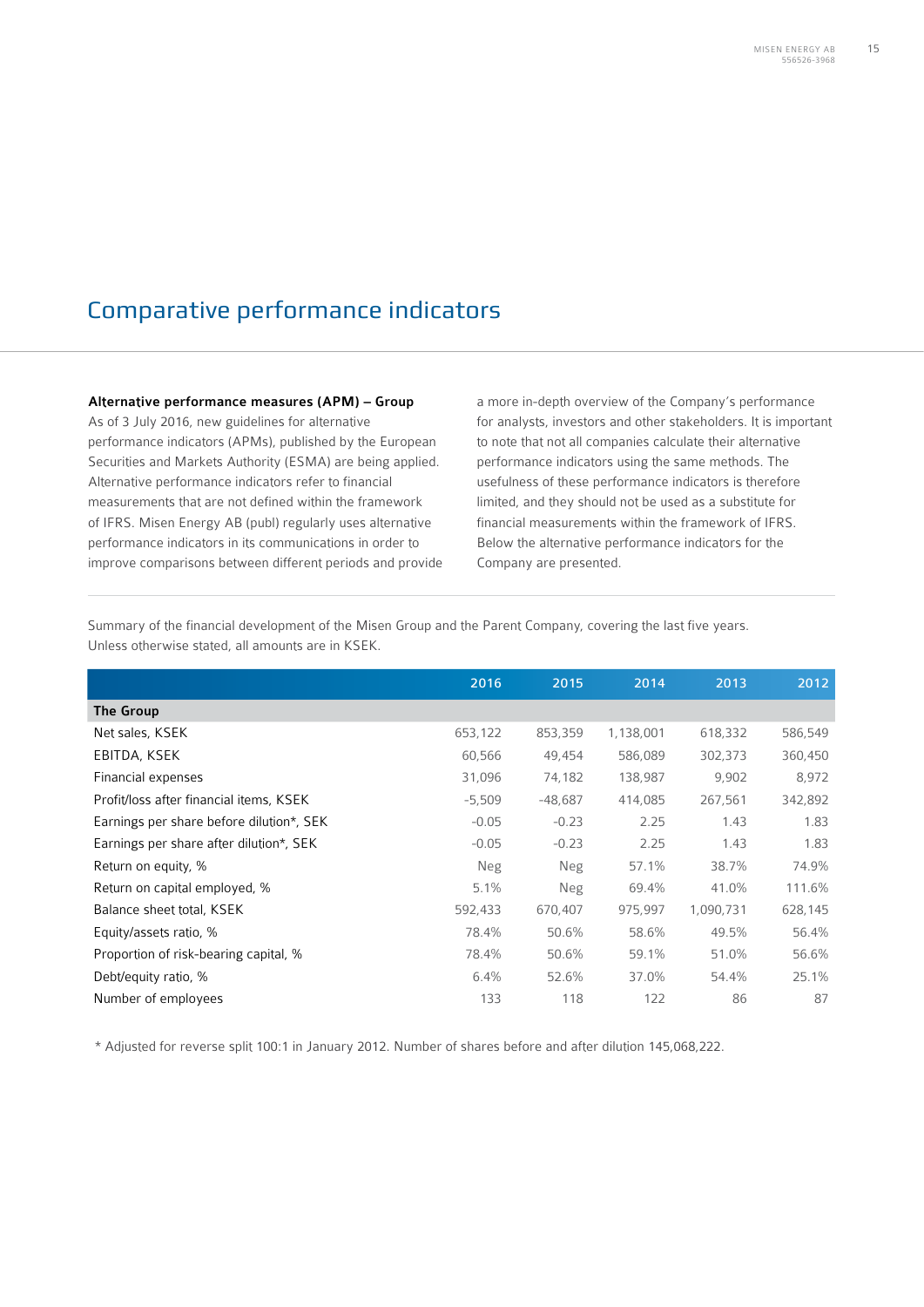|                                         | 2016           | 2015           | 2014           | 2013      | 2012           |
|-----------------------------------------|----------------|----------------|----------------|-----------|----------------|
| <b>Parent Company</b>                   |                |                |                |           |                |
| Net sales, KSEK                         |                |                |                |           | 9,542          |
| EBITDA, KSEK                            | Neg            | Neg            | Neg            | Neg       | Neg.           |
| Profit/loss after financial items, KSEK | $-33.080$      | $-583,804$     | $-26,392$      | $-24,565$ | $-11,062$      |
| Return on equity, %                     | Neg            | Neg            | Neg            | Neg       | Neg.           |
| Return on capital employed, %           | Neg            | Neg            | Neg            | Neg       | Neg.           |
| Balance sheet total, KSEK               | 325,855        | 473,881        | 1,022,482      | 1,008,053 | 1,011,091      |
| Equity/assets ratio, %                  | 98.2%          | 74.5%          | 91.6%          | 95.6%     | 97.7%          |
| Proportion of risk-bearing capital, %   | 98.2%          | 74.5%          | 91.6%          | 91.7%     | 97.7%          |
| Debt/equity ratio, %                    | $0.0\%$        | 28.9%          | 7.7%           | 3.9%      | 2.0%           |
| Number of employees                     | $\overline{4}$ | $\overline{4}$ | $\overline{4}$ | 2         | $\overline{2}$ |

Definitions of key ratios are provided in the section "Supplementary information".



#### Misen Group net sales and EBITDA margin Earnings per share



Misen Group profit/loss after financial item and balance sheet value

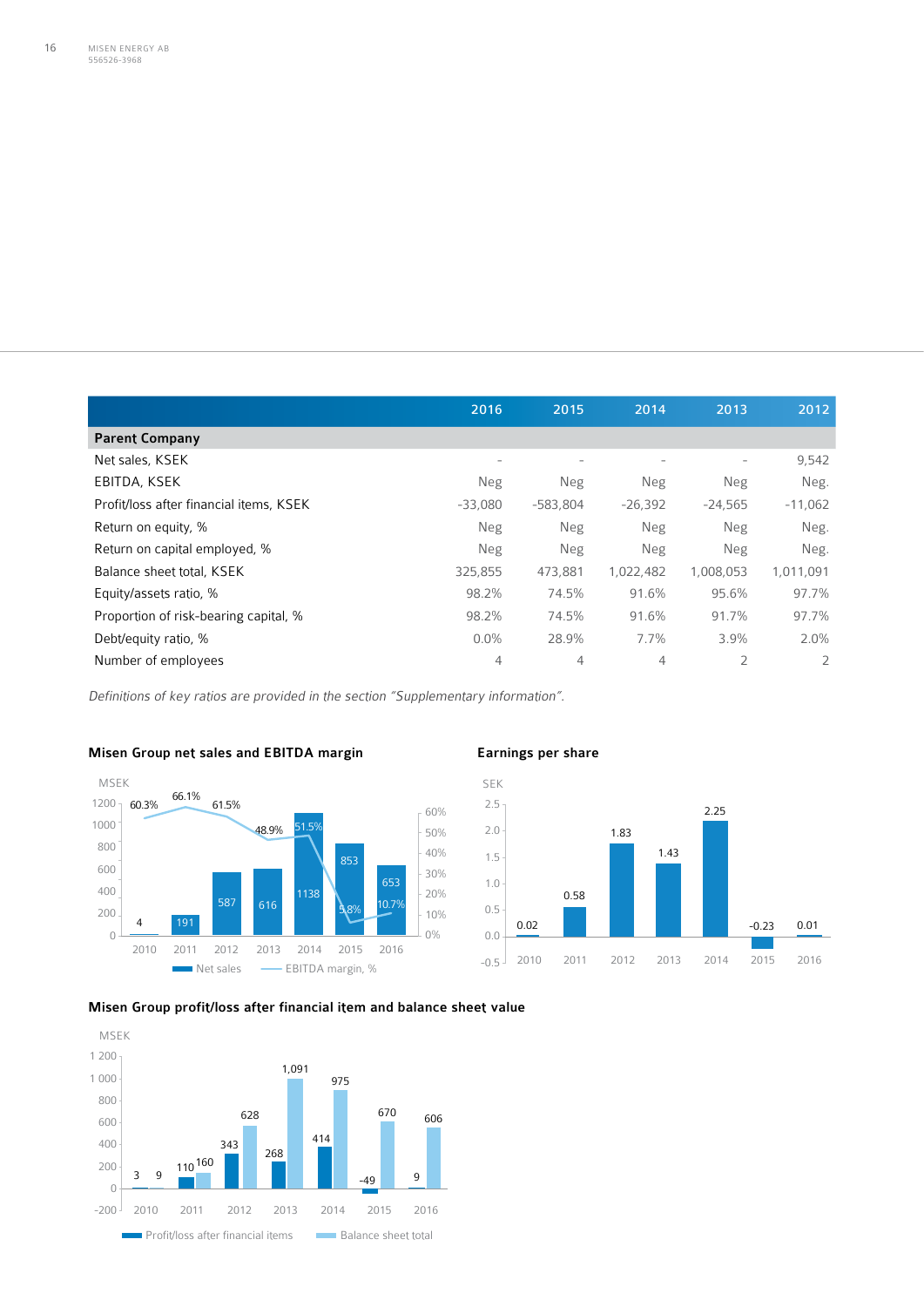## Proposed appropriation of profits

#### The following profits are at the disposal of the Annual General Meeting:

| Retained earnings and additional paid-in capital                                         | 62,704,058    |
|------------------------------------------------------------------------------------------|---------------|
| Net loss for the year                                                                    | $-33,079,781$ |
|                                                                                          | $-33,079,781$ |
|                                                                                          |               |
| The Board of Directors proposes that profits brought forward be appropriated as follows: |               |
| To be carried forward                                                                    | 29,624,277    |
|                                                                                          |               |
|                                                                                          | 29,624,277    |
|                                                                                          |               |

For information regarding the result of the Company's operations and its financial position, please refer to the income statement and balance sheet below, with accompanying additional disclosures, which together with the administration report, constitute an integral part of this annual report.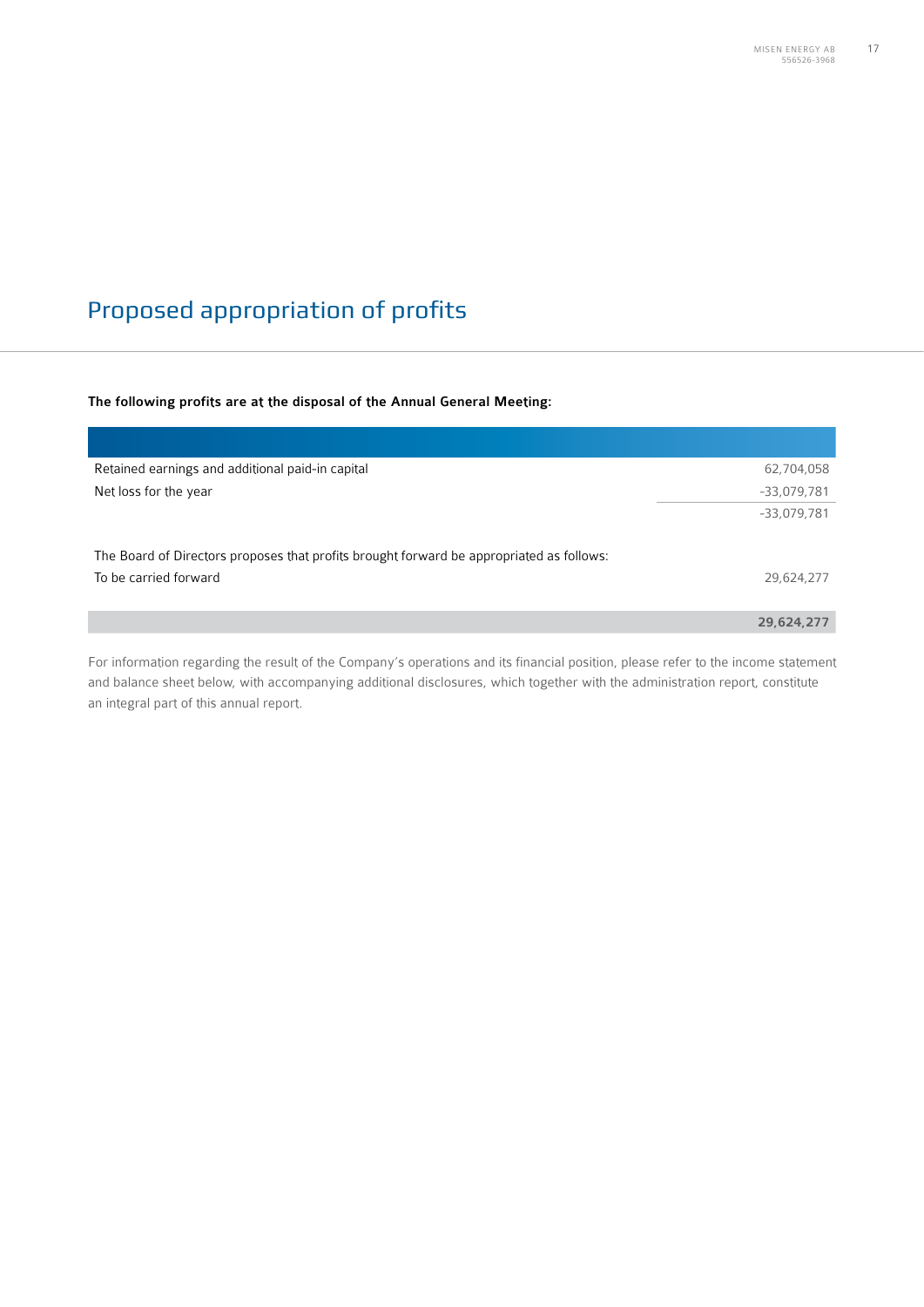# Financials – the Misen Group

## Consolidated Income Statement

|                                                                | <b>Note</b> | 2016       | 2015       |
|----------------------------------------------------------------|-------------|------------|------------|
| Net sales                                                      | 1, 2        | 653,122    | 853,359    |
| Net sales                                                      | 3           | 21,868     | 27,528     |
| Other operating income                                         | 4           | 350        | 3,486      |
|                                                                |             | 675,340    | 884,373    |
| <b>Operating expenses</b>                                      |             |            |            |
| Other external expenses                                        | 5, 6, 28    | $-549,519$ | $-738,953$ |
| Personnel costs                                                | 7,8         | $-16, 174$ | $-16,078$  |
| Depreciation, amortisation and write-downs of tangible         | 9           | $-41,734$  | $-34,845$  |
| and intangible assets                                          |             |            |            |
| Other operating expenses                                       | 10          | $-49,081$  | $-79,888$  |
| <b>Total operating expenses</b>                                |             | $-656,508$ | $-869,764$ |
| <b>Operating profit/loss</b>                                   |             | 18,832     | 14,609     |
| Profit/loss from financial items                               |             |            |            |
| Other interest income and similar profit/loss items            | 11          | 6,755      | 10,886     |
| Interest expenses and similar profit/loss items                | 12          | $-31,096$  | $-74,182$  |
| Total profit/loss from financial items                         |             | $-24,341$  | $-63,296$  |
| Profit/loss after financial items                              |             | $-5,509$   | $-48,687$  |
| Tax on profit for the year                                     | 13          | $-11,139$  | 14,963     |
| Net profit/loss for the year                                   |             | $-16,648$  | $-33,724$  |
| Profit/loss attributable to:                                   |             |            |            |
| Misen Energy AB's (publ) shareholders                          |             | $-7,230$   | $-33,724$  |
| Non-controlling interests                                      |             | $-9,418$   |            |
|                                                                |             | $-16,648$  | $-33,724$  |
| Statement of comprehensive income - Group                      |             |            |            |
| Items that may be subsequently reclassified to profit or loss: |             |            |            |
| <b>Translation differences</b>                                 |             | $-24,391$  | $-199,037$ |
| Other comprehensive income for the year, net after tax         |             | $-41,039$  | $-232,761$ |
| Total comprehensive income for the year                        |             | $-41,039$  | $-232,761$ |
| Attributable to:                                               |             |            |            |
| Misen Energy AB's (publ) shareholders                          |             | $-26,901$  | $-232,761$ |
| Non-controlling interests                                      |             | $-14,138$  |            |
| Total comprehensive income for the year                        |             | $-41,039$  | $-232.761$ |

Earnings per share before and after dilution calculated on profit attributable to the shareholders of the Parent Company during the year amounted to negative SEK 0.05/share (2015: -0.23/share).

The average number of shares on the balance sheet date amounted to 145,068,222 (2015: 145,068,222).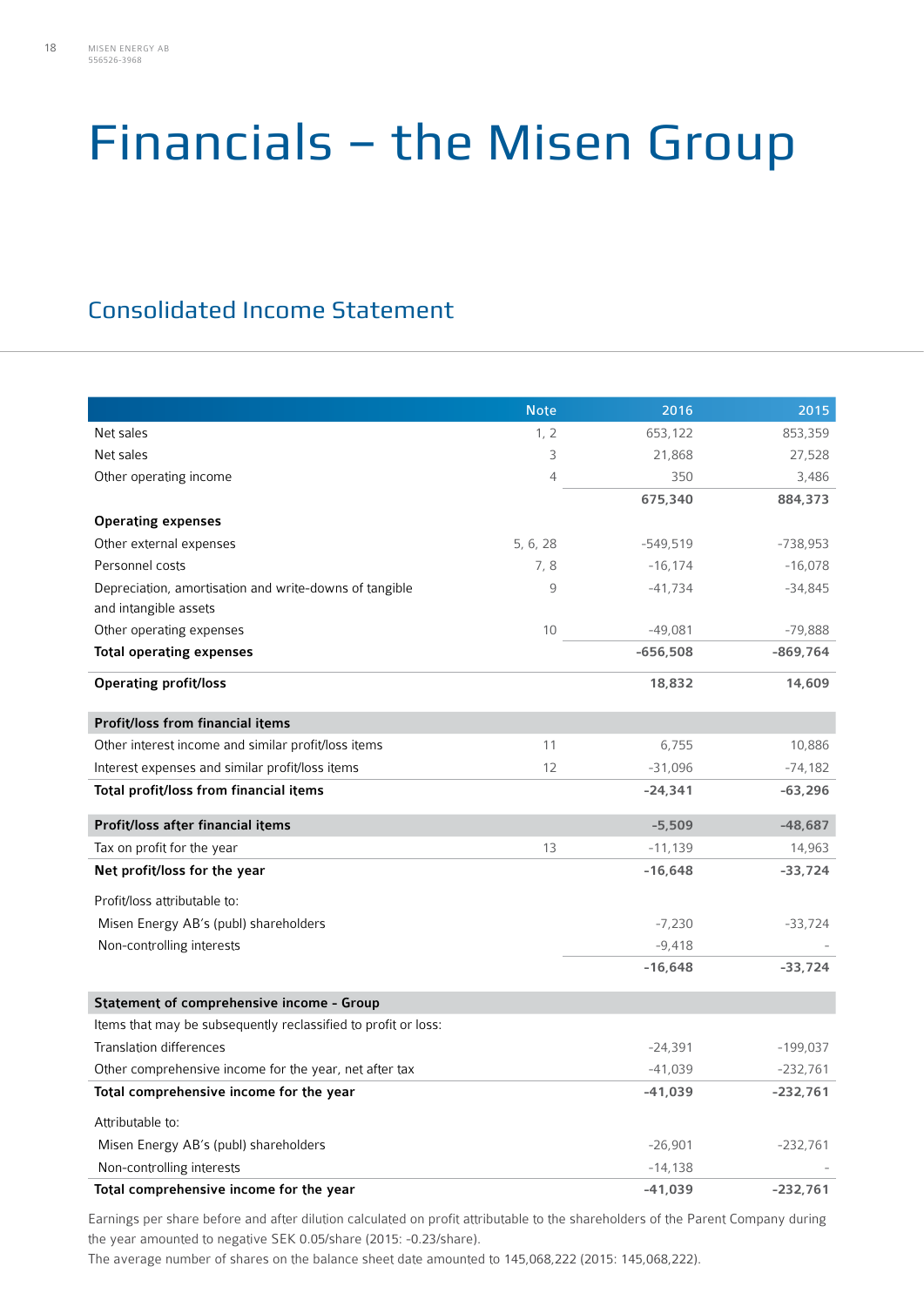## Consolidated Balance Sheet

#### Assets

|                                               | <b>Note</b>    | 31 Dec 2016 | 31 Dec 2015 |
|-----------------------------------------------|----------------|-------------|-------------|
| <b>Fixed assets</b>                           | $\overline{2}$ |             |             |
| Intangible fixed assets                       |                |             |             |
| Rights and licenses                           | 14             | 28,951      | 31,859      |
|                                               |                | 28,951      | 31,859      |
| <b>Tangible fixed assets</b>                  |                |             |             |
| Equipment, tools, fixtures and fittings       | 15             | 349,303     | 396,741     |
| Construction in progress and advance payments |                |             |             |
| regarding tangible fixed assets               | 16             | 152,756     | 158,059     |
|                                               |                | 502,059     | 554,800     |
|                                               |                |             |             |
| <b>Financial fixed assets</b>                 |                |             |             |
| Participations in associated companies        | $\overline{4}$ |             | 2,282       |
| Deferred tax assets                           |                | 10,202      | 14,736      |
|                                               |                | 10,202      | 17,018      |
| <b>Total fixed assets</b>                     |                | 541,212     | 603,677     |
| <b>Current assets</b>                         |                |             |             |
| Inventories, etc.                             | 17             |             |             |
| Spare parts                                   |                | 512         | 432         |
| Oil products and natural gas                  |                | 67          | 2,725       |
|                                               |                | 579         | 3,157       |
| <b>Current receivables</b>                    |                |             |             |
| Accounts receivable - trade                   | 18, 19         | 20,260      | 44,763      |
| Other receivables                             | 20             | 11,766      | 10,265      |
| Advance payments to suppliers                 |                | 2,103       | 607         |
| Prepaid expenses                              | 21             | 4,015       | 525         |
|                                               |                | 38,144      | 56,160      |
| Cash and cash equivalents                     | 18             | 12,498      | 7,413       |
| <b>Total current assets</b>                   |                | 51,221      | 66,730      |
| <b>TOTAL ASSETS</b>                           |                | 592,433     | 670,407     |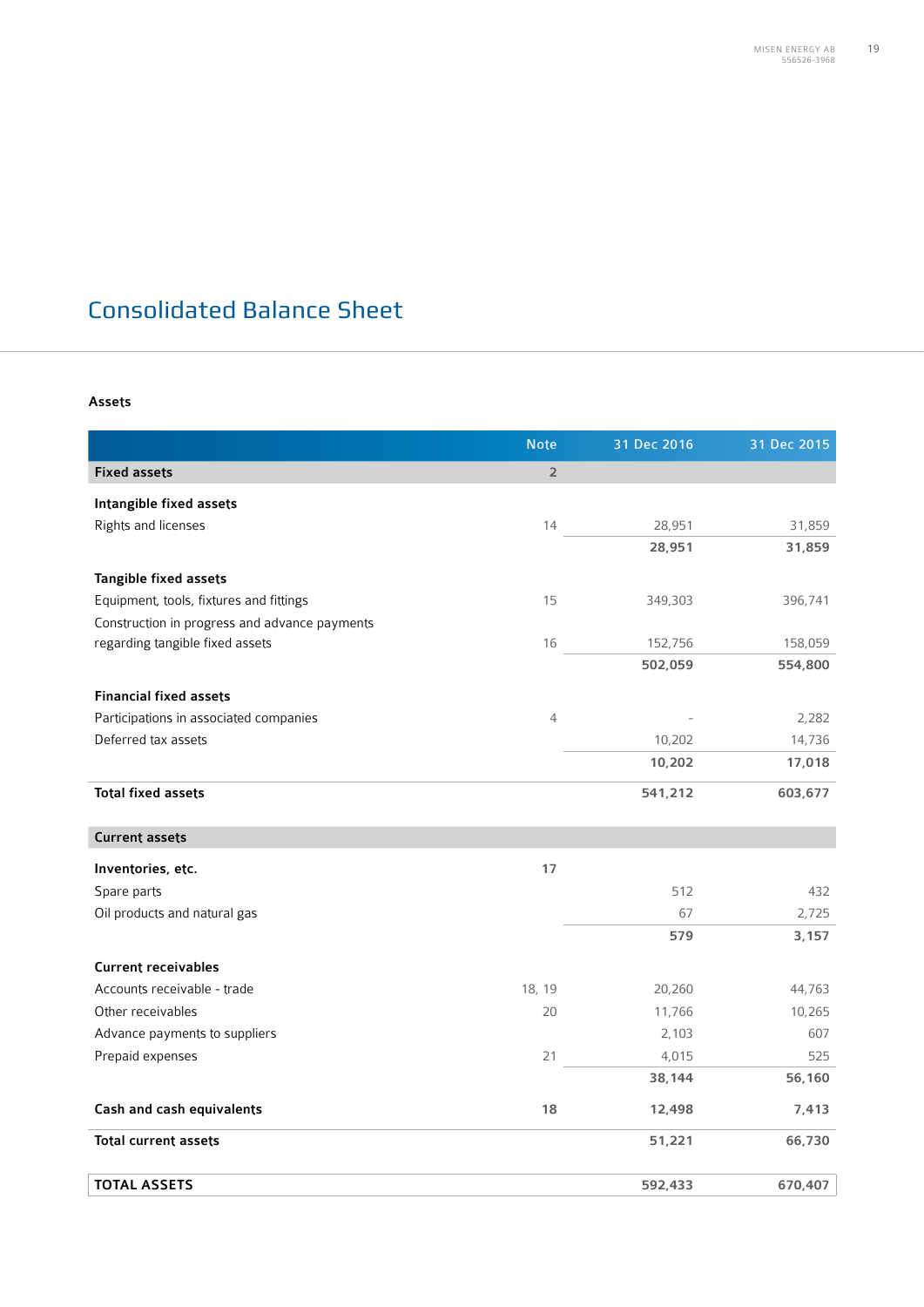#### Equity and liabilities

|                                            | <b>Note</b> | 31 Dec 2016 | 31 Dec 2015 |
|--------------------------------------------|-------------|-------------|-------------|
| <b>Equity</b>                              |             |             |             |
| Share capital                              | 22          | 290,136     | 290,136     |
| Other contributed capital                  |             | $-274,435$  | $-274,435$  |
| Other reserves                             |             | $-549,324$  | $-529,653$  |
| Profit/loss brought forward                |             | 830,544     | 853,370     |
| Non-controlling interests                  |             | 167,637     |             |
| <b>Total equity</b>                        |             | 464,558     | 339,418     |
|                                            |             |             |             |
| Long-term liabilities                      |             |             |             |
| Long-term borrowings                       | 23, 24, 25  |             | 99,161      |
| Liabilities attributable to finance leases | 24, 26      |             |             |
| Other liabilities                          |             | 36,197      | 30,737      |
| <b>Total long-term liabilities</b>         |             | 36,197      | 129,898     |
|                                            |             |             |             |
| <b>Current liabilities</b>                 |             |             |             |
| Short-term borrowings                      | 23, 24, 25  | 29,848      | 72,151      |
| Liabilities attributable to finance leases | 24, 26      |             | 7,260       |
| Advances from customers                    |             | 8           |             |
| Accounts payable - trade                   |             | 6,581       | 21,811      |
| Current tax liability                      |             | 1,711       | 4,414       |
| Other current liabilities to JA            | 23          | 44,426      | 33,829      |
| Other liabilities                          |             | 3,513       | 55,896      |
| Accrued expenses and deferred income       | 27          | 5,591       | 5,730       |
| <b>Total current liabilities</b>           |             | 91,678      | 201,091     |
| <b>TOTAL EQUITY AND LIABILITIES</b>        |             | 592,433     | 670,407     |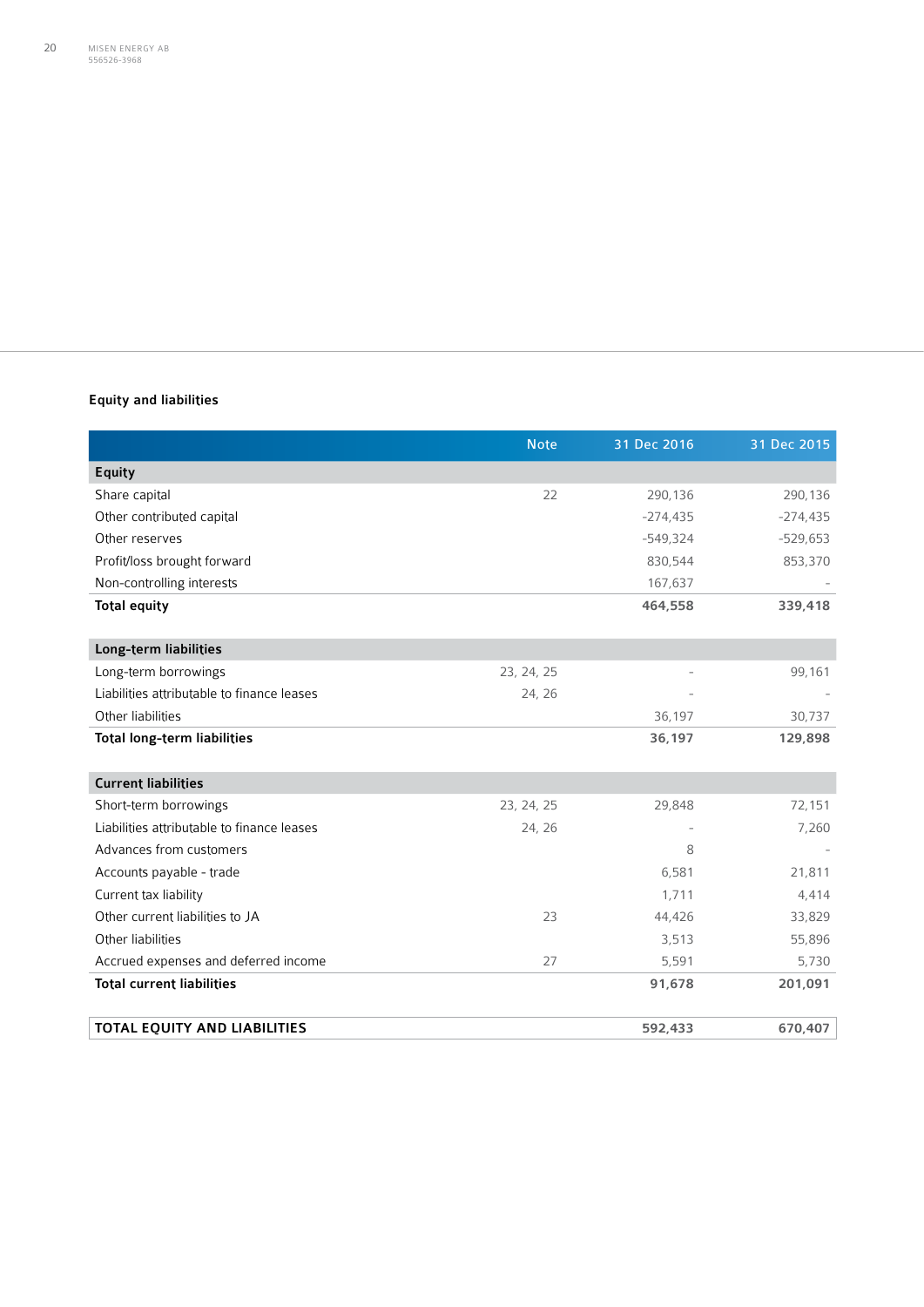# Changes in equity for the Group

|                                                                           | <b>Share</b><br>capital | Other<br>contribut-<br>ed equity | Other<br>reserves        | Profit/loss<br>brought<br>forward | <b>Total</b> | Non-con-<br>trolling<br>interests | <b>Total</b><br>equity |
|---------------------------------------------------------------------------|-------------------------|----------------------------------|--------------------------|-----------------------------------|--------------|-----------------------------------|------------------------|
| Opening equity 1 Jan. 2015                                                | 290,136                 | $-274,435$                       | $-330,616$               | 887,094                           | 572,179      |                                   | 572,179                |
| Comprehensive income                                                      |                         |                                  |                          |                                   |              |                                   |                        |
| Net profit/loss for the year                                              |                         |                                  |                          | $-33.724$                         | $-33,724$    | $\overline{\phantom{0}}$          | $-33,724$              |
| Other comprehensive income                                                |                         |                                  |                          |                                   |              |                                   |                        |
| <b>Translation difference</b>                                             |                         | L,                               | $-199,037$               |                                   | $-199,037$   |                                   | $-199,037$             |
| Total comprehensive income                                                | $\mathbf 0$             | $\mathbf 0$                      | $-199,037$               | $-33,724$                         | $-232,761$   | $\mathbf 0$                       | $-232,761$             |
| Closing equity 31 Dec. 2015                                               | 290,136                 | $-274,435$                       | $-529,653$               | 853,370                           | 339,418      | $\mathbf{0}$                      | 339,418                |
|                                                                           |                         |                                  |                          |                                   |              |                                   |                        |
| Comprehensive income                                                      |                         |                                  |                          |                                   |              |                                   |                        |
| Net profit/loss for the year                                              |                         |                                  |                          | $-7,230$                          | $-7,230$     | $-9,418$                          | $-16,648$              |
| Other comprehensive income                                                |                         |                                  |                          |                                   |              |                                   |                        |
| <b>Translation difference</b>                                             |                         |                                  | $-19,671$                |                                   | $-19,671$    | $-4,720$                          | $-24,391$              |
| Total comprehensive income                                                | 0                       | 0                                | $-19,671$                | $-7,230$                          | $-26,901$    | $-14,138$                         | $-41,039$              |
| Transactions with holders of non-controlling interests                    |                         |                                  |                          |                                   |              |                                   |                        |
| Sales of participations in<br>subsidiaries                                |                         |                                  | $\overline{\phantom{a}}$ | $-12,331$                         | $-12,331$    | 178,510                           | 166,179                |
| Other transactions with holders                                           |                         |                                  |                          | $-3,265$                          | $-3,265$     | 3,265                             |                        |
| of non-controlling interests                                              |                         |                                  |                          |                                   |              |                                   |                        |
| <b>Total transactions with</b><br>holders of non-controlling<br>interests | $\mathbf 0$             | 0                                | $\overline{\phantom{a}}$ | $-15,596$                         | $-35,305$    | 181,775                           | 138,684                |
| Closing equity 31 Dec. 2016                                               | 290,136                 | $-274,435$                       | $-549,324$               | 830,544                           | 296,921      | 167,637                           | 464,558                |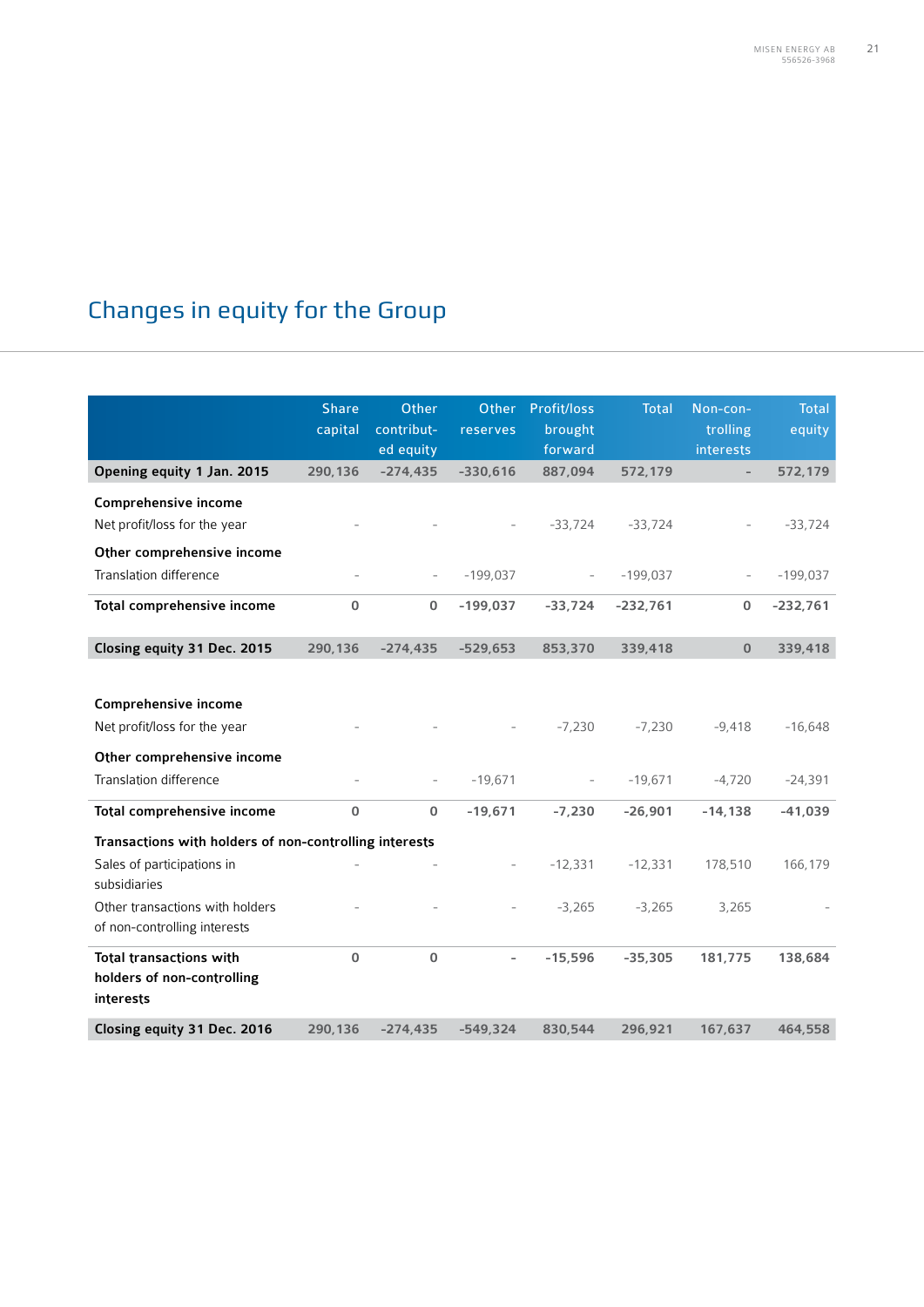# Cash flow statement for the Group

|                                                       | <b>Note</b> | 2016      | 2015       |
|-------------------------------------------------------|-------------|-----------|------------|
| <b>Operating activities</b>                           |             |           |            |
| Operating profit/loss before financial items          |             | 18,832    | 14,609     |
| Adjustment for non-cash items                         | 29          | 70,066    | 70,264     |
| Interest received                                     |             | 2,714     | 13,731     |
| Interest paid                                         |             | $-7,390$  | $-8,148$   |
| Income tax paid                                       |             | $-9,807$  | $-50,950$  |
|                                                       |             | 74,415    | 39,506     |
| Cash flow from changes in working capital             |             |           |            |
| Increase/decrease Inventories                         |             | 2,437     | 21,247     |
| Increase/decrease Other current receivables           |             | 1,105     | 13,664     |
| Increase/decrease Other current operating liabilities |             | $-62,746$ | 11,431     |
| Cash flow from operating activities                   |             | 15,211    | 85,848     |
| <b>Investing activities</b>                           |             |           |            |
| Investments in intangible fixed assets                |             | $-86$     | $-161$     |
| Investments in tangible fixed assets                  |             | $-14,422$ | $-102,947$ |
| Tangible fixed assets sold                            |             | 1,464     | 1,737      |
| Proceeds from sales of shares in subsidiaries         |             | 25,517    |            |
| Investments in Joint Activity                         |             |           | $-4.124$   |
| Cash flow from investing activities                   |             | 12,473    | $-105,495$ |
| <b>Financing activities</b>                           |             |           |            |
| Loans raised                                          |             | 12,874    | 26,940     |
| Repayment of loan                                     |             | $-35,204$ | $-65,586$  |
| Cash flow from financing activities                   |             | $-22,330$ | $-38,646$  |
| Cash flow for the year                                |             | 5,354     | $-58,293$  |
| Cash and cash equivalents at the                      |             | 7,413     | 80,976     |
| beginning of the year                                 |             |           |            |
| Exchange rate differences in cash and                 |             | $-269$    | $-15,270$  |
| cash equivalents                                      |             |           |            |
| Cash and cash equivalents at year-end                 |             | 12,498    | 7,413      |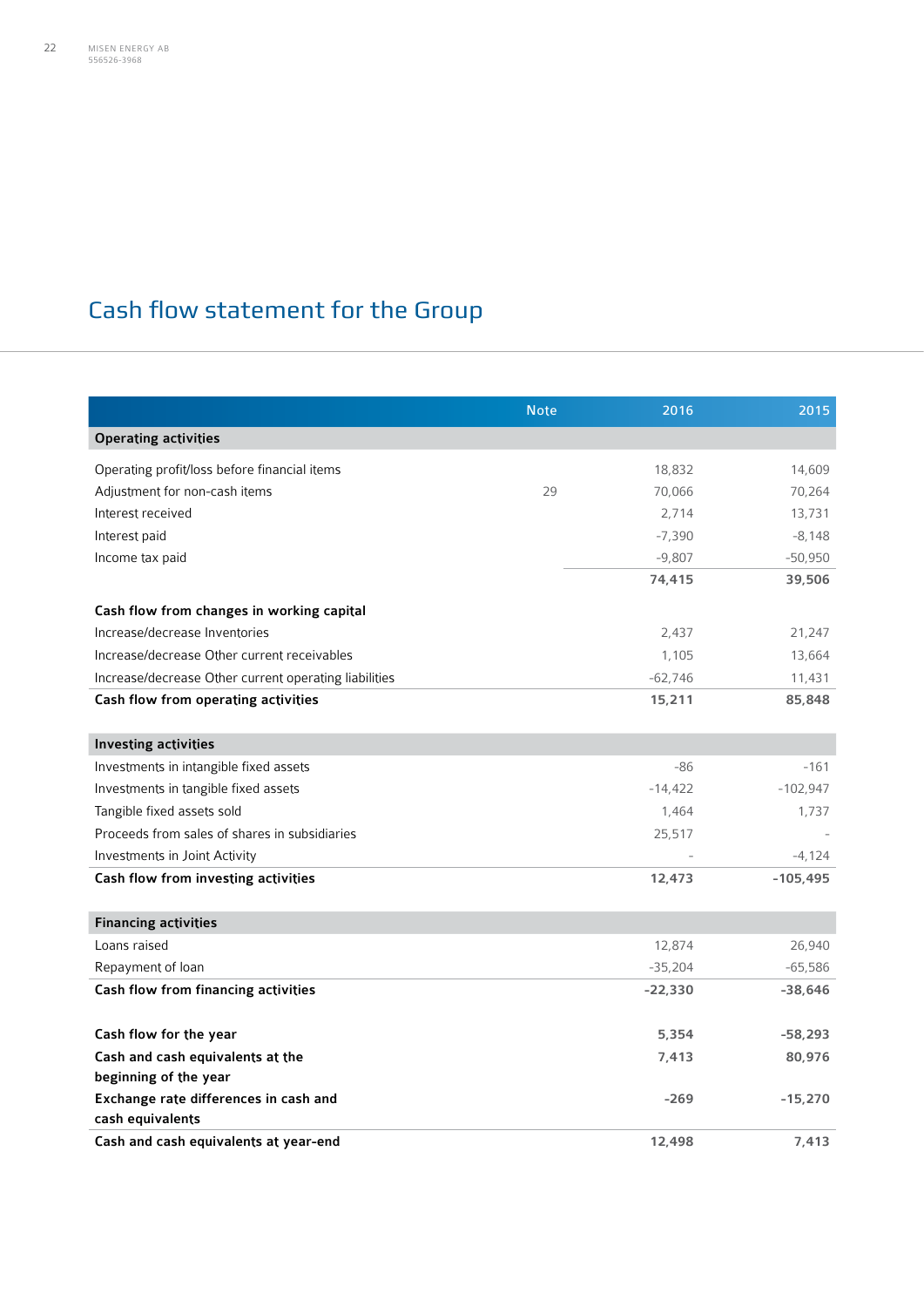# Financials – the Parent Company

## Income statement for the Parent Company

|                                                     | <b>Note</b> | 2016      | 2015       |
|-----------------------------------------------------|-------------|-----------|------------|
| Other operating income                              | 1,28        | 5,577     | 120        |
| <b>Operating expenses</b>                           |             |           |            |
| Other external expenses                             | 5,6         | $-12,795$ | $-8,255$   |
| Personnel costs                                     | 7,8         | $-8,583$  | $-7,083$   |
| <b>Total operating expenses</b>                     |             | $-21,378$ | $-15,338$  |
| <b>Operating profit/loss</b>                        |             | $-15,801$ | $-15,218$  |
|                                                     |             |           |            |
| Profit/loss from financial items                    |             |           |            |
| Result from participations in Group companies       |             | $-9,309$  | $-560,000$ |
| Other interest income and similar profit/loss items | 11          | 1         | 1,459      |
| Interest expenses and similar profit/loss items     | 12          | $-7,791$  | $-10,045$  |
| Total profit/loss from financial items              |             | $-17,323$ | $-568,586$ |
|                                                     |             |           |            |
| Profit/loss after financial items                   |             | $-33,080$ | $-583,804$ |
| Net loss for the year                               |             | $-33,080$ | $-583,804$ |
| Statement of comprehensive income - Parent Company  |             |           |            |
| Net profit/loss for the year                        |             | $-33,080$ | $-583,804$ |
| Other comprehensive income for year                 |             |           |            |
| Total comprehensive income for year                 |             | $-33,080$ | $-583,804$ |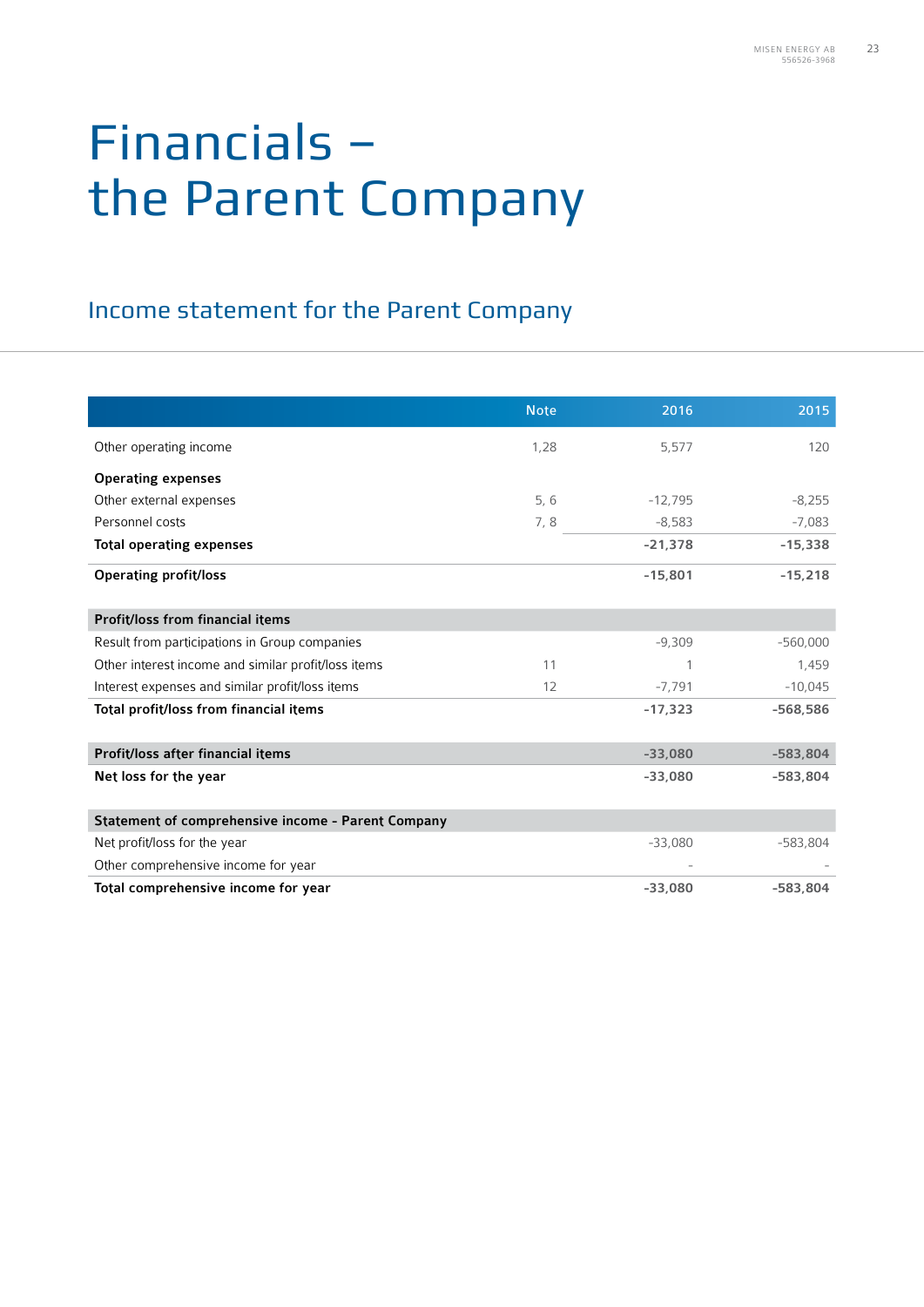# Balance sheet for the Parent Company

#### Assets

|                                   | <b>Note</b> | 31 Dec. 2016 | 31 Dec. 2015 |
|-----------------------------------|-------------|--------------|--------------|
| <b>Fixed assets</b>               |             |              |              |
| <b>Financial fixed assets</b>     |             |              |              |
| Participations in Group companies | 30          | 301,287      | 468,069      |
| <b>Total fixed assets</b>         |             | 301,287      | 468,069      |
| <b>Current assets</b>             |             |              |              |
| <b>Current receivables</b>        |             |              |              |
| Receivables from Group companies  | 18, 28      | 17,265       | 3,536        |
| Other current receivables         | 20          |              | 402          |
| Prepaid expenses                  | 21          | 269          | 171          |
|                                   |             | 17,534       | 4,109        |
| Cash and bank                     | 18          | 7,034        | 1,703        |
| <b>Total current assets</b>       |             | 24,568       | 5,812        |
| <b>TOTAL ASSETS</b>               |             | 325,855      | 473,881      |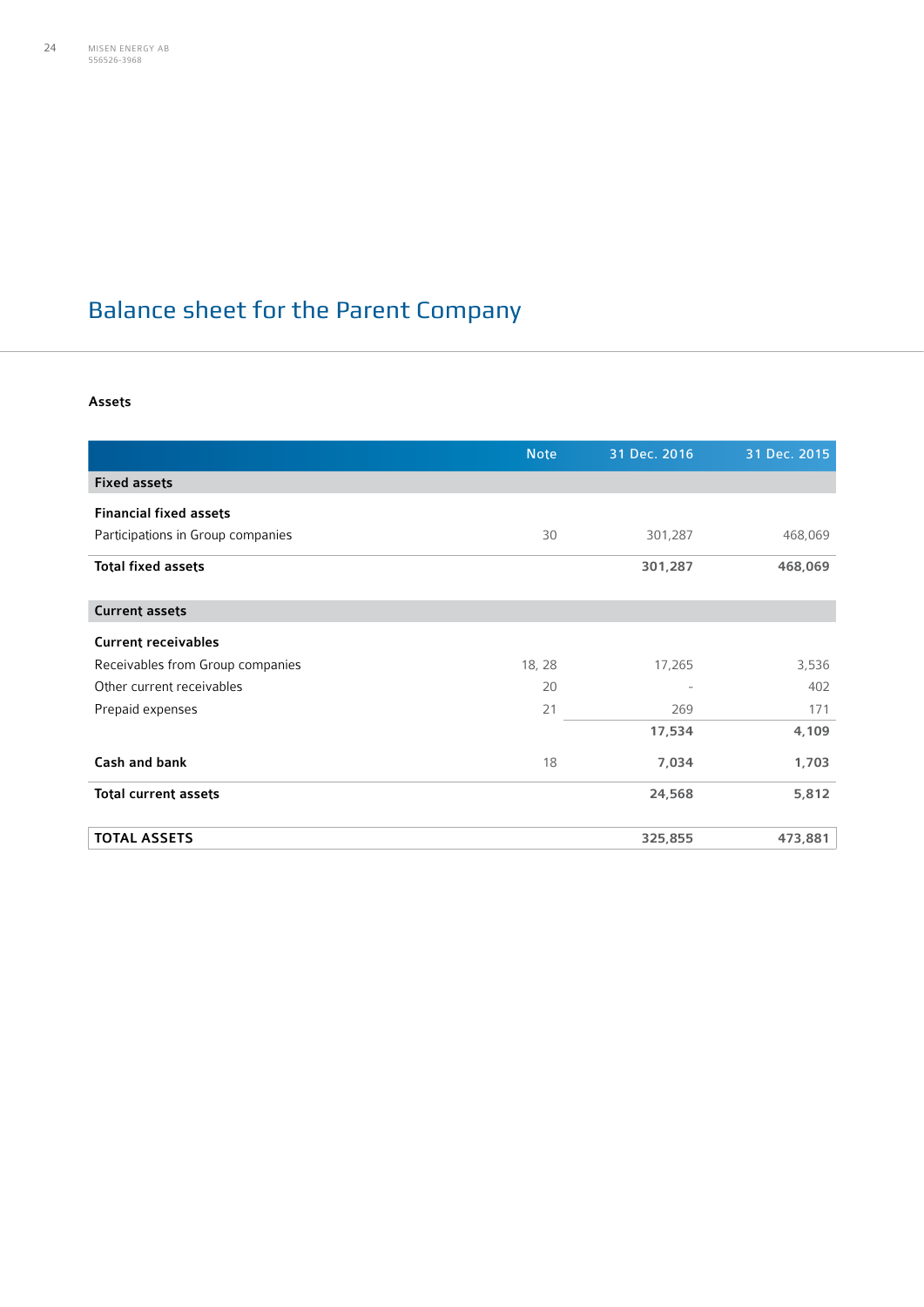#### Equity and liabilities

|                                          | <b>Note</b> | 31 Dec. 2016 | 31 Dec. 2015 |
|------------------------------------------|-------------|--------------|--------------|
| <b>Equity</b>                            |             |              |              |
| <b>Restricted equity</b>                 |             |              |              |
| Share capital                            | 22          | 290,136      | 290,136      |
| Statutory reserve                        |             | 345          | 345          |
|                                          |             | 290,481      | 290,481      |
| Non-restricted equity                    |             |              |              |
| Share premium reserve                    |             | 714,285      | 714,285      |
| Profit/loss brought forward              |             | $-651,580$   | $-67,777$    |
| Net loss for the year                    |             | $-33,080$    | $-583,804$   |
|                                          |             | 29,625       | 62,704       |
| <b>Total equity</b>                      |             | 320,106      | 353,185      |
| Long-term liabilities                    |             |              |              |
| Other liabilities to credit institutions | 18, 24      |              | 99,161       |
| Liabilities to Group companies           | 18, 24      | 92           | 92           |
| <b>Total long-term liabilities</b>       |             | 92           | 99,253       |
|                                          |             |              |              |
| <b>Current liabilities</b>               |             |              |              |
| Accounts payable - trade                 |             | 730          | 4,935        |
| Liabilities to Group companies           |             |              | 11,617       |
| Other current liabilities                |             | 406          | 462          |
| Accrued expenses and deferred income     | 27          | 4,521        | 4,429        |
| <b>Total current liabilities</b>         |             | 5,657        | 21,443       |
| TOTAL EQUITY AND LIABILITIES             |             | 325,855      | 473,881      |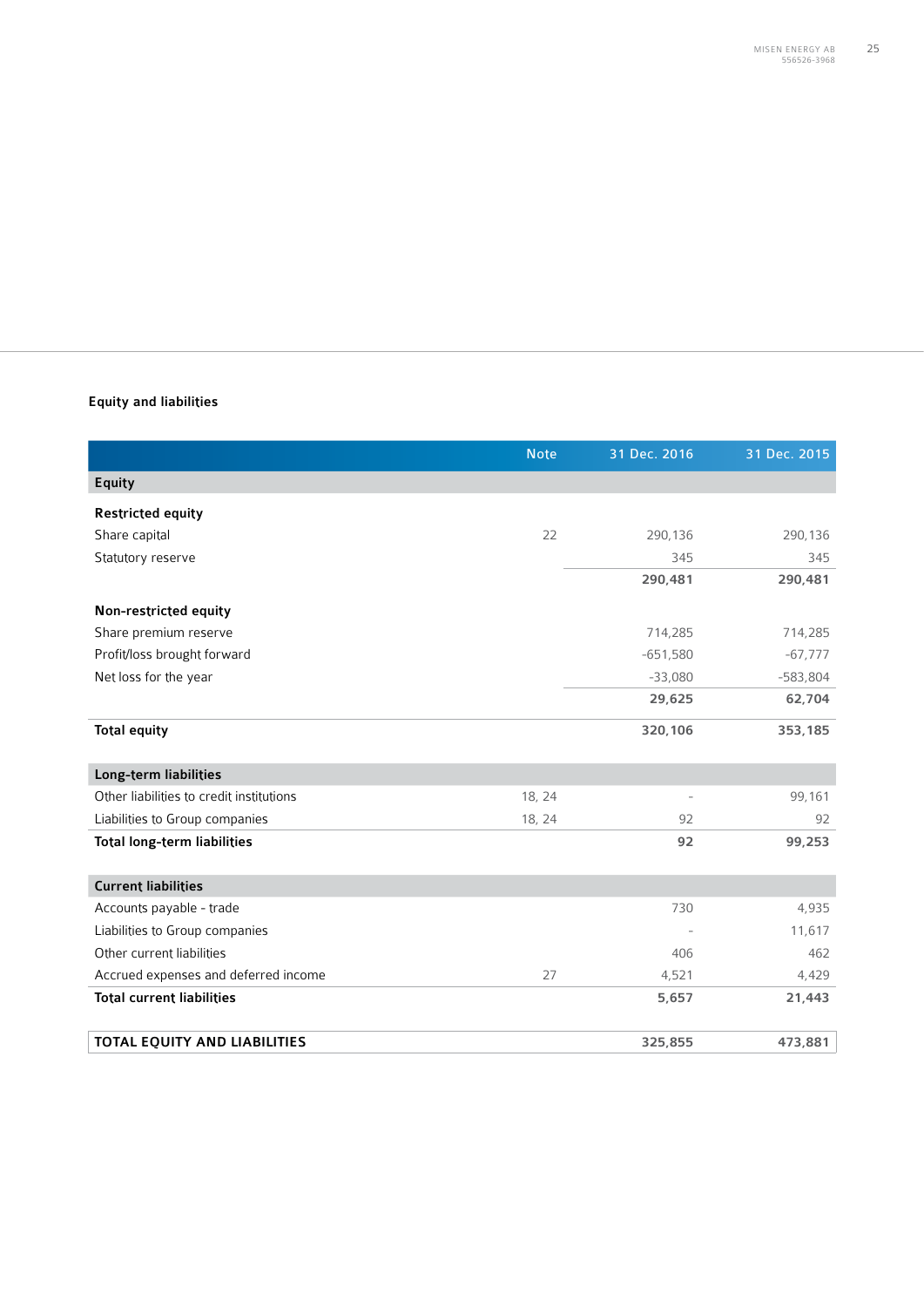# Changes in equity for the Parent Company

|                              | <b>Share</b><br>capital  | <b>Statutory</b><br>reserve | <b>Share</b><br>premium<br>reserve | <b>Retained</b><br>earnings | <b>Total</b><br>equity |
|------------------------------|--------------------------|-----------------------------|------------------------------------|-----------------------------|------------------------|
| Opening equity 1 Jan. 2015   | 290,136                  | 345                         | 714,285                            | $-67.776$                   | 936,990                |
| Comprehensive income         |                          |                             |                                    |                             |                        |
| Net profit/loss for the year | $\overline{\phantom{a}}$ | $\overline{\phantom{a}}$    | $\overline{\phantom{a}}$           | $-583,805$                  | $-583,805$             |
| Total comprehensive income   | 0                        | $\mathbf{0}$                | 0                                  | $-583,805$                  | $-583,805$             |
| Closing equity 31 Dec. 2015  | 290,136                  | 345                         | 714,285                            | $-651,581$                  | 353,185                |
|                              |                          |                             |                                    |                             |                        |
| Opening equity 1 Jan. 2016   | 290,136                  | 345                         | 714,285                            | $-651,581$                  | 353,185                |
| Comprehensive income         |                          |                             |                                    |                             |                        |
| Net profit/loss for the year | -                        | $\overline{\phantom{a}}$    | $\overline{\phantom{a}}$           | $-33,080$                   | $-33,080$              |
| Total comprehensive income   | $\mathbf 0$              | 0                           | 0                                  | $-33,080$                   | $-33,080$              |
| Closing equity 31 Dec. 2016  | 290,136                  | 345                         | 714,285                            | $-684.661$                  | 320,105                |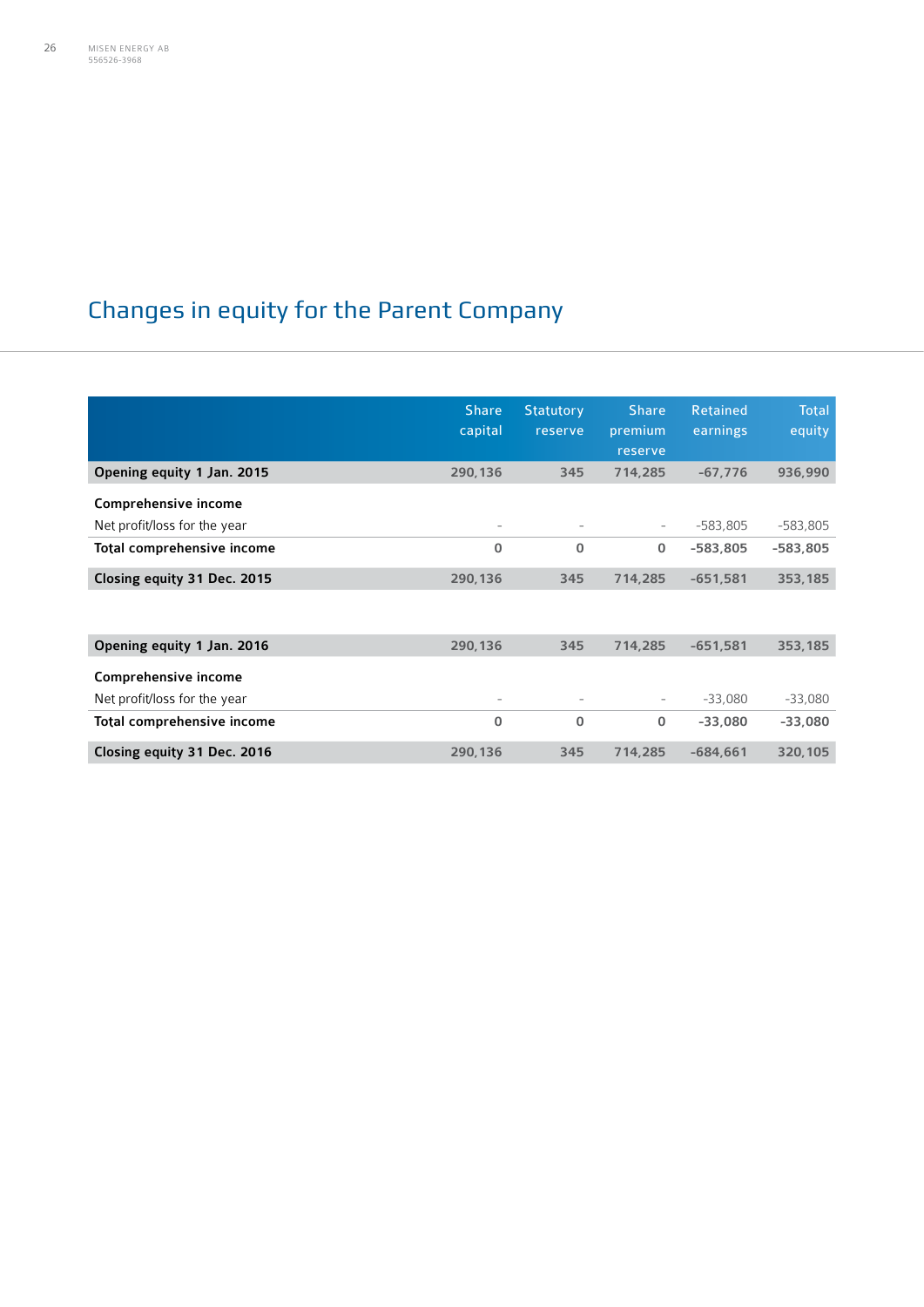## Cash flow statement for the Parent Company

|                                                        | 2016      | 2015      |
|--------------------------------------------------------|-----------|-----------|
| <b>Operating activities</b>                            |           |           |
| Operating profit/loss before financial items           | $-15,801$ | $-15,218$ |
|                                                        | $-15,801$ | $-15,218$ |
| Increase/decrease Other current receivables            | $-2,158$  | $-308$    |
| Increase/decrease Accounts payable - trade             | $-4,205$  | 3,264     |
| Increase/decrease Other current operating liabilities  | $-9,796$  | 381       |
| Cash flow from operating activities                    | $-31,960$ | $-11,881$ |
|                                                        |           |           |
| <b>Investing activities</b>                            |           |           |
| Shareholders' contribution - paid                      |           | $-9,746$  |
| Sale of shares in subsidiaries                         | 25,517    |           |
| Cash flow from investing activities                    | 25,517    | $-9,746$  |
|                                                        |           |           |
| <b>Financing activities</b>                            |           |           |
| Increase in non-current liabilities                    | 11,774    | 22,971    |
| Cash flow from financing activities                    | 11,774    | 22,971    |
|                                                        |           |           |
| Cash flow for the year                                 | 5,331     | 1,344     |
| Cash and cash equivalents at the beginning of the year | 1,703     | 359       |
| Cash and cash equivalents at year-end                  | 7,034     | 1,703     |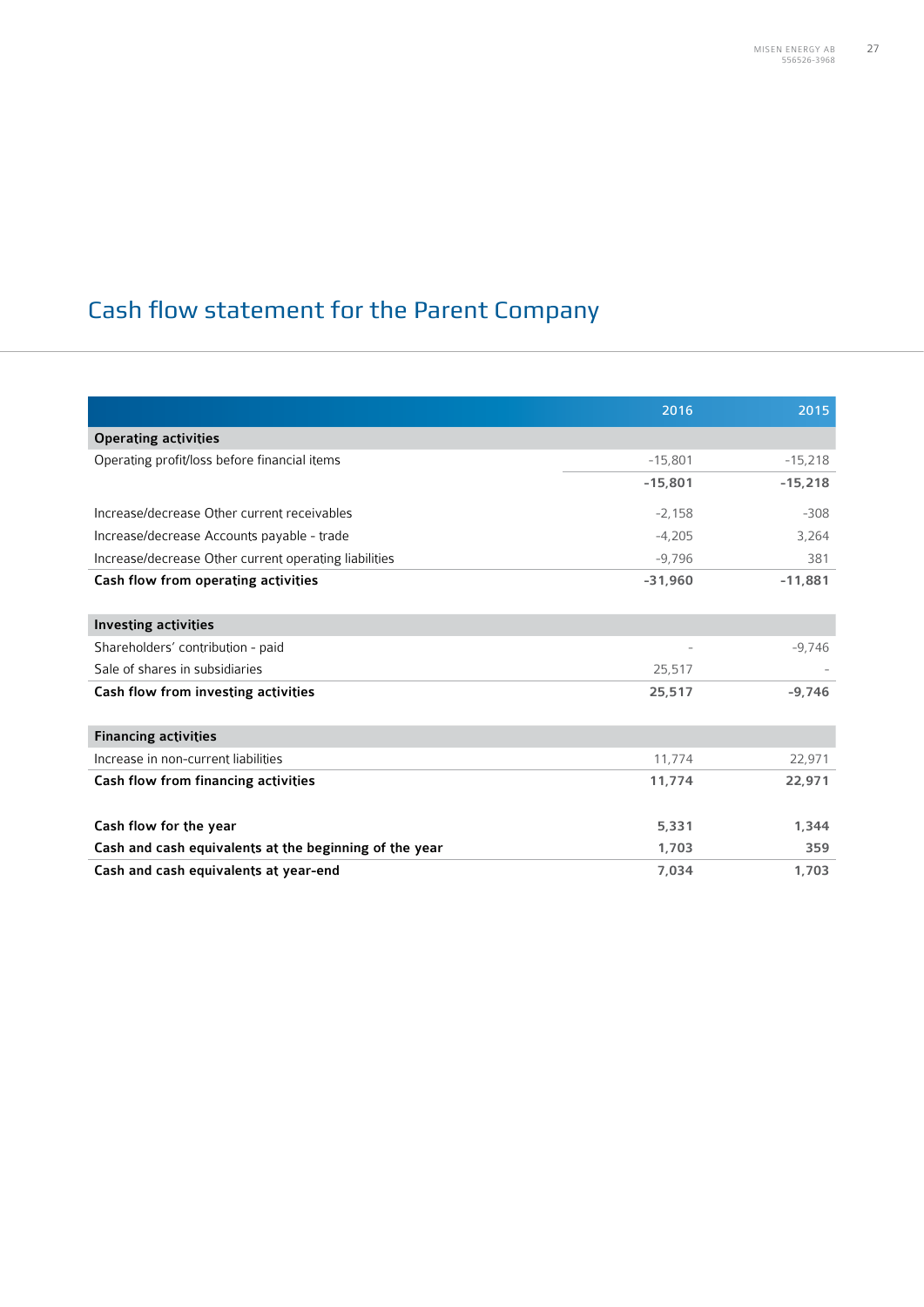# **Supplementary** information

### General disclosures

#### General information

The Group's operations involve extraction of hydrocarbons, with the focus on continued oil and gas production in Ukraine.

The Parent Company is a limited liability company with its registered offices in Stockholm. The address of the Head Office is Engelbrektsgatan 32, 411 37 Gothenburg, Sweden. The Parent Company's shares are listed on First North.

The Parent Company Misen Energy AB's business focus is to undertake Group-wide tasks and, together with its subsidiary Misen Enterprises AB, provide financing for operations in Ukraine.

The Board of Directors and the Managing Director have, on 5 April 2017, approved this annual report and consolidated financial statements for publication. The Board of Directors propose that the retained earnings of the Parent Company will be retained and no dividend is paid.

Unless otherwise stated, all amounts are reported in KSEK. Information in brackets refers to the previous year.

#### Summary of important accounting principles

The most important accounting principles applied in the preparation of the consolidated financial statements are set out below. Unless otherwise stated, these principles have been consistently applied for all years disclosed.

#### Basis of preparation of the financial statements

The consolidated financial statements for the Misen Energy AB Group have been prepared in accordance with the Annual Accounts Act, RFR 1 Supplementary Accounting for Groups, and International Financial Reporting Standards (IFRS) as adopted by the EU. The consolidated financial statements have been prepared using the cost method.

The preparation of financial statements in conformity with IFRS requires the use of certain critical accounting estimates. It also requires Management to exercise its judgement in applying the Group's accounting principles. Areas involving a high level of judgement, which are complex, or areas where assumptions and estimates are of substantial significance to the consolidated financial statements are commented on, where applicable, in the notes.

#### Group concepts

Misen Energy AB (publ) (herein after referred to as "Parent Company" or "Company") is a Swedish public limited liability company with its registered offices in Stockholm. The Company is listed on Nasdaq First North Stockholm. On 16 June 2016, the Board of Misen Energy AB (publ) approved the sale of 37.5% of the shares in Misen Enterprises AB to the Hong Kong-based company Powerful United Limited ("PUL"); PUL is controlled by TCT Holdings AB, which is a shareholder in Misen Energy AB (publ). The transaction was concluded on 5 July 2016. As Misen Energy AB (publ) continued to own 62.5% of the shares of Misen Enterprises AB, Misen Energy AB (publ) retains full control over Misen Enterprises AB and has a right to 62.5% of the future dividends from the operation in Ukraine. The Misen Group ("the Group") consists of Misen Energy AB (publ) and the part-owned subsidiaries LLC Karpatygaz (Ukraine) and Misen Enterprises AB (Sweden). Misen Enterprises AB is 100% consolidated in the Group and the external 37.5% of the Misen Enterprises group is recognised as non-controlling interests in equity.

#### Standards, amendments and interpretations to existing standards that entered into effect in 2016

During the year, no standards, amendments or interpretations to existing standards entered into effect that had any material impact on the Group's financial statements.

#### New standards and interpretations not yet applied by the Group

A number of new standards and interpretations effective for financial years beginning after 1 January 2016 have not been applied in preparing these consolidated financial statements.

#### IFRS 9 Financial instruments

IFRS 9 addresses the classification, measurement and recognition of financial assets and financial liabilities and introduces new rules for hedge accounting. The complete version of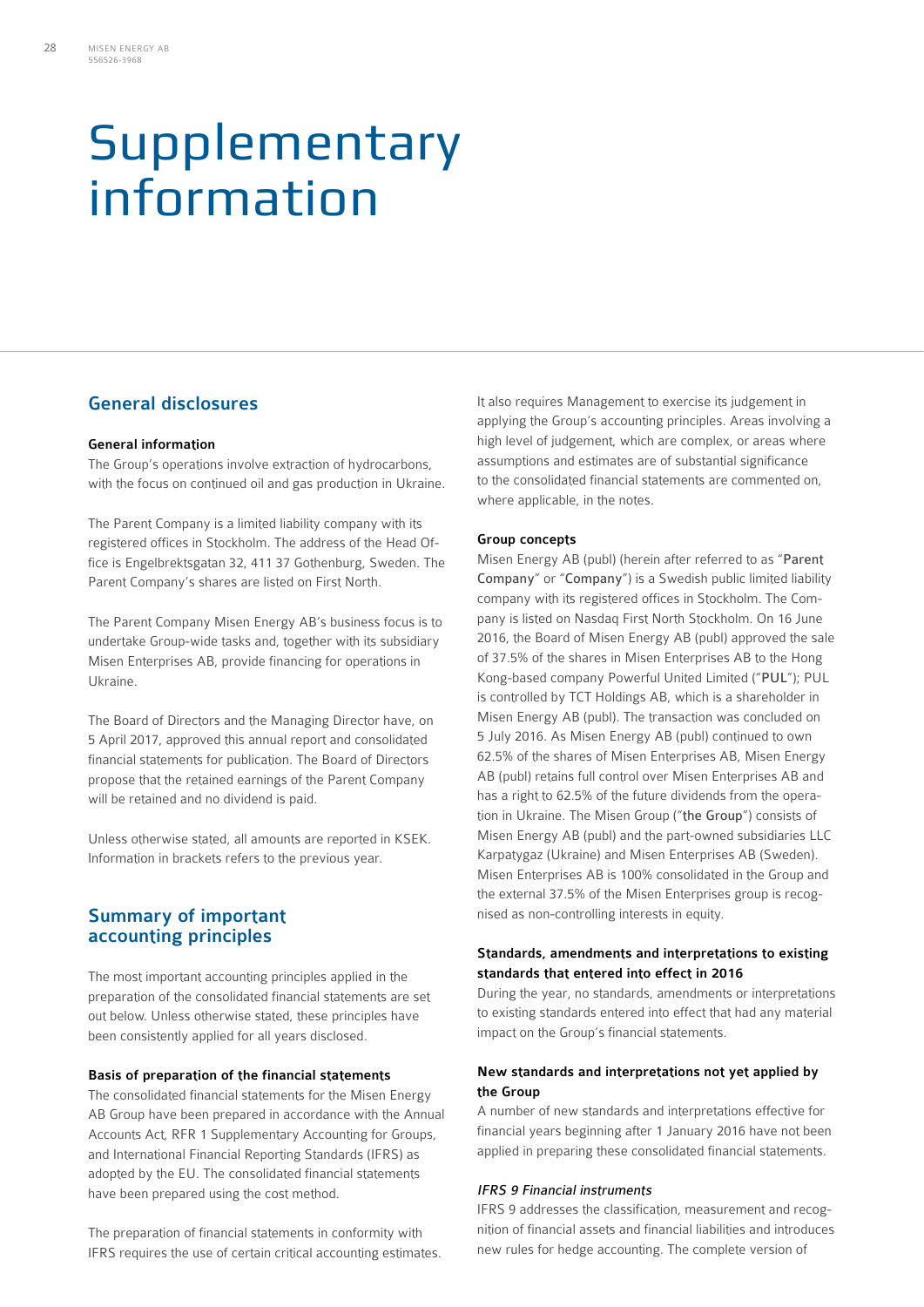IFRS 9 was issued in July 2014. It replaces the parts of IAS 39 that addressed the classification and measurement of financial instruments and introduces a new impairment model.

The standard is adopted by the EU and is to be applied to financial years beginning on or after 1 January 2018. The Group does not expect any material impact on the classification, measurement or recognition of the Group's financial assets and liabilities.

#### IFRS 15 Revenue from Contracts with Customers

IFRS 15 is the new standard for revenue recognition. IFRS 15 replaces IAS 18 Revenue and IAS 11 Construction Contracts.

IFRS 15 is based on the principle that revenue is recognised when the customer takes control of the sold good or service – a principle that replaces the earlier principle that revenue is recognised when risks and benefits are transferred to the buyer. The principles on which IFRS is based should give users of financial statements more useful information about the company's revenues. The expanded disclosure obligation means that information shall be provided on the type of revenue, the time of recognition, uncertainties linked to revenue recognition and cash flow attributable to the company's customer contracts. Under IFRS 15, revenue shall be recognised when the customer takes control over the sold good or service and has the possibility of using or obtaining use from the good or service.

The standard is adopted by the EU and enters into effect on 1 January 2018. Early application is permitted. The group has not yet assessed the effects of the introduction of the standard.

#### IFRS 16 Leases

In January 2016, IASB published a new standard for leases that will replace IAS 17 Leases and associated interpretations IFRIC 4, SIC-15 and SIC-27. This standard requires assets and liabilities attributable to all leases to be recognised in the balance sheet with a few exceptions. This recognition is based on the view that the lessee has a right to use an asset during a specific time period and at the same time an obligation to pay for this right. The recognition for the lessor will essentially be unchanged.

The standard is to be applied to financial years beginning on or after 1 January 2019. Early application is permitted provided that IFRS 15 Revenue from Contracts with Customers is also applied. The EU has not yet adopted the standard.

The Group is the lessee in operating leases which are expected to be affected by IFRS 16 in that these agreements are to be recognised with an asset and liability on the balance sheet and in the income statement with depreciation of the asset and an interest expense on the leasing liability. According to current IAS 17, the leasing fee is expensed over the term of the lease. With all other variables kept constant, the Group operating result will increase and the equity ratio decrease by implementing the standard. The Group has not yet fully evaluated how the effect impacts the Group's financial position.

There are no other IFRSs or IFRIC interpretations that are not yet effective that would be expected to have a material impact on the Group.

#### Consolidated financial statements

#### Subsidiaries

Subsidiaries are all entities (including structured entities) over which the Group has control. The Group controls an entity when the Group is exposed to, or has rights to, variable returns from its involvement with the entity and has the ability to affect those returns through its power over the entity. Subsidiaries are fully consolidated from the date on which control is transferred to the Group. They are deconsolidated from the date that control ceases.

The acquisition method is used to report the Group's business combinations. The purchase price for the acquisition of a subsidiary comprises the fair value of assets and liabilities that the Group transfers to former owners of the acquired company and the shares issued by the Group. The purchase price also includes the fair value of all assets and liabilities resulting from an agreement on contingent consideration. Identifiable assets acquired and liabilities assumed at a business combination are measured initially at their fair values at the acquisition date. For each acquisition – i.e. on a case-bycase basis – the Group determines whether non-controlling interest in the acquired company is reported at fair value or at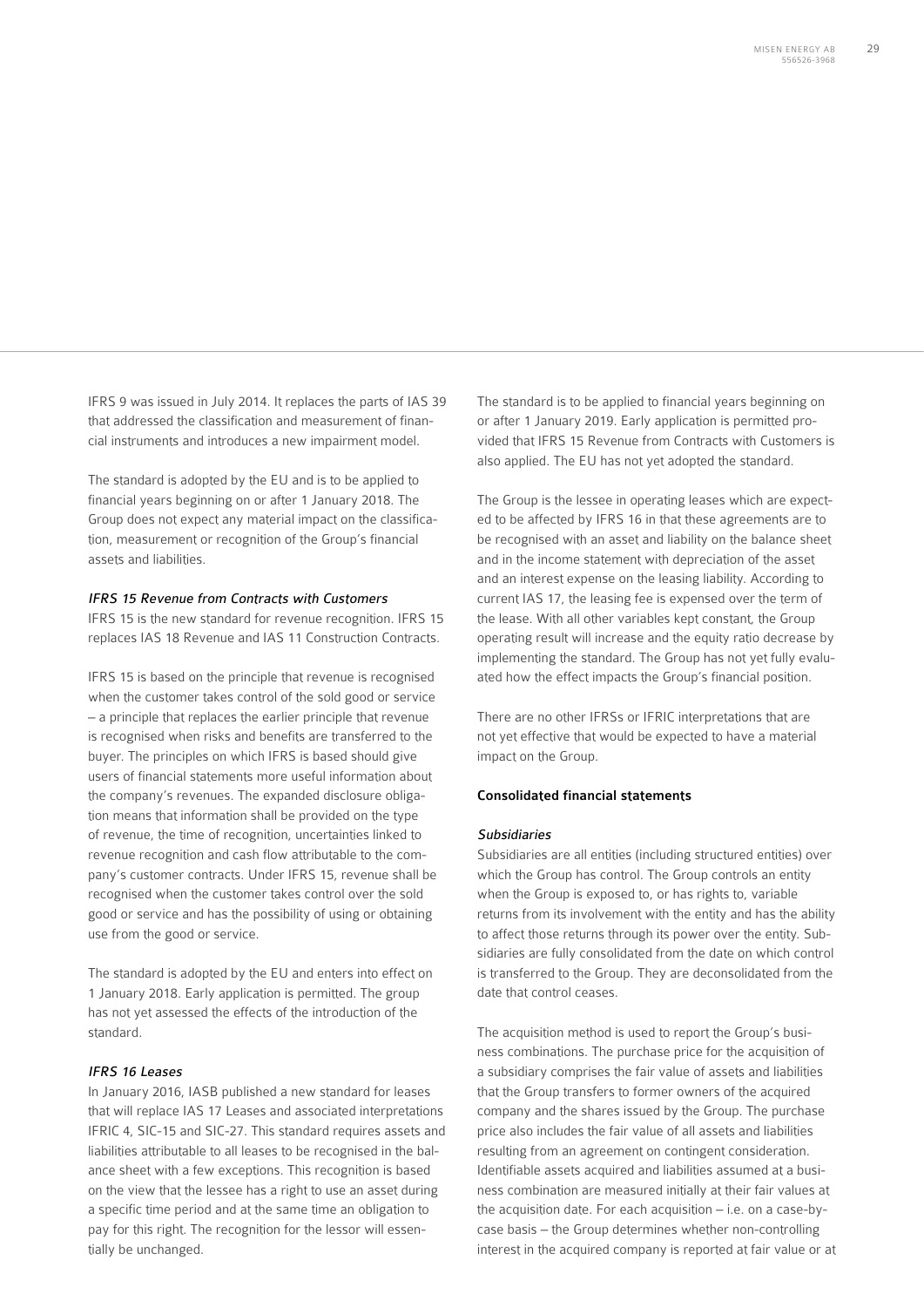the proportionate share of the reported value of the acquired company's identifiable net assets.

Acquisition-related costs are expensed as incurred.

Any intra-Group transactions, balance sheet items, income and expenses on transactions between Group companies are eliminated. Gains and losses resulting from intra-Group transactions and reported as assets are also eliminated. Accounting standards of subsidiaries have been changed, where necessary, to ensure a consistent application of the Group's standards.

#### Joint arrangements

Under IFRS 11 investments in joint arrangements are classified as either joint operations or joint ventures depending on the contractual rights and obligations each investor. The Group has only one holding in a joint arrangement (JA). The Group's interests in jointly controlled entities are recognised by proportionate consolidation. The Group combines its share of income and expenses, assets and liabilities and cash flows of the joint arrangement, with the corresponding items in its own consolidated financial statements. The Group recognises the portion of gains or losses from its sale of assets to a joint arrangement which corresponds to the other participants' ownership share. The Group does not recognise any share of profits or losses in a joint arrangement which result from the Group's purchase of assets from the joint arrangement until the assets are sold on to an independent party. Nevertheless, if a transaction involves a loss, it is recognised immediately, provided that the loss is incurred due to overvaluation of an asset.

#### Associates

Associates are all entities over which the group has significant influence but not control, generally accompanying a shareholding of between 20% and 50% of the voting rights. Investments in associates are accounted for using the equity method of accounting.

Under the equity method, the investment is initially recognised at cost, and the carrying amount is increased or decreased to recognise the investor's share of the profit or loss of the associate after the date of acquisition. The Group's share of post-acquisition profit or loss is recognised in the

income statement, and its share of post-acquisition movements in other comprehensive income is recognised in other comprehensive income with a corresponding adjustment to the carrying amount of the investment. Dividends from associates are recognised as a decrease in the investment's carrying amount.

When the Group's share of losses in an associate equals or exceeds its interest in the associate, including any other unsecured receivables, the Group does not recognise further losses, unless it has incurred legal or constructive obligations or made payments on behalf of the associate.

The Group determines at each reporting date whether there is any objective evidence that the investment in the associate is impaired. If this is the case, the Group calculates the amount of impairment as the difference between the recoverable amount of the associate and its carrying value and recognises the amount adjacent to "Share of profit/loss of associates" in the income statement.

Profits and losses resulting from upstream and downstream transactions between the Group and its associate are recognised in the Group's financial statements only to the extent of unrelated investor's interests in the associates. Unrealised losses are eliminated unless the transaction provides evidence of an impairment of the asset transferred.

#### Segment reporting

Operating segments are reported in a manner consistent with the internal reporting provided to the chief operating decision- maker. The chief operating decision-maker is the function responsible for allocating resources and assessing the performance of operating segments. In the Group, this function has been identified as the Board of Directors and Group Management.

The Board and Group management does not follow the operations in any dimension other than the operations as a whole, which is why no separate segment reporting is prepared.

#### Translation of foreign currencies

Functional currency and presentation currency Items included in the financial statements of each of the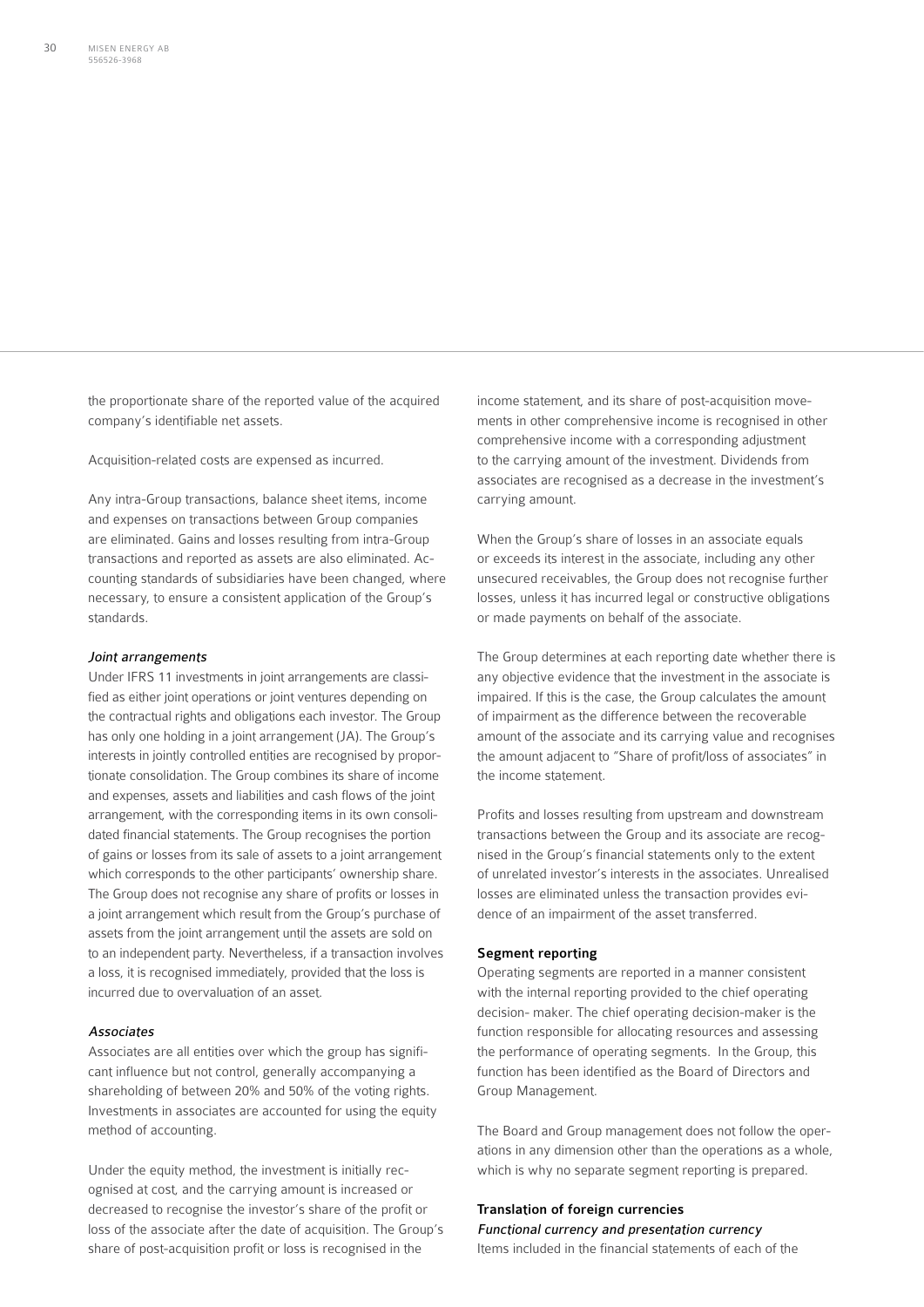Group's entities are estimated using the currency of the primary economic environment in which the entity operates (the functional currency). The consolidated financial statements are presented in Swedish Crowns (SEK), which is the Parent Company's functional and presentation currency.

#### Transactions and balance sheet items

Foreign currency transactions are translated into the functional currency using the exchange rates prevailing at the dates of the transactions or valuation where items are remeasured. Foreign exchange gains and losses resulting from the settlement of such transactions and from the translation at year-end exchange rates of monetary assets and liabilities denominated in foreign currencies are recognised in the income statement.

Foreign exchange gains and losses that relate to borrowings and cash and cash equivalents are presented in the income statement within financial income or expenses. All other foreign exchange gains and losses are presented in the income statement within Other operating income/expenses.

#### Group companies

The results and financial position of all the Group entities (none of which has the currency of a hyper-inflationary economy) that have a functional currency different from the presentation currency are translated into the presentation currency as follows:

- assets and liabilities for each balance sheet presented are translated at the closing rate at the date of that balance sheet;
- income and expenses for each income statement are translated at average exchange rates; and
- all resulting exchange differences are recognised in other comprehensive income.

The following exchange rates have been applied in the financial statements:

| Currency | Income statement | <b>Balance sheet</b> |
|----------|------------------|----------------------|
| EUR.     | 9.46             | 9.54                 |
| UAH      | 0.33             | 0.33                 |
| USD.     | 8.55             | 9 N 7                |

#### Revenue recognition

Revenue comprises the fair value of goods and services sold, net of VAT and discounts, and after elimination of internal Group sales. Revenues in the Parent Company relate to invoicing of services and expenses. The revenue from the Company's sale of goods is recognised as income when the significant risks and rewards of ownership of the goods pass to the buyer.

The Group recognises revenue when the amount can be measured in a reliable manner, it is probable that future economic benefits will flow to the Company and specific criteria have been met for each of the Group's operations.

Within the JA, there are, on occasion, exchanges of gas products with other companies, partly in order to reduce transportation costs. Such an exchange may mean that the company replaces gas in pipes with gas in storage and vice versa. This exchange can lead to gross invoicing taking place from both parties, but it is not recognised as income or expense in the financial statements.

#### Current and deferred income tax

The tax expense for the period comprises current tax calculated on the period's tax profit according to current tax rates. The current tax expense is adjusted with changes in deferred tax assets and liabilities related to temporary differences and unutilised tax loss carry forwards.

The current tax expense is calculated on the basis of the tax regulations that at the balance sheet date have been enacted or substantively enacted in countries where the Parent Company and its subsidiaries operate and generate taxable income. Management periodically evaluates positions taken in tax returns with respect to situations in which applicable tax regulations are subject to interpretation. When deemed appropriate, Management makes provisions for amounts expected to be paid to the tax authorities.

Deferred tax is recognised on all temporary differences arising between the fiscal value of assets and liabilities and their reported values in the consolidated financial statements. Deferred tax is not recognised if it arise from the initial recognition of goodwill. Nor is deferred tax recognised if it arises as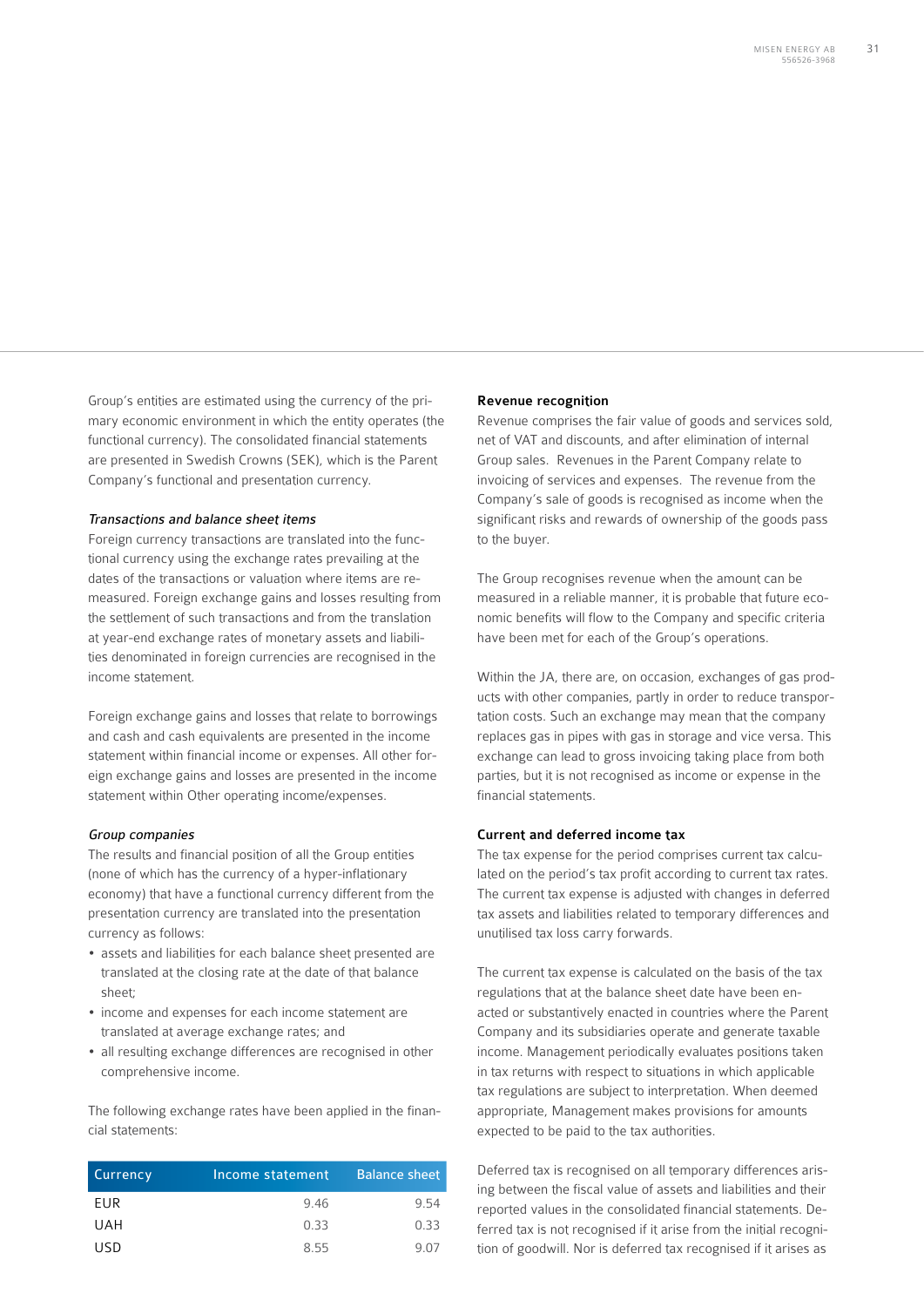a result of a transaction that constitutes the initial recognition of an asset or liability in a business combination that, at the time of the transaction, affects neither the accounting or fiscal results. Deferred income tax is calculated using tax rates (and legislation) that have been determined or advised by the balance sheet date and which are expected to apply when the related deferred income tax asset is realised or the deferred income tax liability is settled.

Deferred tax assets are recognised to the extent that it is probable that future taxable profit will be available against which the temporary differences can be utilised.

Deferred tax assets and liabilities are offset when there is a legally enforceable right to offset current tax assets and tax liabilities and when the deferred tax assets and liabilities relate to taxes levied by the same taxation authority and relate to either the same taxable entity or different taxable entities where there is an intention to settle balances by net payments.

Current and deferred tax are recognised in the income statement, except when the tax relates to items recognised in other comprehensive income or directly in equity. In such cases, tax is also recognised in other comprehensive income or equity.

#### Leasing

Leases in which a significant portion of the risks and benefits of ownership are retained by the lessor are classified as operating leases. Payments made during the lease term (net of any incentives received from the lessor) are charged to the income statement on a straight-line basis over the lease period.

The Group leases certain tangible fixed assets. Lease agreements of fixed assets where the Group essentially takes all the risks and benefits associated with ownership are classified as financial leases. When the lease period commences, financial leases are capitalised in the balance sheet at whichever is the lower of the leased asset's fair value and the present value of the minimum lease payments.

Each lease payment is allocated among the repayment of debt and financial charges. The corresponding payment ob-

ligations, net of finance charges, are included in the balance sheet items Long-term liabilities and Current liabilities. The interest portion of the financial expenses is reported in the income statement over the lease period so that each accounting period is charged with an amount corresponding to a fixed interest rate for the respective period's reported liability.

Fixed assets held under finance leases are impaired over the shorter period of the asset's useful life and the lease term.

#### Intangible assets

Intangible assets are recognised at acquisition cost less accumulated amortisation. Intangible assets relate entirely to extraction licences and technical documentation. The development licences are amortised on a straight-line basis over the JAA ("Joint Activity Agreement") contract's duration, which expires in 2031, as it is anticipated that it will be possible to extend licences with expiration dates prior to 2031 while technical documentation is amortised straight-line over four years.

- Amortisation of development licences 8% per year
- Amortisation of technical documentation 25% per year

#### Tangible fixed assets

Tangible fixed assets for the extraction of natural gas are recognised at cost less depreciation according to plan based on the asset's estimated useful life. Cost includes expenditure that is directly attributable to the acquisition of the asset, as well as capitalized interest and borrowing costs when applicable.

Subsequent costs are added to the asset's reported value or recognised as a separate asset, as appropriate, only when it is probable that the future economic benefits associated with the asset will flow to the Group and that the cost of the asset can be measured reliably. All other forms of repairs and maintenance are expensed in the income statement in the period in which they arise. The assets' residual values and useful lives are reviewed at each reporting date and adjusted if necessary. An asset's carrying amount is written down immediately to its recoverable amount if the asset's carrying amount exceeds its estimated recoverable amount.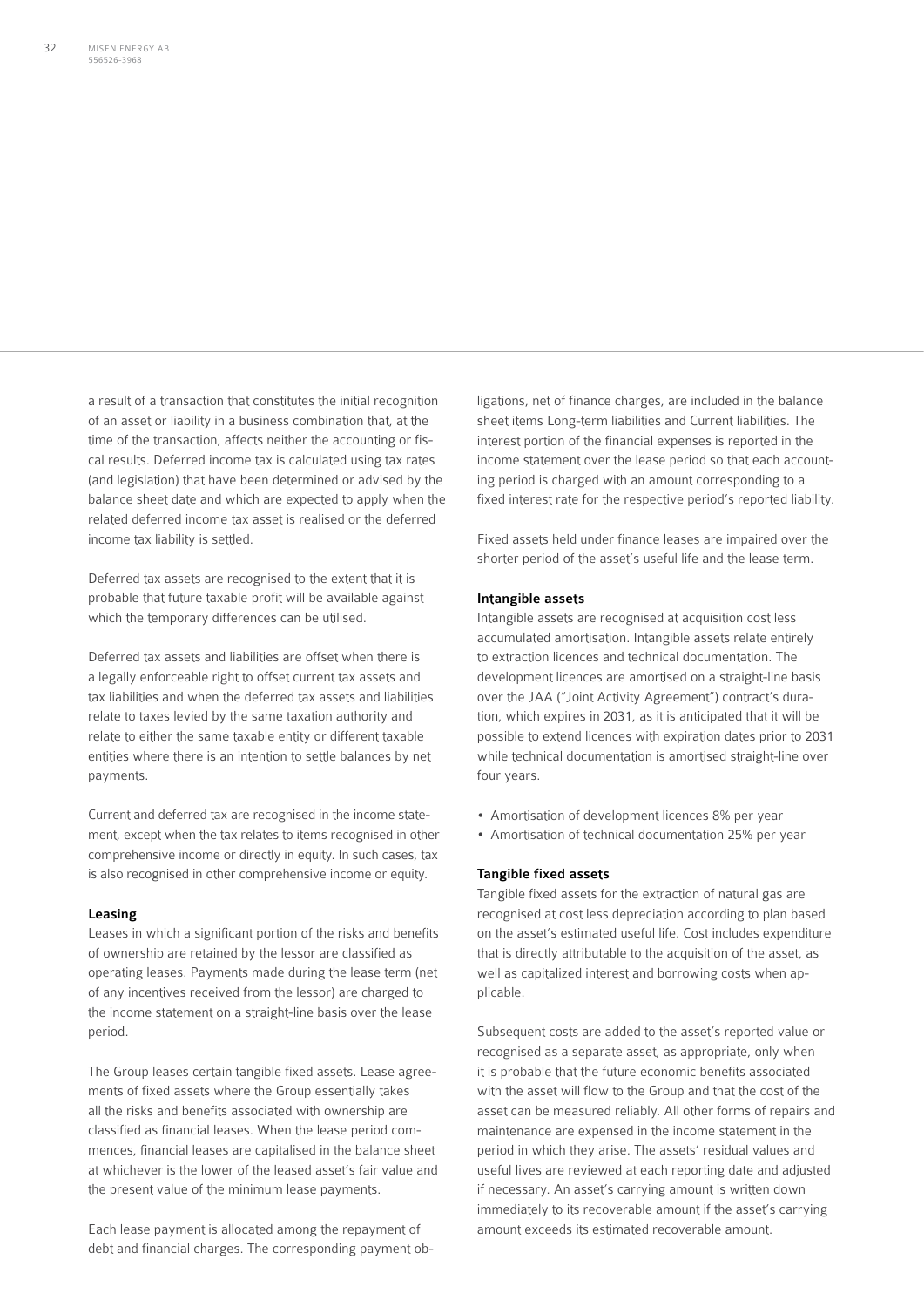Gains and losses on disposals are determined by comparing the proceeds of the sale with the reported value and are recognised in the income statement.

| Depreciation according to plan is made as | $\%$      |
|-------------------------------------------|-----------|
| per the following:                        |           |
| Equipment, tools, fixtures and fittings   | $10 - 50$ |

Constructions in progress also include advance payments. No depreciation is made for construction in progress. Depreciation is recognised when the facility is completed and taken into use.

#### Write-downs of non-financial assets

Assets which are depreciated or amortised are impairment tested at such time as events or changes in circumstances indicate that the reported value may not be recoverable. Write-downs are undertaken in the amount with which the asset's carrying amount exceeds its recoverable amount. The recoverable amount is the higher of an asset's fair value less selling expenses and the value in use. When assessing impairment requirements, assets are grouped at the lowest level at which there are separate identifiable cash flows (cash-generating units). Assets, which have previously been written down, are tested at each balance date to see if a reversal should be made.

#### Financial assets

The Group classifies its financial assets in the following categories: financial assets measured at fair value through profit or loss, loans and receivables, and financial assets available for sale. Classification depends on the purpose for which the financial assets were acquired. Management determines the classification of financial assets at initial recognition. Currently, the Group only has financial assets in the category Loans and receivables.

#### Loans and receivables

Loans and receivables are financial assets that are not derivatives, that have fixed or determinable payments and that are not quoted in an active market. They are included in current assets, with the exception of assets with maturities greater than 12 months after the reporting date, which are instead classified as fixed assets. The Group's loans and receivables

comprise accounts receivable and cash and cash equivalents in the balance sheet.

#### Accounts receivable - trade

Accounts receivable are initially recognised at fair value and subsequently measured at amortised cost using the effective interest method, less any reserves for write-downs. The fair value of current receivables corresponds to their carrying amounts since the discount effect is not material. A reserve for write-downs of accounts receivable is established when there is objective evidence that the Group will not be able to collect all amounts due according to the original terms. Significant financial difficulties on the part of the debtor, probability that the debtor will enter bankruptcy or financial restructuring, and default or delinquency in payments are considered indicators that an impairment requirement of accounts receivable may be present. Reserves are measured as the difference between the asset's reported value and the present value of estimated future cash flows, discounted at the effective interest rate. The asset's reported value is reduced through the use of a depreciation account and the loss is recognised in the income statement. When receivables cannot be collected, they are written off against the depreciation account for accounts receivable. Subsequent recoveries of amounts previously written off are credited to the income statement.

#### Cash and cash equivalents

Cash and cash equivalents include cash, bank deposits and other short-term investments with maturities of three months or less.

#### Financial liabilities

#### Accounts payable - trade

Accounts payable are commitments to pay for goods or services which have been purchased from the supplier in the course of the day-to-day operations. Accounts payable are classified as current liabilities if they are due for payment within one year or less. If this is not the case, they are reported as long-term liabilities. Accounts payable are initially recognised at fair value and subsequently measured at amortised cost by applying the effective interest method. The fair value of current accounts payable and other current liabilities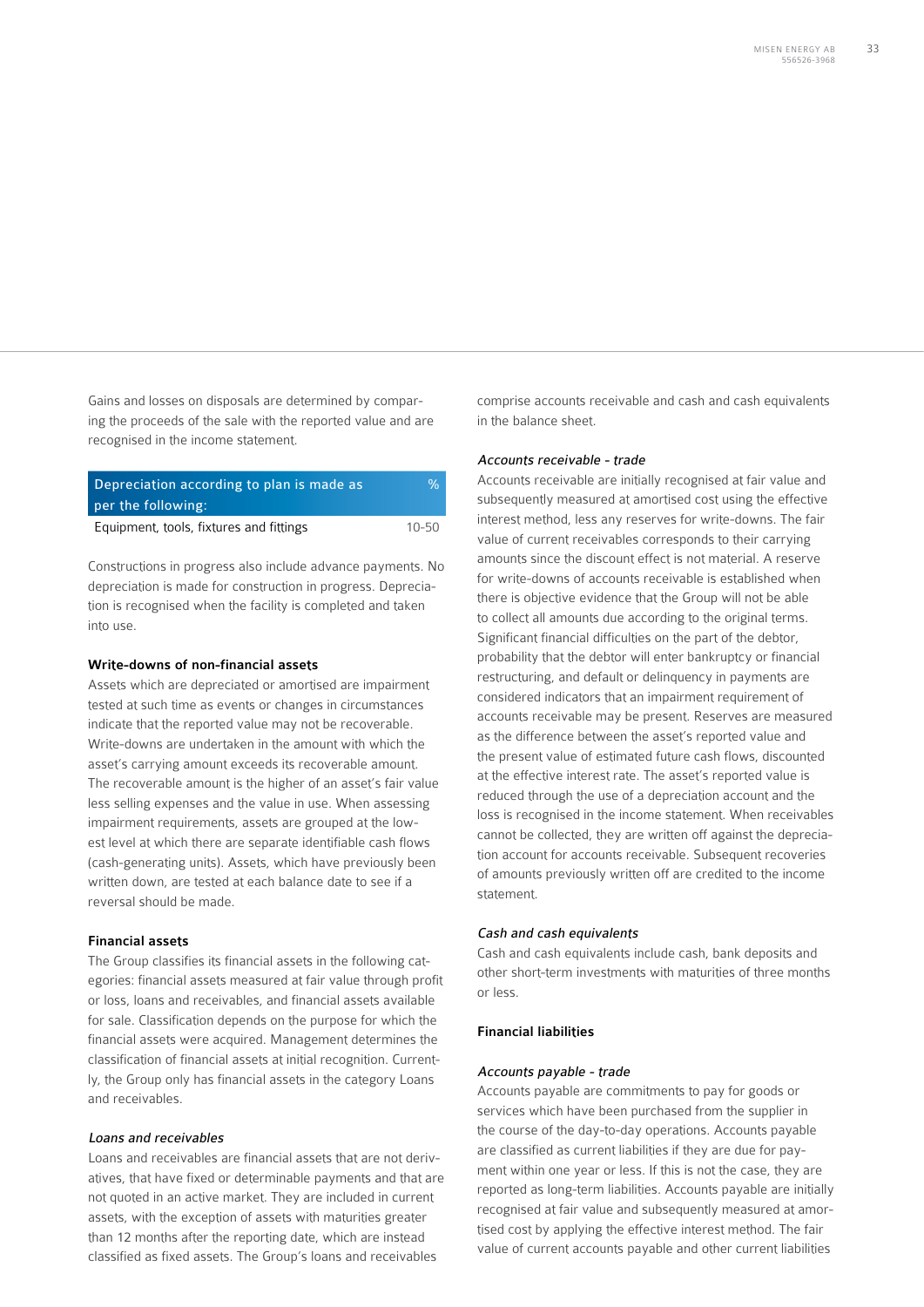corresponds to their carrying amounts as the discount effect is immaterial.

#### Borrowings

Borrowings are recognised initially at fair value, net of transaction costs. Borrowings are subsequently recognised at amortised cost and any difference between the proceeds (net of transaction costs) and the redemption value is recognised in the income statement over the borrowing period using the effective interest method.

Fees paid for loan facilities are recognised as transaction costs for the borrowing to the extent that it is probable that some or all of the facility will be utilised. In such cases, the fee is incurred when the facility is utilised. When there is no evidence that it is probable that some or all of the facility will be utilised, the fee is recognised as a pre-payment for financial services and amortised over the maturity of the loan facility.

Bank overdrafts are reported as borrowings under Current liabilities in the balance sheet.

Borrowings are classified as current liabilities unless the Group has an unconditional right to defer settlement of the liability for at least 12 months after the balance sheet date. Borrowing costs are charged to profit or loss for the period to which they relate.

#### Borrowing expenses

General and specific borrowing expenses which are directly attributable to the purchase, establishment or production of qualified assets, that is, assets which necessarily require a considerable amount of time to prepare for their intended purpose or sale, are recognised as a portion of their acquisition cost. Capitalisation ceases when all activities required to prepare the asset for its intended use or sale have largely been completed. The Group has capitalised interest expenses for new constructions in progress regarding tangible fixed assets.

Financial income which has accrued when special borrowed capital has been temporarily invested while waiting to be utilised to finance assets, reduces the borrowing expenses

which can be capitalised. All other borrowing expenses are expensed as they arise.

#### Write-downs

The Group determines at each reporting date whether there is any objective evidence that an impairment requirement exists for a financial asset or a group of financial assets. A financial asset or group of financial assets has an impairment requirement and is written down only if there is objective evidence of an impairment requirement as a result of one or more events occurring after initial recognition of the asset (a "loss event") and this event (or events) has an impact on the estimated future cash flows for the financial asset or group of financial assets that can be reliably estimated.

#### Inventories

Inventories are valued at the lower of acquisition cost and net realisable value, whereby the FIFO principle is applied. The net realisable value has been calculated as the selling price after deductions for estimated selling expenses. The inventory value comprises produced gas, other hydrocarbons and spare parts for future use. The inventory value comprises direct personnel costs, subsoil use charges, other direct expenses and a reasonable share of overhead costs excluding borrowing expenses. The net realisable value is estimated at the normal selling price less selling and completion expenses.

#### Provisions

Provisions for environmental restoration measures, restructuring costs and legal claims are recognised when the Group has a legal or informal obligation as a result of prior events and it is probable that an outflow of resources will be required in order to settle the obligation so that this does not take place and the amount has been calculated in a reliable manner. Provisions for restructuring include costs for lease terminations and severance pay. Provisions are not recognised for future operating losses.

If there are a number of similar obligations, the likelihood that an outflow of resources will be required in the regulation of the entire group of commitments is assessed. A provision is recognised even if the likelihood of an outflow with respect to any one item in this group of obligations is minimal. No such provisions have been recognised within the Group.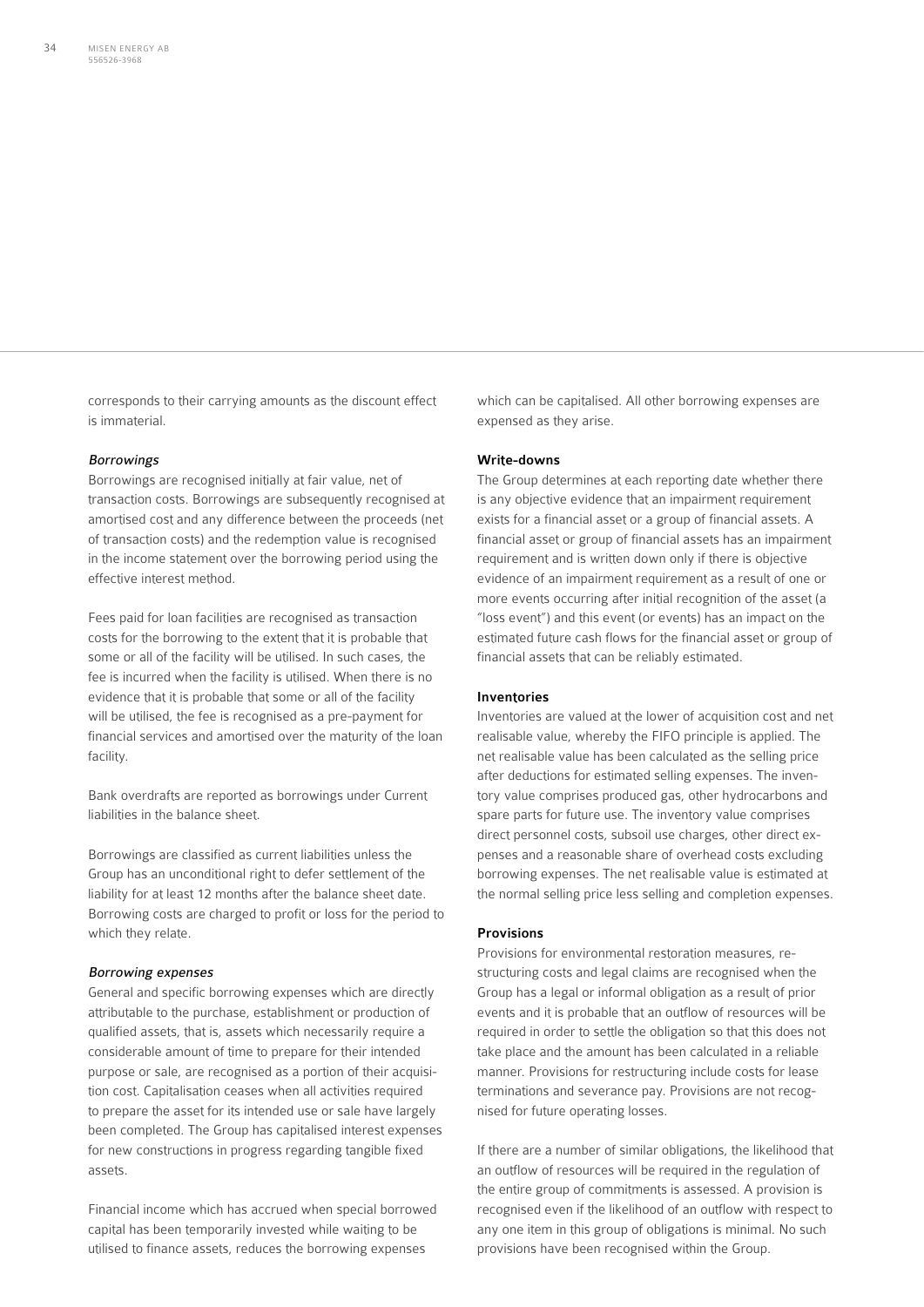#### Remuneration of employees

#### Short-term remuneration of employees

Liabilities for salaries and benefits, including non-monetary benefits and paid leave, which are expected to be settled within 12 months of the end of the financial year, are recognised as current liabilities in the undiscounted amount expected to be paid when the liabilities are settled. The expense is recognised as the services are rendered by the employees.

#### Remuneration after concluded employment

The Group only has defined contribution pension plans. For defined contribution pension plans, the Group pays contributions to publicly or privately administered pension insurance plans on a mandatory, contractual or voluntary basis. The Group has no further payment obligations once the contributions have been paid. The contributions are recognised as personnel costs when they fall due. Prepaid contributions are recognised as an asset to the extent that a cash refund or a reduction in future payments may accrue to the Group.

#### Share capital

Ordinary shares are classified as equity. Transaction costs that can be directly attributed to the issue of new shares or options are recognised net after tax in equity as a deduction from the issue proceeds.

#### Earnings per share

#### Earnings per share before dilution

Earnings per share before dilution are calculated by dividing the profit or loss attributable to Parent Company shareholders with a weighted average number of outstanding ordinary shares during the period.

#### Earnings per share after dilution

For the calculation of earnings per share after dilution, the amounts used for the calculation of earnings per share before dilution are adjusted by taking into account the effect after tax of dividends and interest expenses on potential ordinary shares and the weighted average of the additional ordinary shares that would have been outstanding in a conversion of all potential ordinary shares.

At present, the Group has no effect from dilution, which means that the earnings per share before dilution correspond to earnings per share after dilution.

#### Parent Company accounting principles

The Parent Company has prepared its annual report in accordance with the Swedish Annual Accounts Act (1995:1554) and the Swedish Financial Reporting Board's recommendation RFR 2 Accounting for Legal Entities. RFR 2 states that the parent company, in the annual report for the legal entity, shall apply all EU-approved IFRS as far as possible within the framework of the Swedish Annual Accounts Act, taking into account the relationship between accounting and taxation. The recommendation states which exceptions and additions are to be made to the IFRS.

The Parent Company accordingly applies the principles presented above except for the exemptions presented below. Unless otherwise stated, these principles have been consistently applied for all years presented.

#### Formats

The income statement and balance sheet follow the format of the Annual Accounts Act.

#### Borrowing expenses

The Parent Company immediately expenses all borrowing expenses.

#### Participations in subsidiaries

Shares and participations in subsidiaries and associates are recognised at cost less potential write-downs. Cost includes acquisition-related costs and any additional purchase price. Received dividends are recognised as financial income. Dividends, which exceed the subsidiary's comprehensive income for the period or mean that the book value of the holding's net assets in the consolidated financial statements is below the book value of the participations, are an indication that there is an impairment requirement.

When there is an indication that shares or participations in a subsidiary or associate have decreased in value, an estimate of the recoverable amount is made. If this is lower than the carrying amount, a write-down is made. Write-downs are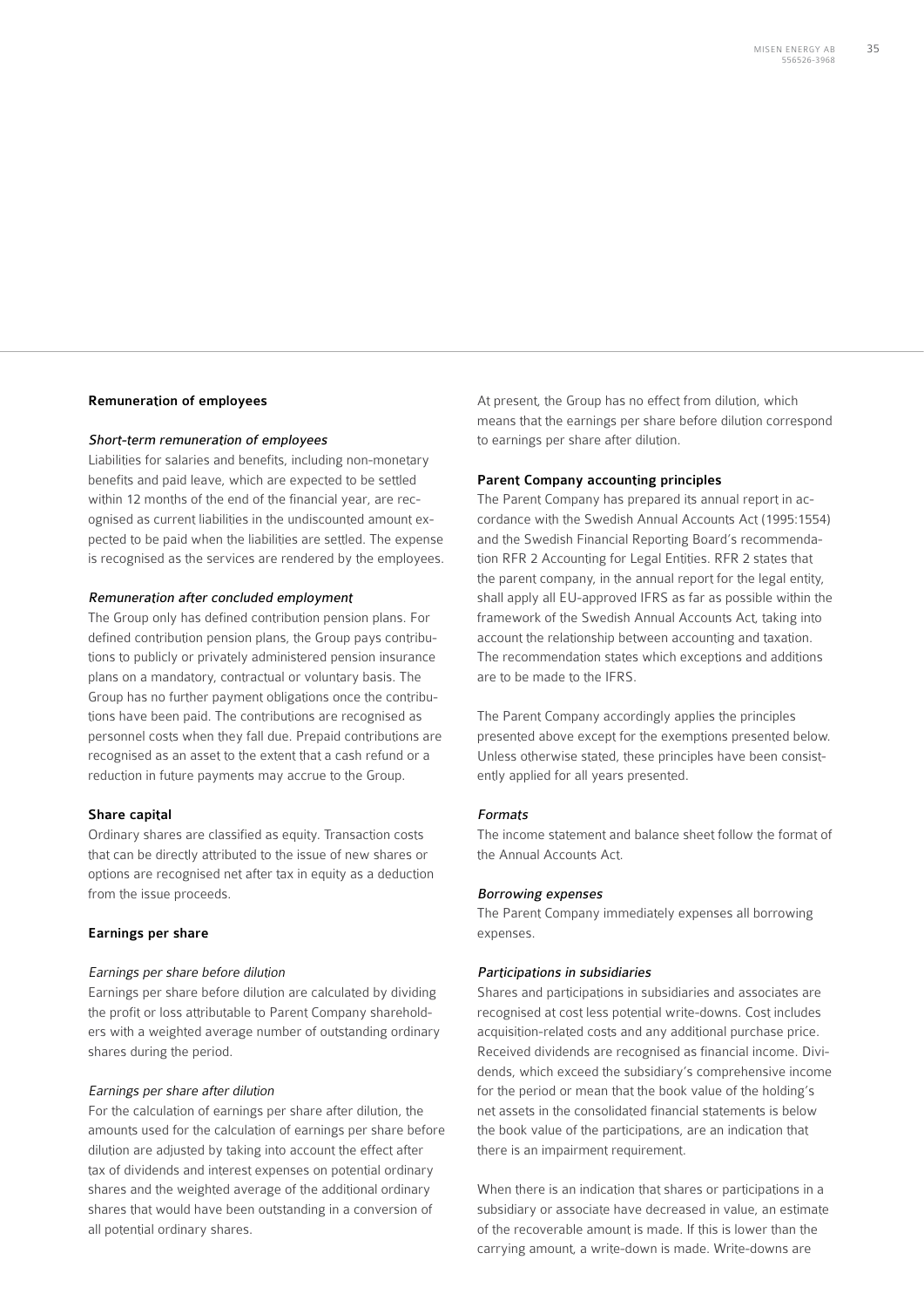recognised in Result from participations in Group companies or Result from participations in associated companies.

#### Taxes

The Parent Company reports untaxed reserves including deferred tax where applicable. In the consolidated financial statements, however, untaxed reserves are divided between deferred tax liabilities and equity.

#### Group contributions

Group contributions paid or received by the Parent Company with the aim of minimising the Group's total tax are recognised in the income statement as appropriations.

#### Significant estimates and assumptions for accounting purposes

Estimates and assumptions are continually evaluated and are based on historical experience and other factors, including expectations of future events that are believed to be reasonable under the circumstances.

The Group makes estimates and assumptions concerning the future. The accounting estimates that result from these, by definition, seldom correspond to the actual results. The estimates and assumptions that imply a significant risk of material adjustments in the carrying values of assets and liabilities within the next financial year are outlined below.

#### Assessment of ongoing disputes and claims

Management has evaluated the ongoing disputes and claims as described in the Administration report. Based on the information currently available as well as supporting documentation from legal councels, these ongoing disputes and claims do no require any additional provision or adjustment to the carrying values of assets and liabilities. However, it cannot be excluded that the outcome of these disputes and claims will have a material effect on the Group's financial results and carrying value of assets and liabilities in the future.

#### Useful lives of property, plant and equipment

The estimation of the useful life of an item of property, plant and equipment is a matter of management judgement based upon experience with similar assets. In determining the useful life of an asset, management considers the expected production volumes and remaining gas reserves, expected technical development, physical wear and tear and the physical environment in which the asset is operated. Changes in these conditions can affect future depreciation periods. All of the Company's depreciable assets follow a straight-line depreciation plan.

Were the estimated useful lives to differ by 10% from management's estimates, the impact on depreciation for 2016 would be to increase it by KSEK 4,637 or decrease it by KSEK 3,794 (for 2015 increase by KSEK 3,872 or decrease by KSEK 3,168).

#### Accounting for joint arrangements and associated companies

The Group holds a 50.01% share in the joint activity (JA) according to the Joint Activity Agreement (JAA). The Group has joint control of the JAA as it, according to the agreement, requires consent from all parties for all relevant activities.

The Group's JAA is structured without incorporation and has been assessed by the Group as a joint operation, which means that the Group's share of the joint operation's assets and liabilities are accounted for by 50.01% in the consolidated financial statements by using proportional consolidation.

During 2015 and 2016, the Group also had a 10% share in the joint operation according to Joint Activity Agreement #493 (JAA #493). The Group's joint operation, JAA #493, was structured without incorporation. The Group assessed that it had significant influence in the joint operation even if the share was below 20%. This joint operation was therefore accounted for as an associated company in the Group's consolidated financial statements by the end of 2015. By the end of 2016, JA #493 has been cancelled and

#### Recognition of current tax and deferred tax

Amendments to the tax code in Ukraine were adopted as of 1 January 2015. According to the newly adopted amendments, JAs are not corporate profit tax ("CPT") payers starting from 2015. Instead, it is the operators in the JAs that are obliged to pay tax monthly on behalf of the participants.

The tax is based on the calculation from the most recently filed tax return. In December 2015, the Ukrainian Parliament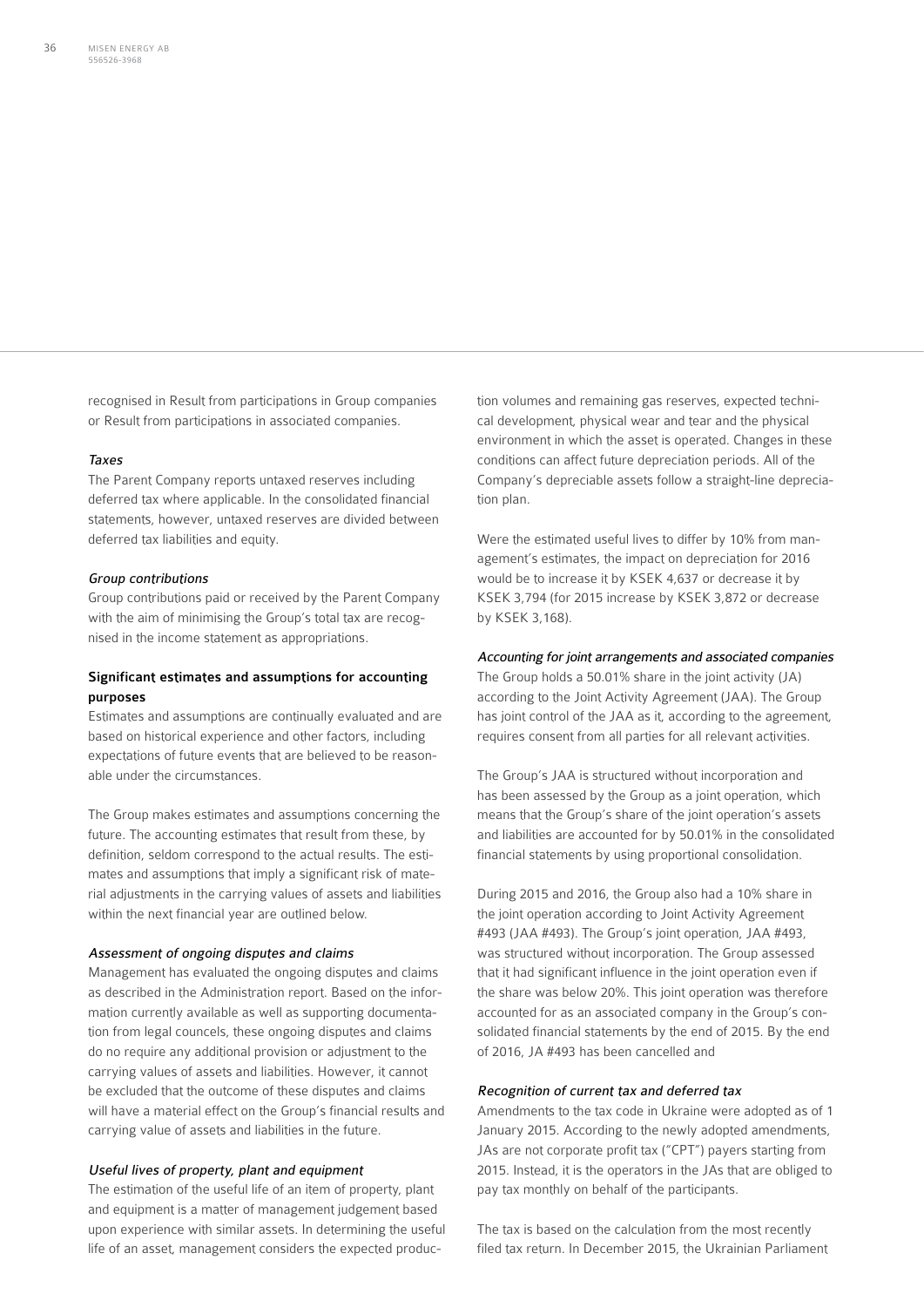passed further amendments to the tax legislation. According to these amendments, returns shall be filed quarterly within 40 days after the end of each quarter. The tax payment is based on the return for the previous quarter and shall be paid within 10 days from the return being sent in.

In this annual report, it has been presumed that the Misen Group will be a taxpayer under Ukrainian law with regard to taxes related to the JA, based on the assumption that the Misen Group has operations in Ukraine. JAs such as the JA in Ukraine have not been clearly defined in Swedish tax legislation. In Misen Enterprises AB's return for 2015, the JA was handed as a legal entity taxed as a partnership abroad. In addition, in this report, it is presumed that the profits that arose in the JA before 1 January 2015 will not be taxed in Sweden, that the holding in the JA is considered to be commercially contingent shares until 31 December 2014 and that the income tax in Ukraine can be offset against Swedish income tax.

After the sale of 37.5% of the shares in Misen Enterprises AB, the Company's tax loss carryforwards can no longer be utilised through Group contributions from Misen Enterprises AB.

In January-December, the JA paid KUAH 28,167 (KSEK 9,339) on behalf of Misen Enterprises AB to Ukrainian authorities.

## Recognition of deferred tax assets and tax loss carry forwards

The Group continuously evaluates the possibility of utilising tax loss carry forwards in each legal entity. At present, there are tax loss carry forwards in the Group's Swedish units. Because it is uncertain when and to what extent the tax loss carry forwards can be utilised against future taxable profits, no deferred tax assets regarding tax loss carry forwards have been recognised. Tax loss carry forwards in Sweden can be rolled over and have no expiration date.

## Impairment requirements on Group net assets and shares in subsidiaries

If there is an indication of an impairment requirement on the Group's net assets or Parent Company's shares in subsidiaries, impairment testing is done. The Group has assessed that there is only one cash-generating unit (CGU) which is the participation in the JA. The recoverable amount for the cash-generating unit has been determined by calculating the value in use, which requires that certain assumptions must be made.

As of end of 20 16 the Company's management conducted impairment test of the assets held by the Company according to the IAS 36 Impairment of Assets. The calculations are based on cash flow forecasts based on budgets established by Management during the lifespan of the JA. There is consequently no indefinite growth factor in the forecasts. The test indicated that there is no impairment as of 31 December 2016. Management has also asked external consultants to perform a valuation of the fixed assets of the JA. This valuation was completed by the end of 2016 and indicates that the book value is supported.

For more information on estimates and assumptions regarding impairment testing, please see Note 30.

## Business risks

## Oil and natural gas prices

The Misen Group's revenues and profitability is dependent on the prevailing price of oil and natural gas, which are macro factors beyond the control of the Misen Group. There are numerous such factors, including market fluctuations, proximity to and capacity in oil and natural gas pipelines, as well as decisions made by public authorities. In the case of Ukraine, prices for oil and natural gas are also affected by the geopolitics. In addition, the demand from commercial consumers has been decreasing throughout 2015-2016 due to decrease in industrial production as well as implementation of energy efficiency programs.

The price of oil and natural gas historically has been volatile and is expected to continue to be so in the future. The prices for oil in Ukraine fluctuate in line with the prices at the recognized international exchanges while the prices for natural gas are highly dependent on the price of imported natural gas under contract with Russian OJSC Gazprom as well as the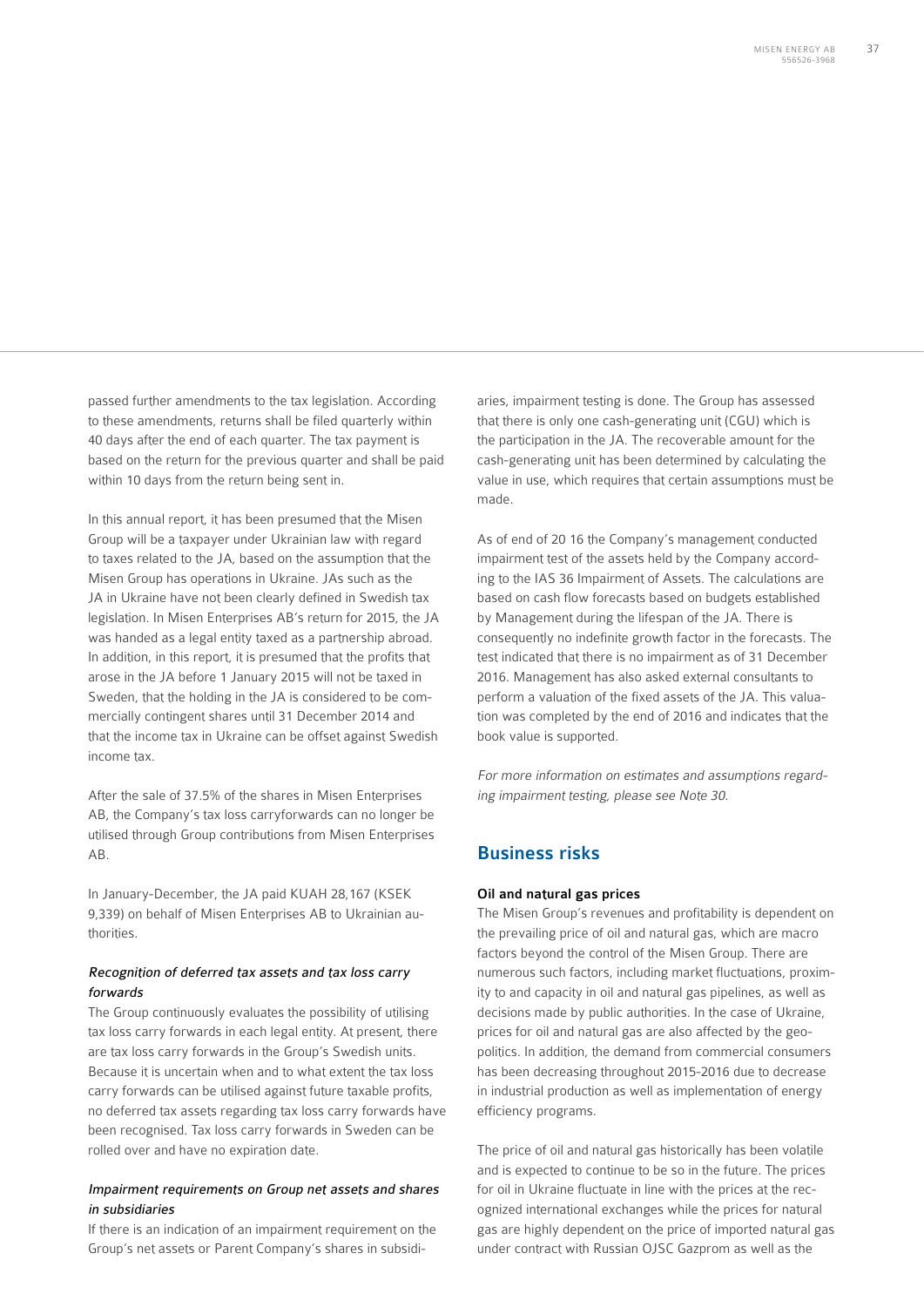prices at the European gas hubs. If the currently observed fall in oil and natural gas prices continues and proves to be substantial and long-term, this will have a significant negative effect on the earnings and financial position of the Misen Group. In the event of a significant fall in the price of natural gas, the conditions for production operations would worsen. A fall in price might lead to a decrease in the volumes of reserves that the Misen Group can harvest, as a result of the Group being potentially unable to establish profitable production in certain bore holes. In addition, the Misen Group will face difficulties in implementation of the JA investment program.

#### Production risk

Until an oil or natural gas development project reaches certain maturity, it is extremely difficult to assess whether or not production will be successful. Oil and natural gas reservoirs have an inherent uncertainty regarding the possibility of commercially extracting the oil and natural gas that only can be solved through actual production during a certain period of time. A production well generally needs three to six months before it is possible to draw conclusions about its stability. For a completely new field this time is even longer. In the case of Misen Group, most of the wells are representing depleted stock requiring heavy workovers. For this reason it can be almost impossible to assess the level of extraction from a source before production tests have been carried out.

#### Local risk

Ukraine still suffers from heavy bureaucracy. Furthermore, all business activities are strongly dependant upon personal networks. It takes both time and resources to acquire information and obtain the necessary permits. On the other hand, it is a closed market in which access to specialised services and equipment is relatively good: drilling services, drilling equipment, etc. can be procured relatively quickly and efficiently.

## Tax risk

The Misen Group currently conducts activities in Sweden and, through its participation in the JA, in Ukraine. The tax legislation in each country can change over time. Consequently, it cannot be ruled out that changes regarding the tax legislation and its enforcement might, in the future, affect the Misen Group's profit.

Ukrainian tax, currency and customs legislation is under continued development. In cases of conflict between different legal systems, Management applies different interpretations. The Group Management considers that its interpretations are accurate and durable, but cannot guarantee that its judgement will not be questioned by the Ukrainian authorities.

#### Supply of equipment

Working with the extraction of oil and natural gas requires advanced drilling and production equipment. It can therefore not be ruled out that there might be a shortage of drilling equipment and/or other necessary equipment, or that such equipment would require further investment, which could result in increased costs and delays, despite a focus on production operations rather than exploration.

#### Key personnel risk

The Misen Group is dependent on a small number of professionals. An important condition for the Group to be successful is that we succeed in retaining, recruiting and developing qualified personnel.

#### The need for additional capital

The Misen Group's operations may require additional financial resources in the future if the Group is to continue expanding its operations. This will lead to the requirement for additional capital from the owners or for other types of financing. The Misen Group's future growth will, to a large extent, be dependent on prevailing oil and natural gas prices. A positive trend in this market may also result in the Group requiring financing, for example through a new share or bond issue. A longer period of falling oil and natural gas prices will have a negative impact on the Group's financial position and performance.

#### Environmental risks

Stricter laws regarding environmental control are continuously being drawn up in Ukraine, with stricter environmental directives being introduced and stricter regulations governing the environment constantly being considered. The Misen Group continuously evaluates its obligations according to the prevailing environmental legislation. As soon as environmental obligations arise, they are taken into account by the Misen Group. Potential obligations that can be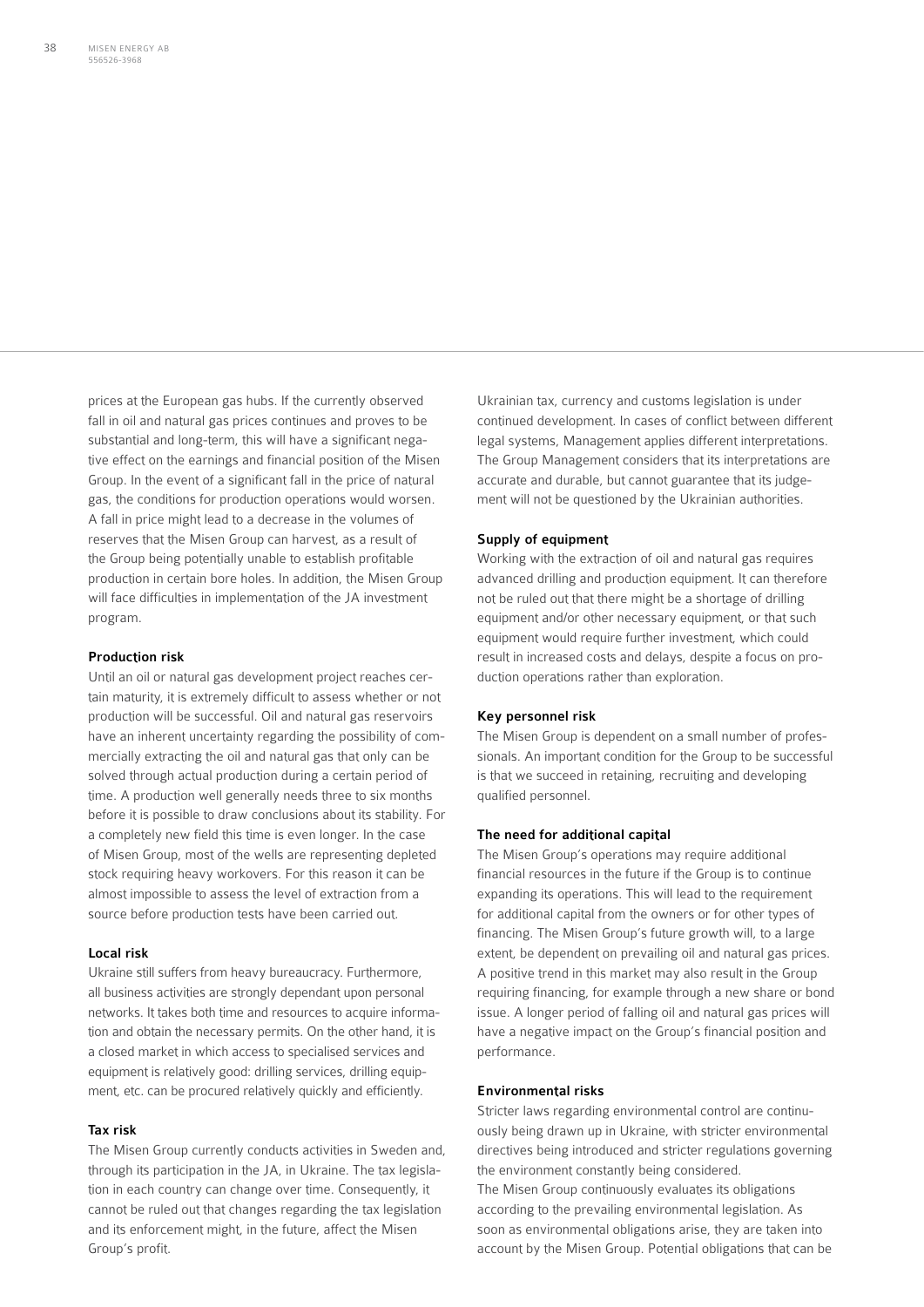introduced as a consequence of changes in environmental legislation or regulations or civil law legislation cannot be assessed, but can be significant. For the time being, the Group does not deem that there are any significant risks regarding environmental impact. With Ukraine moving towards a closer integration with the EU, it is likely that Ukrainian environmental standards will be harmonised with the EU standards, making the operational environment more foreseeable from the environmental risk perspective.

## Licence risk

During 2014, the Misen Group concluded the previously announced investigation regarding measures required to secure extension of the licences expiring in 2018.

At present all licences concerning JAA No.3 are valid. All of these licences have been issued to the JA participant PJSC Ukrgasvydobuvannya, who made them available to the JA. According to the JAA No.3, it is the direct responsibility of PJSC Ukrgasvydobuvannya to observe timely extension of expiring licences.

The Misen Group trusts that PJSC Ukrgasvydobuvannya will make maximum effort to secure this process. Under the current legislation and accepted practice in Ukraine, licences that have been handled correctly are routinely extended without the Company having to take any special steps. In addition, in accordance with JAA No.3, the Parent Company has the right to claim compensation for all damages related to non-performance of the JA partner PJSC Ukrgasvydobuvannya, including failure to secure timely extension of applicable licences.

Before any amendments to JAA No.3, as well as before the commencement of the well workovers, the Misen Group carries out thorough investigations regarding risks related to each licence. Despite these investigations, the Misen Group cannot guarantee that it has obtained a correct picture of the ownership situation, which can result in the Company's rights being questioned. This can have a negative impact on the Group's earnings and financial position.

#### Geological risks

All estimations of extractable petroleum resources are based, to a large extent, on probabilities. The estimations of the oil

and natural gas reserves are thus based on the investigations that are, in each case, made by reservoir engineers and based upon factors gathered from different types of geological and geophysical, and reservoir engineering methods of investigation. The Misen Group's activities continuously utilise the best available technology in each case in order to investigate probable outcomes with the highest precision and to improve the forecasts through well-balanced work programmes. The estimations that the Misen Group has reported in the form of the Competent Persons Report represents the latest information available for each development project. There are, therefore, no guarantees that the size of these estimations will remain constant over time.

## Political risks

In recent years, Ukraine has undergone a profound political and social change. The value of the Misen Group assets may be affected by uncertainties such as political or diplomatic developments, social or religious instability, changes in government policies, taxation and interest rates, restrictions on currency repatriation and other political and economic development of laws and rules in Ukraine. These risks relate in particular to expropriation, nationalisation, confiscation of assets and legislative changes concerning the level of foreign ownership.

During the summer of 2014, the subsoil use charge to be paid in connection with production was increased from 25% to 55% and in 2016, this tax was 70% for JAs with private partners. This has a negative effect on the Group and complicates implementation of the investment program.

These latest events clearly illustrate how the political risks affect the conditions for business activities in Ukraine.

#### Economic risks

Ukraine's transformation from a rigid, centrally planned economy to a market economy has been hampered by strong economic and political special interests. A small number of people with substantial wealth have had a dominant position in the country and have influenced policies in a negative way. This has resulted in a deceleration of the reform towards a market economy. Ukraine's economy is characterised by a strong dependence on heavy industry - chemicals, steel,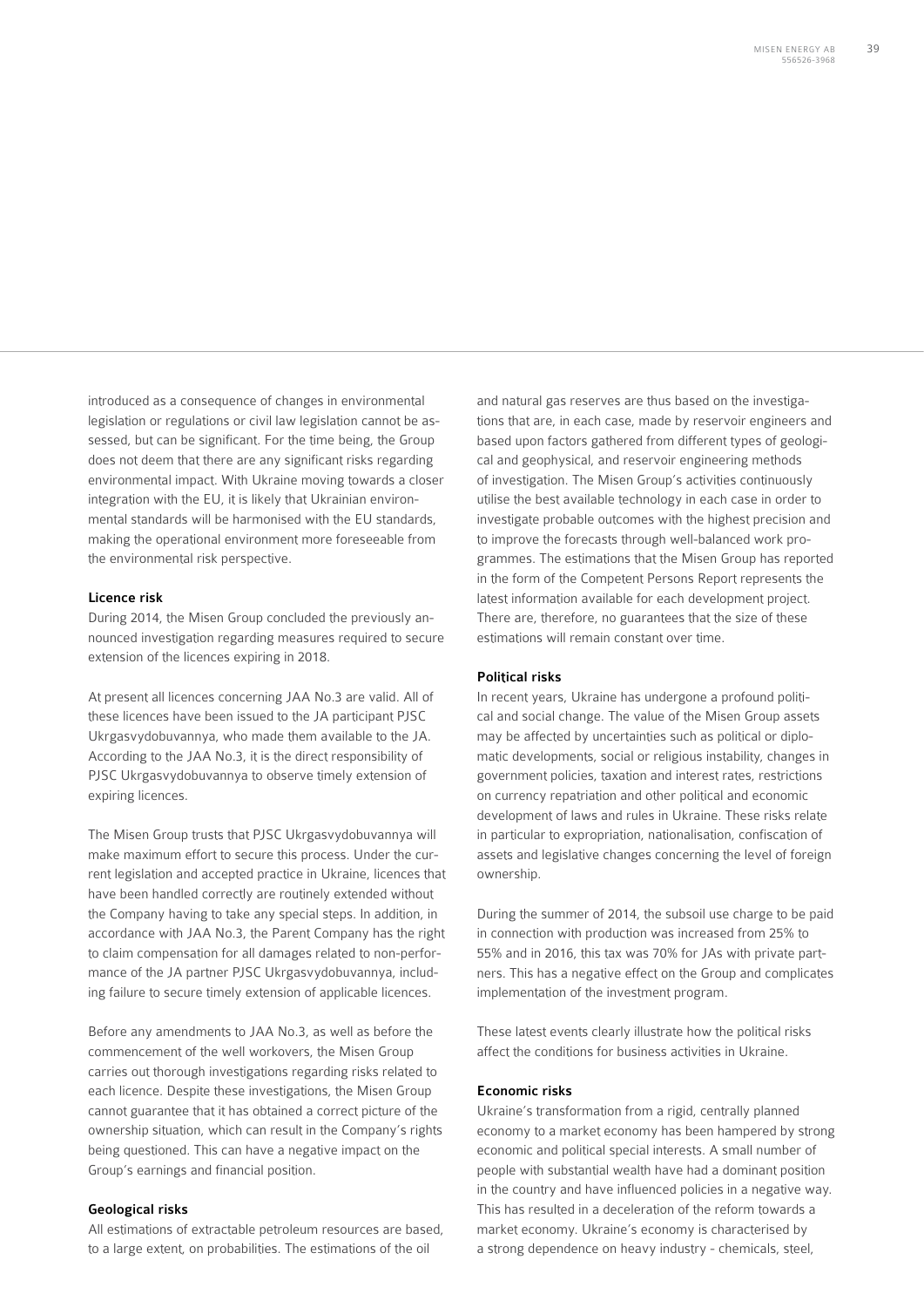shipbuilding, machine building and weaponry.

Ukraine also acts as a transit country for the Russian gas, which provides the state with much-needed revenue and offers a degree of security in the country's energy supply. Meanwhile, the energy policy remains a foreign policy scene where the special interests between Ukraine, the transit country, and Russia, the supplier country, periodically are on display. After the Orange Revolution, there was an upswing in the business climate in the country thanks to the country's new goodwill and a generally prevailing optimism. This development has taken a turn for the worse, largely due to the previous disagreement among the country's political leadership. There is, however, still a desire within the country to increase trade and attract foreign investors. The presidential election of 2010 led to some stabilisation of the country's political climate, but emerging closer ties with the Russian Federation started slowing down Ukraine's transition to the market economy. The events of 2013-2014 introduced a new platform for economic development in Ukraine. The country is negotiating closer integration with the EU and substantial financial support from the IMF, EU and US is being offered, provided country accelerates the major reforms of its economy.

Economic risks remain, but should decrease provided Ukraine's integration with Western Europe does not stall.

#### Foreign exchange risk and Ukraine's economy

#### Ukraine's economy

Exchange rate. During the year, the exchange rate between UAH and SEK decreased from 0.3468 on 31 December 2015 to 0.3301 on 31 December 2016, a decrease of -4.8 per cent. The primary reason for this was deficits in the balance of payments, essentially covered by the National Bank of Ukraine's currency reserve. Since the Misen Group's entire operations and all of its assets are located in Ukraine, this has had a negative impact on the equity of the Misen Group, which decreased by KSEK 24,452.

Cooperation with the International Monetay Fund (IMF). IMF resumed the financing of Ukraine in December 2016. Cooperation had been suspended for almost a year, resulting in doubts over the government's willingness to comply

with the guidelines of the IMF. Despite the continued delay, the government has taken important steps to allow continued payments from the IMF; in April 2016 the established levies on services and products subsidized by the government were increased. On 16 September, the IMF paid 1 billion USD (SEK 8.6 billions) which increased the foreign currency reserves of the National Bank of Ukraine.

GDP growth. During the first quarter of 2016, real GDP increased by 0.1 per cent compared with the same period in 2015. Starting with the second quarter of 2016, GDP growth accelerated by 1.4 per cent and reached 2.0 per cent during the third quarter of 2016, compared with the same periods the previous year. Consequently, the economy of Ukraine has displayed an increasing momentum and has been in recovery since the third quarter 2015. This rebound in economic activity is mainly explained by the growth of investments in fixed assets. Investments in fixed assets increased by 9 per cent and 4.7 per cent, quarter-by-quarter, during the second and third quarter of 2016, resulting in a growth of 17.6 per cent and 24.8 per cent in the second and third quarter, respectively, compared with the same periods in the previous year. Increased household consumption, which gradually recovered in 2016, showing a growth of 4.3 per cent and 4.9 per cent for the second and third quarters, respectively, compared with the corresponding periods the previous year.

Manufacturing. Ukraine's manufacturing has gradually recovered after the more active Russian aggression 2014-2015. Manufacturing was negatively affected by the halting of activity in the eastern parts of the country, affected by the conflict. These parts of the country are a vital part of the "supply chain" in Eastern Ukraine. During January - December 2016, manufacturing growth stabilized at 2.4 per cent, compared with the same period the previous year. During the year, the production of natural gas and gas condensates decreased by -1.8 per cent and -10.9 per cent, respectively, compared to the previous year, while the production of natural gas increased by 0.6 per cent compared with the corresponding period the previous year.

Inflation. In 2016, consumer price inflation continued to decrease and amounted to 13.9 per cent, compared to 48.7 per cent in 2015. The decreased inflationary pressure was fun-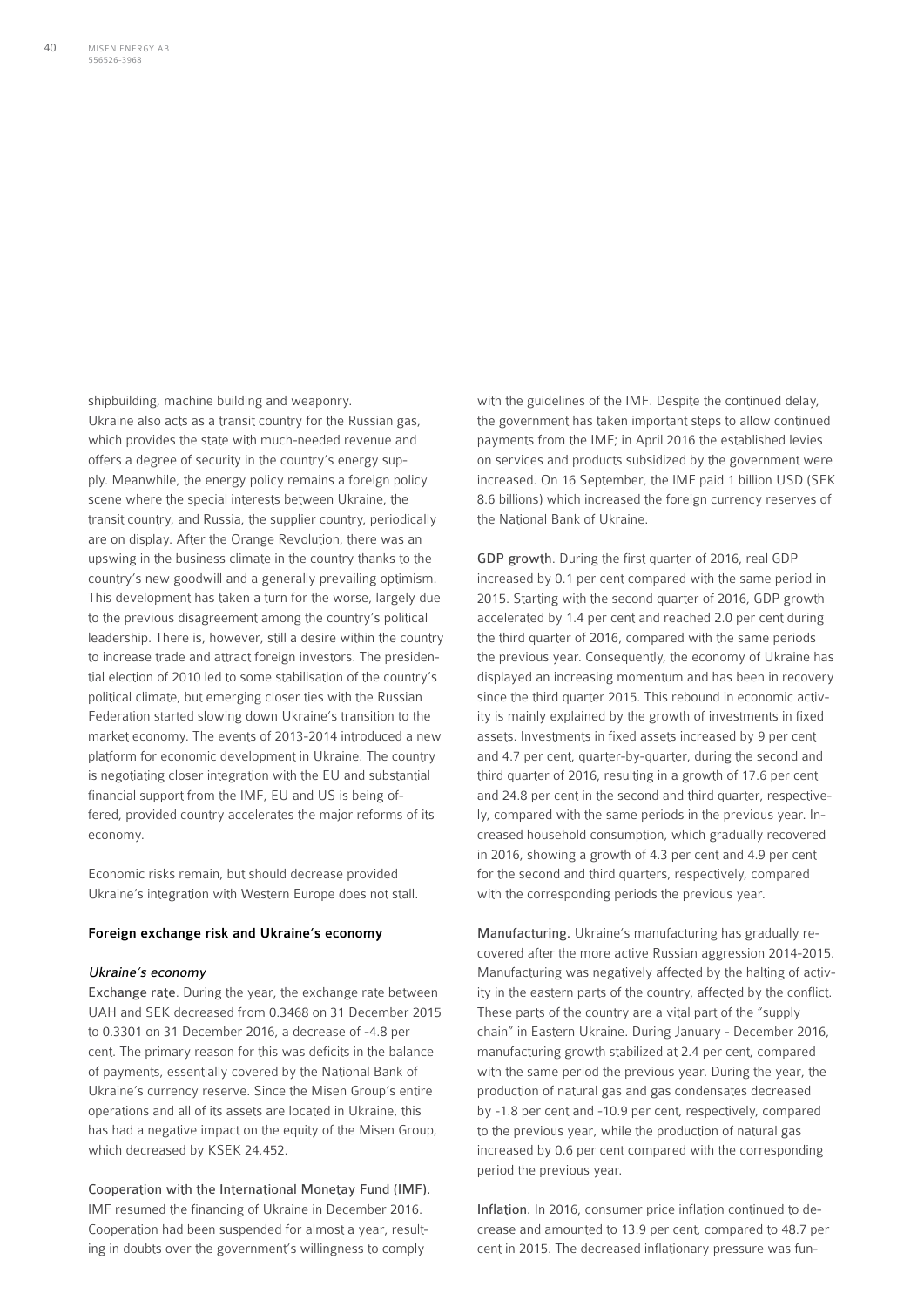damental; stable exchange rates, weak domestic demand (in spite of an increasing trend) and a reduction in the increase of tariffs on basic commodities. Grocery prices increased by 9.0 per cent during the period January -- December 2016, compared with an increase of 45.9 per cent for the same period 2015. Tariffs on basic commodities increase by 35.1 per cent during the period January - December 2016. During the same period 2015, the increase was 115.8 per cent. The increase in basic commodities prices on the world market, in combination with a stable exchange rate, resulted in inflation, as measured by the producer price index, increasing by 20.5 per cent during the period January – December 2016 compared to 15.0 per cent during the period January – December 2015.

Currency restrictions. In 2016, the National Bank of Ukraine (NBU) implemented some easing of the currency restrictions introduced 2014-2016. Significant changes; the share of revenue in foreign currencis that has to be sold to the NBU decreased from 75 per cent to 65 per cent, beginning on 9 June 2016, the payment period for import-export transactions increased from 90 days to 120 days, starting on 28 July 2016, and as of 13 June 2016, the NBU allows the payment of dividends of profits for the years 2014-2016 to foreigners, with an upper limit of MUSD 5 per month.

## Definitions of key ratios

- 1. EBITDA (earnings before interest, tax, depreciation and amortisation) is defined as the Group's and Parent Company's respective operating profit plus depreciation.
- 2. Earnings per share before dilution are calculated by dividing the profit or loss attributable to Parent Company shareholders with a weighted average number of outstanding ordinary shares during the period.
- 3. Earnings per share after dilution are calculated by the amounts used for the calculation of earnings per share before dilution being adjusted by taking into account the effect after tax of dividends and interest expenses on potential ordinary shares and the weighted average of the additional ordinary shares that would have been outstanding in a conversion of all potential ordinary shares. At present, the Group has no effect from dilution, which means that the earnings per share before dilution correspond to earnings per share after dilution.
- 4. Return on equity is defined as the Group's and Parent Company's respective profit divided by equity at the end of the period.
- 5. Return on working capital is defined as the Group's and Parent Company's respective profit after financial items

plus interest expenses plus/minus exchange rate differences for financial loans divided by total working capital (the average of the two most recent balance sheet totals less non-interest-bearing liabilities).

- 6. Debt/equity ratio is defined as the Group's and Parent Company's respective interest-bearing liabilities in relation to the reported equity.
- 7. Equity/assets ratio is defined as the Group's and Parent Company's respective equity (including minority interest) as a percentage of the balance sheet total.
- 8. The portion of risk-bearing capital is defined as the sum of the Group's and Parent Company's respective equity and deferred tax (including minority interest) divided by the balance sheet total.
- 9. Number of outstanding shares at full dilution is defined as the number of outstanding shares including maximum utilisation of warrants as well as outstanding paid subscribed shares.
- 10.The number of employees reflects the average number of employees converted into full-time equivalents and calculated as a total hours of work during the year divided by the theoretical working hours. For JA, 50.01% of this number has been consolidated.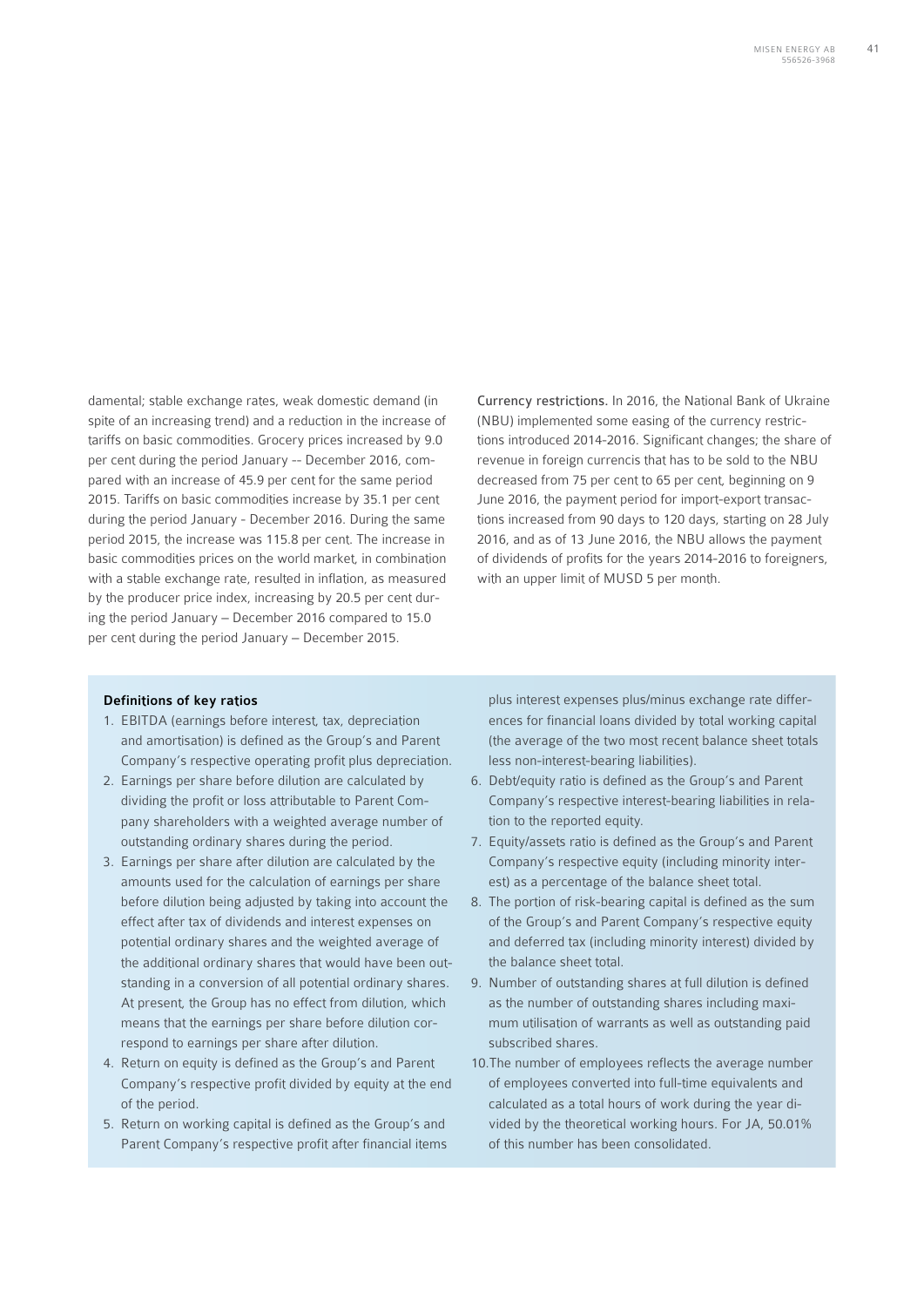# Notes, common for Parent Company and Group

## Note 1. Revenue distribution

|                               |         | Group   |                   | <b>Parent Company</b>    |
|-------------------------------|---------|---------|-------------------|--------------------------|
|                               | 2016    | 2015    | 2016              | 2015                     |
| Income included in net sales: |         |         |                   |                          |
| Natural gas                   | 588,893 | 766,469 | $\qquad \qquad =$ | -                        |
| Oil products                  | 64,201  | 86,778  | -                 | $\overline{\phantom{a}}$ |
| Other                         | 28      | 112     | 5,577             | 120                      |
| <b>Total</b>                  | 653,122 | 853,359 | 5,577             | 120                      |

## Note 2. Segment information - Group

The Group's operating activities are located in Ukraine. Only administration is done in Sweden.

| Geographical area   | 31 Dec 2016 | 31 Dec 2015 |
|---------------------|-------------|-------------|
| Net sales, external |             |             |
| <b>Ukraine</b>      | 653,122     | 853,359     |
| <b>Fixed assets</b> |             |             |
| Ukraine             | 531,010     | 588,941     |

## Note 3. Other operating income

|                                                        |        | Group                    |      | <b>Parent Company</b> |
|--------------------------------------------------------|--------|--------------------------|------|-----------------------|
|                                                        | 2016   | 2015                     | 2016 | 2015                  |
| Translation differences                                | 3,638  | 14,938                   | -    |                       |
| In 2014 expensed penalties that have not been realised | 9,190  | 10,285                   | -    |                       |
| Received fines and penalties                           | 4,631  | $\overline{\phantom{a}}$ | ۰    |                       |
| Other                                                  | 4,409  | 2,305                    | -    |                       |
| Total                                                  | 21,868 | 27,528                   |      | 0                     |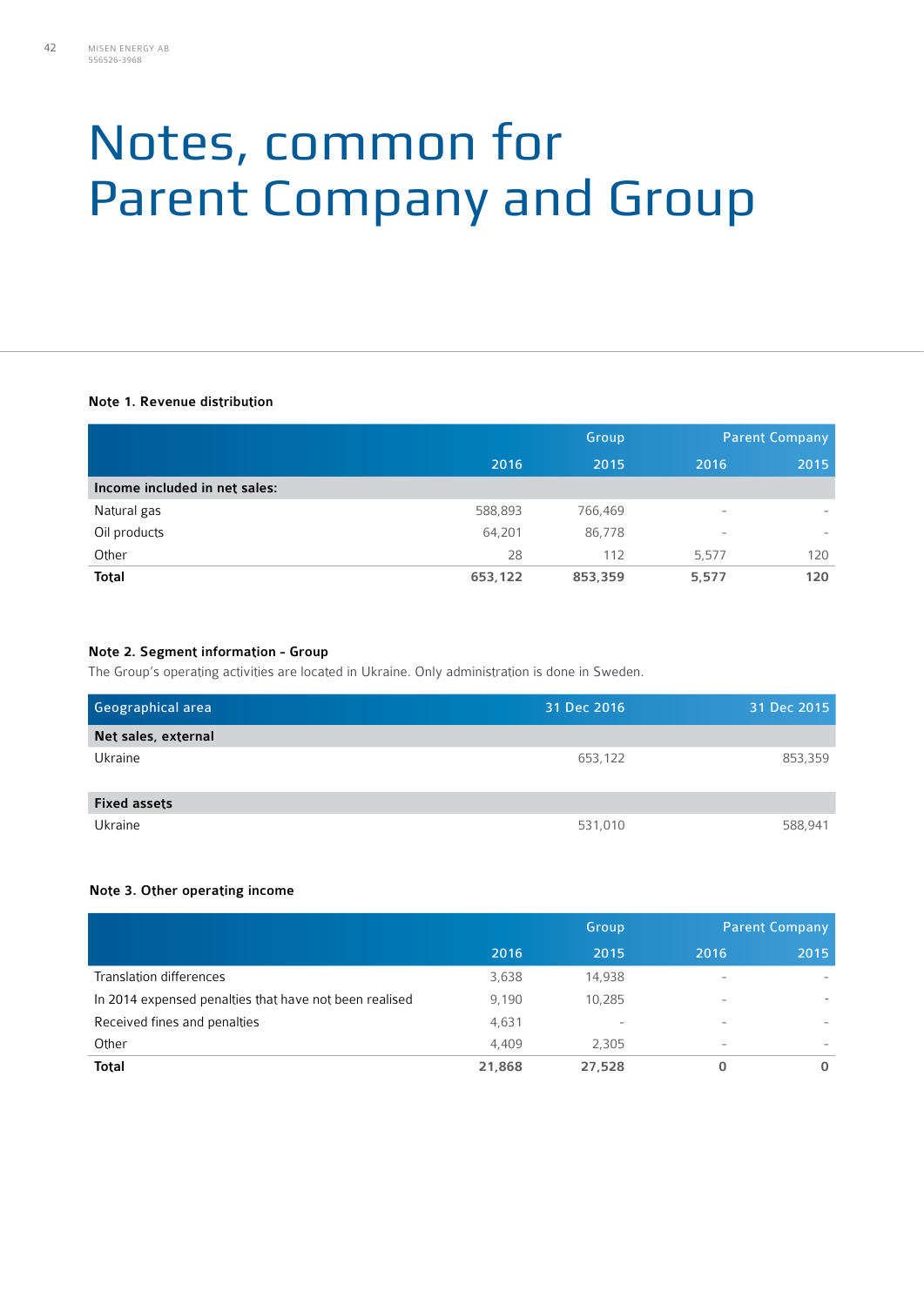## Note 4. Participations in associated companies

During the year, the operations in JA 493 were discontinued. The remaining receivable regarding JA 493 is recognised as Other receivables.

|                              |                          | Group    |
|------------------------------|--------------------------|----------|
|                              | 2016                     | 2015     |
| Opening book value           | 2,383                    | 2,383    |
| This year's share in profits | 350                      | 3,486    |
| Booked dividend from JA 493  | $\overline{\phantom{a}}$ | $-2,845$ |
| Liquidation of JA 493        | $-2,520$                 | ۰        |
| Translation differences      | $-213$                   | $-742$   |
| Closing book value           | 0                        | 2,282    |

## Note 5. Remuneration of auditors

|                                                    |       | Group |       | <b>Parent Company</b> |
|----------------------------------------------------|-------|-------|-------|-----------------------|
|                                                    | 2016  | 2015  | 2016  | 2015                  |
| PwC                                                |       |       |       |                       |
| Audit assignment                                   | 1,416 | 890   | 1,416 | 557                   |
| Audit services in addition to the audit engagement | 456   |       | 456   |                       |
| Tax advisory services                              | 258   | 1,377 | 258   | 1,377                 |
| Other services                                     | 46    | 98    | 46    | 96                    |
| <b>Total</b>                                       | 2,175 | 2,365 | 2,175 | 2,030                 |

## Note 6. Other external expenses

|                                   |         | Group   |                          | <b>Parent Company</b> |
|-----------------------------------|---------|---------|--------------------------|-----------------------|
|                                   | 2016    | 2015    | 2016                     | 2015                  |
| <b>Extraction expenses</b>        | 436,356 | 643,397 | $\overline{\phantom{a}}$ |                       |
| Production and transport expenses | 69,063  | 50,757  | $\overline{\phantom{a}}$ | -                     |
| Refinery expenses                 | 2,491   | 9,955   | $\overline{\phantom{a}}$ | -                     |
| Change in inventories             | 2,437   | 21,246  | $\overline{\phantom{a}}$ |                       |
| Total                             | 39,172  | 13,598  | 12.795                   | 7,968                 |
| <b>Total</b>                      | 549,519 | 738,953 | 12,795                   | 7,968                 |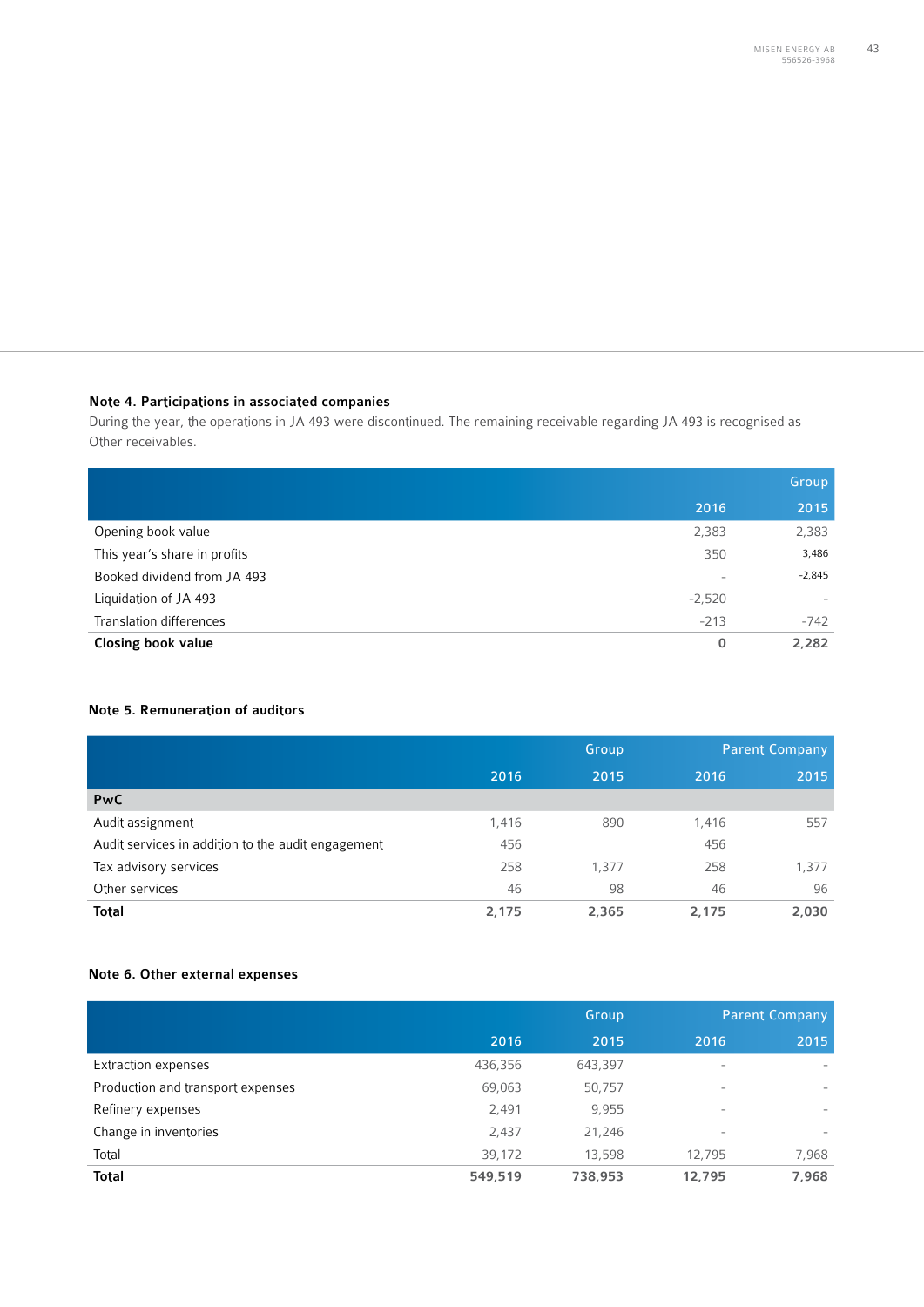44 MISEN ENERGY AB 556526-3968

## Note 7. Salaries and remuneration to the Board and Company management

| <b>Parent Company and Group</b>           | Basic salary/<br>Directors'<br>fee | <b>Other</b><br>remuneration | <b>Benefits</b> | <b>Pension</b>           | <b>Total</b> |
|-------------------------------------------|------------------------------------|------------------------------|-----------------|--------------------------|--------------|
| 2016                                      |                                    |                              |                 |                          |              |
| Göran Wolff, Managing Director            | 1,829                              | 679                          | 41              | 296                      | 2,845        |
| Andrius Smaliukas, Chairman of            | 294                                |                              |                 |                          | 294          |
| Dimitrios Dimitriadis, Board of Directors | 98                                 |                              |                 | $\overline{\phantom{0}}$ | 98           |
| Hans Lundgren, Board of Directors         | 245                                |                              |                 | $\overline{\phantom{a}}$ | 245          |
| Oleg Batyuk, Board of Directors           | 98                                 |                              |                 |                          | 98           |
| Pavel Prysiazhniuk                        | 10                                 |                              |                 |                          | 10           |
| Other senior executives, 2                | 2,061                              | 476                          |                 | 159                      | 2,696        |
| <b>Total</b>                              | 4,635                              | 1,155                        | 41              | 455                      | 6,286        |
| 2015                                      |                                    |                              |                 |                          |              |
| Göran Wolff, Managing Director            | 1,600                              | 112                          | 26              | 218                      | 1,956        |
| Andrius Smaliukas, Chairman of the Board  | 214                                |                              |                 | $\overline{\phantom{0}}$ | 214          |
| Oleg Batyuk, Board of Directors           | 92                                 | 239                          |                 |                          | 331          |
| Dimitrios Dimitriadis, Board of Directors | 92                                 |                              |                 | $\qquad \qquad -$        | 92           |
| Hans Lundgren, Board of Directors         | 230                                |                              |                 | $\bar{\phantom{a}}$      | 230          |
| Sergiy Petukhov, Board of Directors       | 3                                  |                              |                 |                          | 3            |
| Pavel Prysiazihniuk, Board of Directors   | 9                                  | 1,141                        |                 |                          | 1,150        |
| Other senior executives, 4 in total       | 2,725                              | 2,256                        | $\overline{a}$  | 269                      | 5,250        |
| <b>Total</b>                              | 4,965                              | 3,748                        | 26              | 487                      | 9,226        |

Bonus is payable to senior executives according to rules established by the Board from year to year.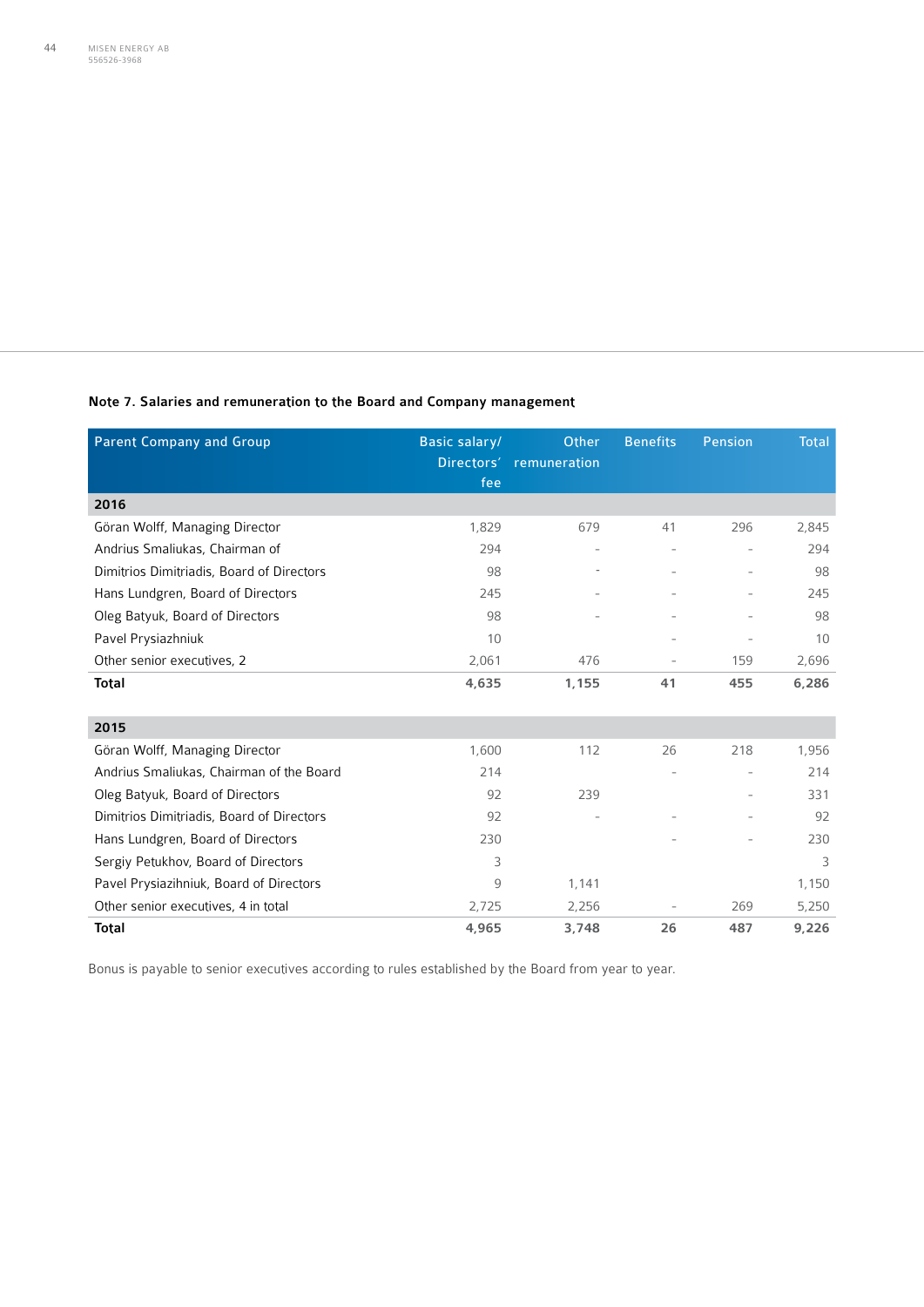## Note 8. Wages, salaries, other remuneration and social security contributions

|                                                                                            |                | Group  |                          | <b>Parent Company</b> |
|--------------------------------------------------------------------------------------------|----------------|--------|--------------------------|-----------------------|
|                                                                                            | 2016           | 2015   | 2016                     | 2015                  |
| Average number of employees                                                                |                |        |                          |                       |
| Women                                                                                      | 31             | 29     | 2                        | 2                     |
| Men                                                                                        | 102            | 89     | 2                        | $\overline{2}$        |
| <b>Total</b>                                                                               | 133            | 118    | $\overline{4}$           | $\overline{4}$        |
|                                                                                            |                |        |                          |                       |
| <b>Employees per country</b>                                                               |                |        |                          |                       |
| Sweden                                                                                     | $\overline{4}$ | 5      | $\overline{4}$           | 5                     |
| of which men                                                                               | 2              | 3      | 2                        | 3                     |
| Ukraine                                                                                    | 129            | 113    |                          |                       |
| of which men                                                                               | 100            | 86     | $\overline{\phantom{a}}$ |                       |
| <b>Total</b>                                                                               | 133            | 118    | $\overline{4}$           | 5                     |
| of which men                                                                               | 102            | 89     | 2                        | 3                     |
|                                                                                            |                |        |                          |                       |
| Total wages, salaries, other remuneration, social security contributions and pension costs |                |        |                          |                       |
| Salaries and remuneration of the Board of Directors.                                       |                |        |                          |                       |
| Managing Director and other senior executives                                              | 5,922          | 5,374  | 5,613                    | 5,249                 |
| Salaries and remuneration of other employees                                               | 8,158          | 8,939  | 1,162                    | 339                   |
|                                                                                            | 14,080         | 14,313 | 6,775                    | 5,588                 |
| Statutory and contractual social security contributions                                    | 1,380          | 1,253  | 1,316                    | 1,253                 |
| Pension costs for Board of Directors, Managing Director                                    |                |        |                          |                       |
| or other senior executives                                                                 | 490            | 487    | 455                      | 487                   |
| Pension costs for other employees                                                          | 25             | 25     | 25                       | 25                    |
| <b>Total</b>                                                                               | 15,975         | 16,078 | 8,571                    | 7,353                 |

No agreements regarding severance pay are in place.

The MD has a period of notice of 24 months with retained fixed remuneration.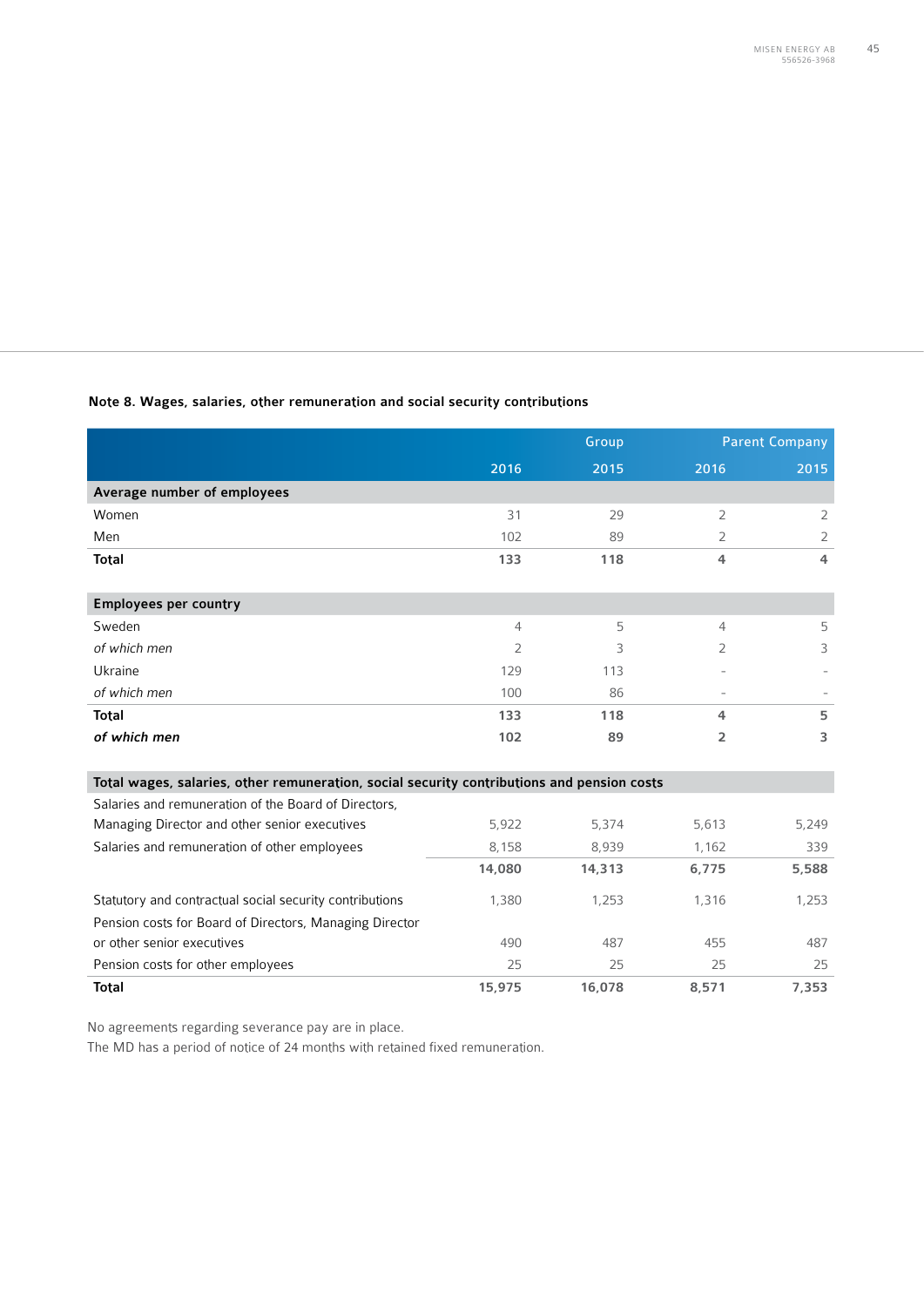## Note 8 (cont.)

|                                                                                                    |       | Group |       | <b>Parent Company</b> |
|----------------------------------------------------------------------------------------------------|-------|-------|-------|-----------------------|
|                                                                                                    | 2016  | 2015  | 2016  | 2015                  |
| Wages, salaries and other remuneration by country and between management staff and other employees |       |       |       |                       |
| Management staff, Sweden                                                                           | 5,222 | 4,325 | 5,045 | 4,325                 |
| of which variable remuneration                                                                     | 1,155 |       | 1,155 |                       |
| Management staff, Ukraine                                                                          | 132   | 125   |       |                       |
| Other employees, Sweden                                                                            | 1,162 | 339   | 1,162 | 339                   |
| of which variable remuneration                                                                     | 226   |       | 226   |                       |
| Other employees, Ukraine                                                                           | 6,996 | 8,600 |       |                       |
|                                                                                                    |       |       |       |                       |
| <b>Members of the Board and senior executives</b>                                                  |       |       |       |                       |
| No. of members of the Board at balance sheet date                                                  |       |       |       |                       |
| Men                                                                                                | 5     | 5     | 5     | 5                     |
| Total                                                                                              | 5     | 5     | 5     | 5                     |
| No. of Managing Directors and other senior executives                                              |       |       |       |                       |
| Women                                                                                              |       |       |       |                       |
| Men                                                                                                | 2     | 3     | 2     | 2                     |
| <b>Total</b>                                                                                       | 3     | 4     | 3     | 3                     |

## Note 9. Amortisation/depreciation and write-downs

|                                                                              |        | Group  |
|------------------------------------------------------------------------------|--------|--------|
|                                                                              | 2016   | 2015   |
| Depreciation, amortisation and write-downs of tangible and intangible assets |        |        |
| Amortisation of intangible assets                                            | 2,934  | 2,928  |
| Depreciation of equipment and buildings                                      | 38,800 | 31,917 |
| Total                                                                        | 41.734 | 34,845 |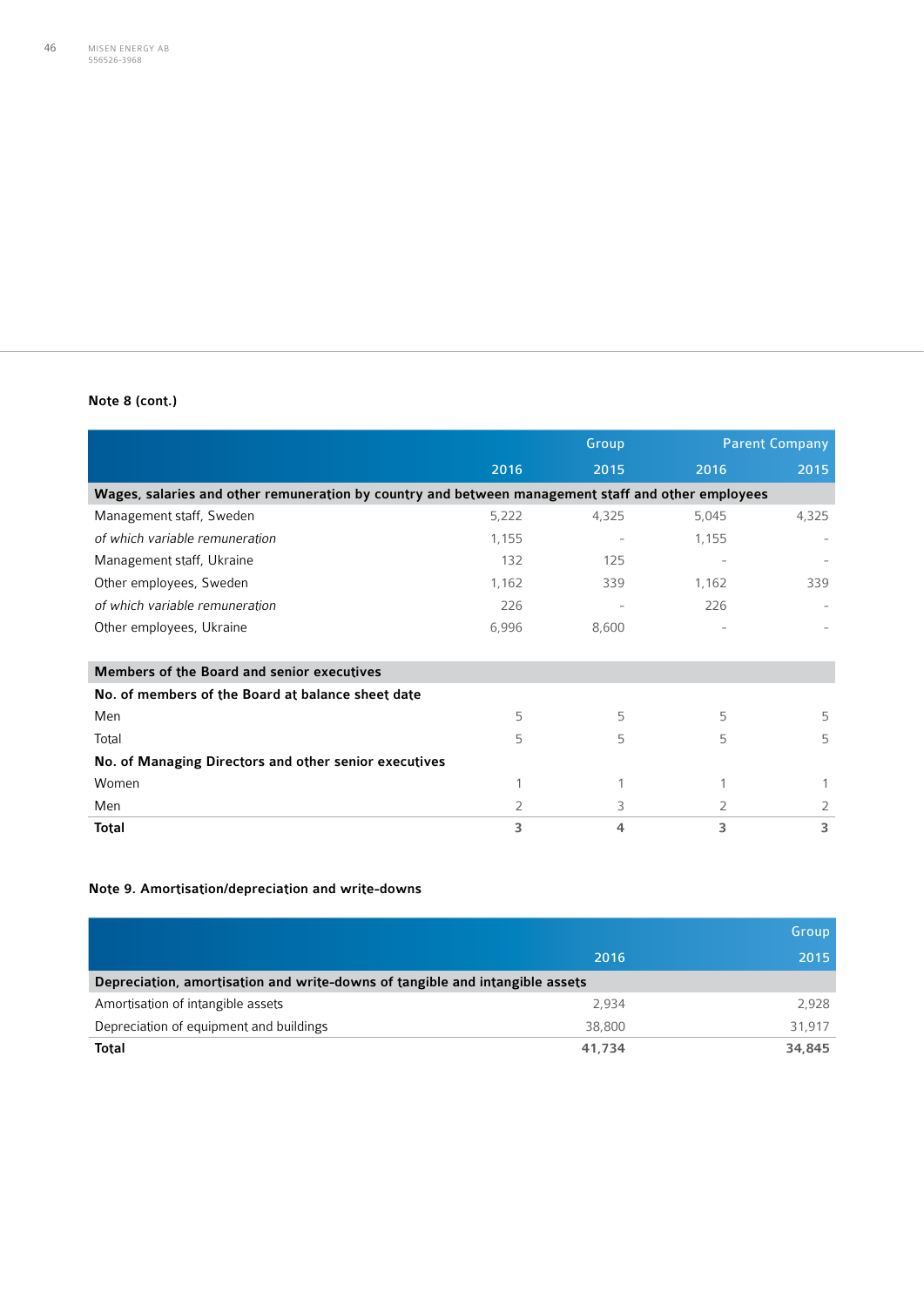## Note 10. Other operating expenses

|                                                           |                          | Group        |              | <b>Parent Company</b> |
|-----------------------------------------------------------|--------------------------|--------------|--------------|-----------------------|
|                                                           | 31 Dec. 2016             | 31 Dec. 2015 | 31 Dec. 2016 | 31 Dec. 2015          |
| Maintenance costs Booster Compressor Station <sup>1</sup> | 12,800                   | 37,729       |              |                       |
| Expenses for legal cases                                  | $\overline{\phantom{a}}$ | 3,269        |              |                       |
| Bad debt losses <sup>2</sup>                              | 33,088                   | 20,571       |              |                       |
| Fines and penalties                                       | 1,547                    |              |              |                       |
| Non-deductible VAT                                        |                          | 8,430        |              |                       |
| Cost due to delayed customer payments has been            |                          | 5,468        |              |                       |
| discounted                                                |                          |              |              |                       |
| Capital losses                                            |                          | 1,293        |              |                       |
| Other operating expenses                                  | 1,646                    | 3,128        | ۰            |                       |
| <b>Total</b>                                              | 49,081                   | 79,888       | 0            | 0                     |

1 Pertains to operating costs for Khrestyschenska Booster Compressor Station

<sup>2</sup> A detailed description is available earlier in the Annual Report, also refer to Note 19

## Note 11. Other interest income and similar profit/loss items

|                 |       | Group  |      | <b>Parent Company</b> |
|-----------------|-------|--------|------|-----------------------|
|                 | 2016  | 2015   | 2016 | 2015                  |
| Interest income | 6.755 | 10,886 |      | 1,459                 |
| Total           | 6,755 | 10,886 |      | 1,459                 |

## Note 12. Other interest expenses and similar profit/loss items

|                         |        | Group  |                          | <b>Parent Company</b> |
|-------------------------|--------|--------|--------------------------|-----------------------|
|                         | 2016   | 2015   | 2016                     | 2015                  |
| Other interest expenses | 17,605 | 28,515 | 7.971                    | 10,045                |
| Translation differences | 13.491 | 45.667 | $\overline{\phantom{a}}$ | -                     |
| <b>Total</b>            | 31,096 | 74,182 | 7,971                    | 10,045                |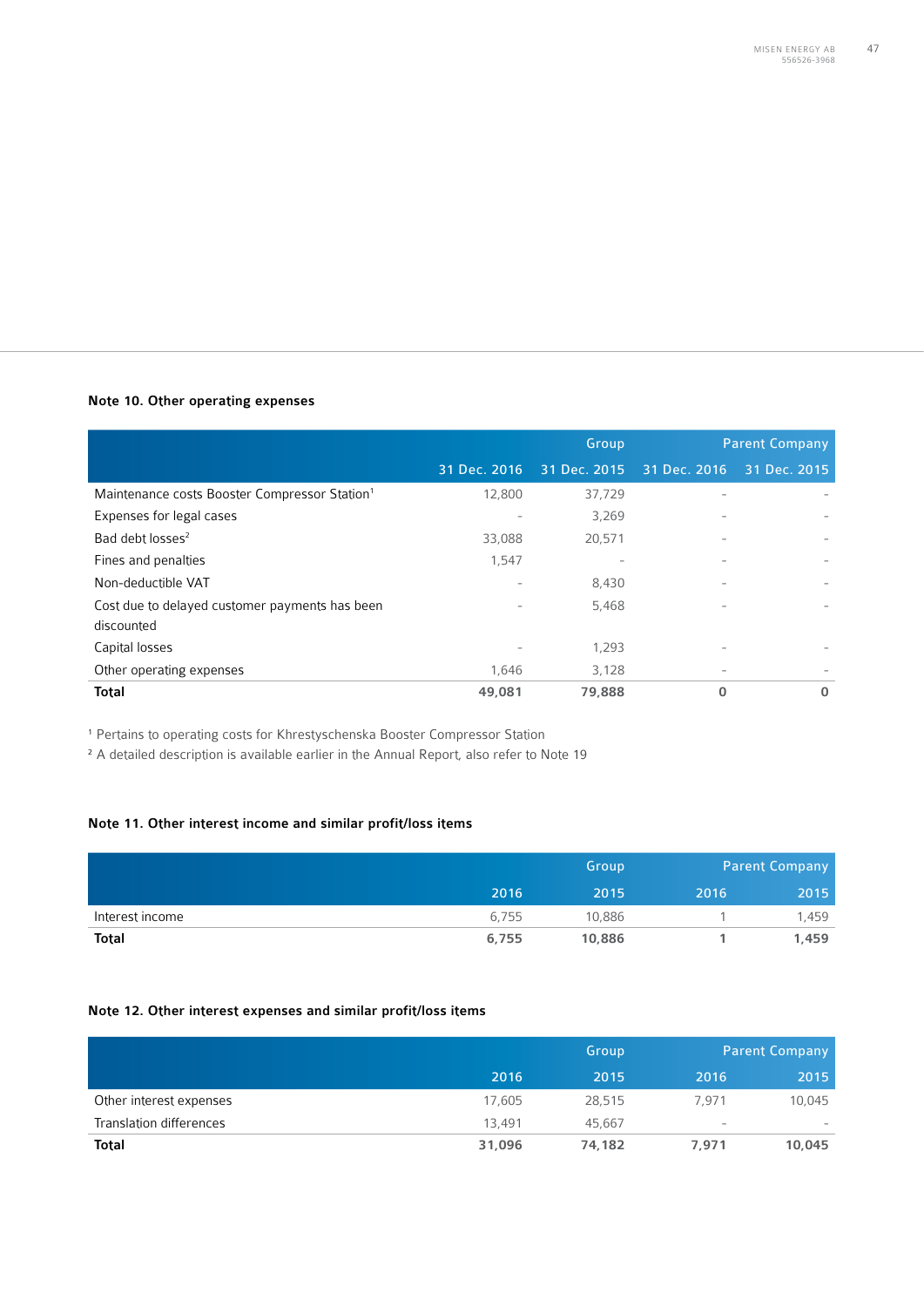## Note 13. Tax on profit for the year

|                            |           | Group    |                          | <b>Parent Company</b>    |
|----------------------------|-----------|----------|--------------------------|--------------------------|
|                            | 2016      | 2015     | 2016                     | 2015                     |
| Distribution of income tax |           |          |                          |                          |
| Current tax                | $-7,298$  | $-4,922$ | $\overline{\phantom{a}}$ | $\overline{\phantom{a}}$ |
| Deferred taxes             | $-3,841$  | 19,885   | $\overline{\phantom{a}}$ | $\overline{\phantom{a}}$ |
| Total                      | $-11,139$ | 14,963   | 0                        | 0                        |

|                                                  |           | Group     |           | <b>Parent Company</b> |
|--------------------------------------------------|-----------|-----------|-----------|-----------------------|
|                                                  | 2016      | 2015      | 2016      | 2015                  |
| Reported profit before taxes                     | $-5,509$  | $-48,687$ | $-33,080$ | $-583,804$            |
|                                                  |           |           |           |                       |
| Tax according to national tax rates              | 2,770     | 10,098    | 7,278     | 128,437               |
| Participations in Associated companies           | $-63$     | 627       |           |                       |
| Tax related to non-taxable income                | 6,860     | 3,357     |           |                       |
| Tax regarding non-deductible costs               | $-9,025$  | $-2,177$  | $-2,062$  | $-123,217$            |
| Fiscal losses for which no deferred tax asset is | $-9,156$  | $-6,711$  | $-5,516$  | $-5,220$              |
| recognised                                       |           |           |           |                       |
| Adjustment regarding earlier years' tax          | 3,521     | 6,007     |           |                       |
| Change in tax legislation                        | $-7,359$  | 4,375     |           |                       |
| Other                                            | 1,313     | $-613$    |           |                       |
| Tax expenses for the year                        | $-11,139$ | 14,963    | 0         | 0                     |

Weighted average tax rate was 20% (2015: 21%).

The change in weighted average tax rate is due to changes in profitability between the entities within the group.

As per 31 December 2016, the Group had a fiscal deficit amounting to KSEK 309,371, of which the Parent Company's deficit amounted to KSEK 249,847. Deferred tax assets totalling TSEK 68,062 for the Group and TSEK 54,966 for the Parent Company have not been recognised as an asset, as the possibility of utilizing these amounts against tax loss carry forwards in the foreseeable future is uncertain. As mentioned previously in this annual report, the subsidiary Misen Enterprises AB will need to pay income tax in Ukraine. To finance any tax payments in Ukraine, Misen Enterprises will need to receive a loan or dividend from the JA.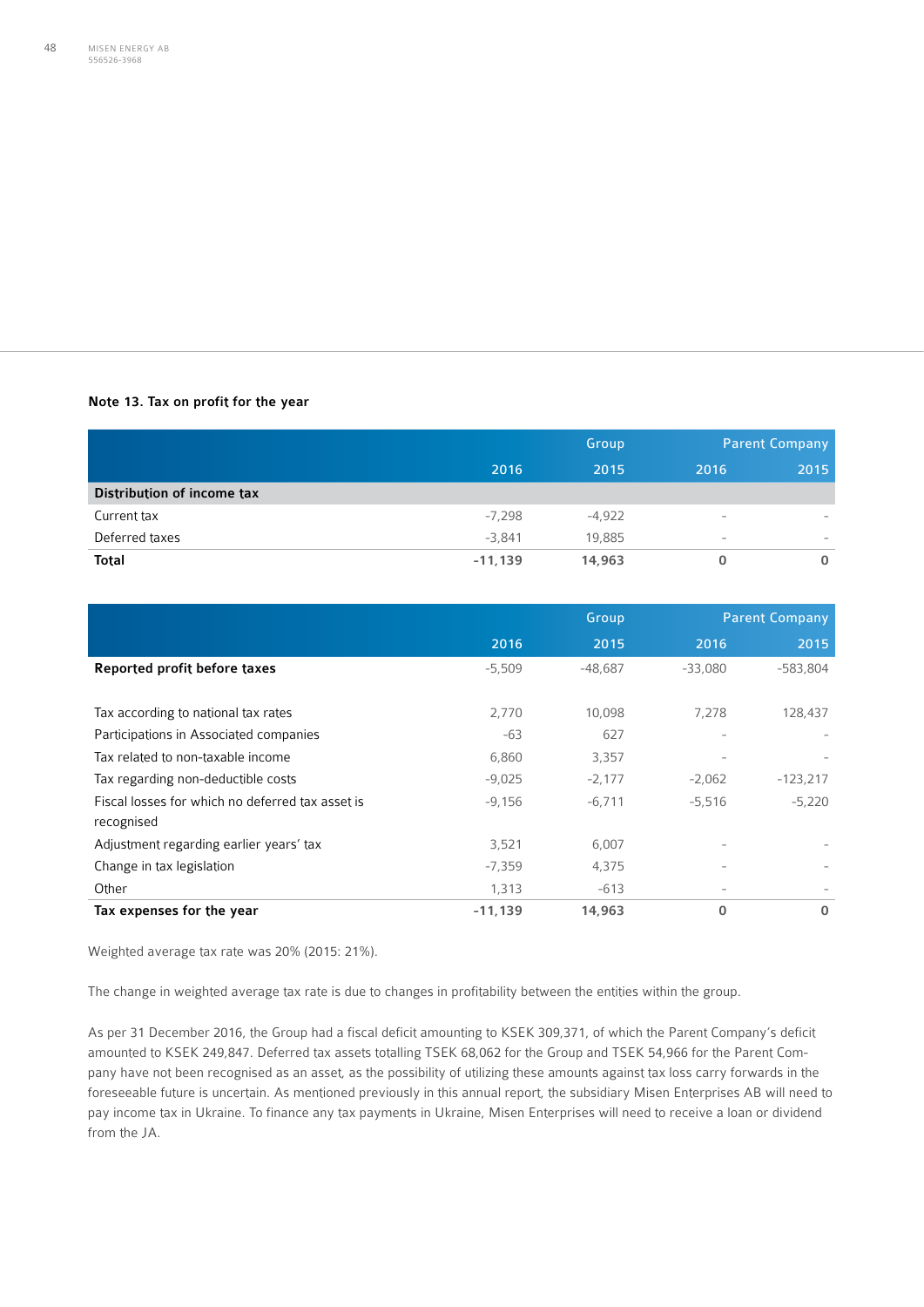## Note 14. Rights and licenses

|                                               |                          | Group       |
|-----------------------------------------------|--------------------------|-------------|
|                                               | 31 Dec 2016              | 31 Dec 2015 |
| Opening acquisition value                     | 43,554                   | 44,081      |
| Purchases                                     | 86                       | 161         |
| Translation differences                       | $-87$                    | $-678$      |
| Sales and scrapping                           | $\overline{\phantom{a}}$ | $-10$       |
| Closing accumulated acquisition value         | 43,553                   | 43,554      |
|                                               |                          |             |
| Opening amortisation/depreciation             | $-11,695$                | $-8,966$    |
| Sales and scrapping                           |                          | 10          |
| Depreciation/amortisation for the year        | $-2,934$                 | $-2,928$    |
| Translation differences                       | 27                       | 189         |
| Closing accumulated depreciation/amortisation | $-14,602$                | $-11,695$   |
|                                               |                          |             |
| Closing residual value according to plan      | 28,951                   | 31,859      |

## Note 15. Equipment, tools, fixtures and fittings

|                                               |             | Group       |             | <b>Parent Company</b> |
|-----------------------------------------------|-------------|-------------|-------------|-----------------------|
|                                               | 31 Dec 2016 | 31 Dec 2015 | 31 Dec 2016 | 31 Dec 2015           |
| Opening acquisition value                     | 454,665     | 209,607     | 403         | 403                   |
| Purchases                                     | 1,685       | 14          |             |                       |
| Translation differences                       | $-22,026$   | $-95,516$   |             |                       |
| Sales and scrapping                           | $-31$       | $-187$      |             |                       |
| <b>Reclassifications</b>                      | 8,739       | 340,747     |             |                       |
| Closing accumulated acquisition value         | 443,032     | 454,665     | 403         | 403                   |
|                                               |             |             |             |                       |
| Opening amortisation/depreciation             | $-57,924$   | $-41,056$   | $-403$      | $-403$                |
| Sales and scrapping                           | 30          | 106         |             |                       |
| Depreciation/amortisation for the year        | $-38,799$   | $-31,917$   |             |                       |
| Translation differences                       | 2,964       | 14,943      |             |                       |
| Closing accumulated depreciation/amortisation | $-93,729$   | $-57,924$   | $-403$      | $-403$                |
|                                               |             |             |             |                       |
| Closing residual value according to plan      | 349,303     | 396,741     | 0           | 0                     |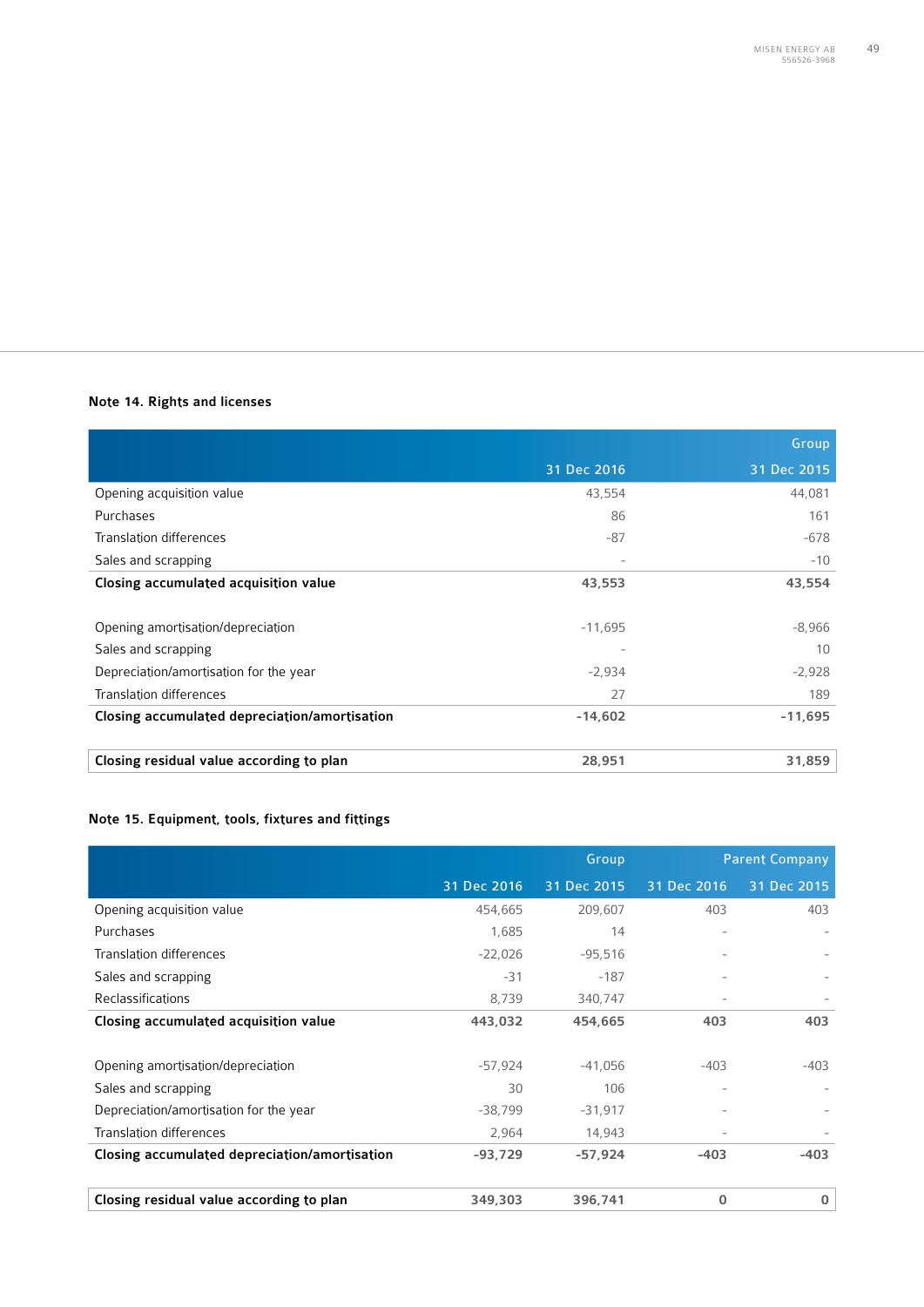## Note 16. Construction in progress and advance payments regarding tangible fixed assets

|                                                               |                          | Group       |
|---------------------------------------------------------------|--------------------------|-------------|
|                                                               | 31 Dec 2016              | 31 Dec 2015 |
| Opening acquisition value                                     | 158.059                  | 520,183     |
| Expenses accrued during the year                              | 12.734                   | 98,449      |
| Sales                                                         | $-1.669$                 | $-1,984$    |
| Reclassifications                                             | $-8.739$                 | $-340.747$  |
| Capitalised interest expenses incl. exchange rate differences | $-11$                    |             |
| Translation differences                                       | $-7,618$                 | $-118.114$  |
| Write-downs for the year                                      | $\overline{\phantom{a}}$ | 272         |
| <b>Closing expenses accrued</b>                               | 152.756                  | 158.059     |

## Note 17. Inventories

|                              |             | Group       |
|------------------------------|-------------|-------------|
|                              | 31 Dec 2016 | 31 Dec 2015 |
| Valued at acquisition cost   |             |             |
| Spare parts                  | 512         | 432         |
| Oil products and natural gas | 67          | 2,725       |
| <b>Total</b>                 | 579         | 3,157       |

## Note 18. Financial instruments by category

|                                  |             | Group       |                          | <b>Parent Company</b> |
|----------------------------------|-------------|-------------|--------------------------|-----------------------|
|                                  | 31 Dec 2016 | 31 Dec 2015 | 31 Dec 2016              | 31 Dec 2015           |
| <b>Assets</b>                    |             |             |                          |                       |
| Loans and receivables            |             |             |                          |                       |
| Accounts receivable, external    | 20.260      | 44.763      | $\overline{\phantom{a}}$ |                       |
| Receivables from Group companies | -           |             | 17,265                   | 3,536                 |
| Cash and cash equivalents        | 12,498      | 7,413       | 7.034                    | 1,704                 |
| <b>Total</b>                     | 32,758      | 52,176      | 24,299                   | 5,240                 |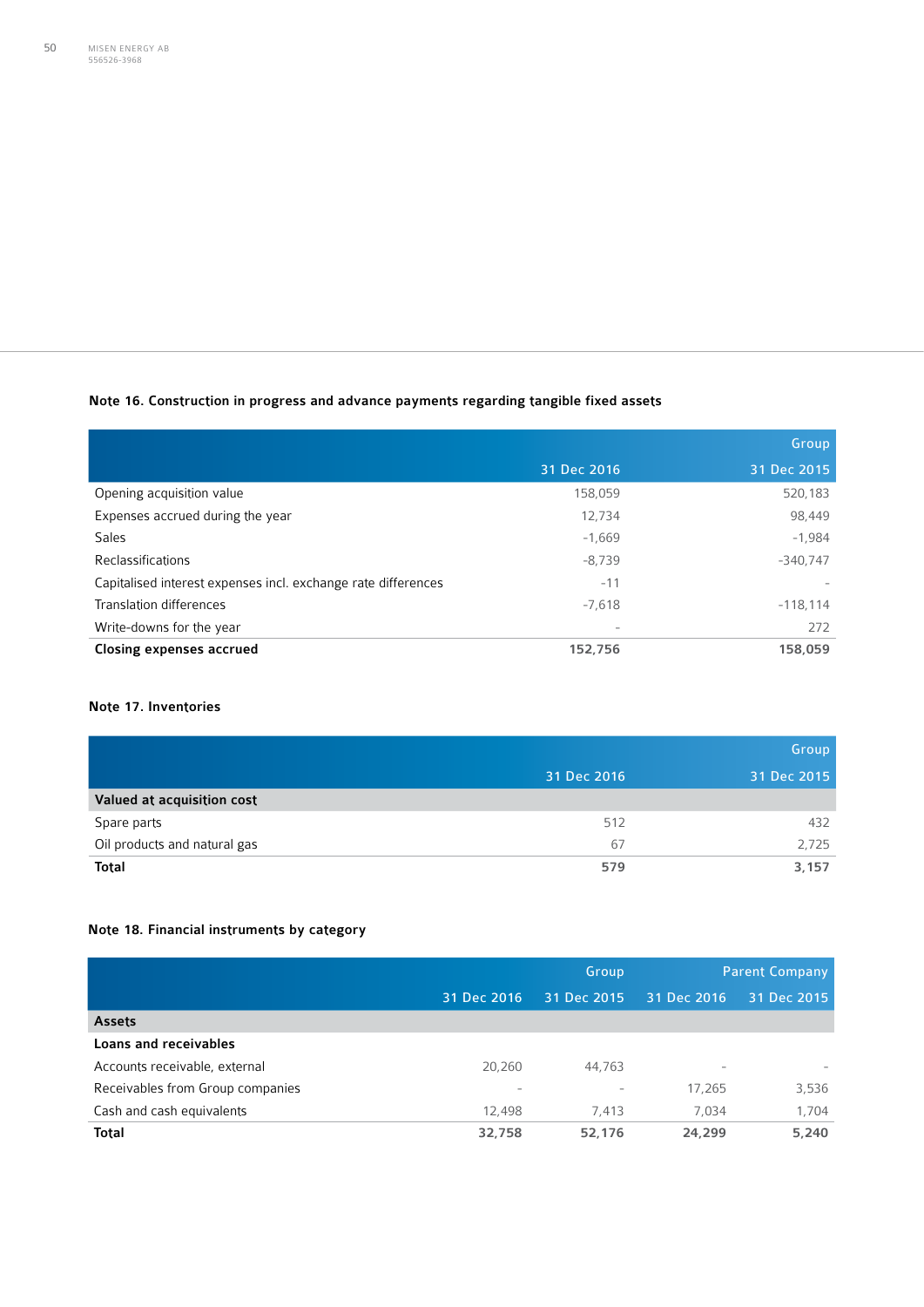## Note 18 (cont.)

|                                                                     |                          | <b>Group</b> |                          | <b>Parent Company</b> |
|---------------------------------------------------------------------|--------------------------|--------------|--------------------------|-----------------------|
|                                                                     | 31 Dec 2016              | 31 Dec 2015  | 31 Dec 2016              | 31 Dec 2015           |
| <b>Liabilities</b>                                                  |                          |              |                          |                       |
| <b>Other financial liabilities</b>                                  |                          |              |                          |                       |
| Borrowing (excluding liabilities attributable to financial leasing) | 29.848                   | 171.312      |                          | 99.161                |
| Liabilities attributable to finance leases                          | $\overline{\phantom{a}}$ | 7.260        | $\overline{\phantom{a}}$ |                       |
| Accounts payable and other liabilities excluding non-               |                          |              |                          |                       |
| financial liabilities                                               | 54,528                   | 111,536      | 822                      | 17,107                |
| <b>Total</b>                                                        | 84,376                   | 290,108      | 822                      | 116.268               |

Book value of financial assets and liabilities deemed to match their fair value.

## Note 19. Accounts receivable - trade

|                               |             | Group       |
|-------------------------------|-------------|-------------|
|                               | 31 Dec 2016 | 31 Dec 2015 |
| Accounts receivable, external | 20,260      | 44.763      |
| <b>Total</b>                  | 20,260      | 44,763      |

As per 31 December 2016, Accounts receivable (excluding doubtful debts) amounted to KSEK 20,260 (2015: KSEK 44,763) less write-downs, totalling KSEK 33,088 (KSEK 20,571).

At 31 December 2016, accounts receivable amounting to KSEK 20,260 (2015: KSEK 35,981) were overdue, but no reservation was necessary for this amount. The overdue Accounts receivable are attributable to customers that have not previously encountered financial difficulties.

|                                          | 31 Dec 2013              | Group<br>31 Dec 2012 |
|------------------------------------------|--------------------------|----------------------|
| Maturity analysis of accounts receivable |                          |                      |
| Not overdue                              | $\overline{\phantom{a}}$ | 8,782                |
| < 30 days overdue                        | 2,837                    | 2,523                |
| > 30 days overdue                        | 17,423                   | 33,458               |
| <b>Total</b>                             | 20,260                   | 44,763               |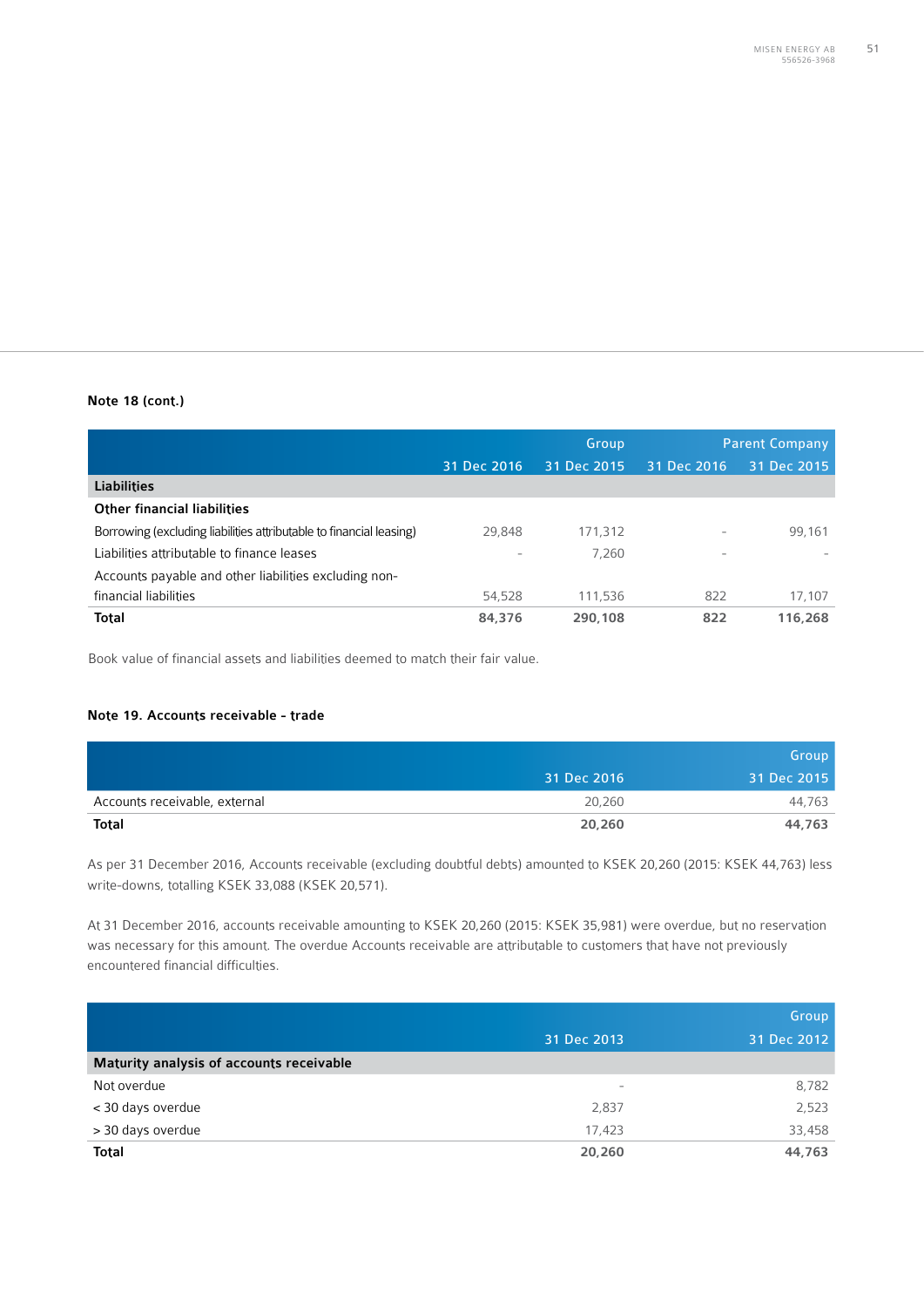## Note 20. Other receivables

|                   |             | Group                    |                          | <b>Parent Company</b>    |
|-------------------|-------------|--------------------------|--------------------------|--------------------------|
|                   | 31 Dec 2016 | 31 Dec 2015              | 31 Dec 2016              | 31 Dec 2015              |
| VAT recoverable   | 9,479       | 10.240                   | $\overline{\phantom{a}}$ | 376                      |
| Receivable JA 493 | 2,172       | $\overline{\phantom{a}}$ | $\overline{\phantom{a}}$ | $\overline{\phantom{a}}$ |
| Other receivables | 115         | 25                       | $\overline{\phantom{a}}$ | 26                       |
| <b>Total</b>      | 11.766      | 10.265                   |                          | 402                      |

## Note 21. Prepaid expenses

|                                          |             | Group                   |                          | <b>Parent Company</b> |
|------------------------------------------|-------------|-------------------------|--------------------------|-----------------------|
|                                          | 31 Dec 2016 | 31 Dec 2015 31 Dec 2016 |                          | 31 Dec 2015           |
| Advance to Stockholm Chamber of Commerce | 3,355       | $\equiv$                | $\overline{\phantom{a}}$ |                       |
| Other prepaid expenses                   | 660         | 525                     | 269                      |                       |
| Total                                    | 4,015       | 525                     | 269                      |                       |

## Note 22. Share capital

| Share information                                             | 2016        | 2015        |
|---------------------------------------------------------------|-------------|-------------|
| <b>Parent Company</b>                                         |             |             |
| Weighted average number of shares for the year                | 145,068,222 | 145,068,222 |
| No. of outstanding shares at balance date before dilution     | 145,068,222 | 145,068,222 |
| No. of outstanding shares at balance date after full dilution | 145,068,222 | 145,068,222 |

## Note 23. Contingent liabilities

|                                     |                          | Group       |                          | <b>Parent Company</b> |
|-------------------------------------|--------------------------|-------------|--------------------------|-----------------------|
|                                     | 31 Dec 2016              | 31 Dec 2015 | 31 Dec 2016              | 31 Dec 2015           |
| Rental guarantee                    | $\overline{\phantom{a}}$ | 39          | $\overline{\phantom{a}}$ | 39                    |
| Attributable to liabilities in JA   | 29.837                   | 62.044      | $\overline{\phantom{a}}$ |                       |
| Financing commitment                | 990.249                  | 1.040.400   | $\overline{\phantom{a}}$ |                       |
| <b>Total contingent liabilities</b> | 1,020,086                | 1,102,483   |                          | 39                    |

The Group is jointly liable for liabilities arising in JA. The difference between the Group's share and total external liabilities in JA has been reported as a contingent liability.

According to Addendum No. 6 to JAA No. 3, the Group has a commitment to when necessary arrange supplemental financing of JA in an amount of KUAH 3,000,000 (KSEK 990,249), which is recognised as a contingent liability.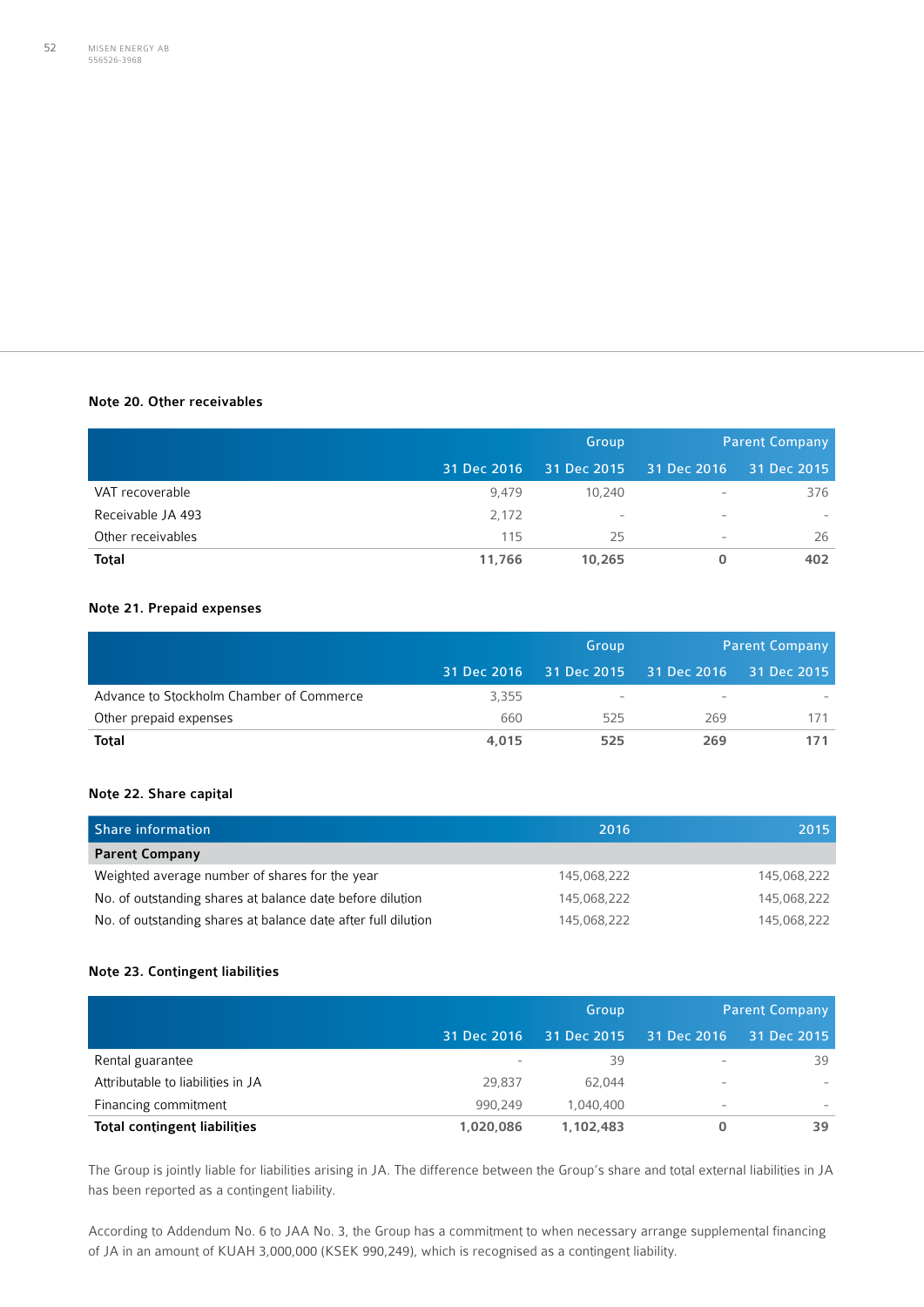## Note 24. Financial risk management and borrowing

#### Financial risk management

## Financial risk factors

Through its operations, the Group is subject to various financial risks: Market risk (comprehensive foreign exchange risk, interest rate risk and price risk), credit risks and liquidity risks. The Group strives for awareness of potentially negative effects on the Group's financial performance. Interest rates on bank accounts are variable. No foreign exchange hedging has been undertaken during 2016.

#### Foreign exchange risk

Through its operations in different countries, the Group is exposed to fluctuations in a number of currencies. Therefore, effects on the Company's earnings and financial position from foreign exchange volatility cannot be disregarded.

Out of the Group's total sales and expenses in 2016, SEK 653 million and SEK 619 million, respectively, were denominated in UAH, implying that a +/- 10% change in the UAH exchange rate would affect the Group's profit by SEK +/- 30 million.

The Group's net assets with UAH as reporting currency amounted to SEK 508 million. Thereby, a +/- 10% change in the UAH exchange rate would affect the Group's equity by SEK +/- 51 million.

#### Interest rate risk

As per 31 December 2016, the Group had interest-bearing liabilities amounting to SEK 30 million and an interest rate change of +/- 1% would affect the Group's financial expenses by SEK +/- 0 million.

All loans in the Group are subject to fixed interest during the remaining duration.

## Price risk

The Group's profit for the year is primarily affected by hydrocarbon prices. A +/- 10% change in hydrocarbon prices in Ukraine would affect Group income by SEK +/- 65 million. A +/- 10% change of cost level in Ukraine would affect Group expenses by SEK +/- 61 million.

#### Credit risk

The Group takes on exposure to credit risk, which is the risk that one party to a financial instrument will cause a financial loss for the other party by failing to fulfil an obligation. Exposure to credit risk arises as a result of the Joint Activity's sales of products in accordance with applicable payment terms and transactions with counterparties giving rise to financial assets.

The Group's maximum exposure to credit risk amounts to the figures reported in the balance sheet. The Group's risks are structured by setting credit limits on counterparties. Limits on the level of credit risk are monitored on an on-going basis and approved regularly by Management. The Joint Activity's management undertakes regular age analyses and follows up on overdue accounts receivable.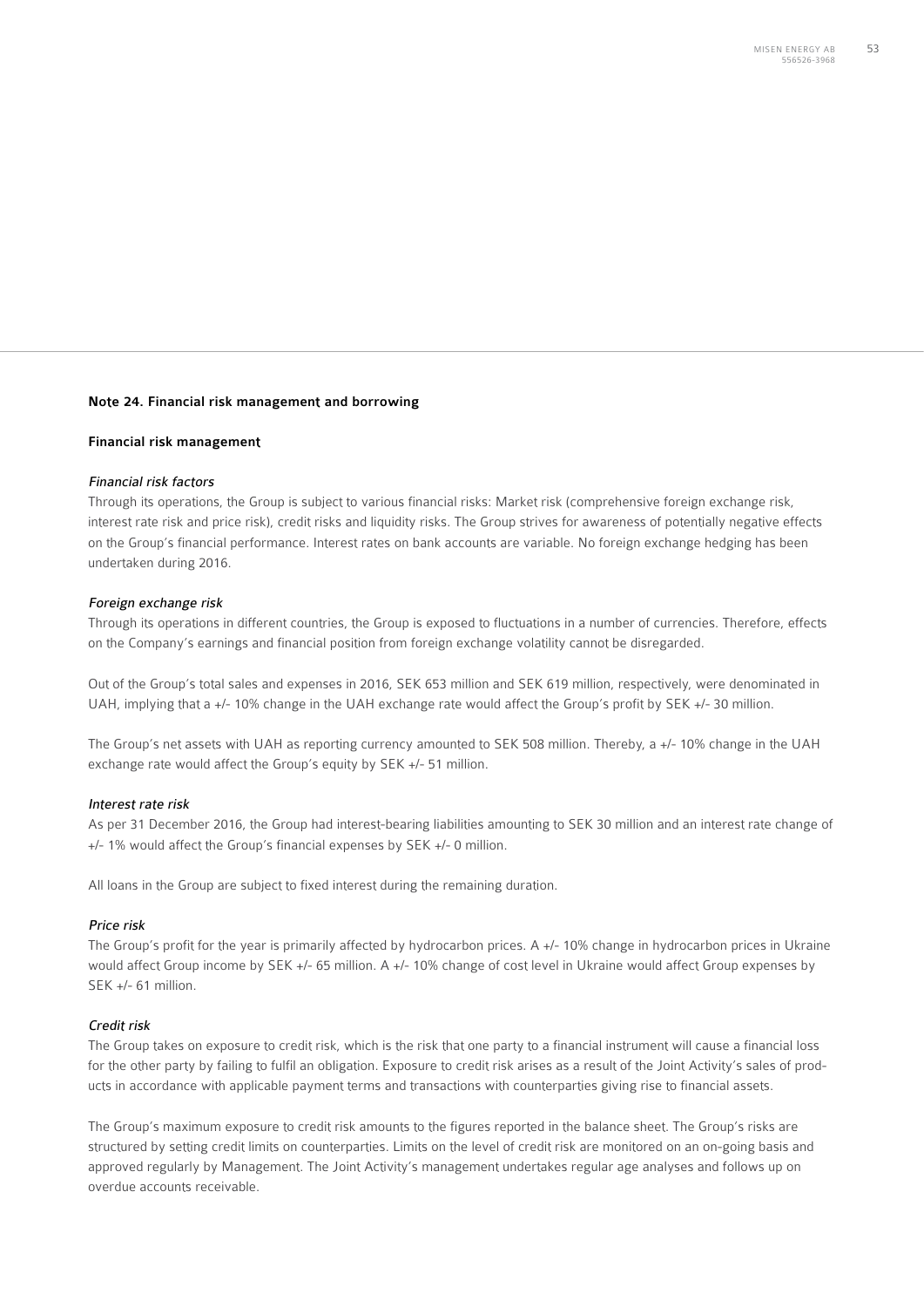## Liquidity risk

Liquidity risk refers to the risk that financing of the Group's capital requirements and the refinancing of outstanding loans is made more complicated and expensive. Financing requirements are dependent on the Joint Activity's needs for investments in fixed assets and financing for working capital. The amount of external financing depends on production volume and future price levels for oil and gas. The financing need that may arise in 2017 will be handled through extended credits, and if needed, adjustments in the investment programme. The major part of current assets is attributable to receivables, which are reported at fair value.

The table below shows liabilities at 31 December 2016 by their remaining contractual maturity. The amounts disclosed in the maturity table are the contractual undiscounted cash flows, including gross finance lease obligations (before deducting future finance charges), and gross loan commitments. Such undiscounted cash flows differ from the amount included in the balance sheet because the amounts in the balance sheet are based on discounted cash flows.

When the amount payable is not fixed, the amount disclosed is determined by reference to the loan terms applicable at the end of the reporting period. Payment obligations in currencies other than the report currency (SEK) are reported after translation at the closing rate of exchange.

| Payment dates for financial liabilities          | $< 1$ month | 1 month $-$<br>1 year | 1 year $-$<br>2 years    | > 2 years                | <b>Total</b> |
|--------------------------------------------------|-------------|-----------------------|--------------------------|--------------------------|--------------|
| as per 31 December 2016                          |             |                       |                          |                          |              |
| Liabilities to credit institutions               | 40,830      | -                     | $\qquad \qquad -$        | -                        | 40,830       |
| Liabilities attributable to financial leases     |             |                       |                          |                          |              |
| Accounts payable and other financial liabilities | 6,581       | 47,947                | -                        | $\overline{\phantom{0}}$ | 54,528       |
| <b>Total</b>                                     | 47,411      | 47,947                | 0                        | 0                        | 95,358       |
|                                                  |             |                       |                          |                          |              |
| as per 31 December 2015                          |             |                       |                          |                          |              |
| Liabilities to credit institutions               | 78,304      | 3,305                 | 116,509                  | $\overline{\phantom{0}}$ | 198,118      |
| Liabilities attributable to financial leases     | 1.372       | 6,467                 |                          | $\overline{\phantom{m}}$ | 7.839        |
| Accounts payable and other financial liabilities | 37,071      | 74,465                | $\overline{\phantom{a}}$ | $\overline{\phantom{0}}$ | 111,536      |
| <b>Total</b>                                     | 116,747     | 84,237                | 116,509                  | 0                        | 317,493      |

#### Covenants

Borrowing in the Group is based on compliance with a certain set of covenants. If these covenants are not met, it can lead to negative consequences for the Group in the form of higher loan costs and early repayment obligation. As a consequence of the outstanding disagreement between the participants in JA, not all loan covenants in JA have been met in 2016. In 2015, the JA violated its commitment to repay KUSD 12,250 to external financiers even though new repayment terms had been agreed with the financier. Due to this, the financier had legal grounds to charge penalties to the JA. These penalties are included in the Misen Group's financial statements in an amount of KSEK 2,382 under financial expenses and under accrued expenses in an amount of KSEK 10,922.

At 31 December 2016, the Group did not fulfil all covenants. Also refer to the text under "Significant events in 2016", the section "Group's financial position".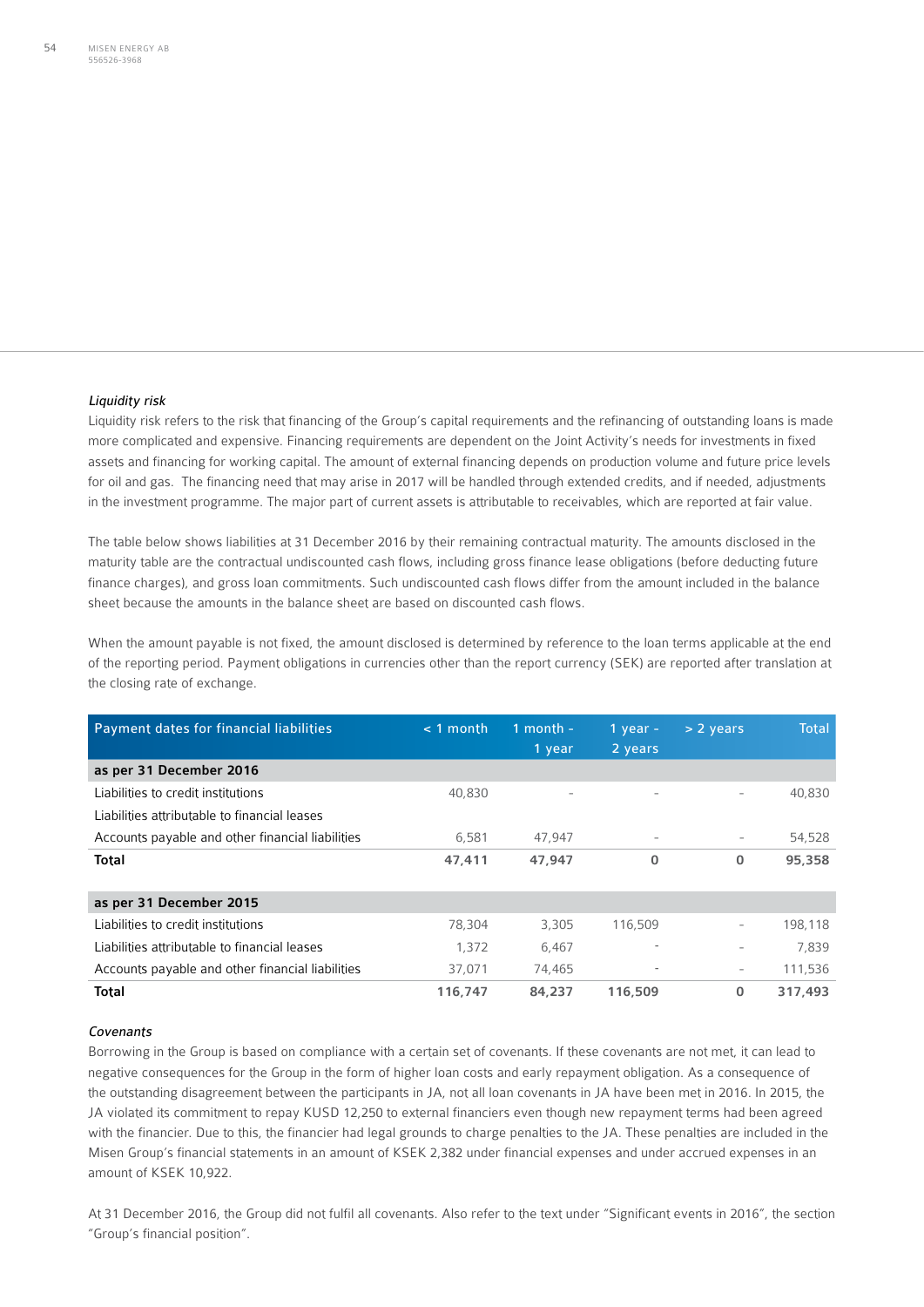|                                              |             | Group                    |                   | <b>Parent Company</b> |
|----------------------------------------------|-------------|--------------------------|-------------------|-----------------------|
|                                              | 31 Dec 2016 | 31 Dec 2015              | 31 Dec 2016       | 31 Dec 2015           |
| Interest-bearing liabilities                 |             |                          |                   |                       |
| Long-term liabilities                        |             |                          |                   |                       |
| Liabilities to credit institutions           |             | 99,161                   |                   | 99,161                |
| Liabilities attributable to financial leases |             | $\overline{\phantom{a}}$ | $\qquad \qquad -$ |                       |
| Liabilities to Group companies               |             | $\qquad \qquad =$        | 92                | 92                    |
| Total                                        | 0           | 99,161                   | 92                | 99,253                |
| <b>Current liabilities</b>                   |             |                          |                   |                       |
| Liabilities to credit institutions           | 29,848      | 72,151                   |                   | 2,917                 |
| Liabilities attributable to finance leases   |             | 7,260                    | $\qquad \qquad -$ |                       |
| Total                                        | 29,848      | 79,411                   | $\mathbf{0}$      | 2,917                 |
| <b>Total interest-bearing liabilities</b>    | 29,848      | 178,572                  | 0                 | 102,170               |

|                                                                     |          | Group |                          | <b>Parent Company</b> |
|---------------------------------------------------------------------|----------|-------|--------------------------|-----------------------|
|                                                                     | 2016     | 2015  | 2016                     | 2015                  |
| Interest                                                            |          |       |                          |                       |
| Weighted average effective interest rates on borrowing amounted to: |          |       |                          |                       |
| Long-term liabilities to credit institutions                        | $\equiv$ | 10.3% | $\overline{\phantom{a}}$ | 10.3%                 |
| Current liabilities to credit institutions                          | 12.0%    | 9.8%  | -                        | 2.6%                  |
| Liabilities to Group companies                                      | E1       | E.    | -                        | 2.0%                  |

|                                           |                          | Group       |                          | <b>Parent Company</b> |
|-------------------------------------------|--------------------------|-------------|--------------------------|-----------------------|
|                                           | 31 Dec 2016              | 31 Dec 2015 | 31 Dec 2016              | 31 Dec 2015           |
| <b>Currencies</b>                         |                          |             |                          |                       |
| Interest-bearing liabilities per currency |                          |             |                          |                       |
| EUR                                       | $\equiv$                 | 78,587      | $\qquad \qquad -$        | 73,766                |
| <b>USD</b>                                | 29,848                   | 86,908      | $\qquad \qquad -$        | 25,394                |
| <b>UAH</b>                                | $\qquad \qquad =$        | 11,078      | $\overline{\phantom{m}}$ |                       |
| <b>SEK</b>                                | $\overline{\phantom{a}}$ | 2,000       | ۰                        | 3,010                 |
| <b>Total</b>                              | 29,848                   | 178,573     | -                        | 102,170               |

## Financial liabilities carried at amortised cost

The fair values of interest-bearing liabilities with a fixed maturity have been calculated on the basis of estimated future cash flows expected to be received discounted at current interest rates for instruments with similar credit risk and remaining maturity. The book value for interest-bearing loans, liabilities attributable to finance leases, accounts payable and other financial liabilities are deemed to correspond to the fair values. The amounts in the tables are presented in KSEK at the closing-date rate.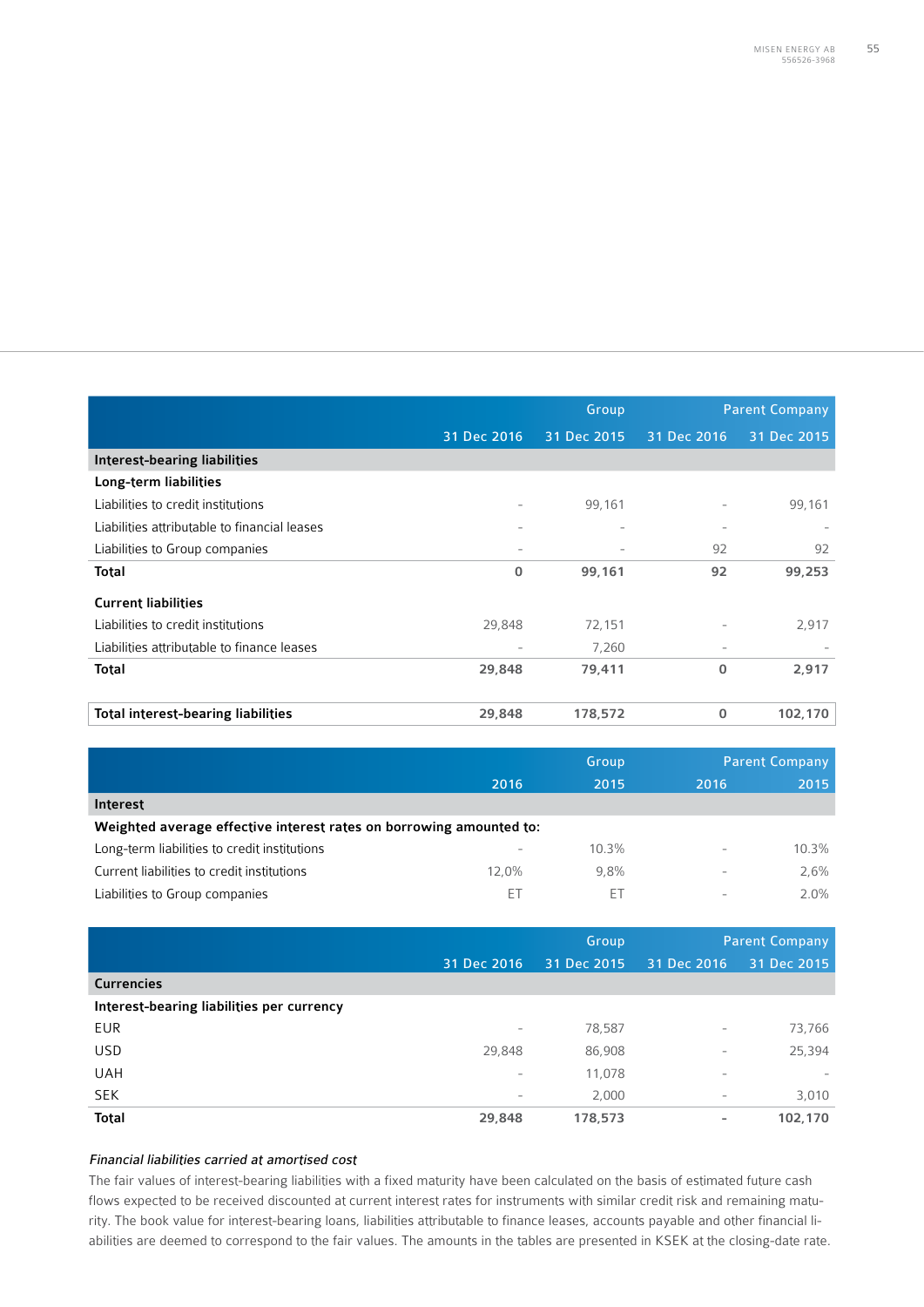## Note 25. Pledged assets

|                                                   |             | Group       |                          | <b>Parent Company</b> |
|---------------------------------------------------|-------------|-------------|--------------------------|-----------------------|
|                                                   | 31 Dec 2016 | 31 Dec 2015 | 31 Dec 2016              | 31 Dec 2015           |
| For the Group's and the Company's own liabilities |             |             |                          |                       |
| Pledged fixed assets                              | 186,469     | 210.690     | $\overline{\phantom{a}}$ |                       |
| Pledged shares in subsidiaries                    | -           | 227.797     | -                        | 233,985               |
| Total pledged assets                              | 186.469     | 438.487     |                          | 233.985               |

## Note 26. Finance leases

| <b>Group KSEK</b>                        | Maturity within<br>1 year | <b>Maturity between</b><br>1 and 5 years | <b>Total</b> |
|------------------------------------------|---------------------------|------------------------------------------|--------------|
| 2015                                     |                           |                                          |              |
| Minimum payments as per 31 December 2015 | 7.839                     | -                                        | 7,839        |
| Minus future financing expenses          | $-579$                    | $\overline{\phantom{a}}$                 | $-579$       |
| Total                                    | 7,260                     | 0                                        | 7.260        |

In 2016, all finance leases in the Group were completely paid.

## Note 27. Accrued expenses and deferred income

|                                           |             | Group             |             | <b>Parent Company</b> |
|-------------------------------------------|-------------|-------------------|-------------|-----------------------|
|                                           | 31 Dec 2016 | 31 Dec 2015       | 31 Dec 2016 | 31 Dec 2015           |
| Accrued interest expenses                 |             | 2,341             |             | 2,127                 |
| Accrued salaries and other staff expenses | 1.023       | 6                 | 789         | 640                   |
| Accrued holiday pay                       | 521         | 1,156             | -           | 580                   |
| Accrued social security contributions     | 403         |                   | 403         | 115                   |
| Accrued bonuses                           | 1,617       | $\qquad \qquad =$ | 1,617       |                       |
| Other items                               | 2,027       | 2.227             | 1.712       | 967                   |
| <b>Total</b>                              | 5,591       | 5,730             | 4,521       | 4,429                 |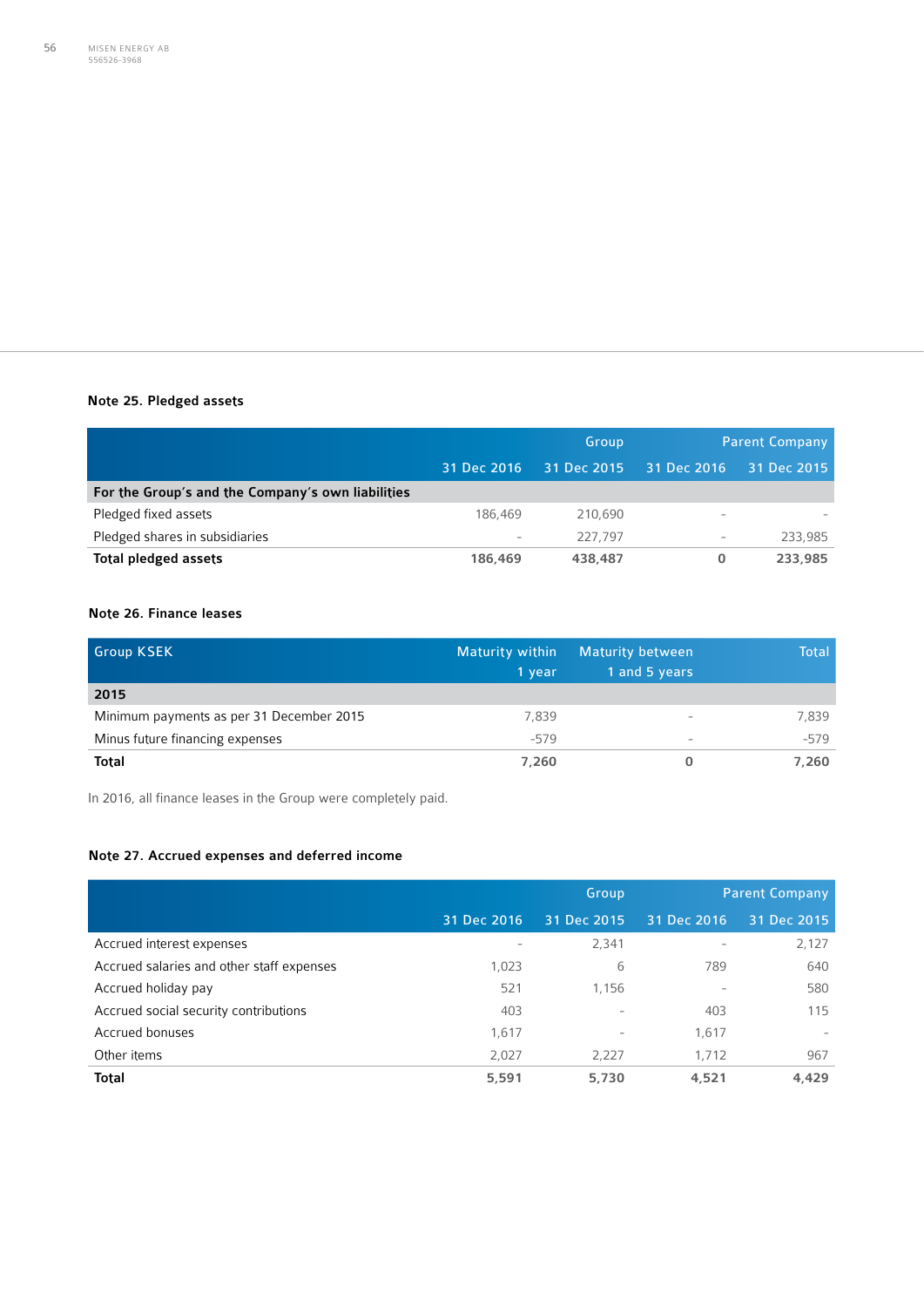## Note 28. Transactions with related parties

|                                             |             | Group                    |                          | <b>Parent Company</b> |
|---------------------------------------------|-------------|--------------------------|--------------------------|-----------------------|
|                                             | 31 Dec 2016 | 31 Dec 2015              | 31 Dec 2016              | 31 Dec 2015           |
| Sales to related parties                    |             |                          |                          |                       |
| Misen Enterprises AB                        |             |                          | 5,577                    | 120                   |
| Ukrgasvydobuvannya <sup>2</sup>             | 43,503      | -                        |                          |                       |
| <b>Total</b>                                | 43,503      | 0                        | 5,577                    | 120                   |
| Purchases and interest from related parties |             |                          |                          |                       |
| Ukrgazvydobuvannya <sup>2</sup>             | 128,208     | 129,131                  |                          |                       |
| Balit LLC <sup>4</sup>                      | 2,130       | 1,959                    |                          | 1,959                 |
| Dentons <sup>1</sup>                        | 4,890       | 650                      |                          |                       |
| Lexford Investment <sup>1</sup>             | 150         | 1,141                    |                          | 1,141                 |
| AIM Partners <sup>1</sup>                   | 352         | 347                      |                          |                       |
| TCT Holding <sup>5</sup>                    | 490         | 350                      |                          | 350                   |
| Powerful United Ltd <sup>5</sup>            | 946         |                          | $\overline{\phantom{a}}$ |                       |
| Prolux <sup>5</sup>                         | 196         | $\overline{\phantom{a}}$ | $\overline{\phantom{a}}$ |                       |
| Sergiy Probylov, salary <sup>3</sup>        | 183         | 181                      |                          |                       |
| <b>Total</b>                                | 137,545     | 133,759                  | 0                        | 3,450                 |

## Operating receivables/liabilities attributable to related parties

Receivables/liabilities from the sale/purchase of goods/services are stated below.

|                                  |                          | Group                    |                          | <b>Parent Company</b> |
|----------------------------------|--------------------------|--------------------------|--------------------------|-----------------------|
|                                  | 31 Dec 2016              | 31 Dec 2015              | 31 Dec 2016              | 31 Dec 2015           |
| Receivables from related parties |                          |                          |                          |                       |
| JA                               | $\overline{\phantom{0}}$ | $\qquad \qquad =$        | 3,809                    | 3,536                 |
| Misen Enterprises AB             | $\overline{\phantom{a}}$ | $\overline{\phantom{a}}$ | 13,456                   |                       |
| Total                            | 0                        | $\mathbf 0$              | 17,265                   | 3,536                 |
| Liabilities to related parties   |                          |                          |                          |                       |
| Misen Enterprises AB             | $\qquad \qquad =$        | -                        |                          | 11,617                |
| Capital Oil Resources AB         | $\qquad \qquad =$        | $\qquad \qquad =$        | 92                       | 92                    |
| Ukrgazvydobuvannya <sup>2</sup>  | 72                       | 14,708                   |                          |                       |
| Balit LLC <sup>4</sup>           | 549                      | 910                      |                          | 910                   |
| Dentons <sup>1</sup>             | 420                      | 239                      | $\overline{\phantom{a}}$ |                       |
| TCT Holding <sup>5</sup>         | $\overline{\phantom{a}}$ | 10,613                   | $\overline{\phantom{a}}$ | 10,613                |
| Lexford Investment <sup>1</sup>  | $\overline{\phantom{a}}$ | 1,041                    |                          | 1,041                 |
| Total                            | 1,041                    | 27,511                   | 92                       | 24,273                |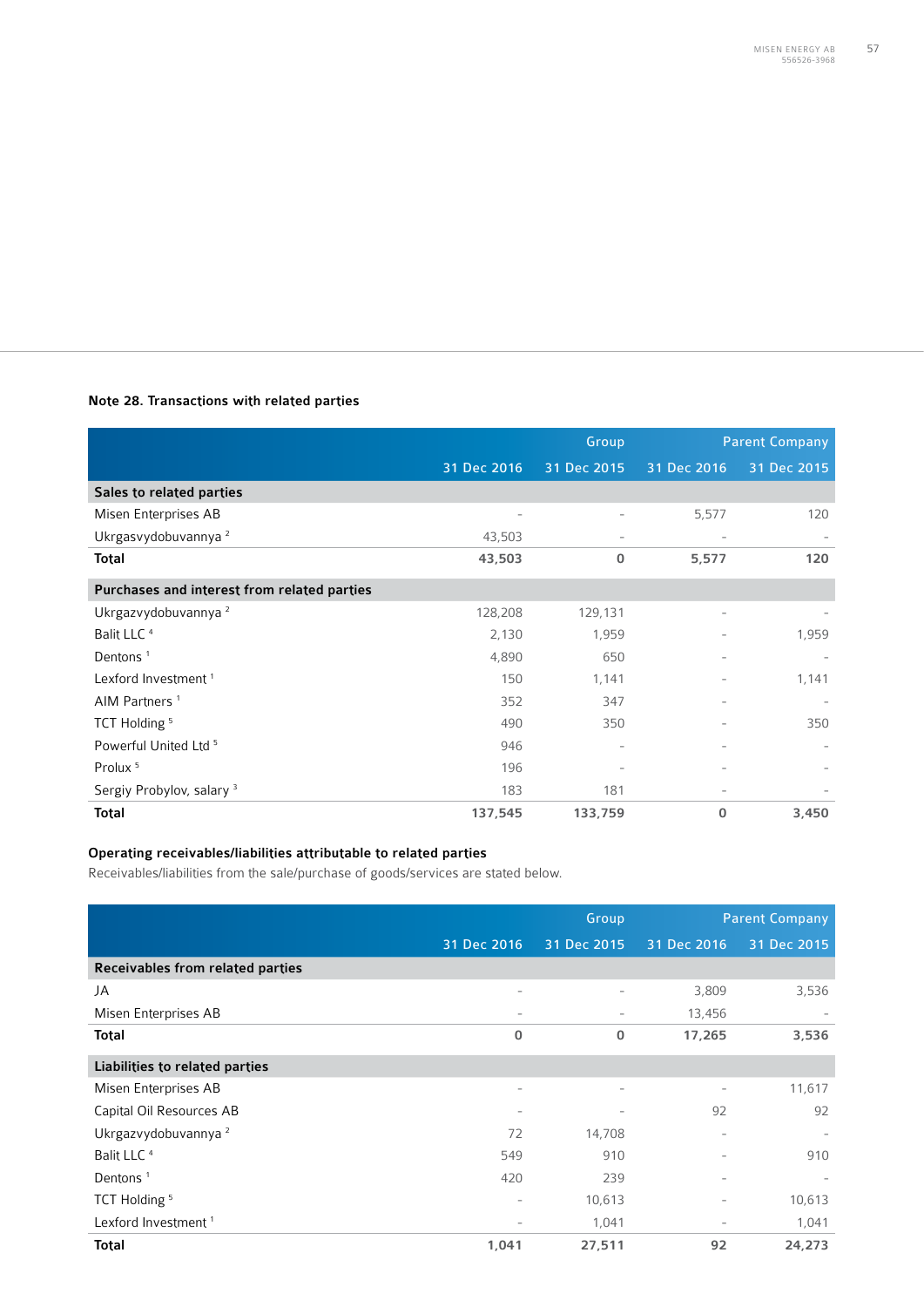Separate notes contain information about

- Salaries and remuneration to the Board of Directors and Managing Director
- Participation in Group companies and the JA
- <sup>1</sup> Refers to purchases of management services from Board member/company owned by Board member.
- <sup>2</sup> Refers to sales and purchases from JA partner with substantial influence on JA operations. According to JAA, Ukrgazvydobuvannya - the owner of licences for JA's oil and gas extraction - is compensated for rental payments and drilling in direct relation to extra gas extraction within JA in addition to the base level for gas and oil extracted by Ukrgazvydobuvannya. JA also compensates Ukrgazvydobuvannya for oil and gas production, processing and transportation performed by Ukrgasvydobuvannya's staff and JA's utilizing of Ukrgasvydobuvannya's production and infrastructure buildings.
- <sup>3</sup> Refers to salaries to employees who are a significant shareholder with substantial influence in the Group.
- <sup>4</sup> Refers to purchases of management services from the Managing Director in the subsidiaries
- <sup>5</sup> Refers to interest and liabilities to major shareholders

#### Note 29. Adjustment for non-cash items

|                                        |             | Group       | <b>Parent Company</b> |                          |
|----------------------------------------|-------------|-------------|-----------------------|--------------------------|
|                                        | 31 Dec 2016 | 31 Dec 2015 | 31 Dec 2016           | 31 Dec 2015              |
| Depreciation/amortisation              | 41.734      | 34,845      |                       |                          |
| Profit/loss from sales of fixed assets | 207         | 327         |                       |                          |
| Participations in Associated companies | $-350$      | $-3,486$    |                       |                          |
| Bad debt loss                          | 33,088      | 20,571      |                       | -                        |
| Change in provisions                   | 6.973       | 18.442      |                       |                          |
| Unrealised exchange-rate differences   | $-3,790$    |             |                       | $\overline{\phantom{a}}$ |
| Other non-cash items                   | $-7.796$    | $-435$      |                       |                          |
| <b>Total</b>                           | 70.066      | 70.264      | $\Omega$              | $\Omega$                 |

#### Note 30. Participations in Group companies

| Group                           | Corp. ID no | <b>Domicile</b> | Share of<br>equity (%) |
|---------------------------------|-------------|-----------------|------------------------|
| Misen Enterprises AB            | 556526-3968 | Sweden          | 62.5%                  |
| LLC Karpatygaz                  | 30162340    | Ukraine         | 100%                   |
| JA*                             | ET          | Ukraine         | 0.01%                  |
| JA*                             | ET          | <b>Ukraine</b>  | 50%                    |
|                                 |             |                 |                        |
| Capital Oil Resources Sweden AB | 556754-4878 | Sweden          | 100                    |

\* Joint Activity between Ukrgazvydobuvannia (a subsidiary of NJSC Naftogaz of Ukraine), LLC Karpatygaz and Misen Enterprises AB in accordance with regulations in the Joint Activity Agreement, without establishment of a legal entity, on 10 June 2002.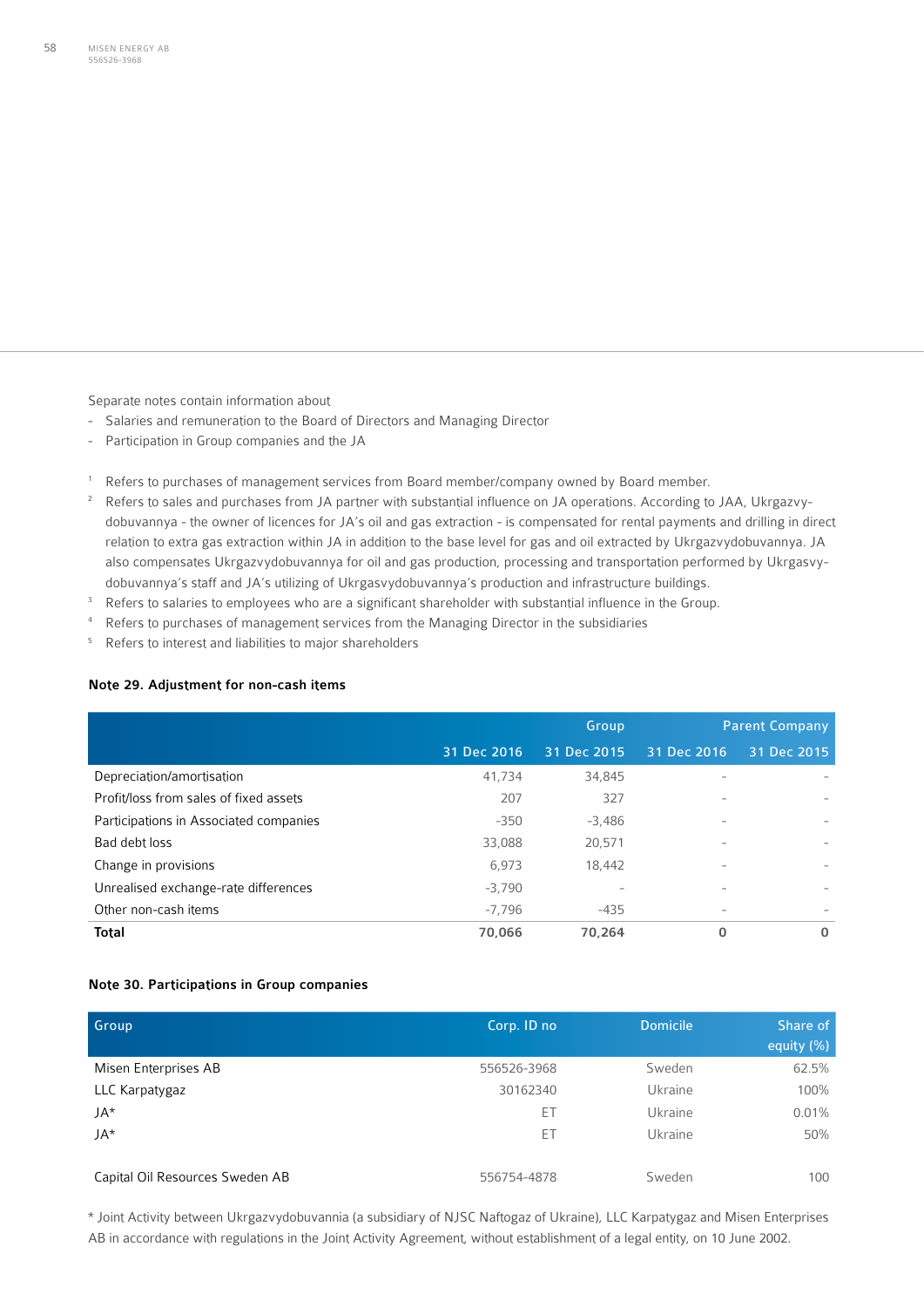## Note 30 (cont.)

| <b>Parent Company</b>           | Share of<br>equity % | 'Share of<br>voting<br>power % | shares | 2016<br>31 Dec 13 | Number of Book value, Book value,<br>2015<br>31 Dec 12 |
|---------------------------------|----------------------|--------------------------------|--------|-------------------|--------------------------------------------------------|
| Misen Enterprises AB            | 62.5                 | 62.5                           | 31.250 | 301.187           | 467.969                                                |
| Capital Oil Resources Sweden AB | 100.0                | 100.0                          | 1.000  | 100               | 100                                                    |
| <b>Total</b>                    |                      |                                |        | 301.287           | 468.069                                                |

|                                       | 2016       | 2015       |
|---------------------------------------|------------|------------|
| Participations in Group companies     |            |            |
| Opening acquisition value             | 468,069    | 1,018,323  |
| Capital contribution                  | 8,706      | 9,746      |
| Sales of participations               | $-175,488$ |            |
| Closing accumulated acquisition value | 301,287    | 1,028,069  |
|                                       |            |            |
| -Write-downs                          | -          | $-560,000$ |
|                                       |            |            |
| Closing book value                    | 301,287    | 468,06     |

|                                     | 2016    | 2015    |
|-------------------------------------|---------|---------|
| The Group's participation in the JA |         |         |
| <b>Income Statement</b>             |         |         |
| Income                              | 596,096 | 880,833 |
| Expenses                            | 559,480 | 887,628 |
| <b>Balance Sheet</b>                |         |         |
| Fixed assets                        | 514,740 | 602,748 |
| Current assets                      | 85,739  | 60,745  |
| Long-term liabilities               | 36,197  | 30,737  |
| <b>Current liabilities</b>          | 54,562  | 141,058 |

Considering that internal as well as external indications of impairment existed as end of 2016, management has performed an impairment test of the JA in Ukraine as well as the Parent Company's value of shares in the subsidiary Misen Enterprises AB. The Company's value of the participation in Misen Enterprises AB as well as the value of the assets of the JA was confirmed by the discounted cash-flow method, which has been based on the following conditions: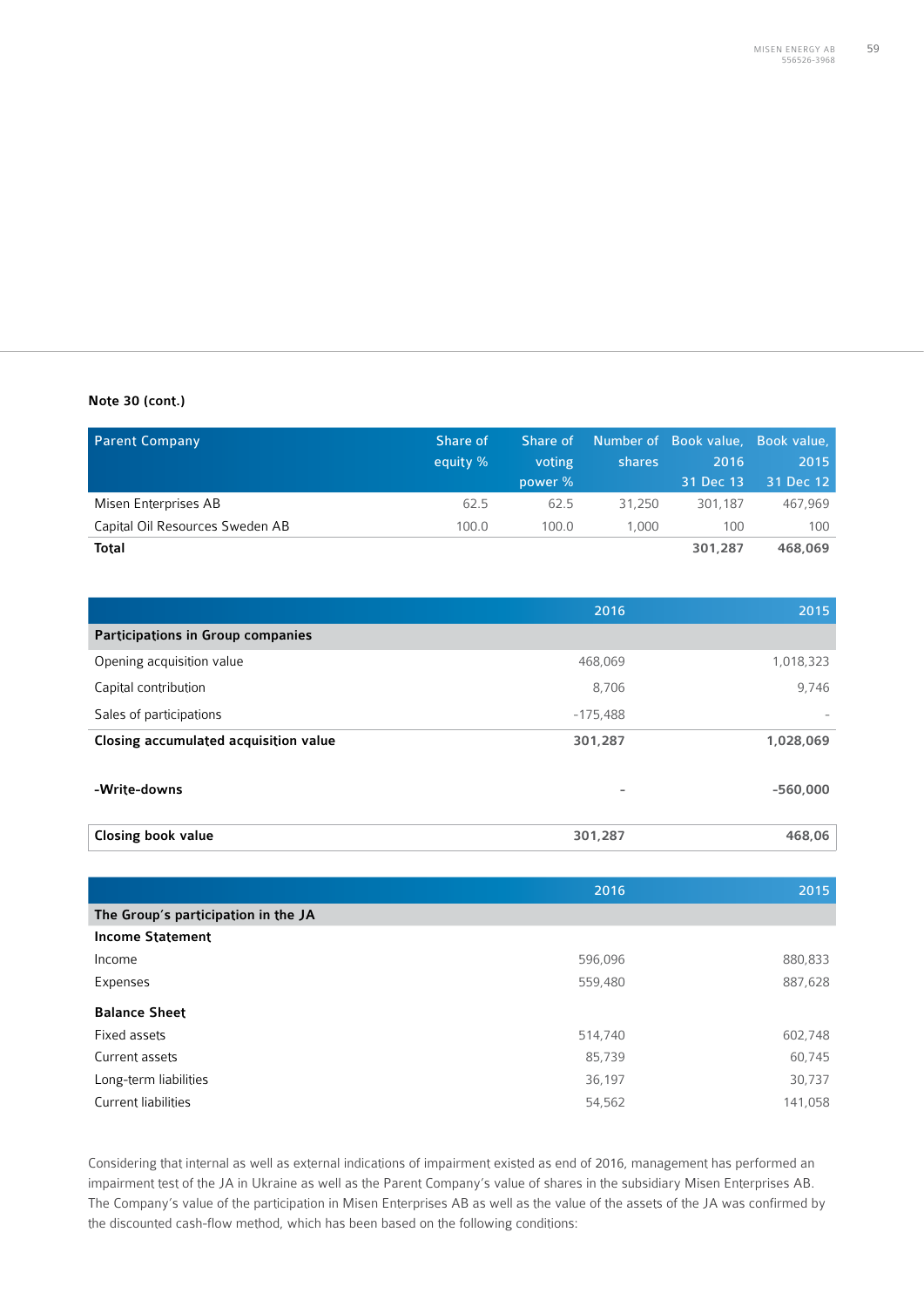- JA is considered to be a cash-generating unit.
- The assets currently transferred to UGV as a consequence of the criminal investigation will immediately be returned to the JA.
- Subsoil use charge will remain at 70%.
- The average natural gas price has been set at USD 217 per thousand cubic metres to then develop during the JA's lifetime according to forecasts based on the dynamics of Dutch Natural Gas Calendar Month Futures including delivery to Ukrainian border as well as custom duties.
- JA will complete its investment programme according to the JAA depending on access to financing.
- The production volumes have been based on the forecasts found in the Competent Persons Report prepared by AGR-TRACS International Consultancy Ltd. (Norway-Russia) adjusted for the disruptions in the operations' surroundings presented earlier in this report.
- The Weighted Average Cost of Capital (WACC) after tax used for the calculations amounts to 22.3% in UAH, whereof a cost of equity of 25.2% in UAH has been applied.
- PJSC Ukrgasvydobuvannya will provide services of delivery, collection, handling and transportation of natural gas, gas condensates, oil and propane to the JA in accordance with JAA.

To illustrate the uncertainty that the forecast contains, a sensitivity analysis of the forecast has been done. The results of this sensitivity analysis are presented below:

- A change in the natural gas price of +/- 10% yields a change in the value of the JA of +/- 10%.
- A change in the UAH/SEK exchange rate by +/- 10% affects the JA's value by +/- 11%.
- A change in the WACC by +/- 10% (from 22.3% to 24.6% and from 22.3% to 20.1%) yields a change in the value of the JA by -11 % and 13%, respectively.
- A reduction in the subsoil use charge for natural gas to 29% results in an increase in the value of the JA by 125%.

## Note 31. Events after the balance sheet date

For information about events after the balance sheet date, see the Administration report.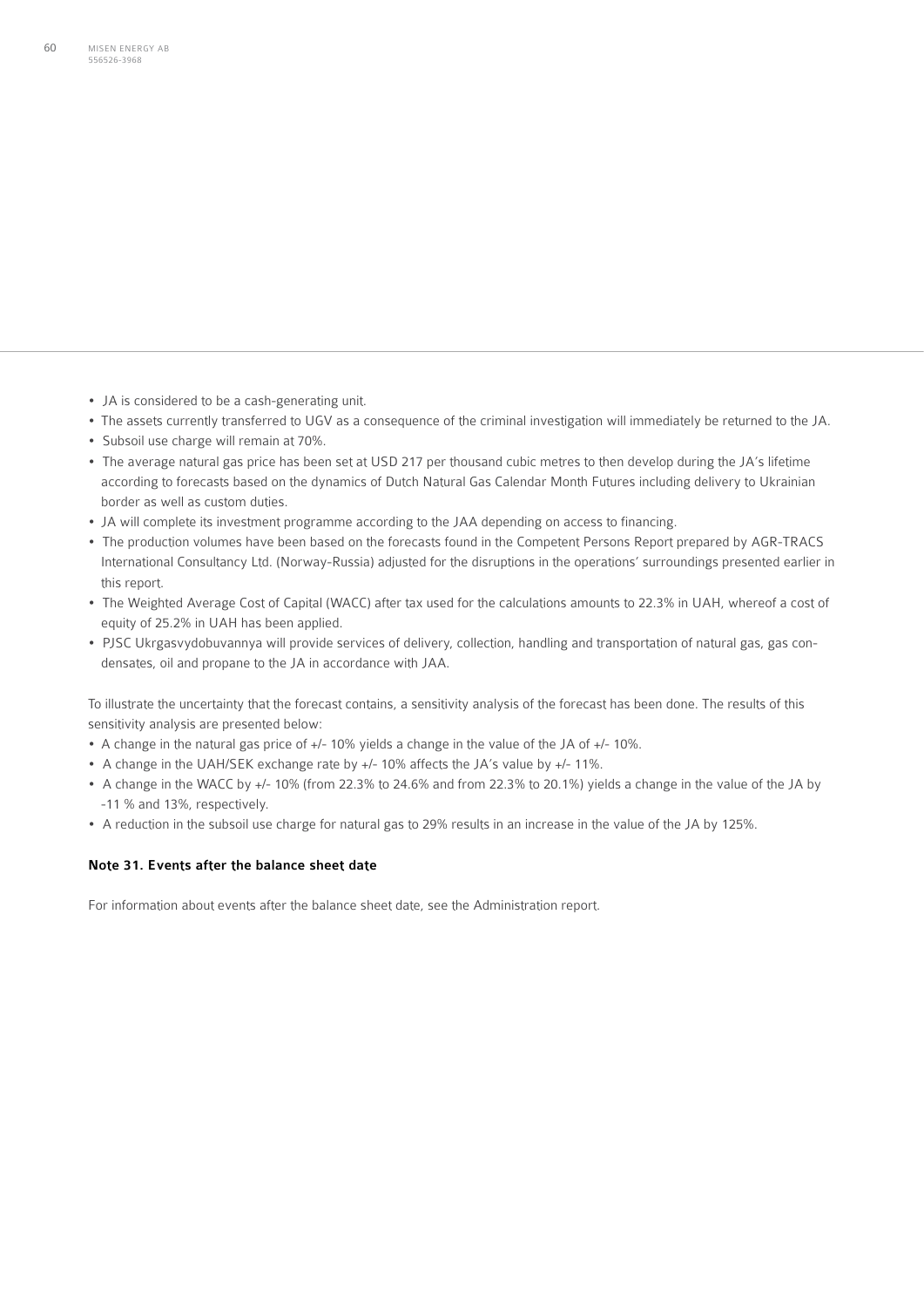# Affirmation

The Board of Directors and the Managing Director hereby affirm that the annual report has been prepared in accordance with Generally Accepted Accounting Principles, gives a true and fair view of the Parent Company's financial position and performance, and that the administration report gives a fair overview of the development of the Parent Company's operations, financial position and performance and, additionally, describes the significant risks and uncertainty factors faced by the Parent Company. The Board of Directors and the Managing Director also confirm that the consolidated financial statements have been prepared in accordance with international financial reporting standards, IFRS, as adopted by the EU, that they give a true and fair view of the Group's financial position and performance, and that the administration report for the Group gives a fair overview of the Group's operations, financial position and performance, and, additionally, describes significant risks and uncertainty factors faced by the Group.

The income statements and balance sheets will be submitted for adoption at the Annual General Meeting on 26 April 2017.

Stockholm, 12 April 2017.

Dimitrios Dimitriadis Göran Wolff Board member MD

Pavel Prysiazhniuk **Andrius Smaliukas** Board member Board member

Oleg Batyuk Board member

Our audit report was submitted 12 April 2017.

PricewaterhouseCoopers AB

Johan Palmgren Authorised Public Accountant Auditor-in-Charge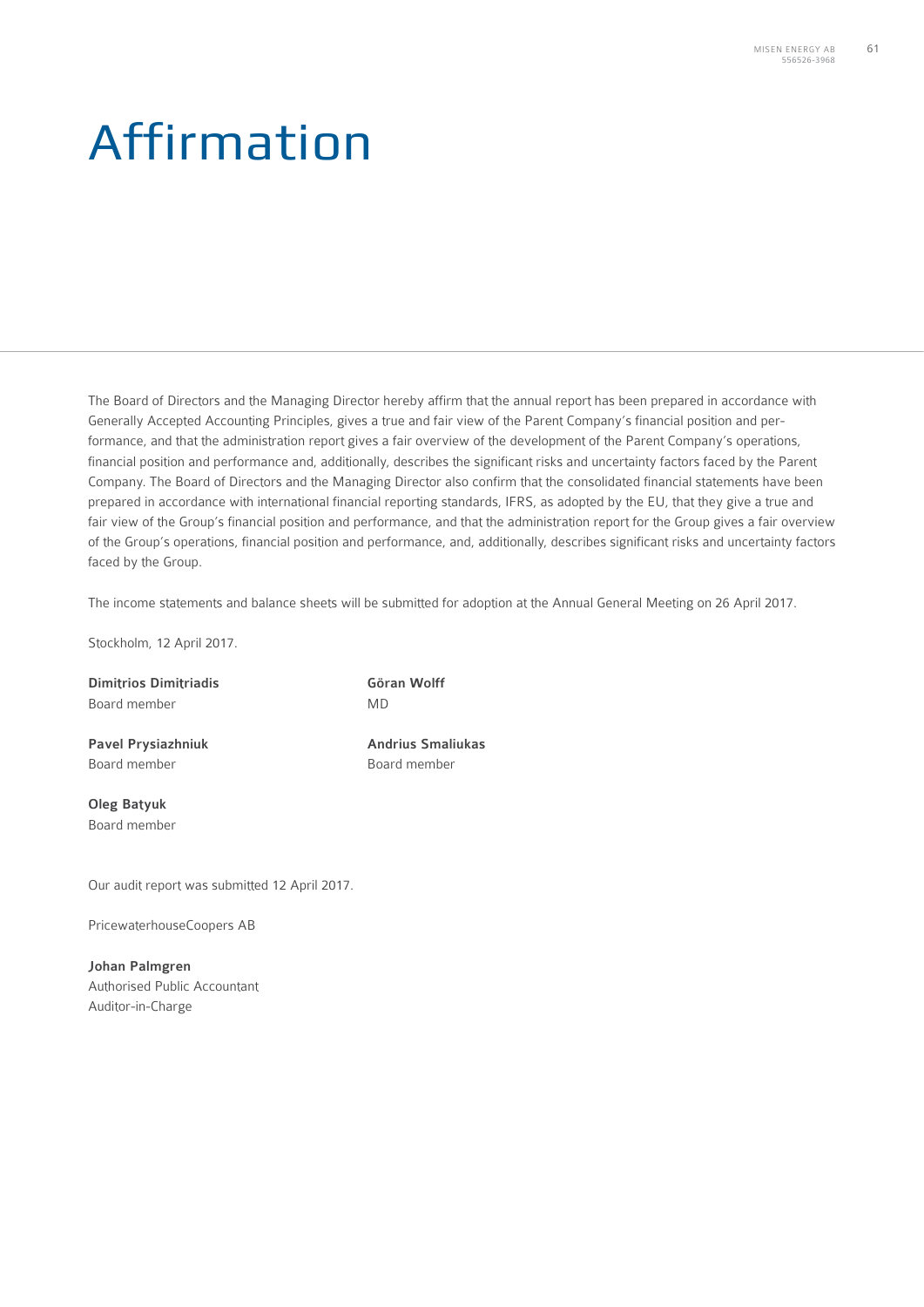# Auditor's report

## To the general meeting of the shareholders of Misen Energy AB (publ.), corporate identity number 556526-3968

## Report on the annual accounts and consolidated accounts

## Disclaimer of Opinions

We were engaged to audit the annual accounts and consolidated accounts of Misen Energy AB for the year 2016. The annual accounts and consolidated accounts of the company are included on pages 2-65 in this document.

We do not express an opinion on the accompanying annual accounts and consolidated accounts. Because of the significance of the matters described in the Basis for Opinions section of our report, we have not been able to obtain sufficient appropriate audit evidence to provide a basis for an audit opinion on the annual accounts and consolidated accounts.

#### Basis for Opinions

The group's operations are in all material respects conducted by the Joint Activity ("JA") between PJSC Ukrgasvydobuvannya, LLC Karpatygaz and Misen Enterprises AB which is governed by the Joint Activity Agreement No. 3, dated 10 June 2002.

As described in the administration report, the group is currently part in several significant legal processes as a consequence of disputes between the participants of the JA which are vital for the group's future operations. These are described in the administration report under the headings "Subsoil use charge", "PJSC Ukrgasvydobuvannya commenced arbitration", "Criminal investigation", "Request for interim measures submitted by Misen Enterprises AB and LLC Karpatygaz", "Sale of hydrocarbons" and "Company's expected future development and going concern".

All material income and all fixed assets of the group are directly or indirectly attributable to the JA. Based on the multiple material uncertainties related to the legal processes described under the headings above as well as the material uncertainties related to going concern we have not been able to obtain sufficient appropriate audit evidence on which to base an opinion on the value of the group's fixed

assets which amounts to KSEK 541,212, representing approximately 91% of the group's total assets.

The assessment of the value of the parent company's shares in the subsidiary Misen Enterprises AB, which amounts to KSEK 301,187, corresponding to approximately 92% of the parent company's total assets and thereby representing a significant share of the parent company's total assets, is also dependent on the outcome of the ongoing legal processes between the participants of the JA. Based on the multiple material uncertainties related to the development of the JA, we have not been able to obtain sufficient appropriate audit evidence on which to base an opinion on the value of the parent company's shares in Misen Enterprises AB.

We are independent of the parent company and the group in accordance with professional ethics for accountants in Sweden and have otherwise fulfilled our ethical responsibilities in accordance with these requirements.

## Material Uncertainty Related to Going Concern

As described under the heading "Company's expected future development and going concern" the JA has not by the end of 2016 fulfilled the loan terms for the financial liabilities and at present, negotiations are under way with the banks for an extension of the credits. The restructuring was not approved by the participants of the Joint Activity as of the date of this report. In addition, since December 2016, the JA has had problems with sales of natural gas, gas condensate, oil and LPG.

Further, as a result of the on-going investigation regarding criminal acts that includes the Ukrainian state seizing JA's fixed assets, JA has not had any revenue since December 2016.

It is also described that depending on how the arbitration proceedings that the Misen Group is involved in develop, further financing needs may arise with regard to continuous operations of the Swedish companies in the second half of 2017. At the date of this report, such financing is not secured.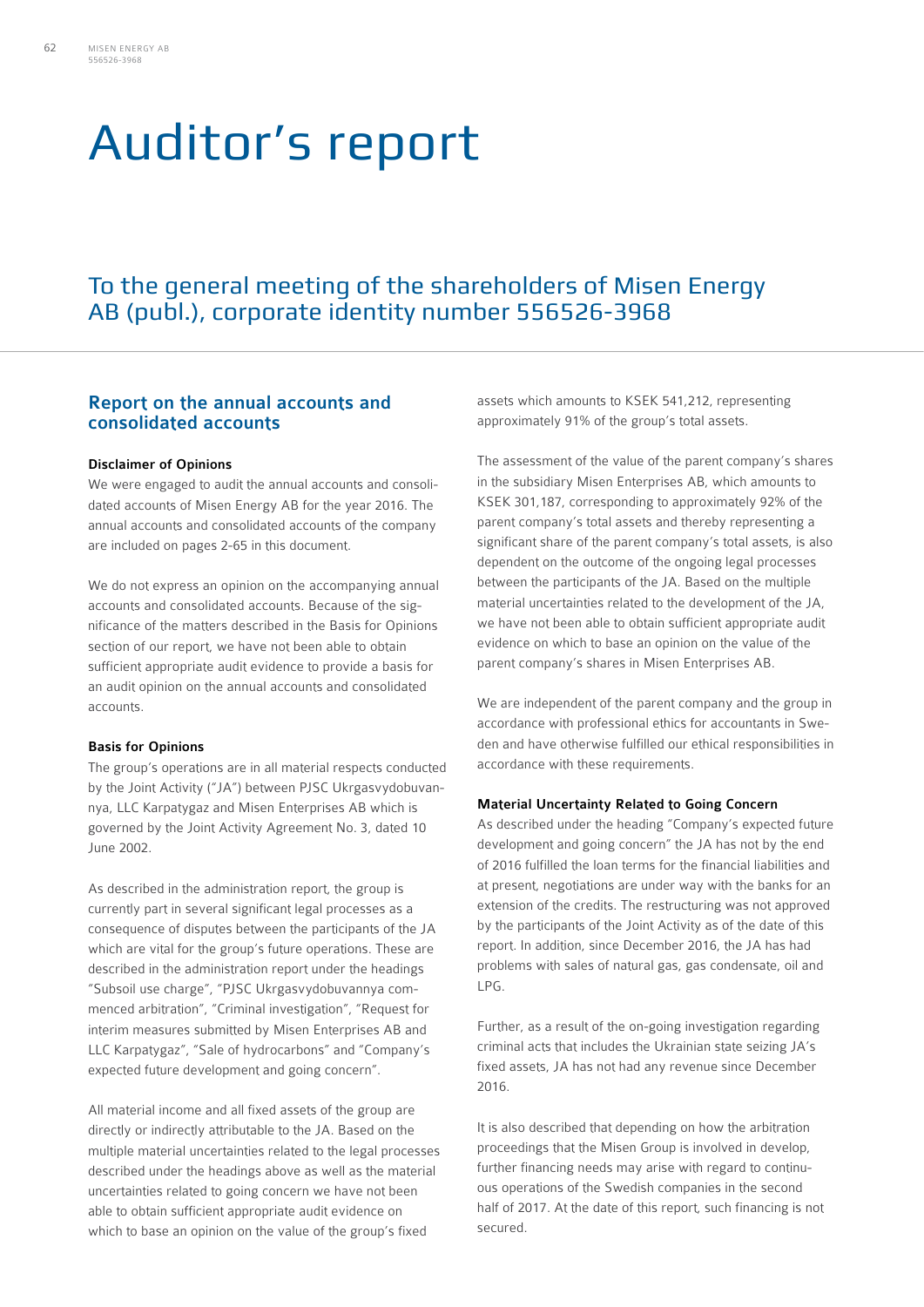As funding for the next twelve months is not secured there is a material uncertainty that may lead to significant doubts about the group's ability to continue its operations. In a situation where going concern no longer can be assumed, there is a risk of significant write-downs of the group's assets as well as the parent company's book value of shares in subsidiaries.

## Responsibilities of the Board of Directors and the Managing Director

The Board of Directors and the Managing Director are responsible for the preparation of the annual accounts and consolidated accounts and that they give a fair presentation in accordance with the Annual Accounts Act and, concerning the consolidated accounts, in accordance with IFRS as adopted by the EU. The Board of Directors and the Managing Director are also responsible for such internal control as they determine is necessary to enable the preparation of annual accounts and consolidated accounts that are free from material misstatement, whether due to fraud or error.

In preparing the annual accounts and consolidated accounts, The Board of Directors and the Managing Director are responsible for the assessment of the company's and the group's ability to continue as a going concern. They disclose, as applicable, matters related to going concern and using the going concern basis of accounting. The going concern basis of accounting is however not applied if the Board of Directors and the Managing Director intend to liquidate the company, to cease operations, or has no realistic alternative but to do so.

## Auditor's responsibility

Our objectives are to obtain reasonable assurance about whether the annual accounts and consolidated accounts as a whole are free from material misstatement, whether due to fraud or error, and to issue an auditor's report that includes our opinions. However, because of the matters described in the Basis for Opinions section of our report, we were not able to obtain sufficient appropriate audit evidence to provide a basis for an audit opinion on the annual accounts and consolidated accounts.

## Report on other legal and regulatory requirements

#### Disclaimer of Opinion and Opinion

In addition to our engagement to audit the annual accounts and consolidated accounts, we have also audited the administration of the Board of Directors and the Managing Director of Misen Energy AB (publ.) for the year 2016 and been engaged to audit the proposed appropriations of the company's profit or loss.

Because of the matters described in the Basis for Opinion section of our report, we can neither recommend nor oppose to the general meeting of shareholders that the profit be appropriated in accordance with the proposal in the statutory administration report.

We recommend that the members of the Board of Directors and the Managing Director be discharged from liability for the financial year.

## Basis for Opinions

Because of the matters described in our Report on the annual accounts and consolidated accounts, we have not been able to obtain sufficient appropriate audit evidence to provide a basis for an audit opinion if the annual accounts give a fair presentation of the financial performance and financial position of the company.

We conducted the audit of the administration of the Board of Directors and the Managing Director in accordance with generally accepted auditing standards in Sweden. Our responsibilities under those standards are further described in the Auditor's Responsibilities section. We are independent of Misen Energy AB (publ.) in accordance with professional ethics for accountants in Sweden and have otherwise fulfilled our ethical responsibilities in accordance with these requirements.

We believe that the audit evidence we have obtained is sufficient and appropriate to provide a basis for our opinion.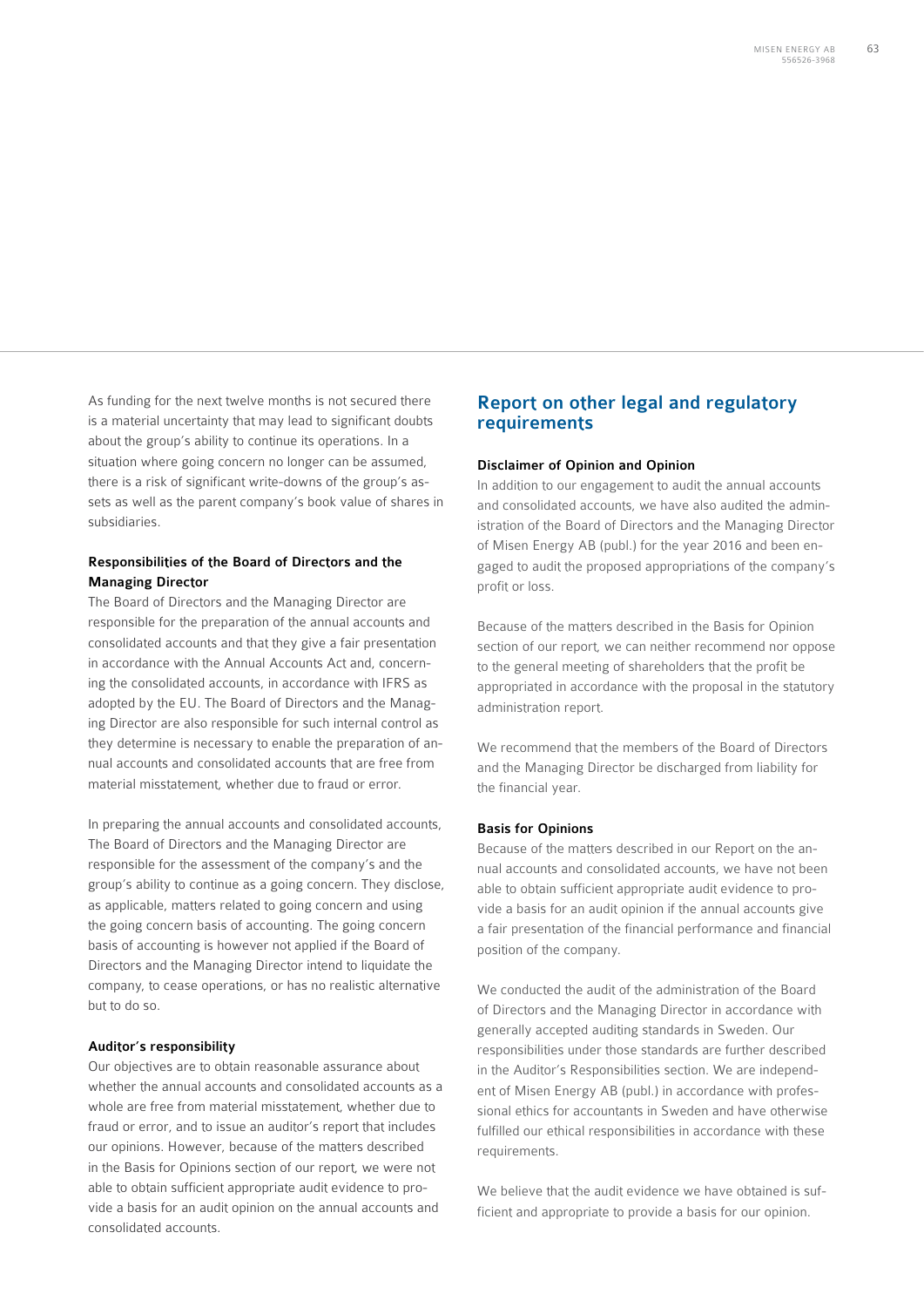## Responsibilities of the Board of Directors and the Managing Director

The Board of Directors is responsible for the proposal for appropriations of the company's profit or loss. At the proposal of a dividend, this includes an assessment of whether the dividend is justifiable considering the requirements which the company's and the group's type of operations, size and risks place on the size of the parent company's and the group's equity, consolidation requirements, liquidity and position in general.

The Board of Directors is responsible for the company's organization and the administration of the company's affairs. This includes among other things continuous assessment of the company's and the group's financial situation and ensuring that the company's organization is designed so that the accounting, management of assets and the company's financial affairs otherwise are controlled in a reassuring manner. The Managing Director shall manage the ongoing administration according to the Board of Directors' guidelines and instructions and among other matters take measures that are necessary to fulfill the company's accounting in accordance with law and handle the management of assets in a reassuring manner.

## Auditor's responsibility

Our objective concerning the audit of the administration, and thereby our opinion about discharge from liability, is to obtain audit evidence to assess with a reasonable degree of assurance whether any member of the Board of Directors or the Managing Director in any material respect:

- has undertaken any action or been guilty of any omission which can give rise to liability to the company, or
- in any other way has acted in contravention of the Companies Act, the Annual Accounts Act or the Articles of Association.

Our objective concerning the audit of the proposed appropriations of the company's profit or loss, and thereby our opinion about this, is to assess with reasonable degree of assurance whether the proposal is in accordance with the Companies Act.

Reasonable assurance is a high level of assurance, but is not a guarantee that an audit conducted in accordance with generally accepted auditing standards in Sweden will always detect actions or omissions that can give rise to liability to the company, or that the proposed appropriations of the company's profit or loss are not in accordance with the Companies Act.

A further description of our responsibility for the audit of the administration is available on Revisorsnämnden's website: www.revisorsinspektionen.se/rn/showdocument/documents/ rev\_dok/revisors\_ansvar.pdf. This description is part of the auditor´s report.

## Remark

Without further qualifying our opinions we observe that personnel taxes and social security contributions have not always been paid on time.

Göteborg 12 April 2017 PricewaterhouseCoopers AB

Johan Palmgren Authorized Public Accountant

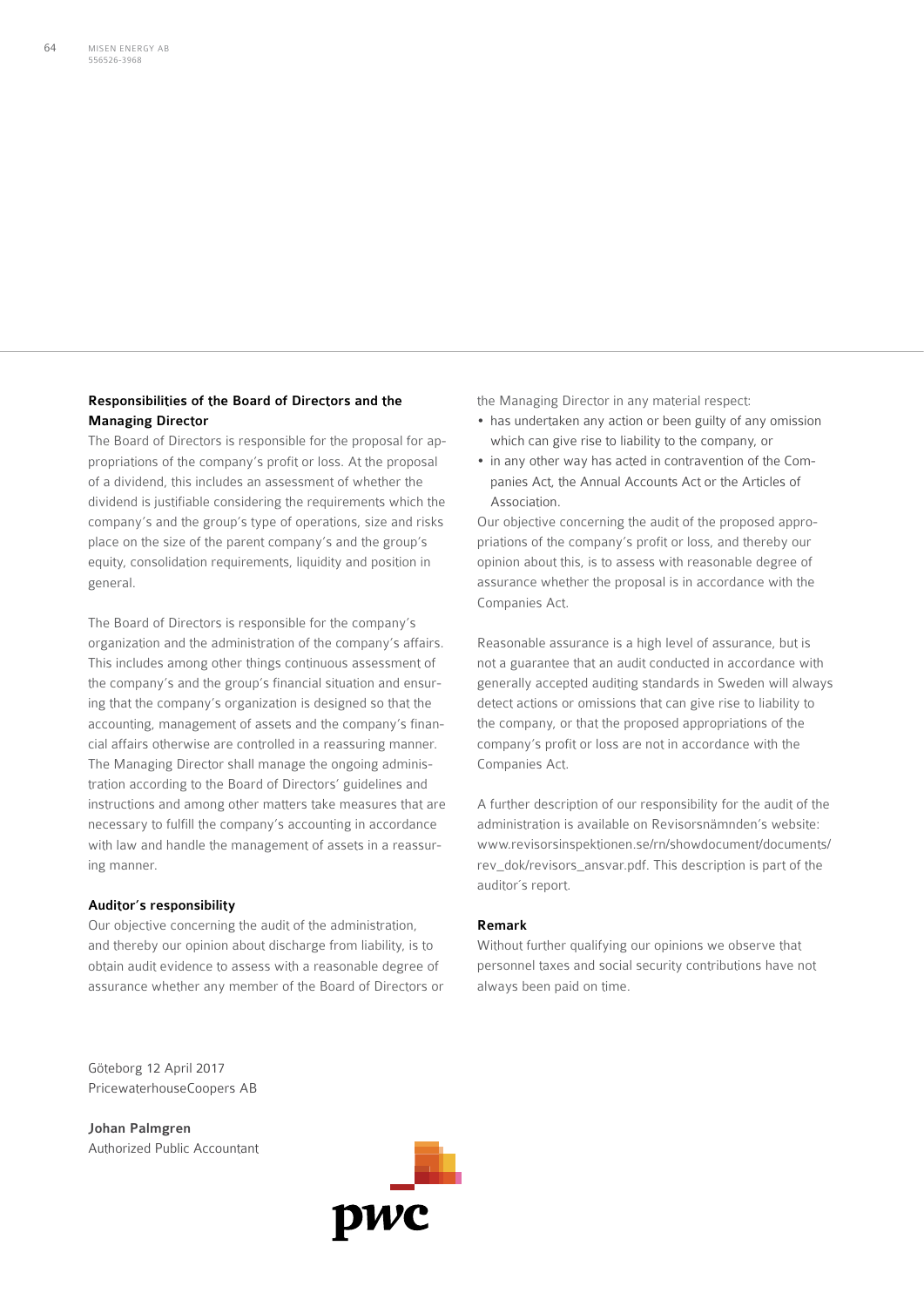MISEN ENERGY AB 65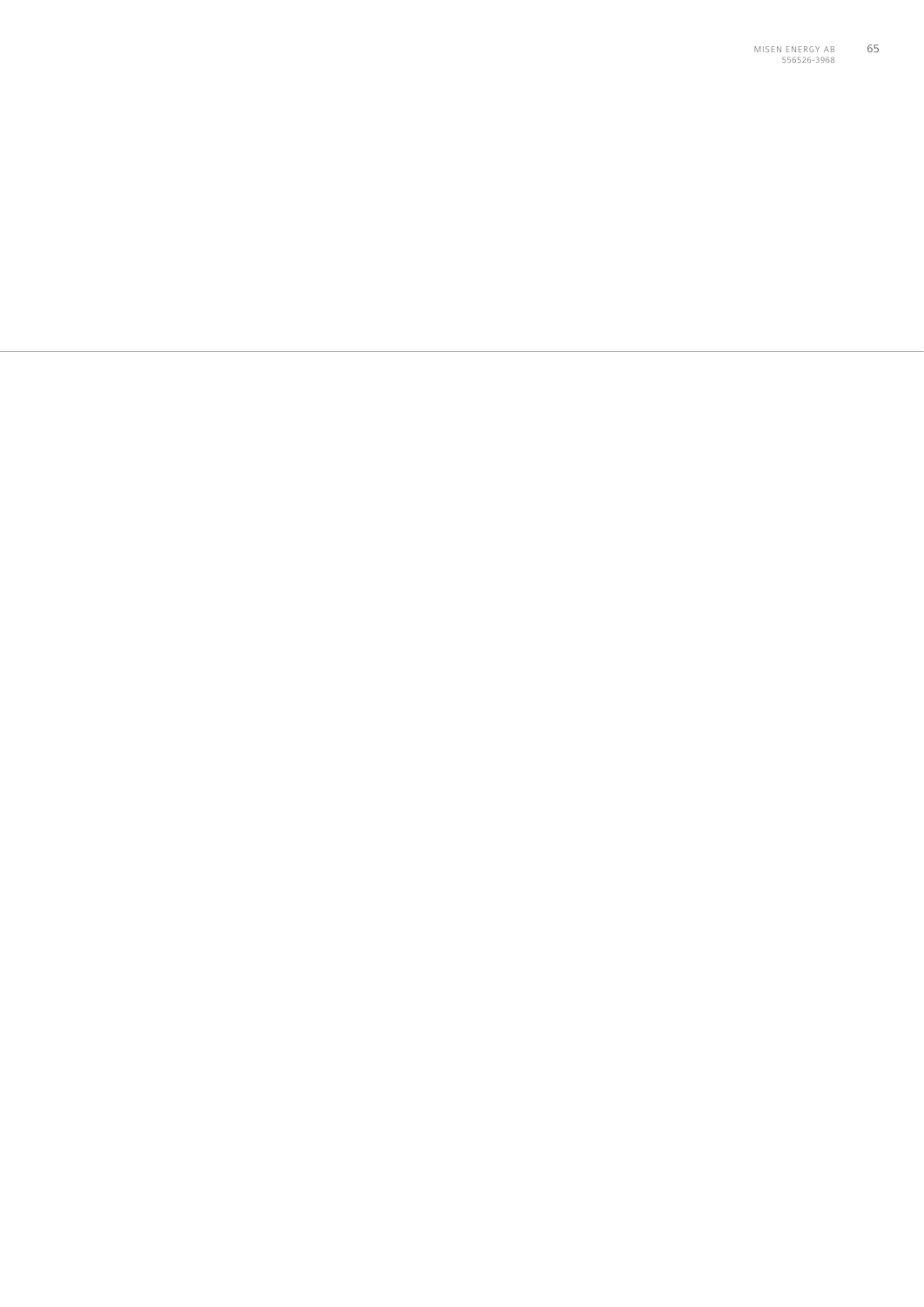## Report on operations

## Joint Activity (JA)

The partially owned Swedish subsidiary of the Parent Company, Misen Enterprises AB, has a 50% interest in the Joint Activity ("JA") in Ukraine.

The partially owned Ukrainian subsidiary of Misen Enterprises AB, LLC Karpatygaz, has a 0.01% interest in the JA and is the company that runs the project.

Altogether the Misen Group has a 50.01% participating interest in the JA. The remaining 49.99 % of participating interest in the JA is held by the Public Joint Stock Company Ukrgasvydobuvannya ("PJSC Ukrgasvydobuvannya" or "UGV") (Ukraine), a wholly owned subsidiary of the National Joint Stock Company Naftogaz of Ukraine (Ukraine).

JA is governed by the Joint Activity Agreement No. 3, dated 10 June 2002 (hereafter called "JAA" or "JAA No.3"), signed by PJSC Ukrgasvydobuvannya, LLC Karpatygaz and Misen Enterprises AB.

Since 2011, Misen Enterprises AB has signed five amendments and restatement agreements to the JAA No.3. In this context, the Misen Group has implemented large-scale investment programs and introduced modern know-how technology. This allowed developing infrastructure necessary to significantly increase production of hydrocarbons and contribute to making the Ukraine consumption of hydrocarbons less dependent on foreign imports, which is the primary objective of PJSC Ukrgasvydobuvannya.

The Company's partially owned subsidiaries Misen Enterprises AB and LLC Karpatygaz have a right to 50.01% of the net profits of the hydrocarbons production under the JAA No.3 that is valid until 2031. The remaining right to 49.99% of the net profits belong to PJSC Ukrgasvydobuvannya. These profits are calculated based on the production volumes assigned to JA. The production volumes are calculated as a difference between a production levels should investments be undertaken and a predetermined base line of a production that would have been produced had the project not existed (i.e. no further investment had taken place).

To provide management and supervision of the JA, a Management Committee consisting of the authorized representatives of the participants of the JAA No.3 has been established. It is the ultimate governing body of the JA, approving and monitoring implementation of the investment program of the JA. The Misen Group is represented at the Management Committee of the JA by directors of subsidiaries Misen Enterprises AB and LLC Karpatygaz.

## JA key parameters

The following could be identified as the key advantages and parameters of the JA business model:

## • Ability to sell gas at the market prices

Since the Ukrainian State control on the JA is limited to its participation of 49.99%, the JA is free to sell its produce on the commercial terms.

(For more detailed description, please refer to chapter "Ukrainian gas market").

## • Access to solid reserve base

The Misen Group led JA has confirmed reserve base of 28.1-34.3 billion cubic meters ("bcm") of natural gas, 5.8- 6.8 million barrels ("MMbbls") of gas condensate and 3.1-4.5 MMbbls of Liquefied Petroleum Gas ("LPG"). Numbers correspond to proven ("1P") and proven and probable reserves ("2P") assessed via the Competent Persons Report ("CPR"). The Misen Group share of net reserves is 50.01%.

The CPR is based on data as of 1 January 2013 and follows the specifications of the Amendment No.5 to the JAA No.3.

• Technology driven investment program of MUSD 571 Investment program has been planned for 2011-2018 and as of the end of 2016 the total performed investment constituted MUSD 372,7.

During 2016 the JA invested MUSD 2.7. The primary focus of the investment program is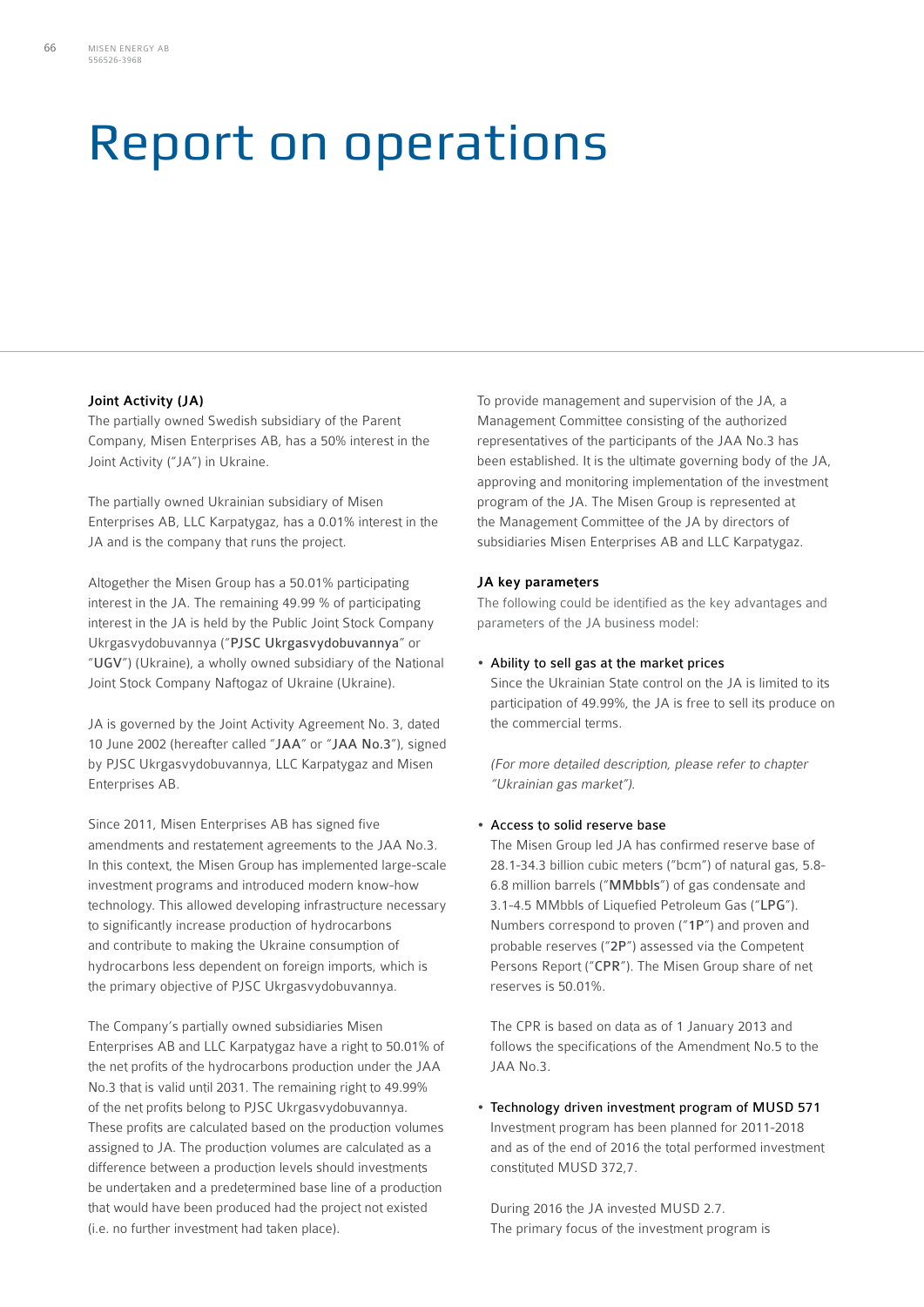development of the complex engineering infrastructure that will sustain continuation of gas production in Ukraine at the current levels.

(Please note, these numbers represent historic investment values calculated at the exchange rates valid at the moment of performing specific investments. The current book values of investment presented in SEK in chapter "Financials" differ due to a significant devaluation of Ukrainian currency during 2014-2016 against SEK and USD.)

• Sustainable cash flow allows to support implementation of planned investment program

As per the JAA No.3, participants of the JA agreed to reinvest all proceeds during 2011-2014.

• Access to the western capital markets and modern technology

The Misen Group led JA engages a number of western and domestic contractors and suppliers to perform works as agreed in the JAA No.3. The largest share of investment during 2011-2016 went to the suppliers of equipment from the US, Canada and Western Europe. At the same time, challenges with the gas balance in 2013-2014, significant increase in subsoil use charge rate in 2015 as well as the political developments in Ukraine that were coupled with the declining local economy have negatively affected the JA's investment program during 2016. This prevented the Parent Company from the broader engagement with the western capital markets during the year.

## JA development stages

## Joint Activity Agreement (10 June 2002)

• Signing of Joint Activity Agreement Amendment No.3

#### Amendment #4 (25 February 2011)

- 12 projects with the total investments of USD 451 million
- 110 wells to be overhauled and repaired
- Construction of Yuliivske and Khrestyshenske booster compression stations
- Complex development of Yablunivske field

## Amendment #5 (2 April 2012)

- Additional 10 projects with additional investments of USD 198 million
- 35 additional wells to be overhauled and repaired
- Construction of Chervonodonetske booster compression station
- Detailed exploration of Dnieper-Donets basin fields
- Complex development of Bytkiv-Babchenske and Novotroitske fields

#### Amendment #6 (21 February 2014)

- Exclusion of inoperative well stock
- Expansion of authority of the JA Management Committee allowing extension of obligation of Misen Enterprises AB to contribute funding to the JA

#### Amendment #7 (26 March 2015)

- Seven projects have been excluded from the investment program, making the total number of the investment projects under the JAA 15
- Due to decreased scope of the JAA, the total amount of the investment program has been reduced to MUSD 571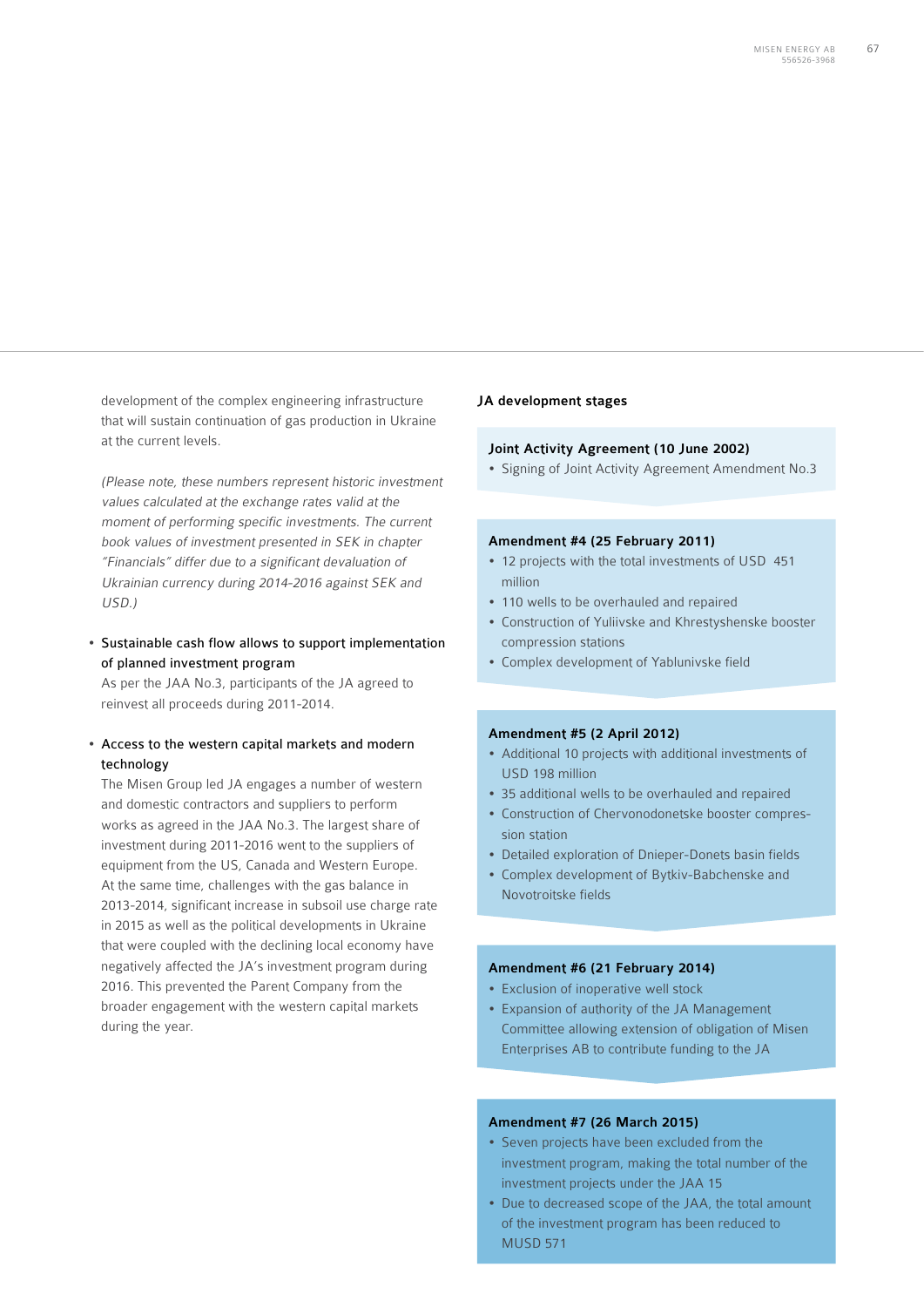## Production report

The renewed investment program in 2015 has allowed to achieve stable levels of production in 2016 (when compared to the previous reporting periods).

The table below sets forth the accumulated production indicators for the specified period:

|                       | Year  | Year  | Year  |
|-----------------------|-------|-------|-------|
|                       | 2016  | 2015  | 2014  |
| Natural Gas (mmcm)    | 596.6 | 687.5 | 672.0 |
| <b>Gas Condensate</b> | 31.1  | 31.9  | 28.6  |
| $(ktons*)$            |       |       |       |
| Oil (ktons)           | 5.4   | 11.1  | 18.8  |
| LPG (ktons)           | 8.3   | 6.06  |       |

\* thousand tons

## JA natural gas production







#### JA investment scope and areas

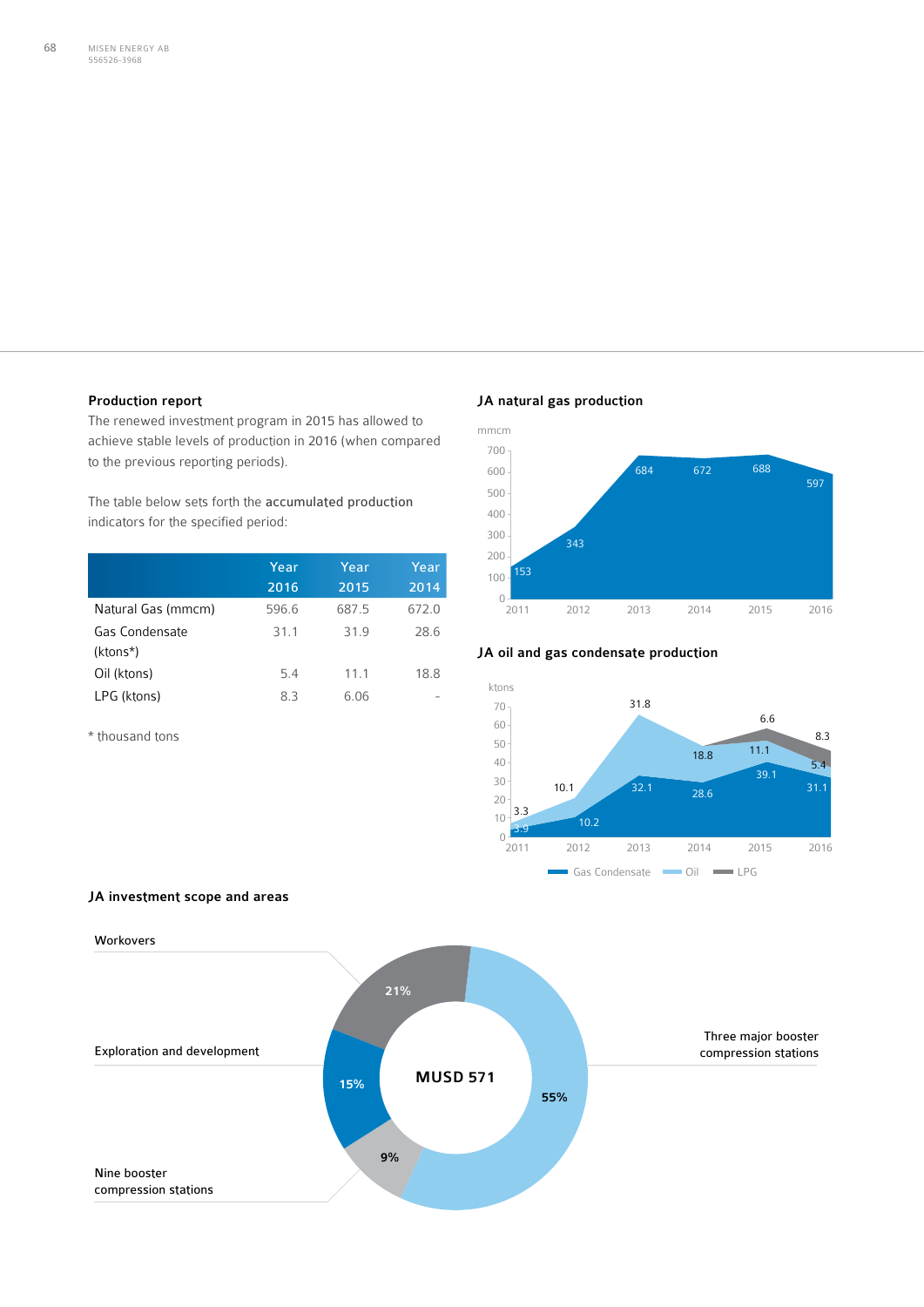## 62.5% Misen Energy AB (publ) 100% Misen Enterprises AB LLC Karpatygaz  $-$  0.01%  $\rightarrow$  JA 100% NJSC Naftogaz of Ukraine PJSC Ukrgasvydobuvannya 50% 49.99%

## Structure of the JA

## JA participants and their roles

PJSC Ukrgasvydobuvannya is a vertically integrated company with the full production cycle: from the oil and gas fields search and exploration, development and production to processing of raw hydrocarbon deposits and sales of oil product. As the owner of licenses, PJSC Ukrgasvydobuvannya has contributed fifteen projects to the JA and has undertaken to make available on commercial terms its existing infrastructure and manpower resources to extract, treat and transport produced hydrocarbons.

Basic facts about PJSC Ukrgasvydobuvannya:

- produces around 15 bcm of gas annually
- a dominant gas producer in Ukraine with 72-75% market share
- 134 fields under development
- more than 2,300 operating wells
- 10 compressor stations
- around 22,000 people employed

For more detailed information, please refer to the official website of PJSC Ukrgasvydobuvannya: http://ugv.com.ua LLC Karpatygaz is the Ukrainian member of the Misen Group and is the operator of the JA. It has four offices in Ukraine – headquarters located in Kiev (Kyiv) and regional branches in Kharkov (Kharkiv), Poltava and Lvov (L'viv). A strong team of professionals caters for a profound competence in oil and gas and deep understanding of local business environment. The main task of LLC Karpatygaz is to ensure efficient planning, development and operation of the JA projects as well as timely and professional implementation of modern know-how and technologies in Ukraine.

Misen Enterprises AB is responsible for procuring from either its own resources or from third parties commercial funding for the financing of the fifteen projects if the funding is not sufficient from the cash flow from the projects. This responsibility ultimately rests with the owners of Misen Enterprises AB, Misen Energy AB (publ) and PUL.

According to Amendment # 4 the participants agreed that profit for the years 2011-2014 will be reinvested into JA in full and all future profit shall be distributed to the parties pro rata to their respective interests. Further decision on distribution of profits for the year ended 31 December 2016 should be taken by Management Committee of JA.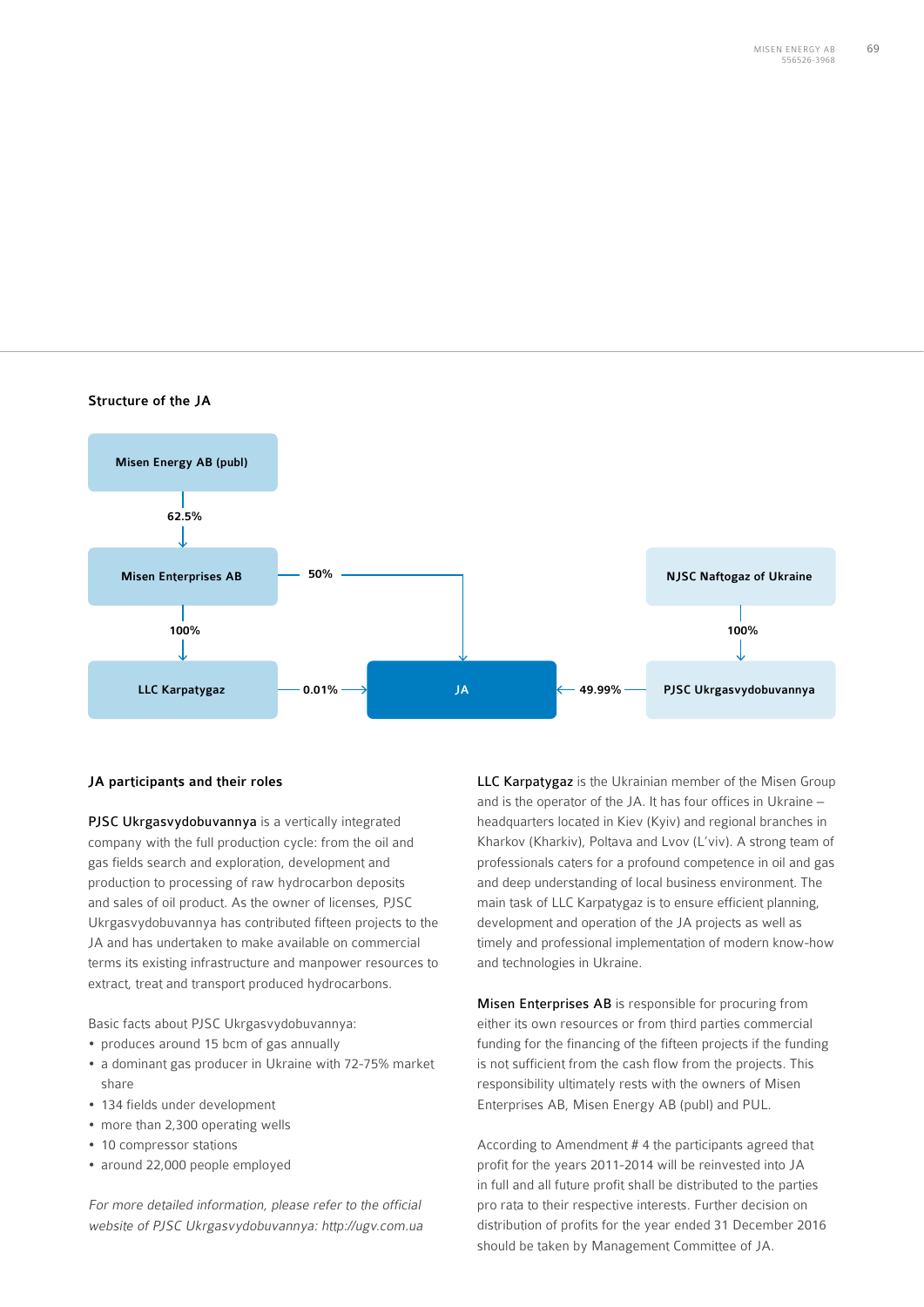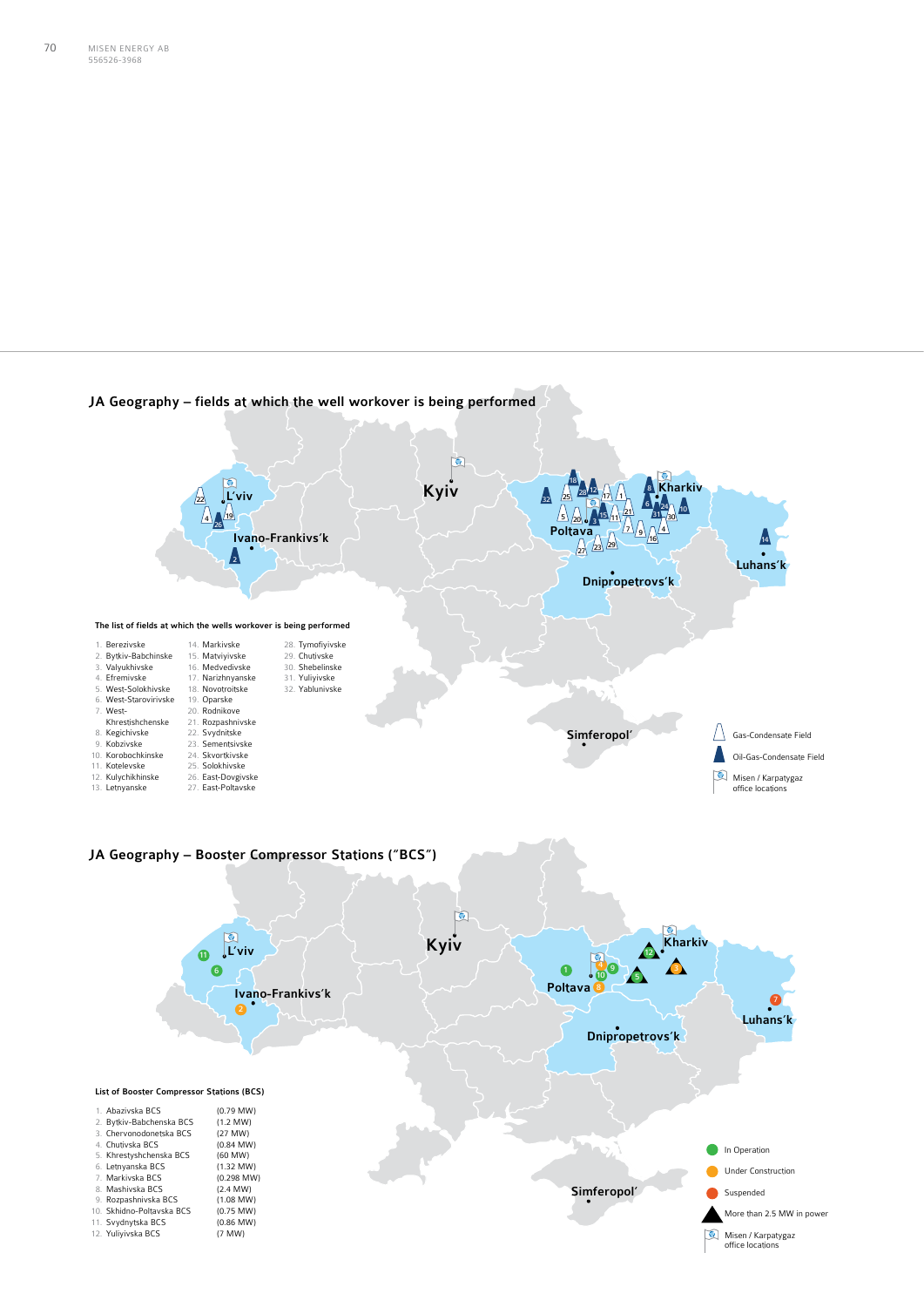## Ukrainian gas market

#### Reserves

Ukraine's natural gas reserves constitute 1.1 trillion cubic meters, 71% of which is licensed to PJSC Ukrgasvydobuvannya. Other state-owned companies are licensed with 17% of the country's proven gas reserves. The remaining 12% is shared among the private corporations and other JAs between private and State companies.

#### Consumption

In 2016 Ukraine's natural gas consumption made up 33.2 billion cubic meters ("bcm"), which represents a 1.8% decrease compared to the previous year.

The decrease in natural gas consumption is mainly caused by reduced consumption by industrial consumers, which dropped by 11.6% from 11.2 bcm to 9.9 bcm due to implementation of energy efficiency programs. Heating utilities and population increased consumption from 7.1 bcm to 7.3 bcm and 11.3 bcm to 11.9 bcm respectively.

#### Production and imports

Ukraine's domestic natural gas production in 2016 made up 20.1 bcm, which is 1.0% higher compared to 2015. PJSC Ukrgasvydobuvannya produced 14.6 bcm (73% market share), from which 1.0 bcm were produced by enterprises established under joint activities agreements. The total gas production by private producers (excluding JAAs) in 2016 amounted to 4.2 bcm, which is 7.7% higher compared to 2015. In 2016 the Misen Group led JA remained one of the leading market players by producing 596.6 million cubic meters ("mmcm").

Investments made by the Misen Group allows domestic production to be sustained, thus contributing to Ukraine's energy independence.

Due to decreased consumption in 2016 Ukraine imported 32.3% less natural gas (by 5.3 bcm) compared to the previous year. From these volumes around 9.1 bcm were imported from Slovakia, 1.0 bcm from Hungary and 1.0 bcm from Poland. There were no purchases from the Russian Federation in 2016. Ukraine once again proved its commitment to strategic initiatives to diversify its imports of natural gas on a major scale and strengthen energy independence.

#### Natural gas balance

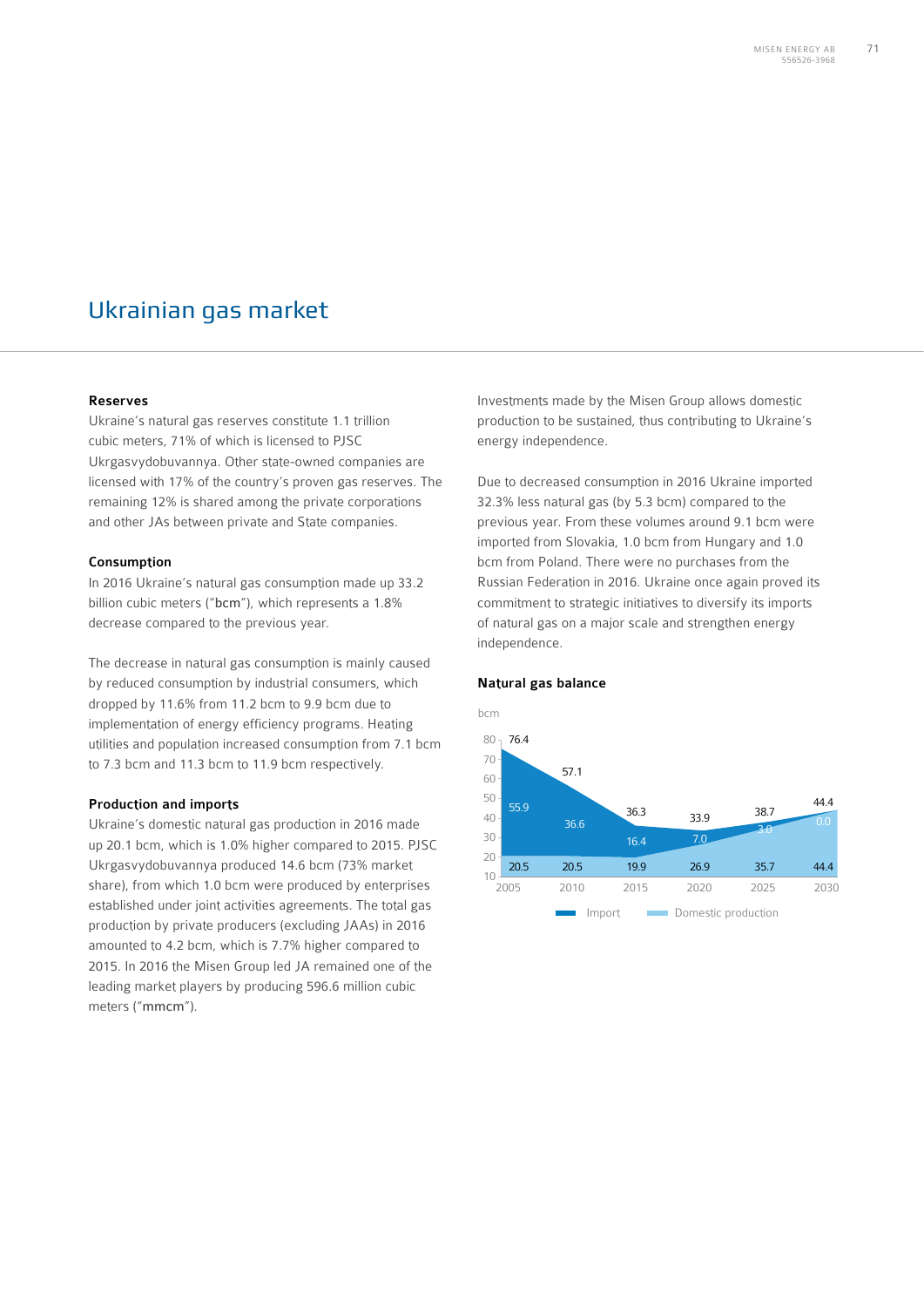## Pricing

Natural gas consumers in Ukraine could be divided into three distinct categories: households, utilities and industrial. Until October 1, 2015 prices and tariffs policy were determined and implemented by the National Commission for State Energy and Public Utilities Regulation ("NCSEPUR"). According to the Law of Ukraine "On natural gas market" starting from October 1, 2015 the natural gas prices are established based on free market principles. As an exception, this law also stipulates that the Cabinet of Ministers of Ukraine establishes special pricing regime for households and utilities supplying heat and hot water for household needs during transition period.

The market price is highly dependent on the price of imported natural gas under contract with Russian OJSC Gazprom as well as the prices at the European gas hubs. Currently natural gas is imported only from the European Union. The average import price per Km3 in 2016 made up SEK 1,702, which is in line with the prices at the biggest natural gas trading hubs in Europe including transportation costs.

According to the recommendations of International Monetary Fund, the Cabinet of Ministers of Ukraine several times raised the natural gas prices for households and utilities supplying heat and hot water for household needs during 2015-2016. As of end of 2016 the natural gas price for household consumers were set at the level of SEK 2,281 per Km3.

A private enterprise, defined at a minimum of 50.01% private ownership, operating in the local gas market, as is the case of the JA, is allowed to sell natural gas at market price. This has created a historic precedent for State companies like PJSC Ukrgasvydobuvannya to enter into the JAAs with the private producers in order to facilitate part of production to be sold at the market prices, thus creating platform for income and investments into aging infrastructure.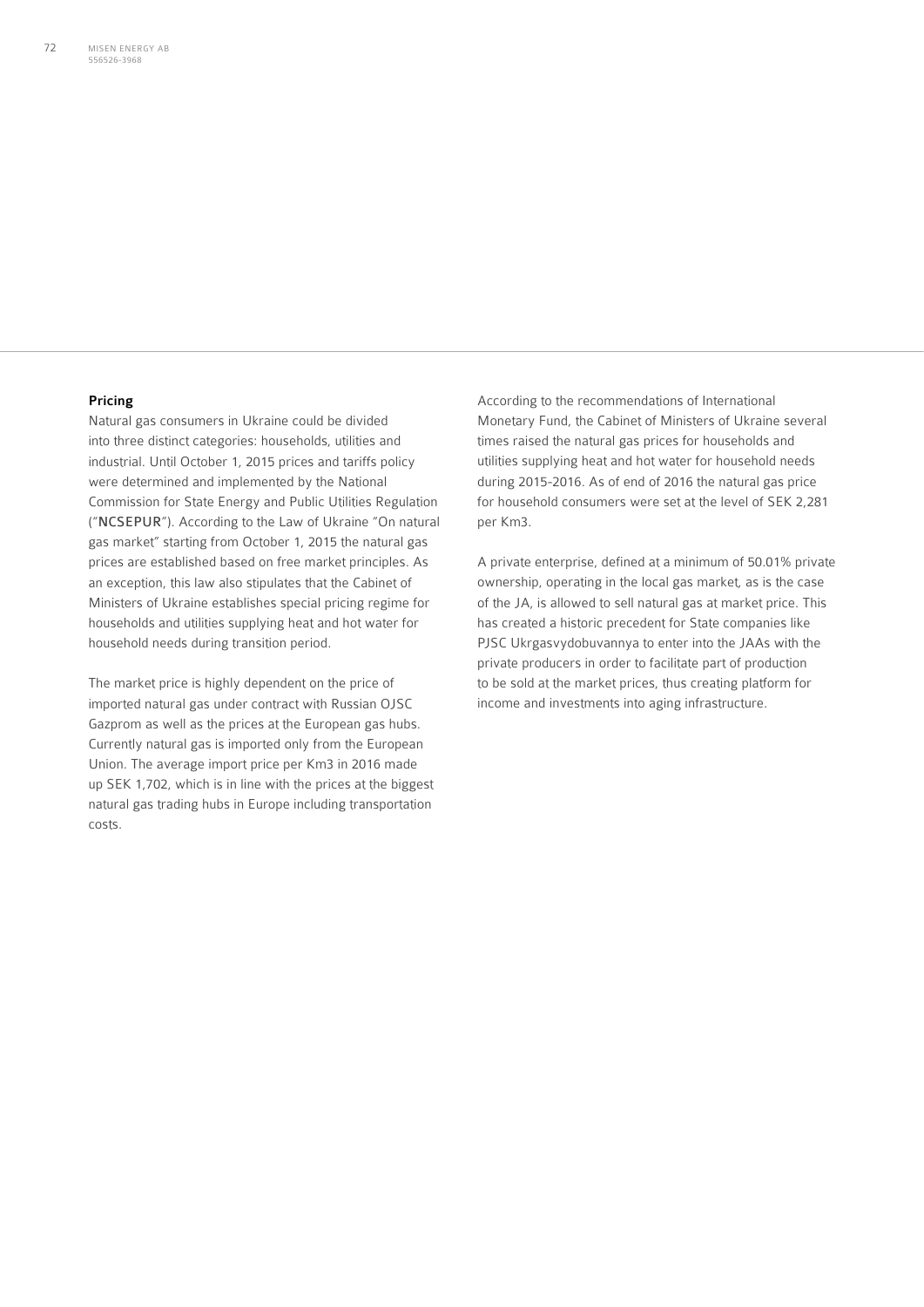# Board of Directors and Group Management

# Board of Directors

### Dr. Andrius Smaliukas, Chairman of the board of directors, (Board member since 2013)



Dr. Smaliukas is Partner at Valiunas Ellex, the leading Pan - Baltic law firm. He works in energy and infrastructure sectors and serves as an arbitrator and counsel at numerous international arbitration proceedings. Dr. Smaliukas also has extensive corporate governance experience

including experience serving as a board member and advising the board on corporate governance and legal compliance issues.

Other assignments include:

- Board Member at Lords LB Asset Management the leading real estate, energy and infrastructure funds manager in the Baltics;
- Member of Permanent Court of Arbitration at the Hague, appointed by the Government of the Republic of Lithuania.

Dr. Smaliukas holds Ph.D. and Master of Laws degrees of Vilnius University. He did postgraduate research at Oxford University and completed executive education programs at University of Cambridge Judge Business School and Harvard Law School.

Independence: independent in relation to the company and the company´s management, and in relation to major shareholders.

# Dimitrios Dimitriadis, Board Member (since 2011)



Mr. Dimitriadis is a founding member and managing partner of DD Partners AG. DD Partners AG is a Zürich (Switzerland) based globally acting office offering broad wealth structuring and managing consulting services for international companies and individuals. He acts as a senior fund

manager of several special opportunities funds. Prior to DD Partners AG, Mr. Dimitriadis worked for more than 15 years at various Swiss financial institutions. He shared responsibility for asset allocations and investment activities as a member of the management in mutual funds and major single portfolios. Furthermore he acted as a leading negotiation and contracting partner for financial services partners. His experience includes international relationship management of HNWI customers.

Other assignments:

- CEO HF SWISS, a global Wealth Management and Family Office Company in Switzerland;
- Adviser and representative for eastern European and Greek clients, in the energy and construction industry;
- Chairman of Sensap Swiss, a Technology Company in Switzerland;
- Chairman of Innomedis, a global medical device company.

Dimitrios Dimitriadis holds a degree in economics of the University of Zürich and AZEK, Swiss Training Centre for Investment Professionals. His earlier studies contain a Swiss federal degree in dental laboratory technique.

Independence: independent in relation to the company and the company´s management, non-independent in relation to major shareholders (Nellston Holdings Ltd.).

# Oleg Batyuk, Board member (since 2014)



Oleg Batyuk is the Managing Partner of the Dentons Kyiv office and the Head of Corporate Practice in Ukraine. In 2011 Oleg was elected and in 2013 re-elected for a two year term to serve as a member of the Board of Dentons Europe, the part of Dentons comprising France, Germany,

Spain, Turkey, CEE and CIS countries. Since August 2016 Oleg Batyuk has been a member of the Supervisory Council of PJSC State Export-Import Bank of Ukraine (Ukreximbank).

Mr. Batyuk has substantial experience in advising international and domestic clients on foreign investments in Ukraine, joint ventures, loan arrangements, banking regulations and transactions on international capital markets. Mr.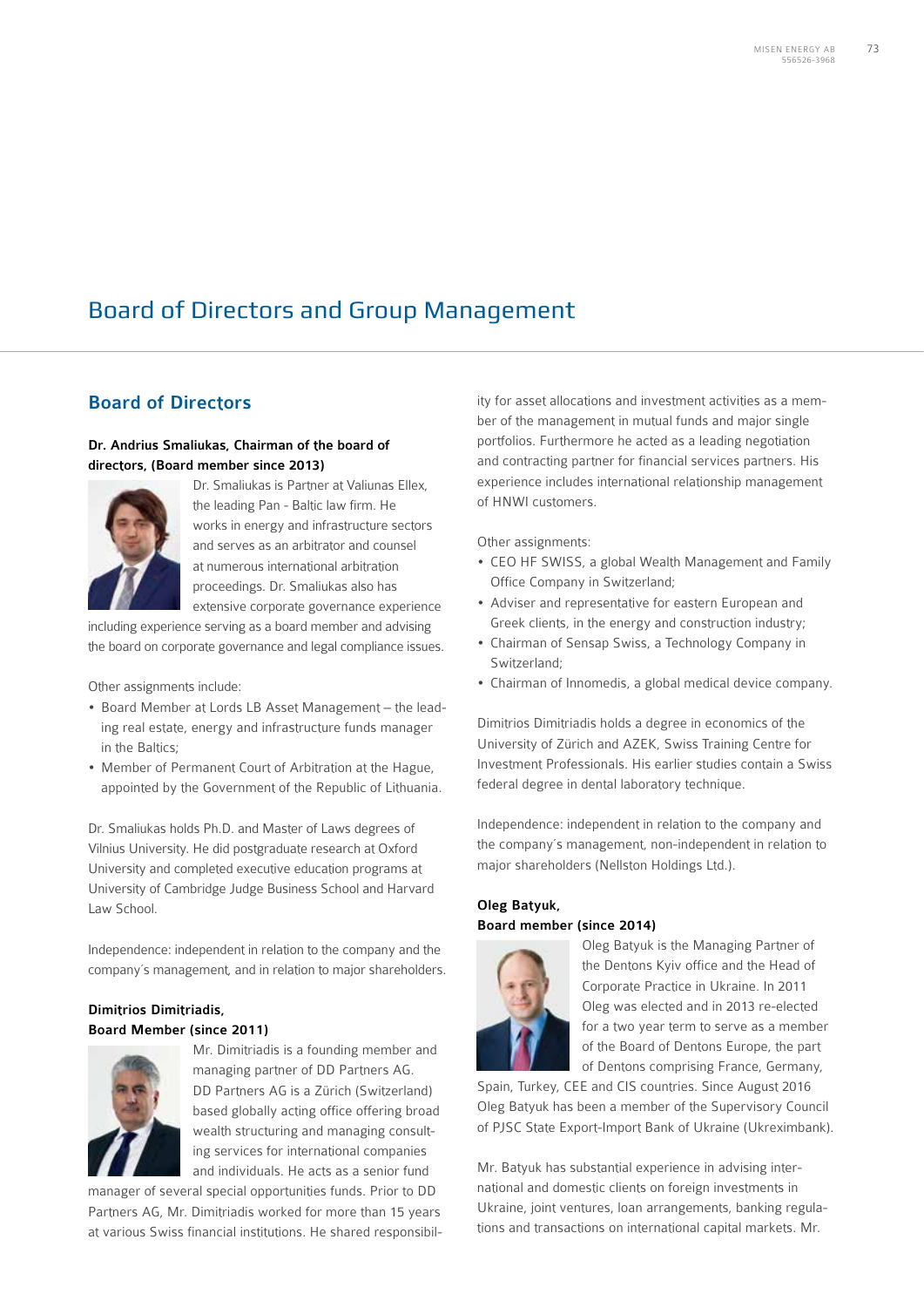Batyuk has advised major international companies and financial institutions on key infrastructure projects in Ukraine. He has been engaged as an expert witness on Ukrainian legal matters in several high-profile litigation and arbitration proceedings in England, USA, Canada and Sweden.

Other assignments:

- Lecturer on Ukrainian civil law at the Law faculty of Taras Shevchenko National University of Kyiv;
- Author of numerous articles and books on Ukrainian law and practice, published in the US, UK, Netherlands, Ukraine and in other countries. He has been involved in drafting Ukrainian civil and criminal legislation.

Oleg Batyuk graduated from the Centre for Commercial Law Studies, Queen Mary and Westfield College, University of London (1992). His earlier studies contain Candidate of Science degree in Law (1988) and degree in Law from Taras Shevchenko National University of Kyiv (1985).

Independence: independent in relation to the company and the company´s management, and in relation to major shareholders.

#### Pavel Prysiazhniuk, Board member (since 2014)



Mr. Prysiazhniuk is a founder and managing partner of AIM Group a financial and operational advisory consulting firm based in Ukraine. The company provides full range of financial advisory and capital markets services, advisory on alternative and individual investments for companies based

in Ukraine and CEE. Prior to this appointment he served as Strategy and Business development director in leading Ukrainian Investment firm Concorde Capital.

Mr. Prysiazhniuk previous experience include more than 12 years with international corporations such as Siemens AG, NSN and Microsoft where he held executive positions in strategy, corporate finance and sales.

Other assignments:

• Advisor for strategy and investments to several committees of Ukraine Parliament

Pavel Prysiazhniuk holds a Master of Science in Electronics at the National Technical University of Ukraine and diplomas from special corporate programs in finance and business administration.

Independence: independent in relation to the company, independent to the company´s management, and independent in relation to major shareholders.

# Board committees

#### Audit Committee:

- Dimitrios Dimitriadis as chair
- Pavel Prysiazhniuk as member

#### Remuneration Committee:

- Andrius Smaliukas as member
- Oleg Batyuk as member

# The AGM 2016 appointed the Nomination Committee, comprising:

- Sergey Probylov as chair (representing Blankbank Investments Limited)
- Andrius Smaliukas as member, in his capacity as chairman of the board of directors of Misen Energy AB (publ)
- Dimitrios Dimitriadis as member (representing Nellston Holdings Limited)
- Aurimas Augustinavicius as member (representing TCT Holding AB)

#### Auditor

PricewaterhouseCoopersAB, auditor-in-charge Johan Palmgren.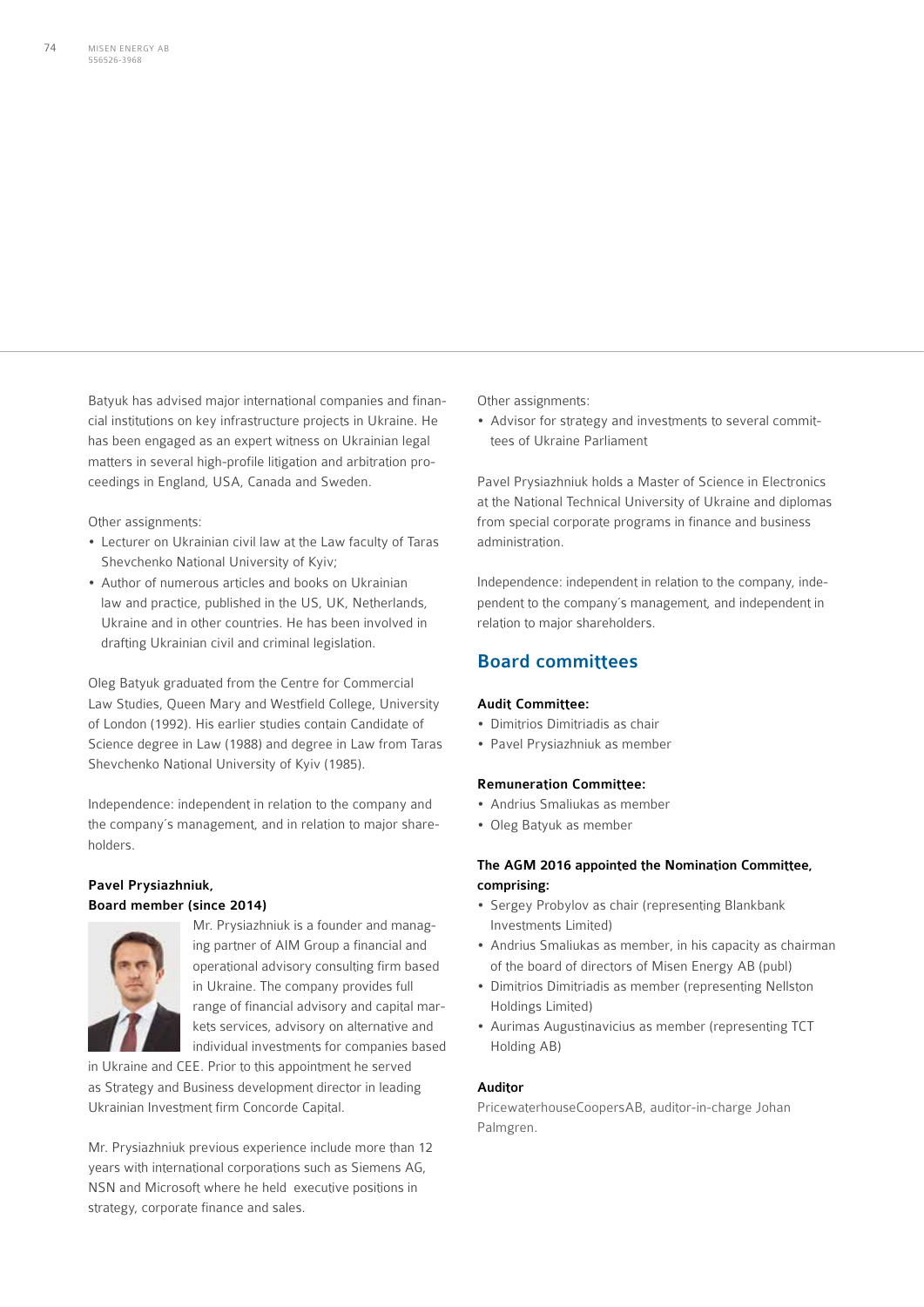# Group management

At the balance sheet date, Management of the Parent Company comprises:

## Göran Wolff, Managing Director and the Company's CFO



Mr. Wolff has been CFO of the Parent Company since February 2012 and became Managing Director later the same year. He has more than 30 years of experience from business administration in industrial operations. He has had a range of assignments as CFO and controller in

Swedish listed as well as private owned companies, most recently with Geveko, a listed company on a small cap list at NASDAQ OMX. Mr. Wolff holds a BA in business administration from the University of Gothenburg.

### Pavel Stolayev, Group Controller, ACCA, CFA



Mr. Stolayev joined Misen Energy AB (publ) in September 2013. He is experienced in investment banking and professional consulting. Mr. Stolayev worked at Ernst & Young LLC Ukraine in Transactions Advisory Services Department as Executive.

Mr. Stolayev holds a diploma with a distinction from Donetsk University of Economics and Law. He has attended training programs at Deloitte Academy, International Business Institute, Kyiv.

Mr. Stolayev is member of ACCA since 2011 and CFA charter holder since 2016.

## Raimonda Kundrotaite, Lawyer



Ms. Kundrotaite joined Misen Energy AB (publ) in November 2015. Previously she worked as a lawyers' assistant and junior associate with the law firm Valiunas Ellex (previously law firm LAWIN) in Vilnius, Lithuania.

Ms. Kundrotaite holds LL.M in International Commercial Arbitration Law from Stockholm University and specializes in international investment and commercial arbitration law. Ms. Kundrotaite successfully participated in Willem C. Vis International Commercial Arbitration Moot (Hong Kong, 2016), Philip C. Jessup International Law Moot Court Competition (Washington, 2015) and FDI Moot (Los Angeles, 2014) and was awarded a Clyde & Co Scholarship for participation in the Paris Arbitration Academy (Paris, 2014).